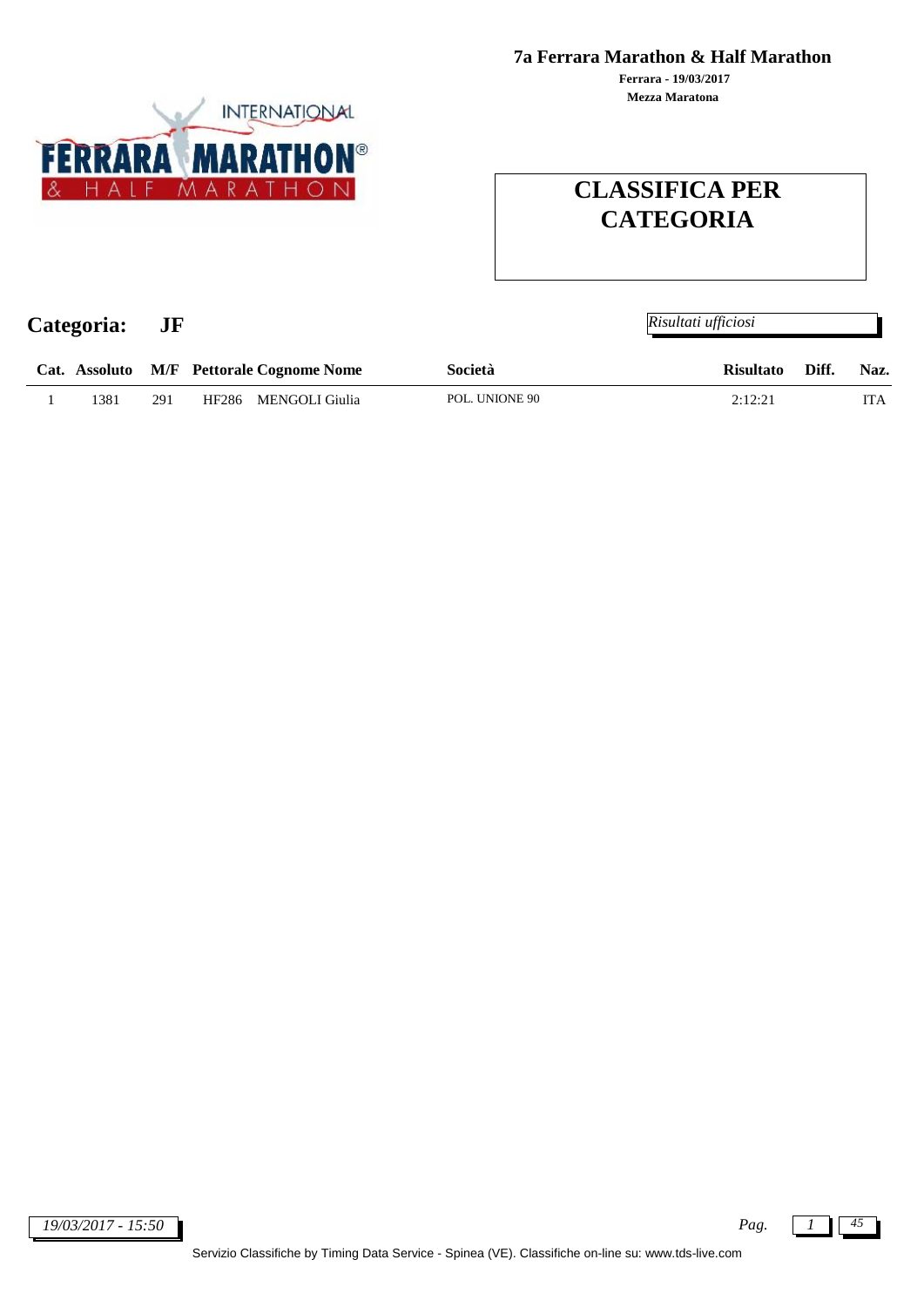|      |     |             | Cat. Assoluto M/F Pettorale Cognome Nome | Società |                           | Risultato Diff. | Naz. |
|------|-----|-------------|------------------------------------------|---------|---------------------------|-----------------|------|
| 1498 | 350 | <b>HF88</b> | CILINO Erica                             |         | RUNNING CLUB 2 MONFALCONE | 2:38:37         | TTA. |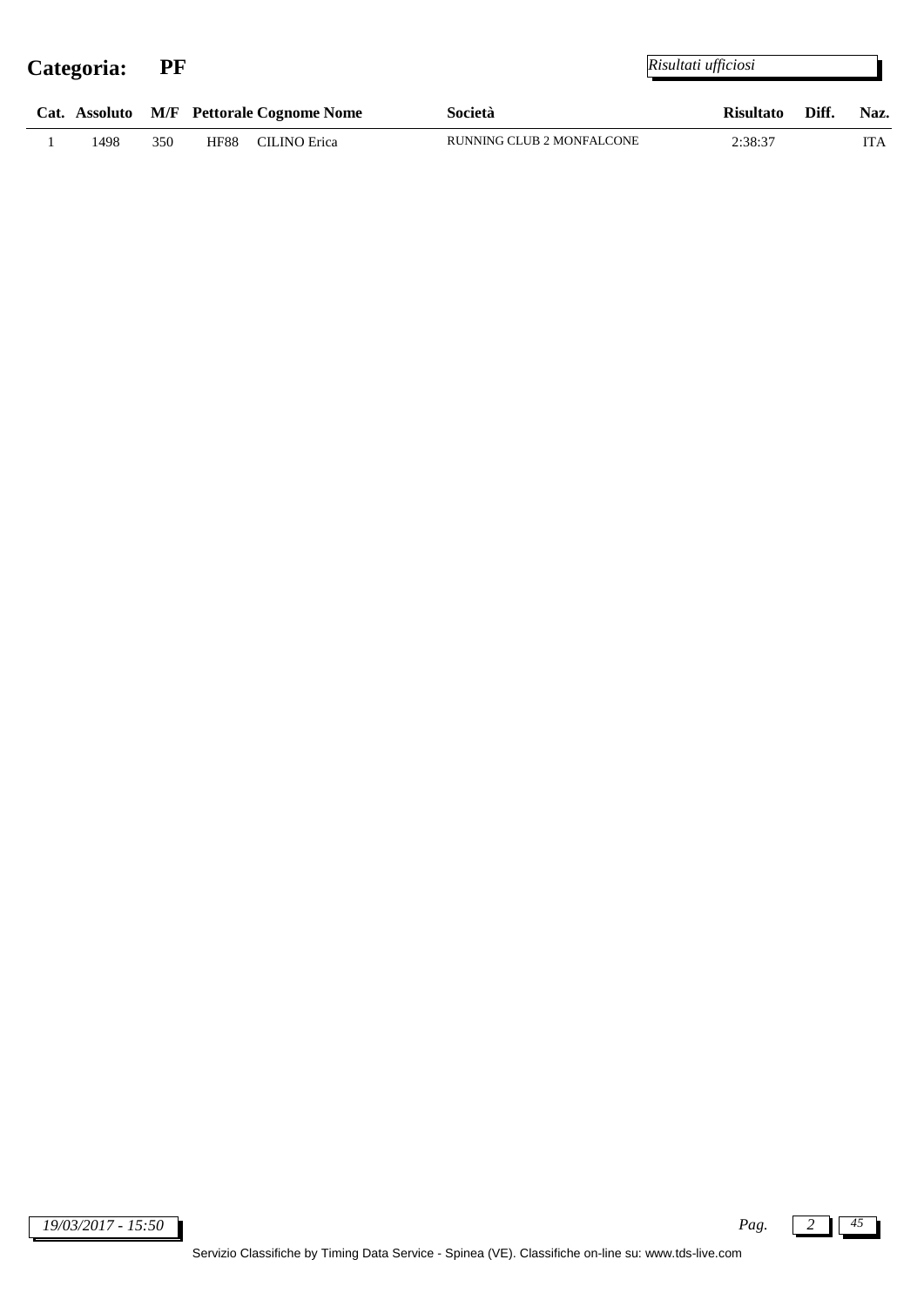j.

|      |     |                  | Cat. Assoluto M/F Pettorale Cognome Nome | Società  | <b>Risultato</b> | Diff.   | Naz.       |
|------|-----|------------------|------------------------------------------|----------|------------------|---------|------------|
| 82   | 79  | H <sub>601</sub> | SCILIBERTO Federico                      | RUNCARD  | 1:25:00          |         | ITA        |
| 1055 | 882 |                  | H <sub>1047</sub> CECCHETTI Alessandro   | ROVIGOHM | 1:57:56          | 0:32:55 | <b>ITA</b> |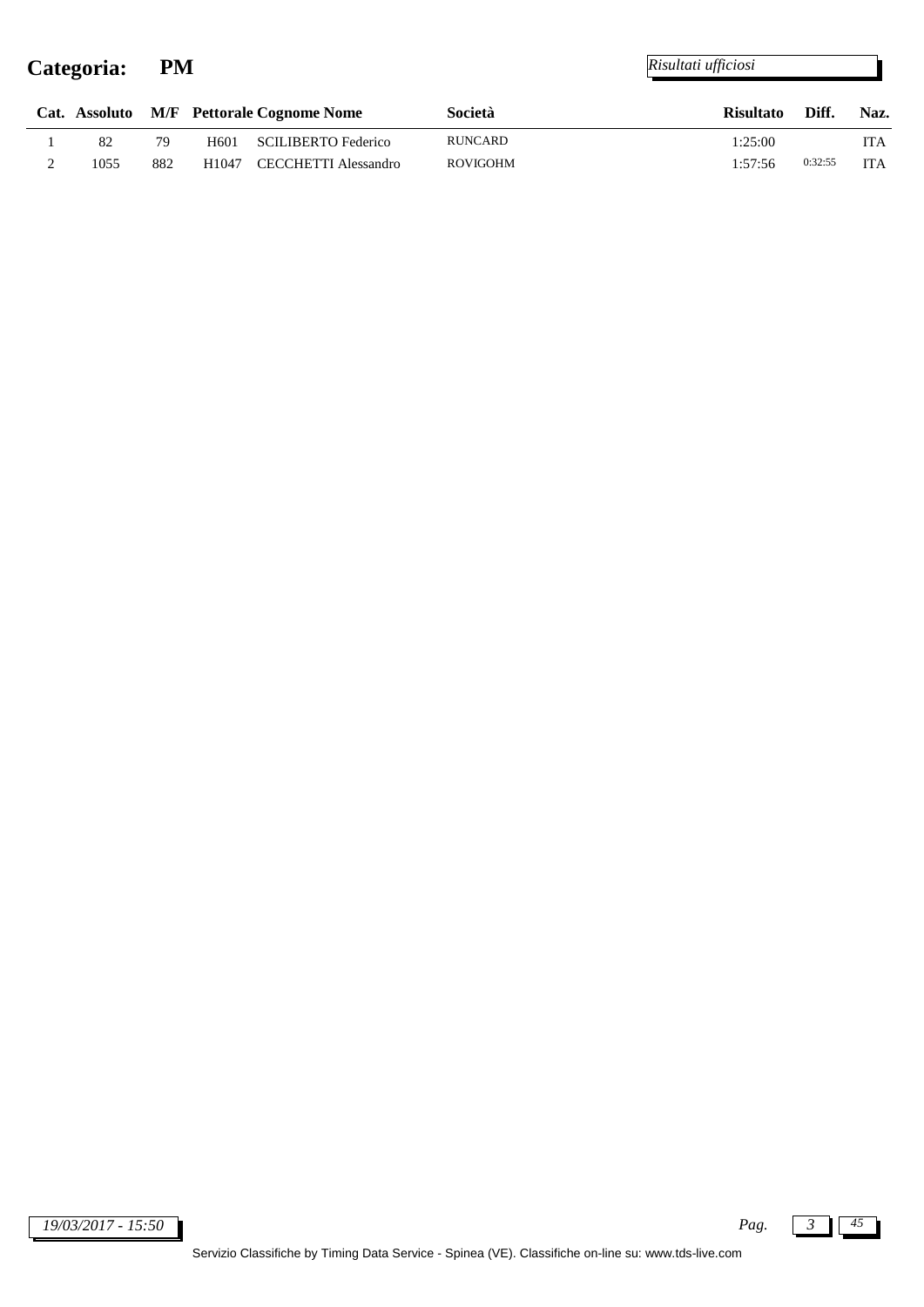j.

*Risultati ufficiosi*

|                | Cat. Assoluto |              |              | <b>M/F</b> Pettorale Cognome Nome | Società                        | <b>Risultato</b> | Diff.   | Naz.       |
|----------------|---------------|--------------|--------------|-----------------------------------|--------------------------------|------------------|---------|------------|
| $\mathbf{1}$   | $22\,$        | $\mathbf{1}$ | HF4          | <b>KRSINAR Neja</b>               | AK BC                          | 1:18:30          |         | <b>SLO</b> |
| $\overline{c}$ | 102           | 5            | HF227        | <b>SANTELIA Bruna</b>             | <b>CAIVANO RUNNERS</b>         | 1:26:07          | 0:07:36 | <b>ITA</b> |
| 3              | 106           | 6            | <b>HF73</b>  | <b>BACCI</b> Veronica             | A.S.D. ATLETICA LUPATOTINA     | 1:26:36          | 0:08:05 | <b>ITA</b> |
| 4              | 145           | 9            | HF439        | <b>BOCCALINI Beatrice</b>         | <b>ATLETICA ESTENSE</b>        | 1:28:53          | 0:10:22 | <b>ITA</b> |
| 5              | 160           | 10           | HF326        | <b>MASSOLINI</b> Alessia          | LIBERTAS VALLESABBIA           | 1:29:24          | 0:10:53 | <b>ITA</b> |
| 6              | 202           | 13           | HF130        | <b>MERLO Barbara</b>              | G.S. SPLENDOR COSSATO          | 1:31:22          | 0:12:51 | <b>ITA</b> |
| 7              | 252           | 20           | HF359        | DI BENEDETTO Marika               | <b>RUNCARD</b>                 | 1:33:47          | 0:15:16 | <b>ITA</b> |
| 8              | 274           | 22           | HF216        | <b>MARTINELLI Anita</b>           | ATLETICA CORRIFERRARA          | 1:34:29          | 0:15:59 | <b>ITA</b> |
| 9              | 288           | 23           | HF158        | <b>MARZADRO</b> Francesca         | LAGARINA CRUS TEAM             | 1:34:56          | 0:16:25 | <b>ITA</b> |
| 10             | 332           | 27           | HF175        | <b>MARTINA</b> Antonella          | <b>BASE RUNNING</b>            | 1:36:55          | 0:18:24 | <b>ITA</b> |
| 11             | 339           | 28           | HF347        | MASOTTI Carlotta                  | POL. PORTA SARAGOZZA           | 1:37:15          | 0:18:44 | <b>ITA</b> |
| 12             | 382           | 31           | HF222        | VITARELLI Ottavia                 | ATLETICA CORRIFERRARA          | 1:38:13          | 0:19:42 | <b>ITA</b> |
| 13             | 412           | 37           | HF238        | <b>CHIARENTINI Federica</b>       | G.P.A. LUGHESINA               | 1:39:13          | 0:20:42 | <b>ITA</b> |
| 14             | 421           | 39           | HF333        | <b>COUNAN Chloe</b>               | POL. PORTA SARAGOZZA           | 1:39:33          | 0:21:02 | <b>FRA</b> |
| 15             | 428           | 40           | HF262        | <b>QUAQUARELLI Giulia</b>         | ATL. GNARRO JET MATTEI         | 1:39:42          | 0:21:12 | <b>ITA</b> |
| 16             | 509           | 49           | HF342        | PONCINA Nicol                     | GR.PODISTICO AVIS TAGLIO DI PO | 1:41:40          | 0:23:10 | <b>ITA</b> |
| 17             | 555           | 58           | HF31         | <b>BRKIC</b> Ljiljana             | MK FESTINA LENTE               | 1:43:02          | 0:24:31 | <b>CRO</b> |
| 18             | 626           | 69           | HF232        | FERRER Casandra                   | A.S.D. TEAM KM SPORT           | 1:45:26          | 0:26:55 | <b>ESP</b> |
| 19             | 634           | 71           | HF247        | <b>GRIMAUDO</b> Alice             | AMICA ASD - I SSSIAN           | 1:45:35          | 0:27:04 | <b>ITA</b> |
| 20             | 650           | 73           | HF426        | HOBLAJ Andreja                    | AK VARAŽDIN, VARAŽDIN - CRO    | 1:46:12          | 0:27:41 | <b>CRO</b> |
| 21             | 713           | 85           | HF430        | <b>MRAK</b> Lea                   | TK MARATHON 95 - VARAŽDIN - CR | 1:48:24          | 0:29:54 | <b>CRO</b> |
| $22\,$         | 759           | 99           | HF397        | RAGAZZI Elisa                     | <b>RUNCARD</b>                 | 1:49:16          | 0:30:45 | <b>ITA</b> |
| 23             | 787           | 107          | HF157        | <b>BAIESI</b> Marta               | G.S. GABBI                     | 1:49:48          | 0:31:17 | <b>ITA</b> |
| 24             | 803           | 112          | HF320        | <b>FURINI</b> Federica            | CONTRADA SAN GIACOMO           | 1:50:10          | 0:31:39 | <b>ITA</b> |
| 25             | 840           | 119          | HF361        | <b>GUIDOTTI Pamela</b>            | ATL. RIMINI NORD SANTARCANGE   | 1:51:17          | 0:32:46 | <b>ITA</b> |
| 26             | 900           | 131          | HF266        | PAN Valentina                     | MARATONETI CITTADELLESI        | 1:53:22          | 0:34:51 | <b>ITA</b> |
| 27             | 903           | 132          | HF273        | CASTELLAN Arianna                 | <b>RUNCARD</b>                 | 1:53:26          | 0:34:55 | <b>ITA</b> |
| 28             | 908           | 134          | HF272        | <b>GUERRIERI</b> Giulia           | RUNCARD                        | 1:53:29          | 0:34:58 | <b>ITA</b> |
| 29             | 969           | 148          | HF143        | FERRARI Miriam                    | CONFINDUSTRIA ATL. ROVIGO      | 1:55:25          | 0:36:54 | <b>ITA</b> |
| 30             | 1017          | 161          | HF3          | <b>BJELJAC</b> Ivana              | <b>CROAZIA</b>                 | 1:57:03          | 0:38:33 | <b>CRO</b> |
| 31             | 1072          | 177          | HF336        | <b>BARCHERINI Manuela</b>         | PASSO CAPPONI ASD              | 1:58:32          | 0:40:02 | ITA        |
| 32             | 1084          | 180          | HF217        | ROSSI Linda                       | ATLETICA CORRIFERRARA          | 1:58:57          | 0:40:26 | <b>ITA</b> |
| 33             | 1109          | 182          | <b>HF78</b>  | <b>BONAZZA Rosa Rosalia</b>       | A.S.D. FARO FORMIGNANA         | 1:59:50          | 0:41:19 | <b>ITA</b> |
| 34             | 1205          | 214          | <b>HF188</b> | <b>CARETTO</b> Mara               | PERCORRERE IL SILE             | 2:03:00          | 0:44:29 | <b>ITA</b> |
| 35             | 1217          | 217          | HF105        | <b>CALABRESE Maria Pia</b>        | PICO RUNNERS                   | 2:03:17          | 0:44:46 | <b>ITA</b> |
| 36             | 1223          | 220          | HF290        | <b>WOOD Katherine</b>             | ATLETICA CORRIFERRARA          | 2:03:24          | 0:44:53 | <b>ITA</b> |
| 37             | 1234          | 226          | HF231        | CHITTO Sofia                      | ATLETICA MDS PANARIAGROUP AS   | 2:03:50          | 0:45:19 | <b>ITA</b> |
| 38             | 1238          | 228          | HF325        | <b>BARNABE' Elisa</b>             | POLISPORTIVA ROSSETTA          | 2:03:57          | 0:45:26 | <b>ITA</b> |
| 39             | 1270          | 240          | HF334        | GALAVOTTI Stefania                | PICO RUNNERS                   | 2:05:58          | 0:47:27 | <b>ITA</b> |
| 40             | 1277          | 244          | HF331        | <b>SANSONNO Beatrice</b>          | <b>RUNCARD</b>                 | 2:06:13          | 0:47:42 | <b>ITA</b> |
| 41             | 1279          | 245          | HF59         | <b>GROSSI</b> Margherita          | ATLETICA MANARA                | 2:06:19          | 0:47:49 | <b>ITA</b> |
| 42             | 1294          | 252          | HF226        | <b>BAGNUOLO Vita</b>              | RUNCARD                        | 2:07:00          | 0:48:29 | <b>ITA</b> |
| 43             | 1295          | 253          | HF53         | MENEGATTI Lucrezia                | <b>RUNCARD</b>                 | 2:07:00          | 0:48:30 | <b>ITA</b> |
| 44             | 1372          | 285          | HF54         | FRANZOLIN Silvia                  | RUNCARD                        | 2:11:51          | 0:53:20 | <b>ITA</b> |
| 45             | 1409          | 305          | <b>HF120</b> | TASSI Silvia                      | <b>RUNCARD</b>                 | 2:15:51          | 0:57:20 | <b>ITA</b> |
| 46             | 1410          | 306          | HF341        | <b>BINI</b> Sara                  | <b>RUNCARD</b>                 | 2:15:52          | 0:57:21 | <b>ITA</b> |
| 47             | 1413          | 308          | HF406        | VIVIANI Michela                   | RUNNERS CAPRIOLESE             | 2:15:56          | 0:57:26 | <b>ITA</b> |
| 48             | 1458          | 328          | HF38         | VOLPATO Ilenia                    | <b>RUNCARD</b>                 | 2:21:32          | 1:03:01 | <b>ITA</b> |
| 49             | 1476          | 338          | HF24         | CODENOTTI Elisa                   | <b>U.S. LA SPORTIVA</b>        | 2:26:47          | 1:08:17 | <b>ITA</b> |
|                |               |              |              |                                   |                                |                  |         |            |

*19/03/2017 - 15:50 Pag. 4 45*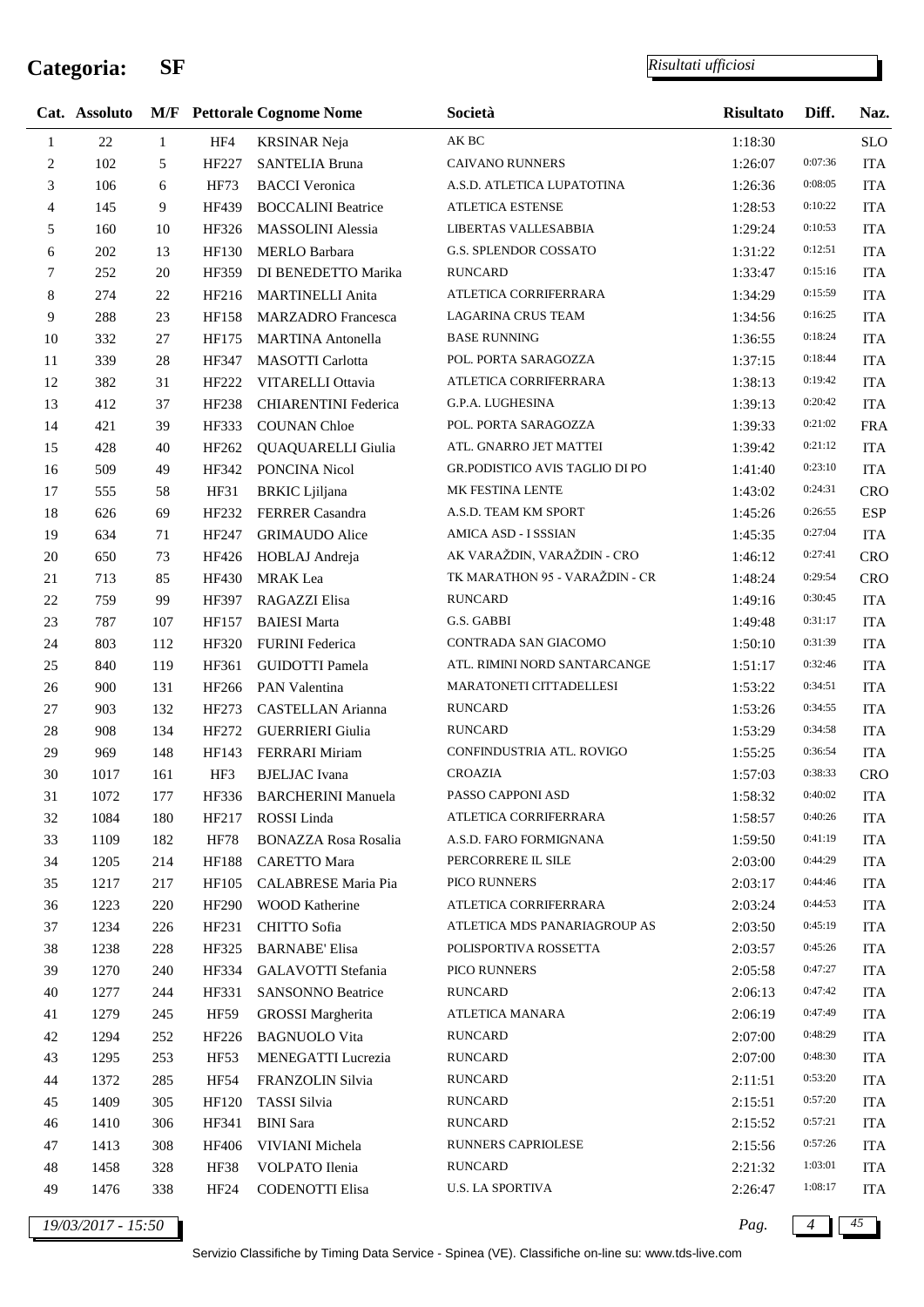j.

|    |      |     | Cat. Assoluto M/F Pettorale Cognome Nome | Società                | <b>Risultato</b> | Diff.   | Naz.       |
|----|------|-----|------------------------------------------|------------------------|------------------|---------|------------|
| 50 | 512  | 361 | HF281 LAGHI Sara                         | <b>G.P. AVIS FORLI</b> | 2:47:16          | 1:28:46 | <b>ITA</b> |
|    | 517ء | 364 | HF314 SCAGLIARINI Jessica                | PASSO CAPPONI ASD      | 2:59:24          | 1:40:54 | ITA        |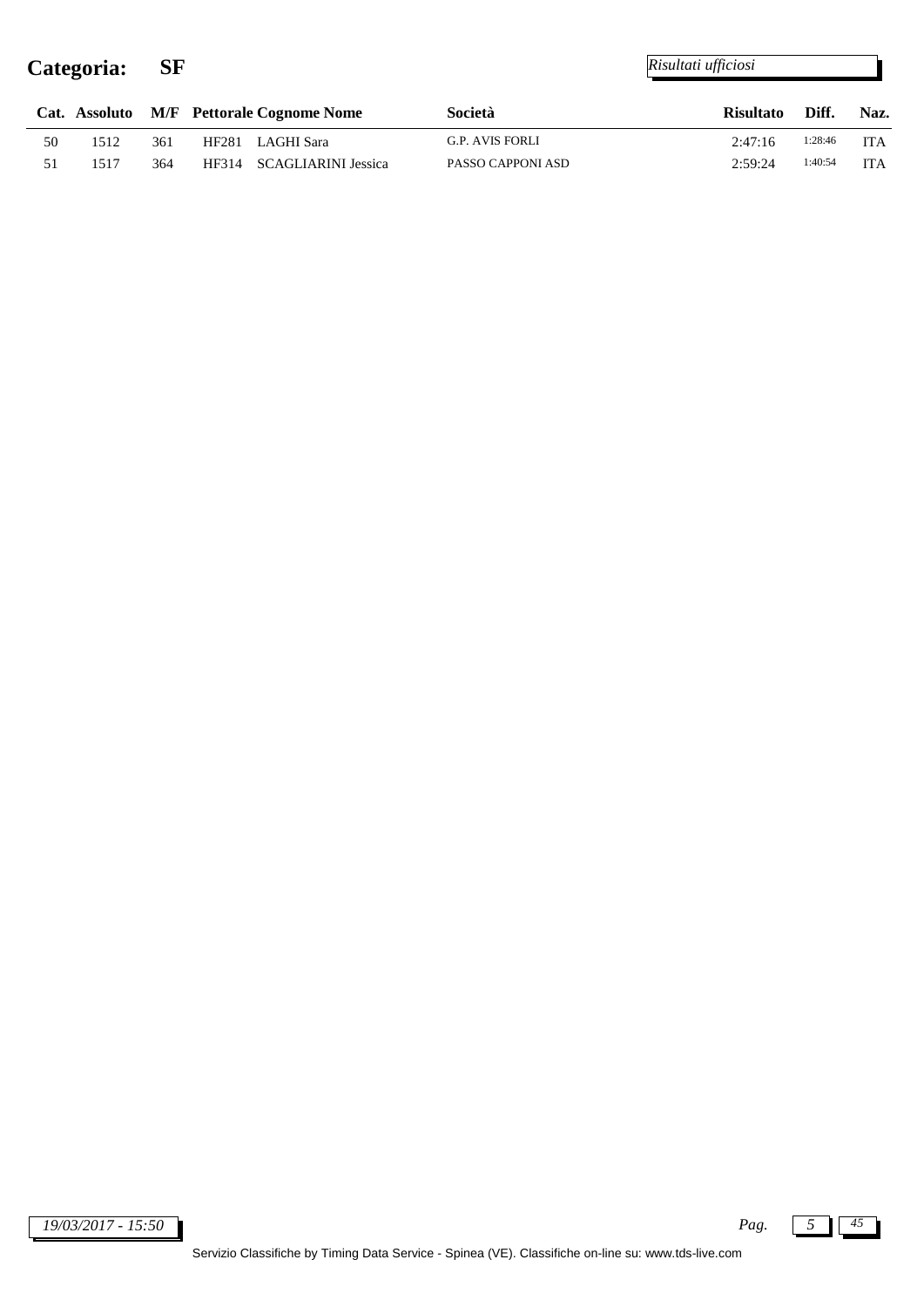#### *Risultati ufficiosi*

|                | Cat. Assoluto |                |              | <b>M/F</b> Pettorale Cognome Nome | Società                       | <b>Risultato</b> | Diff.   | Naz.       |
|----------------|---------------|----------------|--------------|-----------------------------------|-------------------------------|------------------|---------|------------|
| 1              | 44            | 2              | HF10         | <b>CUNICO Maurizia</b>            | ATLETICA PALZOLA              | 1:21:50          |         | <b>ITA</b> |
| $\overline{c}$ | 100           | $\overline{4}$ | HF369        | <b>GRAVINO</b> Antonella          | A.S.D. EQUILIBRA RUNNING TEAM | 1:26:03          | 0:04:13 | <b>ITA</b> |
| 3              | 144           | 8              | HF173        | <b>MADELLA</b> Giulia             | A.S.D. TEAM KM SPORT          | 1:28:49          | 0:06:59 | <b>ITA</b> |
| 4              | 205           | 14             | HF371        | <b>DORIA</b> Beatrice             | ROAD RUNNERS CLUB MILANO      | 1:31:34          | 0:09:44 | <b>ITA</b> |
| 5              | 208           | 15             | HF138        | <b>CAZZADORE</b> Erica            | <b>SALCUS</b>                 | 1:31:43          | 0:09:53 | <b>ITA</b> |
| 6              | 223           | 17             | HF104        | NOVENTA Valentina                 | <b>ASD ACTIVE</b>             | 1:32:43          | 0:10:53 | <b>ITA</b> |
| 7              | 240           | 19             | HF159        | <b>SCHULZE Katja</b>              |                               | 1:33:29          | 0:11:39 | <b>GER</b> |
| 8              | 317           | 25             | <b>HF58</b>  | MARTIN IGLESIAS Noelia            | <b>AVIVA SPORT CLUB</b>       | 1:36:01          | 0:14:11 | <b>ESP</b> |
| 9              | 392           | 32             | HF176        | AGNOLETTO Elenia                  | A.S.D. FARO FORMIGNANA        | 1:38:31          | 0:16:41 | <b>ITA</b> |
| 10             | 394           | 33             | HF155        | <b>MARTINI Elisa</b>              | LA FULMINEA RUNNING TEAM SIN  | 1:38:35          | 0:16:45 | <b>ITA</b> |
| 11             | 397           | 34             | HF354        | LUKASZCZYK Sylwia                 | <b>RUNCARD</b>                | 1:38:41          | 0:16:51 | POL        |
| 12             | 400           | 35             | HF171        | MOLDOVEANU Ioana                  | A.S.D. TEAM KM SPORT          | 1:38:48          | 0:16:58 | ROU        |
| 13             | 403           | 36             | HF276        | FABRIS Alberta                    | <b>ASD NICO RUNNERS</b>       | 1:38:51          | 0:17:01 | <b>ITA</b> |
| 14             | 431           | 41             | HF121        | <b>MARCHESINI Elisa</b>           | <b>INVICTA COPPARO</b>        | 1:39:50          | 0:18:00 | <b>ITA</b> |
| 15             | 488           | 46             | HF52         | <b>QUIRICONI</b> Laura            | ATL.PIETRASANTA VERSILIA      | 1:41:00          | 0:19:10 | <b>ITA</b> |
| 16             | 512           | 50             | HF370        | <b>MION</b> Angela                | <b>RUN RAN RUN ASD</b>        | 1:41:46          | 0:19:56 | <b>ITA</b> |
| 17             | 569           | 61             | HF435        | <b>GHEDIN Roberta</b>             | A.S.D TEAM SPARTANS           | 1:43:40          | 0:21:50 | <b>ITA</b> |
| 18             | 621           | 68             | HF156        | <b>ALEOTTI Sara</b>               | G.S. GABBI                    | 1:45:20          | 0:23:30 | <b>ITA</b> |
| 19             | 671           | 78             | HF429        | MATAČIĆ Maja                      | INDIVIDUALAC, VARAŽDIN - CRO  | 1:47:12          | 0:25:22 | <b>CRO</b> |
| 20             | 716           | 87             | HF412        | PETRUZZELLI Ilaria                | ACQUADELA BOLOGNA             | 1:48:30          | 0:26:40 | <b>ITA</b> |
| 21             | 724           | 90             | HF328        | <b>BUCUR Laura Elena</b>          | PODISTICA PONTELUNGO BOLOGN   | 1:48:40          | 0:26:50 | <b>ITA</b> |
| 22             | 725           | 91             | HF154        | <b>BRIZZI</b> Lucia               | G.S. LE PANCHE CASTELQUARTO   | 1:48:41          | 0:26:51 | <b>ITA</b> |
| 23             | 731           | 94             | HF258        | <b>TOSCHI</b> Valentina           | <b>GS DRAGO</b>               | 1:48:49          | 0:26:59 | <b>ITA</b> |
| 24             | 792           | 109            | HF424        | CIVOLANI Anna                     | U.S.ATL.QUINTO-MASTELLA       | 1:49:56          | 0:28:06 | <b>ITA</b> |
| 25             | 806           | 113            | HF135        | VENTURI Michela                   | PHOENIX TEAM                  | 1:50:17          | 0:28:27 | <b>ITA</b> |
| $26\,$         | 830           | 118            | HF214        | MALAGOLI Eleonora                 | ATLETICA CORRIFERRARA         | 1:50:53          | 0:29:03 | <b>ITA</b> |
| 27             | 879           | 127            | HF140        | <b>TOMAINI</b> Arianna            | <b>SALCUS</b>                 | 1:52:36          | 0:30:46 | <b>ITA</b> |
| 28             | 906           | 133            | <b>HF440</b> | <b>MARGUTTI Diana</b>             | ATLETICA CORRIFERRARA         | 1:53:28          | 0:31:38 | <b>ITA</b> |
| 29             | 917           | 136            | HF76         | FORTUNATO Silvia                  | A.S.D. ATLETICA LUPATOTINA    | 1:53:45          | 0:31:55 | <b>ITA</b> |
| 30             | 922           | 137            | HF301        | <b>CORAZZA Roberta</b>            | PASSO CAPPONI ASD             | 1:54:08          | 0:32:17 | <b>ITA</b> |
| 31             | 932           | 140            | HF339        | <b>MONARI</b> Marcella            | SOCIETA' VICTORIA             | 1:54:26          | 0:32:36 | <b>ITA</b> |
| 32             | 933           | 141            | HF189        | <b>CORRADOSSI</b> Michela         | 9,92 RUNNING ASD              | 1:54:30          | 0:32:40 | <b>ITA</b> |
| 33             | 957           | 146            | HF253        | GARDAN Maddalena                  | ATL LIB MIRANO                | 1:55:00          | 0:33:10 | <b>ITA</b> |
| 34             | 980           | 151            | HF330        | PANICO Manuela                    | <b>CLUB AUSONIA ASD</b>       | 1:55:46          | 0:33:56 | <b>ITA</b> |
| 35             | 989           | 154            | HF319        | CODECÀ Benedetta                  | CONTRADA SAN GIACOMO          | 1:56:12          | 0:34:22 | <b>ITA</b> |
| 36             | 1039          | 168            | HF445        | DEPONTI Alessandra                | VERDE PISELLO GROUP MILANO    | 1:57:33          | 0:35:43 | <b>ITA</b> |
| 37             | 1076          | 179            | HF103        | STUKOVA Oleksandra                | RUN ATHLETIC TEAM A.S.D.      | 1:58:40          | 0:36:50 | <b>UKR</b> |
| 38             | 1110          | 183            | HF33         | <b>GABRIELLI Manuela</b>          | POL. ZOLA SEZ. ATLETICA       | 1:59:53          | 0:38:03 | <b>ITA</b> |
| 39             | 1139          | 190            | HF388        | PETTINATO Paola                   | <b>RUNCARD</b>                | 2:00:37          | 0:38:47 | <b>ITA</b> |
| 40             | 1152          | 194            | HF149        | PAGLIARINI Ilaria                 | PODISTICA PONTELUNGO BOLOGN   | 2:01:04          | 0:39:14 | <b>ITA</b> |
| 41             | 1174          | 203            | HF169        | <b>BERTINI</b> Francesca          | 9,92 RUNNING ASD              | 2:01:41          | 0:39:51 | <b>ITA</b> |
| 42             | 1189          | 208            | HF198        | ZAGHI Alessandra                  | A.S.D. POL. QUADRILATERO      | 2:02:31          | 0:40:41 | <b>ITA</b> |
| 43             | 1193          | 210            | <b>HF51</b>  | <b>DONATI</b> Cristina            | ATL.PIETRASANTA VERSILIA      | 2:02:34          | 0:40:44 | <b>ITA</b> |
| 44             | 1213          | 216            | HF442        | LI RANZI Paola                    | <b>RUNCARD</b>                | 2:03:14          | 0:41:24 | <b>ITA</b> |
| 45             | 1218          | 218            | HF386        | SPINELLI Cristina                 | <b>RUNCARD</b>                | 2:03:19          | 0:41:29 | <b>ITA</b> |
| 46             | 1229          | 224            | HF280        | DE PALMA Barbara                  | <b>RUNCARD</b>                | 2:03:39          | 0:41:49 | <b>ITA</b> |
| 47             | 1241          | 230            | HF374        | ZIN Monica                        | RUN SPINEA RUN A.S.D.         | 2:04:00          | 0:42:10 | <b>ITA</b> |
| 48             | 1289          | 251            | <b>HF71</b>  | OSUALDINI Milena                  | C.U.S. UDINE                  | 2:06:54          | 0:45:04 | <b>ITA</b> |
| 49             | 1306          | 257            | HF162        | VERONESI Chiara                   | ASD TEAM GRANAROLO            | 2:07:41          | 0:45:51 | <b>ITA</b> |

*19/03/2017 - 15:50 Pag. 6 45*

Servizio Classifiche by Timing Data Service - Spinea (VE). Classifiche on-line su: www.tds-live.com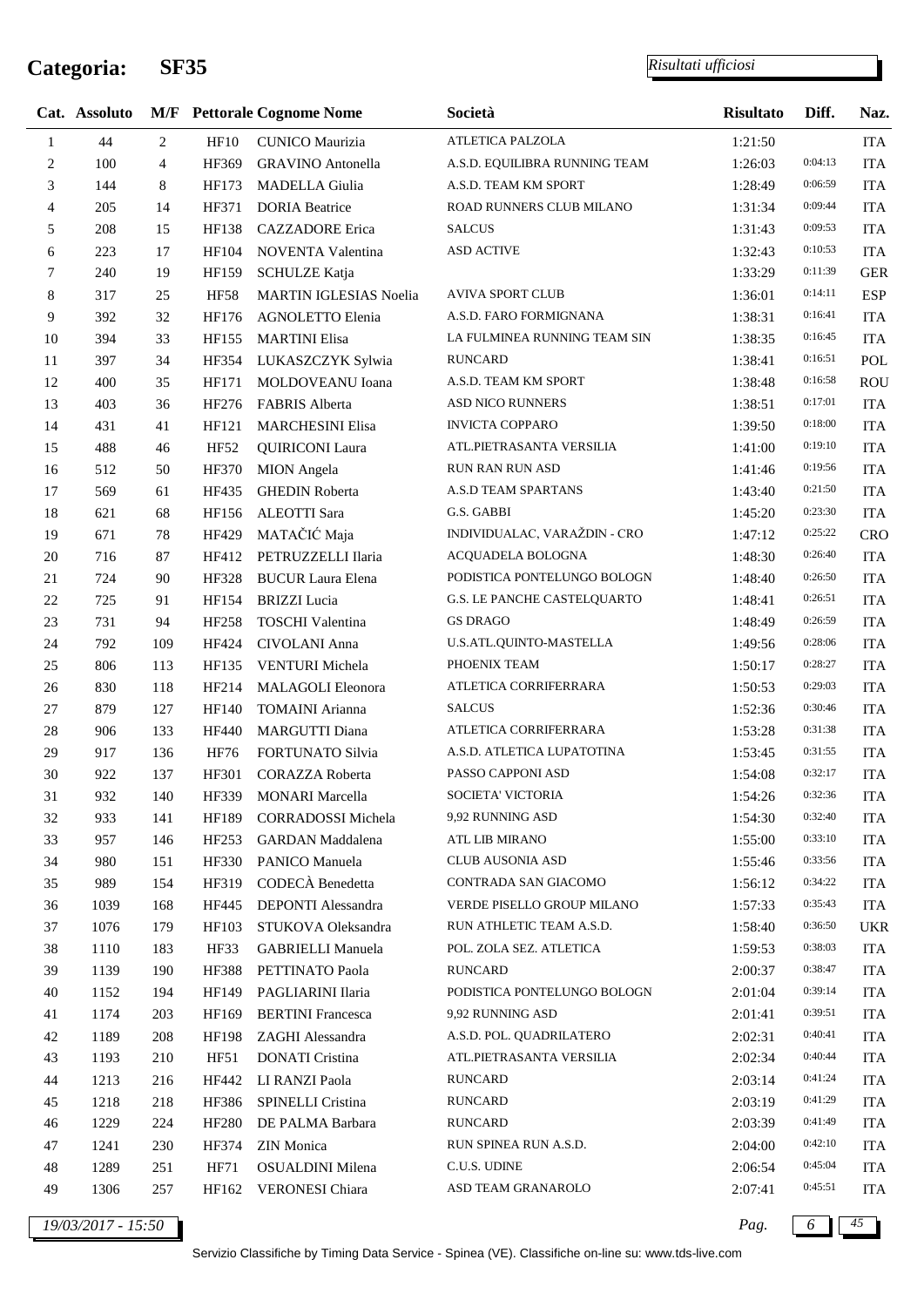j.

|    | Cat. Assoluto |     |              | <b>M/F</b> Pettorale Cognome Nome | Società                      | <b>Risultato</b> | Diff.   | Naz.       |
|----|---------------|-----|--------------|-----------------------------------|------------------------------|------------------|---------|------------|
| 50 | 1322          | 261 | HF310        | <b>MALERBA Vittoria</b>           | PASSO CAPPONI ASD            | 2:08:33          | 0:46:43 | <b>ITA</b> |
| 51 | 1331          | 264 | HF434        | RONDINA Sabrina                   | ASD DELFINO TRIATHLON        | 2:08:42          | 0:46:52 | <b>ITA</b> |
| 52 | 1360          | 277 | HF261        | <b>BLANDA Libera</b>              | ATL. GNARRO JET MATTEI       | 2:10:51          | 0:49:01 | <b>ITA</b> |
| 53 | 1365          | 280 | <b>HF409</b> | <b>GUERZONI</b> Consuelo          | <b>RUNCARD</b>               | 2:11:06          | 0:49:16 | <b>ITA</b> |
| 54 | 1368          | 282 | HF293        | PRADELLA Cristina                 | <b>RUNCARD</b>               | 2:11:33          | 0:49:43 | <b>ITA</b> |
| 55 | 1371          | 284 | HF355        | <b>MORETTI Claudia</b>            | <b>RUNCARD</b>               | 2:11:50          | 0:50:00 | <b>ITA</b> |
| 56 | 1375          | 286 | HF113        | <b>FANTINI</b> Lorenza            | ATLETICA MDS PANARIAGROUP AS | 2:12:07          | 0:50:16 | <b>ITA</b> |
| 57 | 1390          | 295 | HF382        | <b>BJURBACK Jennifer</b>          | ATLETICA CORRIFERRARA        | 2:13:12          | 0:51:22 | <b>ITA</b> |
| 58 | 1393          | 297 | HF418        | <b>BRANDALESI</b> Erica           | ATLETICA CORRIFERRARA        | 2:13:24          | 0:51:34 | <b>ITA</b> |
| 59 | 1411          | 307 | HF403        | MICALI Marina                     | <b>RUNNERS CAPRIOLESE</b>    | 2:15:52          | 0:54:02 | <b>ITA</b> |
| 60 | 1426          | 314 | HF248        | <b>TOSKA</b> Anxhelina            | AMICA ASD - I SSSIAN         | 2:16:31          | 0:54:41 | <b>ITA</b> |
| 61 | 1427          | 315 | HF246        | <b>GUALANDI Ilaria</b>            | AMICA ASD - I SSSIAN         | 2:16:31          | 0:54:41 | ITA        |
| 62 | 1450          | 325 | <b>HF63</b>  | LANCELLOTTI Stefania              | <b>MARATHON LEGNAGO</b>      | 2:19:57          | 0:58:07 | <b>ITA</b> |
| 63 | 1464          | 331 | HF402        | <b>MARINI</b> Nicoletta           | A.S.D. ATLETICA SARNICO      | 2:23:56          | 1:02:06 | <b>ITA</b> |
| 64 | 1469          | 334 | <b>HF86</b>  | <b>LONGHI Francesca</b>           | 9,92 RUNNING ASD             | 2:25:30          | 1:03:40 | <b>ITA</b> |
| 65 | 1470          | 335 | HF309        | LASI Alinda                       | PASSO CAPPONI ASD            | 2:25:57          | 1:04:07 | <b>ITA</b> |
| 66 | 1486          | 346 | <b>HF68</b>  | <b>GUERRA Elisa</b>               | <b>RUNCARD</b>               | 2:29:20          | 1:07:30 | <b>ITA</b> |
| 67 | 1499          | 351 | HF346        | <b>BUSANEL Elena</b>              | <b>MARATONETI ERACLEA</b>    | 2:39:10          | 1:17:20 | <b>ITA</b> |
| 68 | 1508          | 358 | HF307        | <b>HALOVA Laura</b>               | PASSO CAPPONI ASD            | 2:42:38          | 1:20:48 | <b>ITA</b> |
| 69 | 1511          | 360 | HF365        | CARROZZA Alessandra               | 9,92 RUNNING ASD             | 2:46:06          | 1:24:16 | <b>ITA</b> |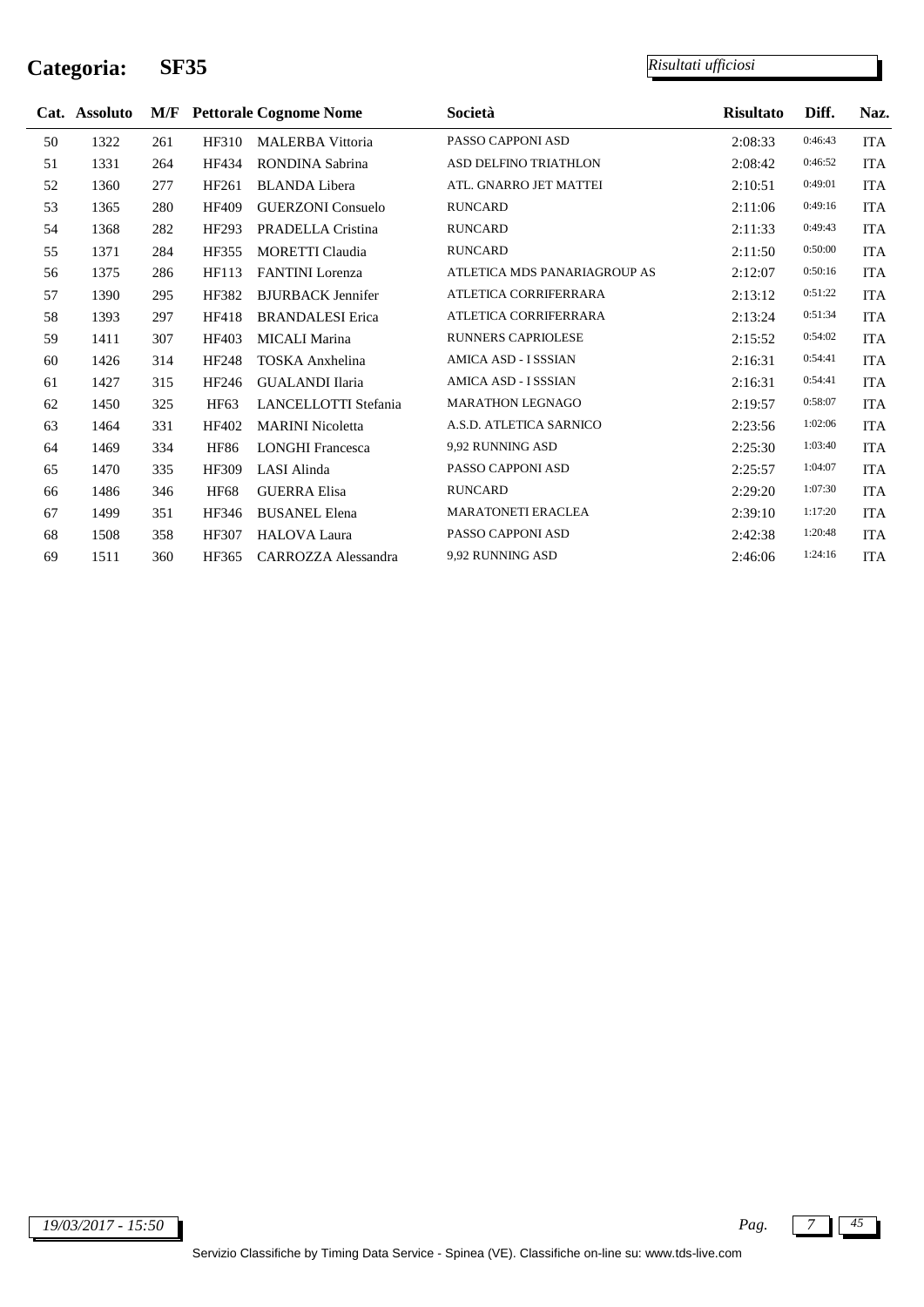*Risultati ufficiosi*

|                | Cat. Assoluto |     |              | <b>M/F</b> Pettorale Cognome Nome               | Società                      | <b>Risultato</b> | Diff.   | Naz.       |
|----------------|---------------|-----|--------------|-------------------------------------------------|------------------------------|------------------|---------|------------|
| $\mathbf{1}$   | 195           | 11  | HF296        | <b>GAIANI</b> Clara                             | <b>G.P. VIGARANESE</b>       | 1:30:56          |         | <b>ITA</b> |
| $\sqrt{2}$     | 196           | 12  | HF75         | <b>BRENTAROLLI Sara</b>                         | A.S.D. ATLETICA LUPATOTINA   | 1:30:57          | 0:00:01 | <b>ITA</b> |
| 3              | 232           | 18  | HF99         | <b>BRAGATO</b> Alessia                          | RUNNERS CLUB AGGGREDIRE      | 1:33:11          | 0:02:15 | <b>ITA</b> |
| $\overline{4}$ | 358           | 29  | HF72         | PATUZZO Patrizia                                | RUNCARD                      | 1:37:46          | 0:06:49 | <b>ITA</b> |
| 5              | 418           | 38  | HF101        | CIERO Loredana                                  | ATHLETIC CLUB APICILIA       | 1:39:30          | 0:08:33 | <b>ITA</b> |
| 6              | 439           | 42  | HF93         | MERCINI Isabella                                | A.S.D. MISANO PODISMO        | 1:39:59          | 0:09:03 | <b>ITA</b> |
| $\tau$         | 459           | 44  | HF390        | MUZZIOLI Simona                                 | S.G.LA PATRIA 1879 CARPI     | 1:40:18          | 0:09:21 | <b>ITA</b> |
| 8              | 472           | 45  | HF343        | <b>BONACCORSI Samanta</b>                       | G.S. GABBI                   | 1:40:32          | 0:09:36 | <b>ITA</b> |
| 9              | 495           | 47  | HF323        | RICCO' Roberta                                  | ATL. REGGIO ASD              | 1:41:18          | 0:10:21 | <b>ITA</b> |
| 10             | 515           | 51  | HF427        | HORVAT Alenka                                   | AK VARAŽDIN, VARAŽDIN - CRO  | 1:41:48          | 0:10:52 | <b>CRO</b> |
| 11             | 523           | 54  | HF211        | KOHLER NERI Christine                           | <b>SWISS ATHLETICS</b>       | 1:42:03          | 0:11:07 | $\rm SUI$  |
| 12             | 567           | 60  | HF117        | <b>CANDIANI</b> Monica                          | UNIONE SPORTIVA NAVE ASD     | 1:43:35          | 0:12:38 | <b>ITA</b> |
| 13             | 599           | 64  | HF136        | ZABARRI Alessandra                              | PHOENIX TEAM                 | 1:44:51          | 0:13:55 | <b>ITA</b> |
| 14             | 609           | 66  | HF61         | DURVAL Annamaria                                | POLISPORTIVA OLTRARNO ASD    | 1:45:03          | 0:14:07 | <b>ITA</b> |
| 15             | 628           | 70  | <b>HF56</b>  | RAGAZZON Elisabetta                             | <b>ATL.AUDACE NOALE</b>      | 1:45:28          | 0:14:32 | <b>ITA</b> |
| 16             | 656           | 74  | HF119        | EUSEBI Daniela                                  | GOLDEN CLUB RIMINI INTERNAT. | 1:46:35          | 0:15:38 | <b>ITA</b> |
| 17             | 658           | 75  | HF134        | PEDRAZZI Marica                                 | PHOENIX TEAM                 | 1:46:40          | 0:15:43 | <b>ITA</b> |
| 18             | 680           | 79  | HF243        | <b>CASTELLI Elisa</b>                           | AMICA ASD - I SSSIAN         | 1:47:27          | 0:16:31 | <b>ITA</b> |
| 19             | 690           | 82  | HF432        | <b>VASER</b> Sandra                             | AK MEĐIMURJE, ČAKOVEC - CRO  | 1:47:42          | 0:16:46 | <b>CRO</b> |
| $20\,$         | 718           | 88  | HF142        | <b>GARDINI</b> Annalisa                         | CSI SASSO MARCONI            | 1:48:33          | 0:17:36 | <b>ITA</b> |
| 21             | 719           | 89  |              | HF264 PAGGETTA Katia                            | MARATONETI CITTADELLESI      | 1:48:33          | 0:17:36 | <b>ITA</b> |
| $22\,$         | 728           | 93  | HF443        | NAGLIATI Maria Chiara                           | ATLETICA CORRIFERRARA        | 1:48:44          | 0:17:48 | <b>ITA</b> |
| 23             | 744           | 97  | HF112        | CAVALIERI Daniela                               | <b>RUNCARD</b>               | 1:48:58          | 0:18:02 | <b>ITA</b> |
| 24             | 762           | 101 | <b>HF110</b> | <b>BORTOLINI</b> Alessandra                     | <b>RUNCARD</b>               | 1:49:20          | 0:18:23 | <b>ITA</b> |
| 25             | 769           | 102 | HF60         | ZAMPIERON Anna Maria                            | <b>RUNNERS PADOVA</b>        | 1:49:34          | 0:18:38 | <b>ITA</b> |
| $26\,$         | 774           | 105 | HF352        | <b>BRIGLIADORI Camilla</b>                      | ASD ATL. CESENATICO          | 1:49:37          | 0:18:40 | <b>ITA</b> |
| 27             | 811           | 114 | HF275        | <b>BONATO Laura</b>                             | <b>ASD NICO RUNNERS</b>      | 1:50:20          | 0:19:23 | <b>ITA</b> |
| $28\,$         | 816           | 116 | HF362        | <b>ROANI</b> Catia                              | ATLETICA CORRIFERRARA        | 1:50:21          | 0:19:24 | <b>ITA</b> |
| 29             | 845           | 120 | HF32         | RUIU Daniela                                    | PFIZER ITALIA RUNNING TEAM   | 1:51:30          | 0:20:33 | <b>ITA</b> |
| 30             | 928           | 138 | HF62         | PALLOCCA Natalia                                | <b>RUNCARD</b>               | 1:54:12          | 0:23:15 | <b>ITA</b> |
| 31             | 929           | 139 | HF364        | LAZZARI Elena                                   | ATLETICA CORRIFERRARA        | 1:54:22          | 0:23:25 | <b>ITA</b> |
| 32             | 943           | 143 | HF183        | MAGNOLO Grazia Carla                            | POD. OZZANESE                | 1:54:46          | 0:23:49 | <b>ITA</b> |
| 33             | 950           | 145 | HF384        | DALLA GASPERINA Katiuscia ATLETICA CORRIFERRARA |                              | 1:54:54          | 0:23:58 | <b>ITA</b> |
| 34             | 973           | 149 | HF349        | <b>VIANELLO Anna</b>                            | <b>RUNCARD</b>               | 1:55:37          | 0:24:41 | <b>ITA</b> |
| 35             | 997           | 155 | HF219        | <b>SAVORELLI Francesca</b>                      | ATLETICA CORRIFERRARA        | 1:56:23          | 0:25:27 | <b>ITA</b> |
| 36             | 1012          | 158 | HF387        | LOMBARDO Anna                                   | <b>RUNCARD</b>               | 1:56:50          | 0:25:53 | <b>ITA</b> |
| 37             | 1020          | 162 | HF241        | <b>BETTATI</b> Laura                            | G.P. AVIS POL. MALAVICINA    | 1:57:09          | 0:26:13 | <b>ITA</b> |
| 38             | 1033          | 165 | HF242        | <b>BETTINI</b> Elisabetta                       | <b>RUNCARD</b>               | 1:57:21          | 0:26:25 | <b>ITA</b> |
| 39             | 1037          | 167 | HF250        | <b>SOLMI</b> Michela                            | AMICA ASD - I SSSIAN         | 1:57:31          | 0:26:34 | <b>ITA</b> |
| 40             | 1041          | 169 | HF115        | PESCAROLO Cristina                              | <b>RUN RAN RUN ASD</b>       | 1:57:38          | 0:26:41 | <b>ITA</b> |
| 41             | 1054          | 173 | HF141        | <b>MORELLI</b> Arianna                          | POL. DIL. SANRAFEL           | 1:57:53          | 0:26:57 | <b>ITA</b> |
| 42             | 1062          | 175 | HF116        | SIFFREDI Samantha                               | <b>RUNCARD</b>               | 1:58:09          | 0:27:13 | <b>ITA</b> |
| 43             | 1066          | 176 | HF356        | <b>CHIARIONI Elisa</b>                          | <b>RUNCARD</b>               | 1:58:20          | 0:27:24 | <b>ITA</b> |
| 44             | 1074          | 178 | HF44         | <b>BRUNI</b> Francesca                          | <b>RUNCARD</b>               | 1:58:37          | 0:27:40 | <b>ITA</b> |
| 45             | 1122          | 185 | HF94         | LORO Miriam                                     | <b>VICENZA RUNNERS</b>       | 2:00:12          | 0:29:16 | <b>ITA</b> |
| 46             | 1123          | 186 | HF202        | NICOLAE Carmen                                  | A.S.D. POL. QUADRILATERO     | 2:00:12          | 0:29:16 | <b>ITA</b> |
| 47             | 1145          | 191 | HF45         | DELL'AQUILA Stefania                            | A.S.D. MISANO PODISMO        | 2:00:47          | 0:29:50 | <b>ITA</b> |
| 48             | 1157          | 196 | HF187        | PAVAN Patrizia                                  | MARATONETI ERACLEA           | 2:01:09          | 0:30:12 | <b>ITA</b> |
| 49             | 1165          | 201 | HF69         | QUERZE' Silvia                                  | 9,92 RUNNING ASD             | 2:01:18          | 0:30:21 | <b>ITA</b> |
|                |               |     |              |                                                 |                              |                  |         |            |

*19/03/2017 - 15:50 Pag. 8 45*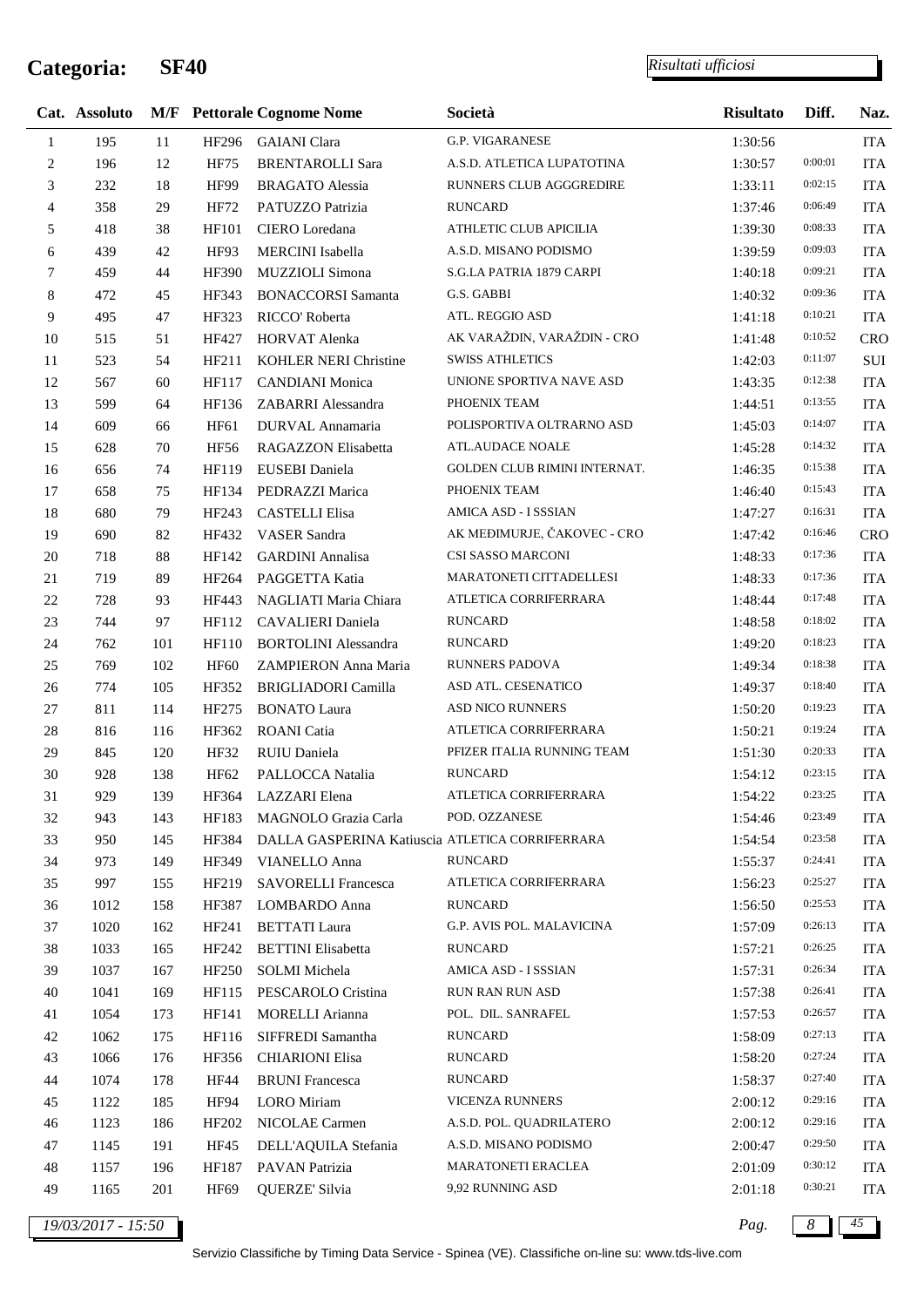j.

|        | Cat. Assoluto |     |                  | <b>M/F</b> Pettorale Cognome Nome           | Società                              | <b>Risultato</b> | Diff.   | Naz.       |
|--------|---------------|-----|------------------|---------------------------------------------|--------------------------------------|------------------|---------|------------|
| 50     | 1179          | 206 |                  | HF295 BRATTI Elisa                          | <b>RUNCARD</b>                       | 2:01:54          | 0:30:58 | <b>ITA</b> |
| 51     | 1192          | 209 | HF153            | GIANNOPOULOU Maria Panag ASD TEAM GRANAROLO |                                      | 2:02:32          | 0:31:36 | <b>GRE</b> |
| 52     | 1194          | 211 | <b>HF150</b>     | PAGANELLI Francesca                         | <b>RUNCARD</b>                       | 2:02:36          | 0:31:39 | <b>ITA</b> |
| 53     | 1201          | 212 | HF179            | MONTESANO Erika                             | <b>URBAN RUNNERS</b>                 | 2:02:51          | 0:31:54 | <b>ITA</b> |
| 54     | 1210          | 215 | HF249            | VENTURI Roberta                             | AMICA ASD - I SSSIAN                 | 2:03:11          | 0:32:14 | <b>ITA</b> |
| 55     | 1226          | 222 | HF97             | MASSARENTI Enrica                           | A.S.D. ATLETICA DELTA FERRARES       | 2:03:32          | 0:32:35 | <b>ITA</b> |
| 56     | 1240          | 229 | HF259            | CHICCA Federica                             | <b>RUNCARD</b>                       | 2:04:00          | 0:33:03 | <b>ITA</b> |
| 57     | 1254          | 234 | HF64             | DAL DEGAN Erica                             | <b>G.P. VIRGILIANO</b>               | 2:04:30          | 0:33:33 | <b>ITA</b> |
| 58     | 1272          | 241 | <b>HF57</b>      | <b>BAROLLO</b> Sara                         | <b>RUNNERS PADOVA</b>                | 2:06:06          | 0:35:09 | <b>ITA</b> |
| 59     | 1274          | 242 | HF <sub>26</sub> | <b>CAROLI</b> Katia                         | UNION 81                             | 2:06:09          | 0:35:13 | <b>ITA</b> |
| 60     | 1276          | 243 | HF395            | PAOLINI Federica                            | MODENA ATLETICA                      | 2:06:11          | 0:35:15 | <b>ITA</b> |
| 61     | 1283          | 246 | HF152            | ZACCAGLINO Barbara                          | <b>RUNCARD</b>                       | 2:06:32          | 0:35:35 | <b>ITA</b> |
| 62     | 1285          | 248 | HF318            | <b>CORAZZARI</b> Federica                   | <b>RUNCARD</b>                       | 2:06:43          | 0:35:46 | <b>ITA</b> |
| 63     | 1287          | 249 | HF391            | DALL'ASTA Chiara                            | POL. ZOLA SEZ. ATLETICA              | 2:06:51          | 0:35:54 | <b>ITA</b> |
| 64     | 1304          | 256 | HF126            | <b>BOTTIGLIO</b> Lorena                     | PODISTICA AVIS DERUTA                | 2:07:24          | 0:36:27 | <b>ITA</b> |
| 65     | 1308          | 258 | HF437            | <b>VALDIFIORI Susi</b>                      | <b>CORRI FORREST ASSOCIAZIONE SP</b> | 2:07:48          | 0:36:52 | ITA        |
| 66     | 1327          | 263 | HF321            | <b>MASINI</b> Donatella                     | CONTRADA SAN GIACOMO                 | 2:08:39          | 0:37:42 | <b>ITA</b> |
| 67     | 1342          | 270 | HF332            | <b>MANARA</b> Martina                       | G.P. VILLAFRANCA DI VERONA           | 2:09:39          | 0:38:43 | <b>ITA</b> |
| 68     | 1347          | 273 | HF210            | RAMBALDI Vanna                              | POD. OZZANESE                        | 2:10:01          | 0:39:05 | <b>ITA</b> |
| 69     | 1355          | 276 | HF21             | POZZERLE Elena                              | <b>G.P. VILLAFRANCA DI VERONA</b>    | 2:10:15          | 0:39:19 | <b>ITA</b> |
| $70\,$ | 1376          | 287 | HF245            | <b>BONZI</b> Ilaria                         | AMICA ASD - I SSSIAN                 | 2:12:12          | 0:41:15 | <b>ITA</b> |
| 71     | 1377          | 288 | HF312            | MINUTOLI Manuela                            | PASSO CAPPONI ASD                    | 2:12:14          | 0:41:17 | ITA        |
| 72     | 1379          | 290 | HF368            | STORCHI Simona                              | C.U.S. BOLOGNA A.S.D.                | 2:12:17          | 0:41:20 | <b>ITA</b> |
| 73     | 1394          | 298 | <b>HF85</b>      | <b>GABRIELLI Rita</b>                       | RAVENNA RUNNERS CLUB ASD             | 2:13:46          | 0:42:49 | <b>ITA</b> |
| 74     | 1400          | 301 | HF438            | <b>CASONI</b> Simona                        | ATLETICA CORRIFERRARA                | 2:14:34          | 0:43:38 | <b>ITA</b> |
| 75     | 1405          | 303 | <b>HF170</b>     | <b>BRAVIAKOVA Jana</b>                      | 9,92 RUNNING ASD                     | 2:14:55          | 0:43:59 | <b>SVK</b> |
| 76     | 1414          | 309 | HF350            | ARMAROLI Chiara                             | POL. ZOLA SEZ. ATLETICA              | 2:16:00          | 0:45:03 | ITA        |
| 77     | 1438          | 319 | HF367            | <b>ARLETTI Rossella</b>                     | <b>RUNCARD</b>                       | 2:18:25          | 0:47:28 | <b>ITA</b> |
| 78     | 1449          | 324 | HF360            | AMPOLLINI Giovanna                          | A.S.D.C. IL CASTELLO                 | 2:19:51          | 0:48:55 | <b>ITA</b> |
| 79     | 1454          | 326 | HF139            | CHIARELLI Valentina                         | <b>SALCUS</b>                        | 2:20:28          | 0:49:32 | <b>ITA</b> |
| 80     | 1457          | 327 |                  | HF190 RUSSO Katia                           | <b>RUNCARD</b>                       | 2:21:25          | 0:50:29 | <b>ITA</b> |
| 81     | 1462          | 330 |                  | HF405 UBERTI Barbara                        | A.S.D. ATLETICA SARNICO              | 2:22:24          | 0:51:28 | <b>ITA</b> |
| 82     | 1471          | 336 | HF313            | RAIOLO Sonja                                | PASSO CAPPONI ASD                    | 2:26:11          | 0:55:15 | ITA        |
| 83     | 1473          | 337 | HF411            | <b>VALENTINI</b> Simona                     | PODISTICA PONTELUNGO BOLOGN          | 2:26:36          | 0:55:39 | <b>ITA</b> |
| 84     | 1477          | 339 | HF298            | <b>BAGNACANI</b> Carlotta                   | PASSO CAPPONI ASD                    | 2:26:51          | 0:55:54 | <b>ITA</b> |
| 85     | 1481          | 342 | HF161            | <b>MICHELINI Mary</b>                       | PICO RUNNERS                         | 2:27:30          | 0:56:33 | <b>ITA</b> |
| 86     | 1482          | 343 | HF191            | <b>GUIDICELLI Monica</b>                    | ATLETICA MDS PANARIAGROUP AS         | 2:28:53          | 0:57:56 | <b>ITA</b> |
| 87     | 1516          | 363 | <b>HF37</b>      | PALTRINIERI Simona                          | <b>RUNCARD</b>                       | 2:55:58          | 1:25:02 | <b>ITA</b> |
|        |               |     |                  |                                             |                                      |                  |         |            |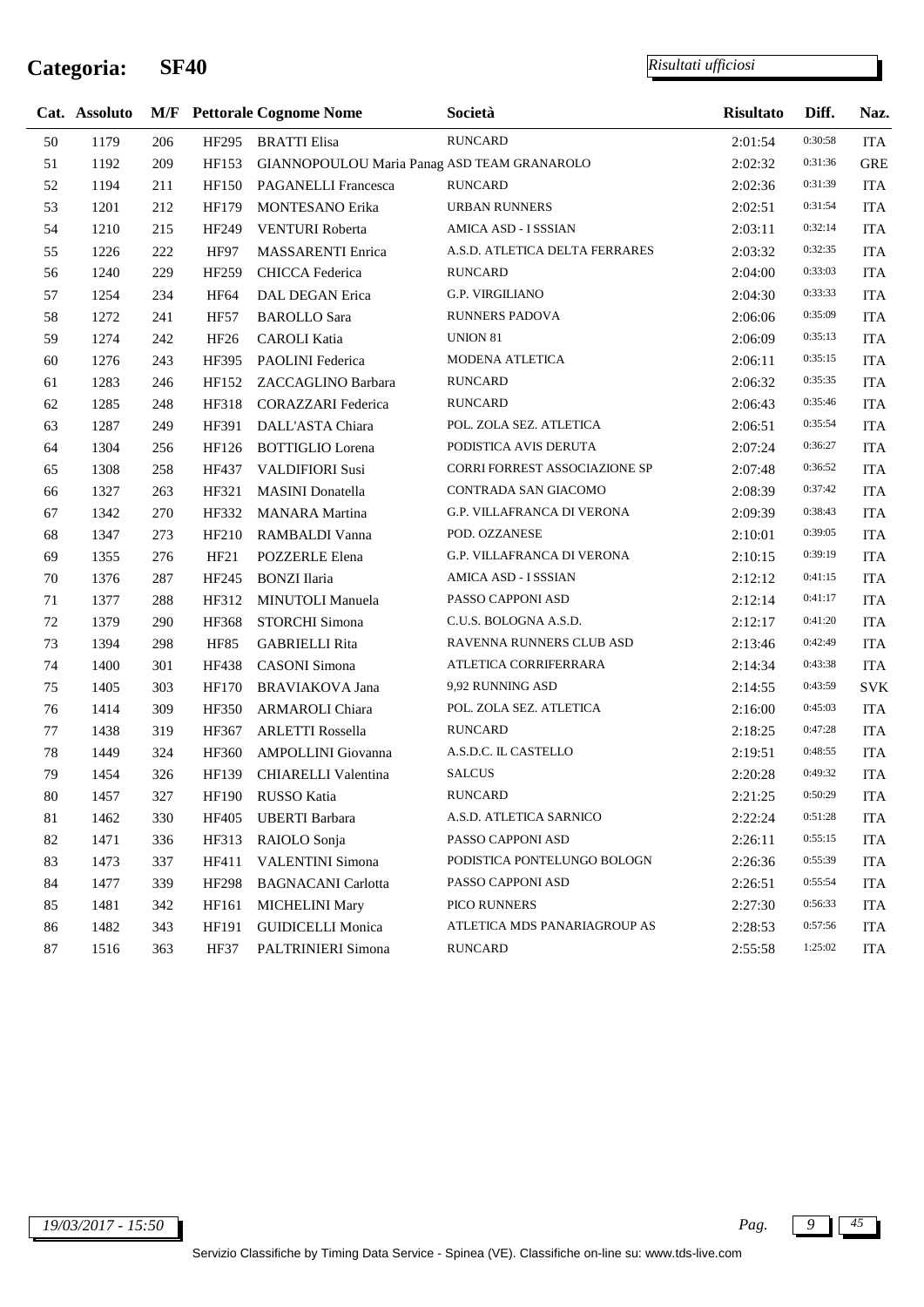*Risultati ufficiosi*

|                | Cat. Assoluto |                 |              | <b>M/F</b> Pettorale Cognome Nome | Società                       | <b>Risultato</b> | Diff.   | Naz.       |
|----------------|---------------|-----------------|--------------|-----------------------------------|-------------------------------|------------------|---------|------------|
| 1              | 108           | $7\phantom{.0}$ |              | HF410 DI GREGORIO Lorenza         | <b>SCI NORDICO VARESE</b>     | 1:26:44          |         | <b>ITA</b> |
| $\overline{c}$ | 212           | 16              | HF172        | LORENZONI Odilla                  | A.S.D. TEAM KM SPORT          | 1:31:56          | 0:05:11 | <b>ITA</b> |
| 3              | 266           | 21              | HF34         | FINOTELLO Carlotta                | RUNNING TEAM MESTRE           | 1:34:16          | 0:07:32 | <b>ITA</b> |
| $\overline{4}$ | 311           | 24              | <b>HF35</b>  | PAVANELLO Valentina               | RUNNING TEAM MESTRE           | 1:35:41          | 0:08:57 | <b>ITA</b> |
| 5              | 329           | 26              | HF109        | ZAGOLIN Paola                     | <b>RUNCARD</b>                | 1:36:40          | 0:09:56 | <b>ITA</b> |
| 6              | 522           | 53              | HF125        | <b>GARAVALDI</b> Simona           | ASS. POL. SCANDIANESE         | 1:42:02          | 0:15:17 | <b>ITA</b> |
| 7              | 537           | 56              | HF128        | <b>CANDIOLI Maria Teresa</b>      | <b>LAGARINA CRUS TEAM</b>     | 1:42:32          | 0:15:48 | <b>ITA</b> |
| 8              | 549           | 57              | HF237        | DE LAZZARI Sara                   | GS.TORTELLINI VOLTAN MARTELL  | 1:42:58          | 0:16:14 | <b>ITA</b> |
| 9              | 578           | 62              | HF428        | <b>KROBOT</b> Danijela            | TK KOTORIPSKI BEGAČI, KOTORIB | 1:44:11          | 0:17:27 | <b>CRO</b> |
| 10             | 586           | 63              | HF199        | ZUCCHI Virna                      | A.S.D. POL. QUADRILATERO      | 1:44:31          | 0:17:47 | <b>ITA</b> |
| 11             | 602           | 65              | HF224        | ZANELLA Alessia                   | <b>SALCUS</b>                 | 1:44:52          | 0:18:08 | <b>ITA</b> |
| $12\,$         | 610           | 67              | HF240        | <b>BRANCOLINI Sara</b>            | <b>G.S. TOCCALMATTO</b>       | 1:45:04          | 0:18:20 | <b>ITA</b> |
| 13             | 642           | 72              | HF174        | <b>MARABINI</b> Laura             | <b>RUNCARD</b>                | 1:45:54          | 0:19:10 | <b>ITA</b> |
| 14             | 662           | 76              | HF91         | <b>DORO</b> Caterina              | ATL.AUDACE NOALE              | 1:46:53          | 0:20:09 | <b>ITA</b> |
| 15             | 667           | 77              | HF102        | VERSOLATO Barbara                 | <b>BREMA RUNNING TEAM</b>     | 1:47:04          | 0:20:20 | <b>ITA</b> |
| 16             | 683           | 80              | HF277        | LINETTI Milena                    | ATL. PARATICO                 | 1:47:28          | 0:20:44 | <b>ITA</b> |
| 17             | 706           | 83              | HF366        | <b>BONFANTI Elena</b>             | PIACENZA NATURAL SPORTAL      | 1:48:11          | 0:21:27 | <b>ITA</b> |
| $18\,$         | 711           | 84              | HF257        | <b>BAGNOLI Barbara Sofia</b>      | <b>RUNCARD</b>                | 1:48:20          | 0:21:36 | <b>ITA</b> |
| 19             | 715           | 86              | HF163        | POZZATI Elisabetta                | PODISTICA PONTELUNGO BOLOGN   | 1:48:28          | 0:21:43 | <b>ITA</b> |
| 20             | 740           | 95              | HF147        | CISCATO Stefania                  | POL. DIL. SANRAFEL            | 1:48:56          | 0:22:12 | <b>ITA</b> |
| 21             | 741           | 96              | HF148        | DI MARTINO Isabella               | POL. DIL. SANRAFEL            | 1:48:56          | 0:22:12 | <b>ITA</b> |
| $22\,$         | 771           | 103             | HF351        | <b>MAZZANTI</b> Elena             | S.P. SEVEN                    | 1:49:36          | 0:22:52 | <b>ITA</b> |
| 23             | 789           | 108             | HF233        | <b>TOSELLO</b> Federica           | <b>RUNCARD</b>                | 1:49:51          | 0:23:07 | <b>ITA</b> |
| 24             | 797           | 110             | HF407        | MIGLIACCIO Francesca              | ASSINDUSTRIA SPORT PADOVA     | 1:50:01          | 0:23:17 | <b>ITA</b> |
| 25             | 815           | 115             | HF373        | MANINI Maria Elisabetta           | TRIATHLON CREMONA STRADIVA    | 1:50:20          | 0:23:36 | <b>ITA</b> |
| 26             | 824           | 117             | HF345        | FRANZELLI Cristina                | ASD NUOVA VIRTUS CREMA        | 1:50:40          | 0:23:56 | <b>ITA</b> |
| 27             | 847           | 121             | HF422        | ROCCABIANCA Monica                | <b>RUNCARD</b>                | 1:51:34          | 0:24:50 | <b>ITA</b> |
| $28\,$         | 852           | 122             | <b>HF89</b>  | <b>PUGES</b> Maite                | <b>RUNCARD</b>                | 1:51:43          | 0:24:59 | <b>ESP</b> |
| 29             | 860           | 124             | HF433        | VRBANIĆ Lidija                    | INDIVIDUALAC, VARAŽDIN - CRO  | 1:52:02          | 0:25:18 | <b>CRO</b> |
| 30             | 875           | 126             | HF283        | <b>BALBONI</b> Tiziana            | POL. PORTA SARAGOZZA          | 1:52:32          | 0:25:48 | <b>ITA</b> |
| 31             | 886           | 129             | <b>HF200</b> | <b>MARCHI</b> Sabrina             | A.S.D. POL. QUADRILATERO      | 1:52:59          | 0:26:15 | <b>ITA</b> |
| 32             | 895           | 130             | <b>HF308</b> | <b>INCALZA</b> Alessia            | PASSO CAPPONI ASD             | 1:53:13          | 0:26:28 | ITA        |
| 33             | 911           | 135             | HF230        | <b>GIGLIOLI</b> Annalisa          | POD. FINALE EMILIA            | 1:53:33          | 0:26:49 | ITA        |
| 34             | 938           | 142             | HF389        | <b>CERCHIARI</b> Morena           | PICO RUNNERS                  | 1:54:40          | 0:27:56 | <b>ITA</b> |
| 35             | 949           | 144             | HF338        | LEARDINI Vania                    | OLIMPIA NUOVA RUNNING A.S.D.  | 1:54:53          | 0:28:09 | ITA        |
| 36             | 979           | 150             | HF182        | ORLANDI Maria Cristina            | <b>RUNCARD</b>                | 1:55:46          | 0:29:02 | <b>ITA</b> |
| 37             | 983           | 152             | HF166        | <b>CORTINI</b> Milena             | 9,92 RUNNING ASD              | 1:56:00          | 0:29:16 | <b>ITA</b> |
| 38             | 987           | 153             | HF29         | <b>NONNI Elisa</b>                | <b>RUNCARD</b>                | 1:56:04          | 0:29:19 | ITA        |
| 39             | 1002          | 157             | HF304        | DONATI Daniela                    | PASSO CAPPONI ASD             | 1:56:30          | 0:29:46 | ITA        |
| 40             | 1013          | 159             | HF55         | <b>BETTIN</b> Simonetta           | ATL.AUDACE NOALE              | 1:56:56          | 0:30:12 | <b>ITA</b> |
| 41             | 1016          | 160             | HF234        | PARMEGGIANI Elisa                 | A.S.D TEAM SPARTANS           | 1:57:02          | 0:30:18 | <b>ITA</b> |
| 42             | 1049          | 171             | HF151        | LAUDISIO Lucia Grazia             | <b>RUNCARD</b>                | 1:57:47          | 0:31:03 | ITA        |
| 43             | 1053          | 172             | HF383        | <b>IUSICO</b> Ludmila             | <b>RUNCARD</b>                | 1:57:51          | 0:31:07 | <b>ITA</b> |
| 44             | 1093          | 181             | HF335        | <b>DODI</b> Enrica                | PICO RUNNERS                  | 1:59:16          | 0:32:32 | <b>ITA</b> |
| 45             | 1112          | 184             | HF196        | STANZANI Laura                    | POL. PORTA SARAGOZZA          | 1:59:56          | 0:33:11 | ITA        |
| 46             | 1130          | 188             | HF30         | <b>GAMBARIN</b> Monica            | <b>RUNCARD</b>                | 2:00:27          | 0:33:42 | ITA        |
| 47             | 1136          | 189             | HF377        | CAPPELLINI Alessandra             | <b>SALCUS</b>                 | 2:00:34          | 0:33:50 | <b>ITA</b> |
| 48             | 1163          | 199             | HF127        | <b>MALIN</b> Stefania             | <b>RUNCARD</b>                | 2:01:15          | 0:34:31 | ITA        |
|                |               |                 |              |                                   | PODISTICA PONTELUNGO BOLOGN   |                  | 0:34:35 |            |
| 49             | 1167          | 202             | HF315        | <b>ANTONELLI Monia</b>            |                               | 2:01:19          |         | ITA        |

*19/03/2017 - 15:50 Pag. 10 45*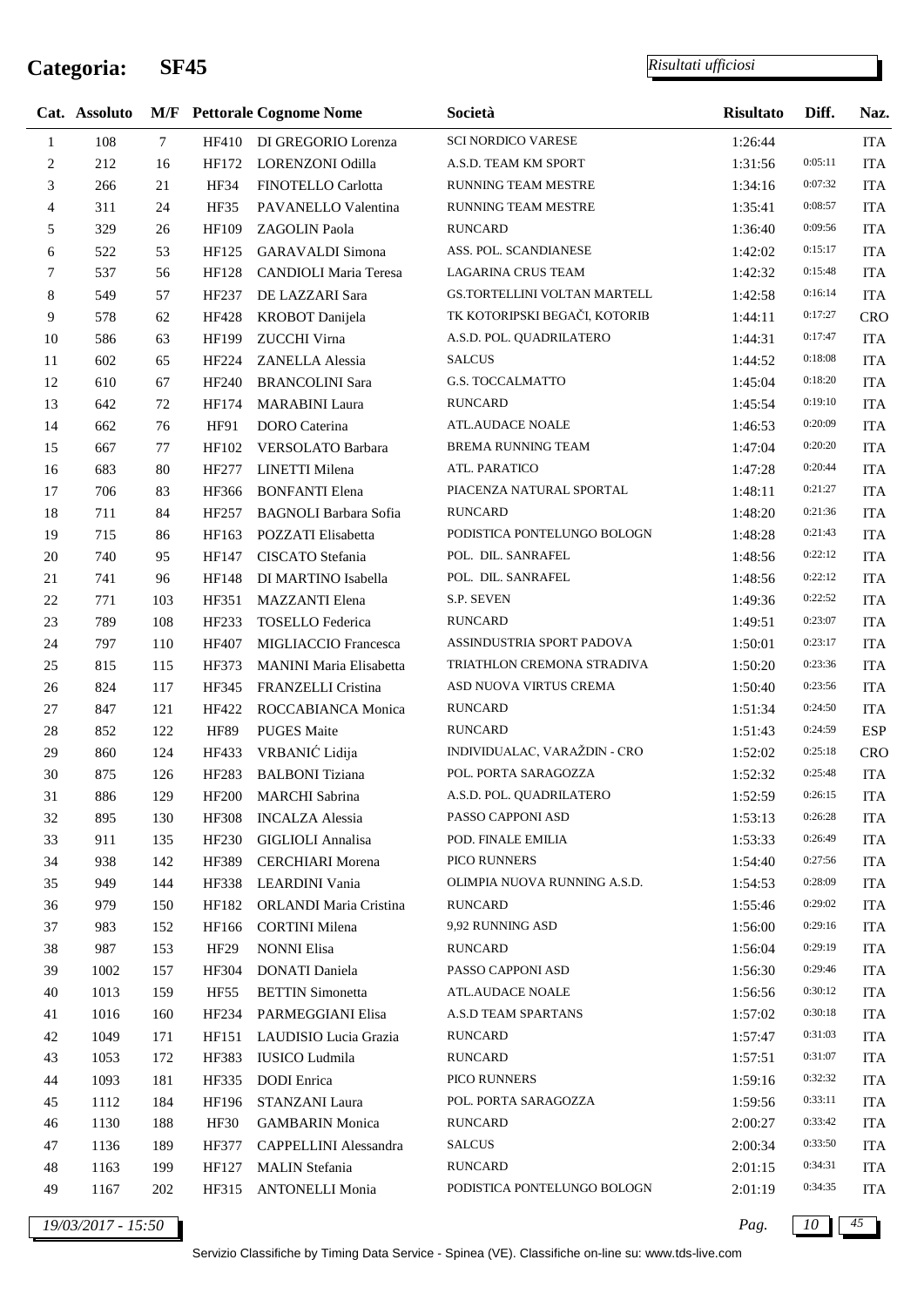j.

|        | Cat. Assoluto |     |              | <b>M/F</b> Pettorale Cognome Nome | Società                        | <b>Risultato</b> | Diff.   | Naz.       |
|--------|---------------|-----|--------------|-----------------------------------|--------------------------------|------------------|---------|------------|
| 50     | 1224          | 221 | <b>HF181</b> | <b>TOMASELLI Teresa</b>           | ATLETICA PRO CANOSA            | 2:03:27          | 0:36:43 | <b>ITA</b> |
| 51     | 1227          | 223 | HF344        | <b>GRISENDI Pamela</b>            | POLISPORTIVA RUBIERA           | 2:03:35          | 0:36:51 | <b>ITA</b> |
| 52     | 1237          | 227 | HF90         | NIÑO Susana                       | <b>RUNCARD</b>                 | 2:03:56          | 0:37:12 | <b>ESP</b> |
| 53     | 1256          | 235 | HF401        | <b>COLOMBI</b> Roberta            | RUNNERS CAPRIOLESE             | 2:04:39          | 0:37:54 | <b>ITA</b> |
| 54     | 1261          | 236 | HF392        | BEVILACQUA Nadia                  | LIBERO MOVIMENTO PO RIVER AS   | 2:05:15          | 0:38:30 | <b>ITA</b> |
| 55     | 1288          | 250 | HF114        | VINCENZI Sabrina                  | ATL. BONDENO                   | 2:06:53          | 0:40:09 | <b>ITA</b> |
| 56     | 1297          | 254 | HF239        | <b>TOSCHI</b> Stefania            | A.S. LA FRATELLANZA 1874       | 2:07:07          | 0:40:23 | <b>ITA</b> |
| 57     | 1303          | 255 | HF282        | <b>BAROLLO</b> Michela            | <b>RUNCARD</b>                 | 2:07:22          | 0:40:38 | <b>ITA</b> |
| 58     | 1333          | 266 | HF431        | PODGORELEC SIRC Željka            | AK MEĐIMURJE, ČAKOVEC - CRO    | 2:09:00          | 0:42:16 | <b>CRO</b> |
| 59     | 1349          | 274 | HF414        | CAVINA Tiziana                    | POD. OZZANESE                  | 2:10:02          | 0:43:18 | <b>ITA</b> |
| 60     | 1361          | 278 | HF353        | <b>GABRIELLI Patrizia</b>         | <b>RUNCARD</b>                 | 2:10:54          | 0:44:10 | <b>ITA</b> |
| 61     | 1364          | 279 | HF316        | <b>GOTTI</b> Irene                | PODISTICA PONTELUNGO BOLOGN    | 2:11:01          | 0:44:17 | <b>ITA</b> |
| 62     | 1366          | 281 | <b>HF378</b> | VINCENZI Micaela                  | <b>SALCUS</b>                  | 2:11:11          | 0:44:27 | <b>ITA</b> |
| 63     | 1378          | 289 | HF311        | <b>MALETI Marinella</b>           | PASSO CAPPONI ASD              | 2:12:17          | 0:45:32 | <b>ITA</b> |
| 64     | 1385          | 294 | HF229        | <b>BORGHI</b> Lisa                | POD. FINALE EMILIA             | 2:12:38          | 0:45:54 | <b>ITA</b> |
| 65     | 1392          | 296 | HF363        | SPETTOLI Martina                  | <b>RUNCARD</b>                 | 2:13:22          | 0:46:38 | <b>ITA</b> |
| 66     | 1396          | 299 | HF263        | <b>SARTORI</b> Stefania           | ATL. GNARRO JET MATTEI         | 2:14:05          | 0:47:21 | <b>ITA</b> |
| 67     | 1418          | 310 | HF205        | PELIZZARI Laura                   | POL. QUADRILATERO              | 2:16:09          | 0:49:25 | <b>ITA</b> |
| 68     | 1420          | 311 | HF236        | <b>MARZI</b> Sabrina              | <b>RUNCARD</b>                 | 2:16:11          | 0:49:27 | <b>ITA</b> |
| 69     | 1424          | 313 | HF207        | CASELLI Michela                   | POL. QUADRILATERO              | 2:16:23          | 0:49:39 | <b>ITA</b> |
| 70     | 1432          | 317 | HF269        | DORO Silvia                       | MARATONETI CITTADELLESI        | 2:16:50          | 0:50:06 | <b>ITA</b> |
| 71     | 1436          | 318 | HF396        | PAOLINI Stefania                  | MODENA ATLETICA                | 2:17:52          | 0:51:08 | <b>ITA</b> |
| 72     | 1446          | 322 | HF375        | PEZZOLI Silvia                    | POL. PORTA SARAGOZZA           | 2:19:35          | 0:52:51 | <b>ITA</b> |
| 73     | 1448          | 323 | HF393        | MAZZONI Annalisa Romina           | POD. MISERICORDIA AGLIANESE 19 | 2:19:51          | 0:53:06 | <b>ITA</b> |
| 74     | 1461          | 329 | HF184        | <b>GUERZONI Rita</b>              | <b>RUNCARD</b>                 | 2:22:21          | 0:55:37 | <b>ITA</b> |
| 75     | 1467          | 333 | HF251        | SANMARCHI Barbara                 | AMICA ASD - I SSSIAN           | 2:24:46          | 0:58:02 | <b>ITA</b> |
| 76     | 1479          | 340 | HF299        | <b>BECCHERONI Anna</b>            | PASSO CAPPONI ASD              | 2:27:08          | 1:00:23 | <b>ITA</b> |
| $77\,$ | 1483          | 344 | HF358        | ZARA Elga                         | 9,92 RUNNING ASD               | 2:28:58          | 1:02:14 | <b>ITA</b> |
| 78     | 1489          | 347 | HF144        | <b>CASALI</b> Milena              | A.S.D. DINAMO SPORT            | 2:30:33          | 1:03:49 | <b>ITA</b> |
| 79     | 1493          | 348 | <b>HF48</b>  | TROLIO Stefania                   | ATL LIB MIRANO                 | 2:32:18          | 1:05:34 | <b>ITA</b> |
| 80     | 1502          | 352 | HF220        | TUMIATI Giovanna                  | ATLETICA CORRIFERRARA          | 2:39:14          | 1:12:30 | <b>ITA</b> |
| 81     | 1505          | 355 | HF381        | RAGAZZI Silvia                    | ATLETICA CORRIFERRARA          | 2:39:16          | 1:12:32 | <b>ITA</b> |
| 82     | 1509          | 359 | HF255        | D'ADDA Susanna                    | <b>GP CORNO GIOVINE</b>        | 2:45:20          | 1:18:36 | <b>ITA</b> |
|        |               |     |              |                                   |                                |                  |         |            |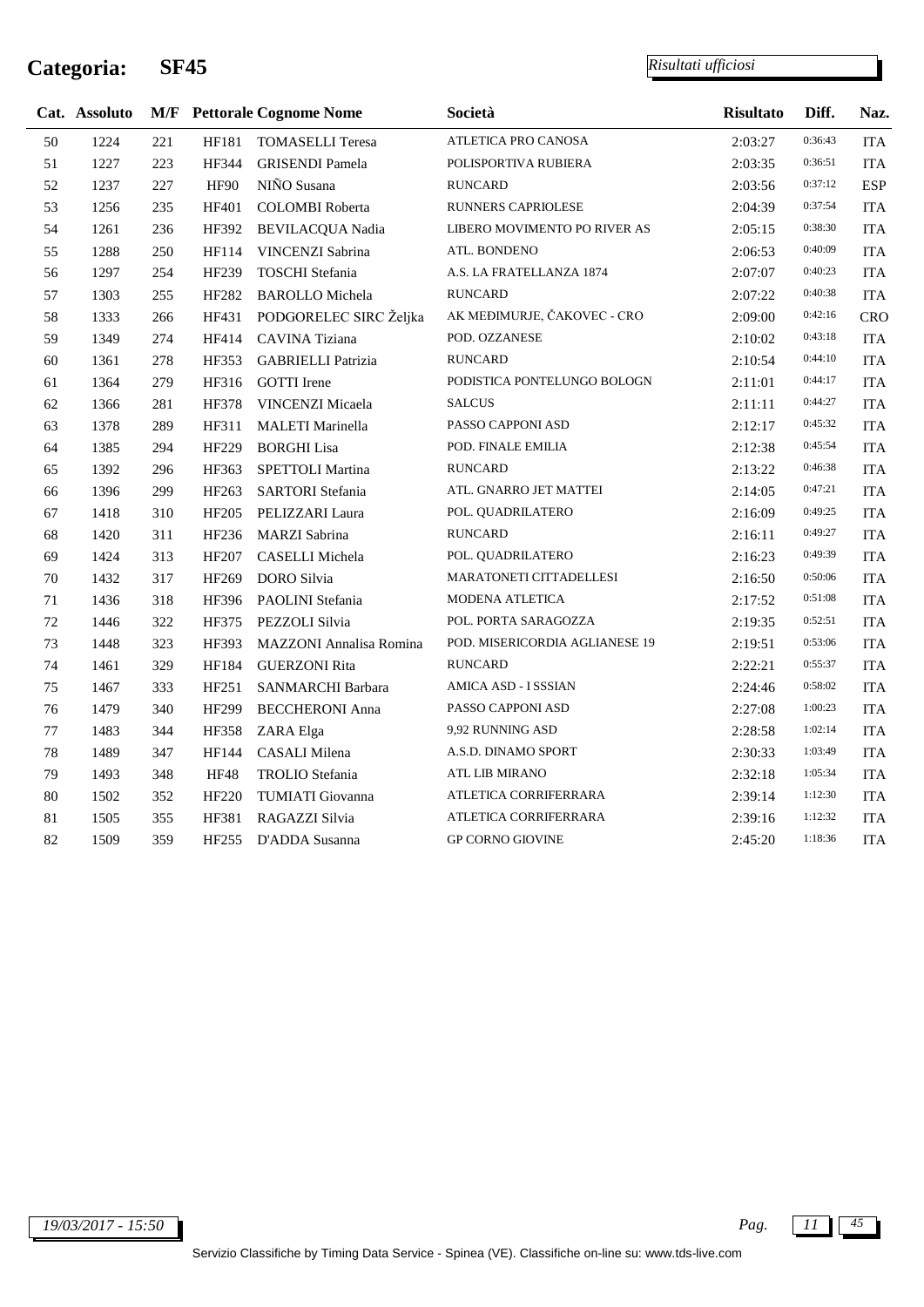l,

*Risultati ufficiosi*

|                | Cat. Assoluto |                |                  | <b>M/F</b> Pettorale Cognome Nome | Società                         | <b>Risultato</b> | Diff.   | Naz.       |
|----------------|---------------|----------------|------------------|-----------------------------------|---------------------------------|------------------|---------|------------|
| $\mathbf{1}$   | 64            | $\overline{3}$ | HF <sub>5</sub>  | JAVORNIK Helena                   | AD STAJERSKA                    | 1:23:17          |         | <b>SLO</b> |
| $\sqrt{2}$     | 381           | 30             | HF419            | PELLIZZARI Anna Rita              | <b>RUNCARD</b>                  | 1:38:11          | 0:14:54 | <b>ITA</b> |
| 3              | 455           | 43             | HF302            | <b>CRENI</b> Antonella            | PASSO CAPPONI ASD               | 1:40:14          | 0:16:57 | <b>ITA</b> |
| $\overline{4}$ | 499           | 48             | <b>HF400</b>     | <b>LOLLI</b> Laura                | MODENA ATLETICA                 | 1:41:25          | 0:18:07 | <b>ITA</b> |
| 5              | 520           | 52             | HF106            | <b>SCUTARI</b> Erica              | <b>RUNNERS PADOVA</b>           | 1:42:00          | 0:18:43 | <b>ITA</b> |
| 6              | 526           | 55             | HF413            | VILLELLA Maria Grazia             | A.S.D. PODISTICA LEINI'         | 1:42:06          | 0:18:49 | <b>ITA</b> |
| 7              | 556           | 59             | <b>HF74</b>      | <b>BALDI</b> Cristina             | A.S.D. ATLETICA LUPATOTINA      | 1:43:08          | 0:19:50 | <b>ITA</b> |
| 8              | 754           | 98             | HF221            | UGATTI Silvia                     | ATLETICA CORRIFERRARA           | 1:49:09          | 0:25:52 | <b>ITA</b> |
| 9              | 772           | 104            | HF42             | TONERO Michela                    | <b>GRUPPO SPORTIVO NATISONE</b> | 1:49:36          | 0:26:19 | <b>ITA</b> |
| 10             | 778           | 106            | HF204            | <b>CORALLINI Annarita</b>         | POL. QUADRILATERO               | 1:49:41          | 0:26:24 | <b>ITA</b> |
| 11             | 800           | 111            | HF215            | <b>MARANGONI</b> Emanuela         | ATLETICA CORRIFERRARA           | 1:50:06          | 0:26:49 | <b>ITA</b> |
| 12             | 853           | 123            | HF206            | <b>TONIOLI Barbara</b>            | POL. QUADRILATERO               | 1:51:43          | 0:28:26 | <b>ITA</b> |
| 13             | 867           | 125            | HF441            | COLAMUSSI Maria Francesca         | ATLETICA CORRIFERRARA           | 1:52:17          | 0:29:00 | <b>ITA</b> |
| 14             | 882           | 128            | HF394            | DAL CORSO Marisa                  | G.S.D. VALDALPONE DE MEGNI      | 1:52:50          | 0:29:33 | <b>ITA</b> |
| 15             | 998           | 156            | HF337            | <b>BERTONCELLI Natascia</b>       | <b>RUNCARD</b>                  | 1:56:24          | 0:33:06 | <b>ITA</b> |
| 16             | 1022          | 163            | HF329            | RIGHETTI Claudia                  | IL CORSO DI CORSA               | 1:57:10          | 0:33:53 | <b>ITA</b> |
| 17             | 1035          | 166            | HF201            | <b>BREVEGLIERI</b> Cinzia         | A.S.D. POL. QUADRILATERO        | 1:57:26          | 0:34:09 | <b>ITA</b> |
| 18             | 1043          | 170            | HF49             | <b>VANIN Silvia</b>               | <b>ATL LIB MIRANO</b>           | 1:57:41          | 0:34:24 | <b>ITA</b> |
| 19             | 1060          | 174            | HF <sub>25</sub> | <b>GERMANI</b> Claudia            | PUROSANGUE ATHLETICS CLUB       | 1:58:04          | 0:34:47 | <b>ITA</b> |
| $20\,$         | 1149          | 193            | HF305            | FRAZZONI Elena                    | PASSO CAPPONI ASD               | 2:00:52          | 0:37:35 | <b>ITA</b> |
| 21             | 1153          | 195            | HF40             | <b>BILATO</b> Anita               | ASSINDUSTRIA SPORT PADOVA       | 2:01:04          | 0:37:47 | <b>ITA</b> |
| 22             | 1158          | 197            | HF164            | <b>BROTTO Barbara</b>             | RUNNING TEAM MESTRE             | 2:01:09          | 0:37:52 | <b>ITA</b> |
| 23             | 1164          | 200            | HF303            | DELLA LAMA Stefania               | PASSO CAPPONI ASD               | 2:01:17          | 0:38:00 | <b>ITA</b> |
| 24             | 1177          | 204            | HF67             | FAVARETTO Annamaria               | ATL.AUDACE NOALE                | 2:01:54          | 0:38:36 | <b>ITA</b> |
| 25             | 1178          | 205            | HF209            | <b>GOTTARDO Silvia</b>            | ATL.AUDACE NOALE                | 2:01:54          | 0:38:36 | <b>ITA</b> |
| 26             | 1203          | 213            | HF357            | LOPS Elisabetta                   | POL. PORTA SARAGOZZA            | 2:02:52          | 0:39:35 | <b>ITA</b> |
| 27             | 1222          | 219            | HF194            | PITTERI Maria Rosa                | POL. PORTA SARAGOZZA            | 2:03:24          | 0:40:07 | <b>ITA</b> |
| $28\,$         | 1233          | 225            | HF223            | CAGOL Rita                        | <b>MARATHON CLUB TRENTO</b>     | 2:03:47          | 0:40:29 | <b>ITA</b> |
| 29             | 1244          | 231            | HF213            | <b>GHELFI Bruna Doriana</b>       | ATLETICA CORRIFERRARA           | 2:04:08          | 0:40:51 | <b>ITA</b> |
| 30             | 1246          | 232            | HF192            | RESCIGNO Francesca                | POL. PORTA SARAGOZZA            | 2:04:14          | 0:40:57 | <b>ITA</b> |
| 31             | 1253          | 233            | HF260            | CHICCA Sabrina                    | ASD NUOVA VIRTUS CREMA          | 2:04:29          | 0:41:12 | <b>ITA</b> |
| 32             | 1266          | 239            | <b>HF300</b>     | CAMOGLIO Maria                    | PASSO CAPPONI ASD               | 2:05:50          | 0:42:33 | <b>ITA</b> |
| 33             | 1284          | 247            | HF404            | <b>PUCCI</b> Simonetta            | <b>RUNNERS CAPRIOLESE</b>       | 2:06:40          | 0:43:22 | <b>ITA</b> |
| 34             | 1316          | 259            | HF423            | <b>MARCHIORI Rossella</b>         | <b>RUNCARD</b>                  | 2:08:23          | 0:45:06 | <b>ITA</b> |
| 35             | 1326          | 262            | HF254            | <b>BOSCARO</b> Daniela            | ATL LIB MIRANO                  | 2:08:34          | 0:45:17 | <b>ITA</b> |
| 36             | 1339          | 268            | HF372            | <b>BOCCIARELLI Elsa</b>           | ATL. PARATICO                   | 2:09:19          | 0:46:02 | <b>ITA</b> |
| 37             | 1343          | 271            | HF278            | <b>LANCINI</b> Celestina          | ATL. PARATICO                   | 2:09:43          | 0:46:25 | <b>ITA</b> |
| 38             | 1351          | 275            | HF265            | <b>LOREGIAN Elena</b>             | MARATONETI CITTADELLESI         | 2:10:06          | 0:46:49 | <b>ITA</b> |
| 39             | 1369          | 283            | HF124            | <b>BERTOLI</b> Teresa Laura       | RUNNERS CAPRIOLESE              | 2:11:33          | 0:48:16 | <b>ITA</b> |
| 40             | 1408          | 304            | HF118            | PEPE Mariarosa                    | <b>G.P. VILLASANTESE</b>        | 2:15:19          | 0:52:02 | <b>ITA</b> |
| 41             | 1421          | 312            | HF133            | FUSAROLI Elena                    | PHOENIX TEAM                    | 2:16:19          | 0:53:02 | <b>ITA</b> |
| 42             | 1440          | 320            | <b>HF81</b>      | <b>RASPANTI</b> Irene             | POL. COOP CERAMICA D'IMOLA      | 2:18:58          | 0:55:40 | <b>ITA</b> |
| 43             | 1442          | 321            | HF267            | RODIGHIERO Stefania               | MARATONETI CITTADELLESI         | 2:19:12          | 0:55:55 | <b>ITA</b> |
| 44             | 1466          | 332            | HF122            | <b>GRANATO</b> Gisella            | NUOVA PODISTICA LATINA          | 2:24:16          | 1:00:58 | <b>ITA</b> |
| 45             | 1480          | 341            | HF327            | <b>BONALDO</b> Monica             | <b>BOOMERANG RUNNERS</b>        | 2:27:16          | 1:03:58 | <b>ITA</b> |
| 46             | 1484          | 345            | HF123            | MANZOLI Roberta                   | NUOVA PODISTICA LATINA          | 2:29:07          | 1:05:50 | <b>ITA</b> |
| 47             | 1495          | 349            | HF416            | PRINI Luisa                       | <b>RUNCARD</b>                  | 2:32:41          | 1:09:24 | <b>ITA</b> |
| 48             | 1506          | 356            | HF292            | CAPPELLOZZA Rosaria               | ATLETICA CORRIFERRARA           | 2:39:17          | 1:15:59 | <b>ITA</b> |
| 49             | 1518          | 365            | HF270            | STOCCO Melania                    | MARATONETI CITTADELLESI         | 3:15:26          | 1:52:09 | <b>ITA</b> |
|                |               |                |                  |                                   |                                 |                  |         |            |

*19/03/2017 - 15:50 Pag. 12 45*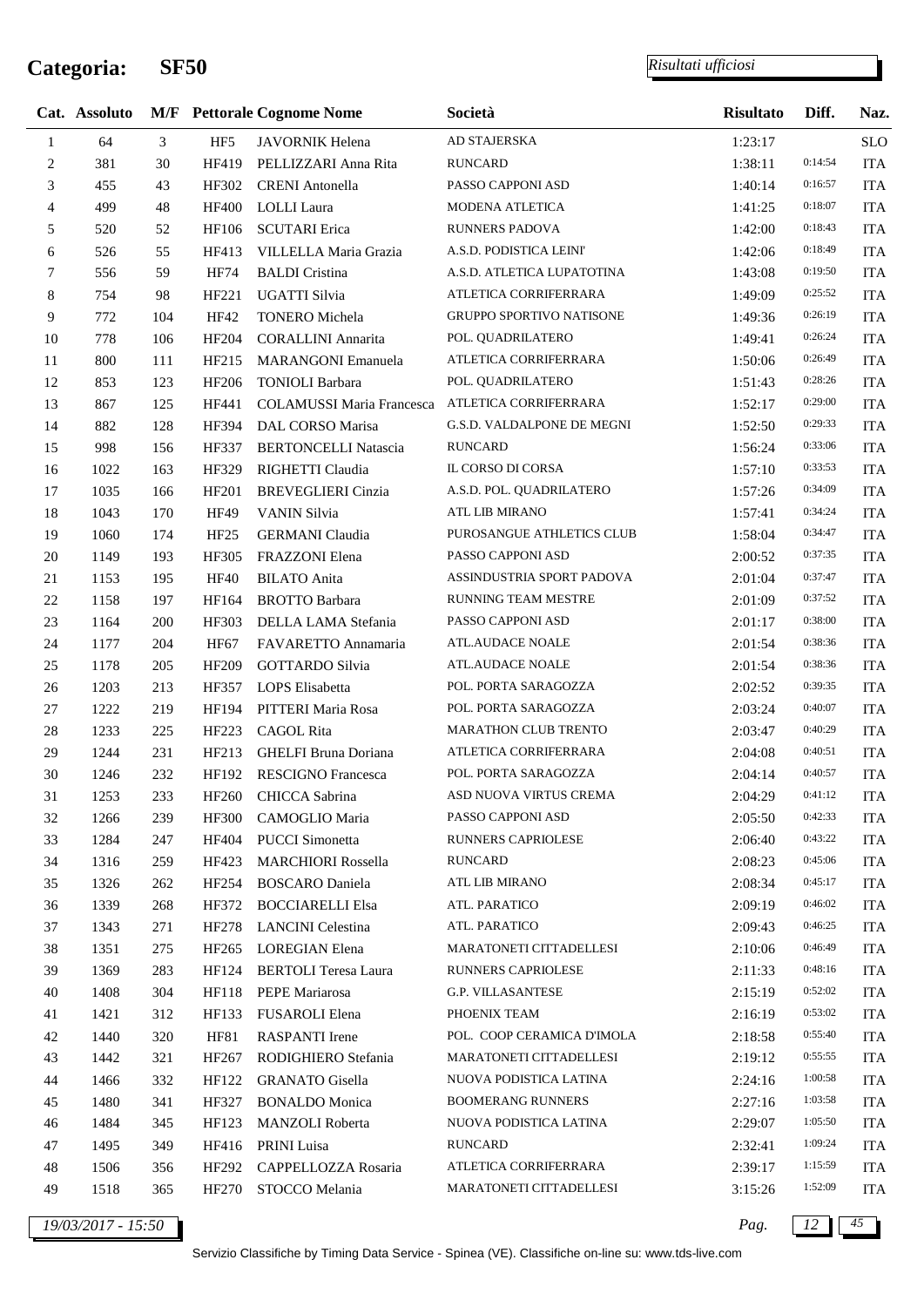$\overline{a}$ 

|    |      |     | Cat. Assoluto M/F Pettorale Cognome Nome |              | Società          | Risultato Diff. |               | Naz. |
|----|------|-----|------------------------------------------|--------------|------------------|-----------------|---------------|------|
| 50 | 1519 | 366 | HF27                                     | RENZI Cinzia | 9,92 RUNNING ASD | 3:18:57         | $1:55:40$ ITA |      |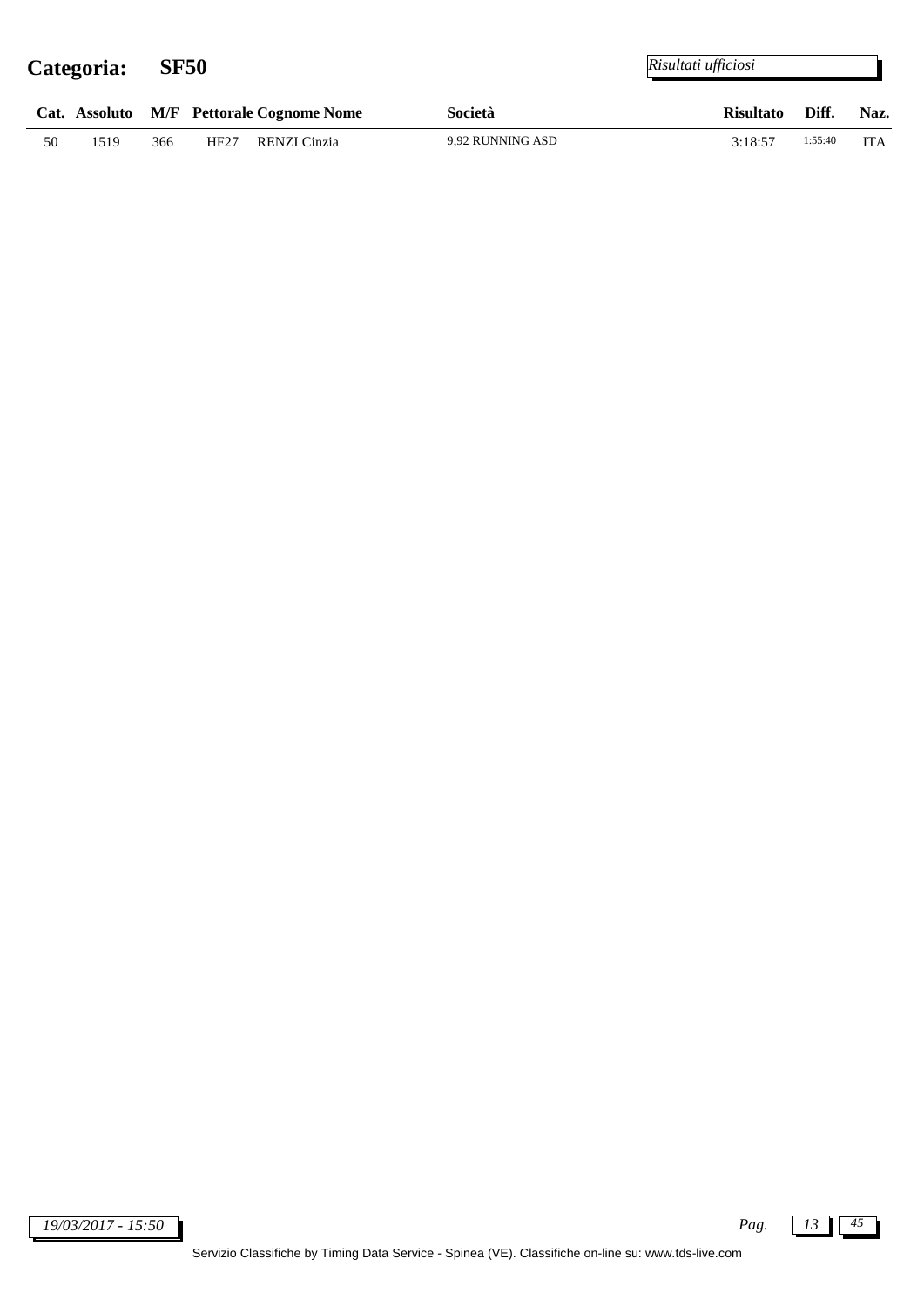j.

|    | Cat. Assoluto |     |             | <b>M/F</b> Pettorale Cognome Nome | Società                         | <b>Risultato</b> | Diff.   | Naz.       |
|----|---------------|-----|-------------|-----------------------------------|---------------------------------|------------------|---------|------------|
| 1  | 686           | 81  | HF177       | <b>TRASFORINI</b> Giorgina        | A.S.D. FARO FORMIGNANA          | 1:47:36          |         | <b>ITA</b> |
| 2  | 761           | 100 | HF287       | LAHDE Tarja                       | POL. DIL. SANRAFEL              | 1:49:17          | 0:01:41 | <b>FIN</b> |
| 3  | 966           | 147 | HF193       | PASOTTI Paola                     | POL. PORTA SARAGOZZA            | 1:55:20          | 0:07:44 | <b>ITA</b> |
| 4  | 1026          | 164 | HF252       | <b>FESTI</b> Giovanna             | AMICA ASD - I SSSIAN            | 1:57:16          | 0:09:40 | <b>ITA</b> |
| 5  | 1128          | 187 | HF376       | <b>GNUDI</b> Claudia              | POL. PORTA SARAGOZZA            | 2:00:24          | 0:12:47 | <b>ITA</b> |
| 6  | 1148          | 192 | HF297       | <b>MARCHESI</b> Antonella         | <b>G.P. VIGARANESE</b>          | 2:00:51          | 0:13:15 | <b>ITA</b> |
| 7  | 1159          | 198 | HF185       | <b>MARCHESIN Patrizia</b>         | <b>MARATONETI ERACLEA</b>       | 2:01:09          | 0:13:33 | <b>ITA</b> |
| 8  | 1180          | 207 | HF294       | <b>BOVINA</b> Nadia               | <b>RUNCARD</b>                  | 2:01:54          | 0:14:18 | <b>ITA</b> |
| 9  | 1265          | 238 | HF43        | <b>GREMESE Marinella</b>          | <b>GRUPPO SPORTIVO NATISONE</b> | 2:05:46          | 0:18:09 | <b>ITA</b> |
| 10 | 1319          | 260 | HF195       | RIGHI Nadia                       | POL. PORTA SARAGOZZA            | 2:08:28          | 0:20:52 | <b>ITA</b> |
| 11 | 1332          | 265 | <b>HF83</b> | PRANDI Patrizia                   | A.S. LA FRATELLANZA 1874        | 2:08:43          | 0:21:06 | <b>ITA</b> |
| 12 | 1398          | 300 | HF145       | <b>MACCOLINI Elena</b>            | <b>RUNCARD</b>                  | 2:14:21          | 0:26:45 | <b>ITA</b> |
| 13 | 1401          | 302 | HF197       | <b>FRANCIOSI Elisa</b>            | A.S.D. POL. QUADRILATERO        | 2:14:42          | 0:27:05 | <b>ITA</b> |
| 14 | 1428          | 316 | HF46        | <b>TREVISAN</b> Ornella           | <b>RUNCARD</b>                  | 2:16:41          | 0:29:05 | <b>ITA</b> |
| 15 | 1503          | 353 | HF379       | <b>PERRI</b> Piera                | ATLETICA CORRIFERRARA           | 2:39:16          | 0:51:39 | <b>ITA</b> |
| 16 | 1504          | 354 | HF291       | <b>GIACOMELLI Alessandra</b>      | ATLETICA CORRIFERRARA           | 2:39:16          | 0:51:39 | <b>ITA</b> |
| 17 | 1507          | 357 | HF306       | <b>GALLI</b> Daniela              | PASSO CAPPONI ASD               | 2:42:38          | 0:55:01 | <b>ITA</b> |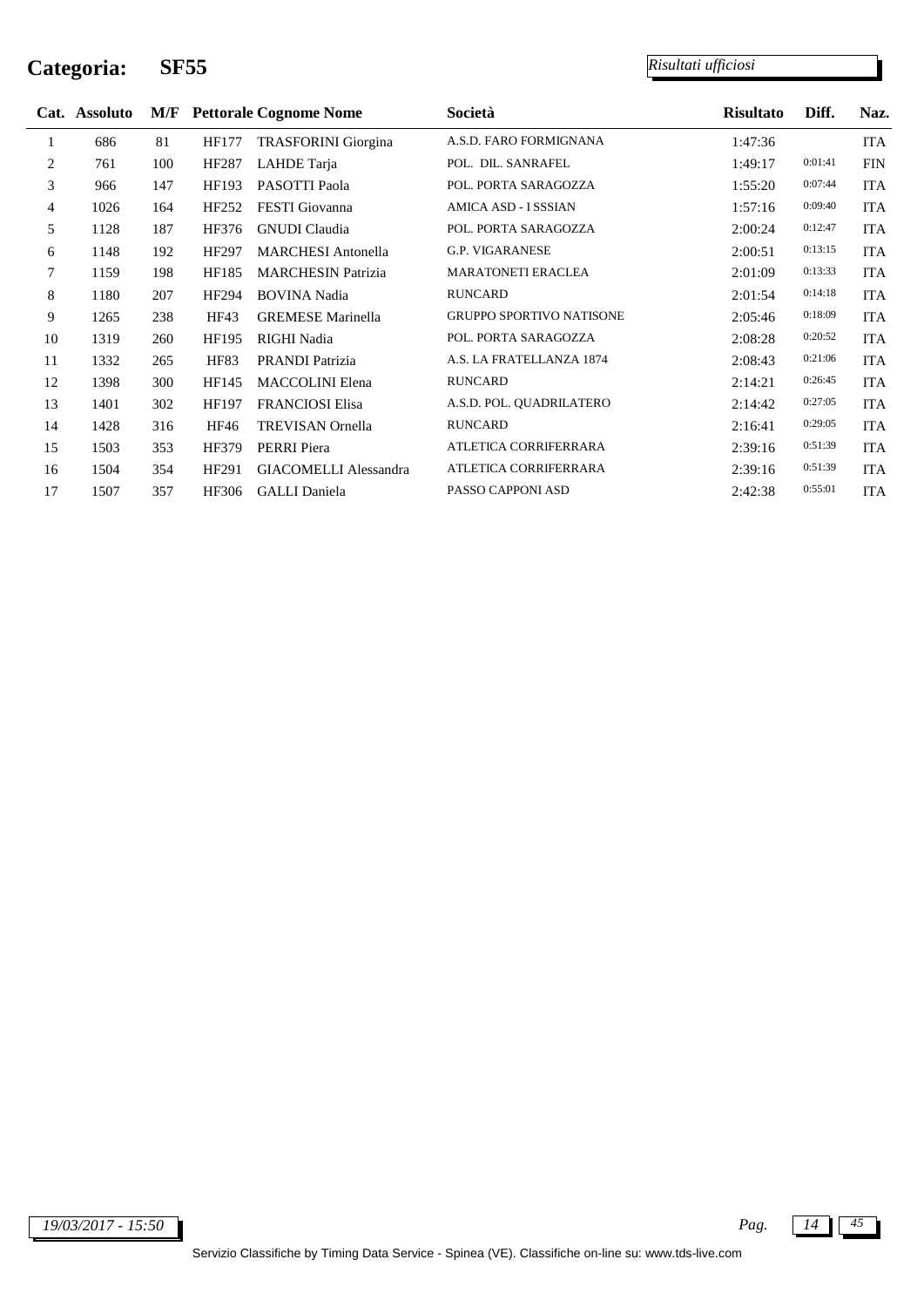|   |      |     |       | Cat. Assoluto M/F Pettorale Cognome Nome | Società                        | <b>Risultato</b> | Diff.   | Naz.       |
|---|------|-----|-------|------------------------------------------|--------------------------------|------------------|---------|------------|
|   | 727  | 92  |       | HF256 BENASCIUTTI Chiara                 | <b>RUNCARD</b>                 | 1:48:44          |         | <b>ITA</b> |
| ∠ | 1340 | 269 | HF446 | <b>PACE Caterina</b>                     | <b>RUNNERS CLUB AGGGREDIRE</b> | 2:09:19          | 0:20:35 | <b>ITA</b> |
|   | 1383 | 292 | HF420 | MELLONI Aurelia                          | LAGUNA RUNNING SSD SRL         | 2:12:28          | 0:23:43 | <b>ITA</b> |
| 4 | 1384 | 293 | HF129 | CASADEI Maria Antonietta                 | <b>G.P. AVIS FORLI</b>         | 2:12:36          | 0:23:51 | <b>ITA</b> |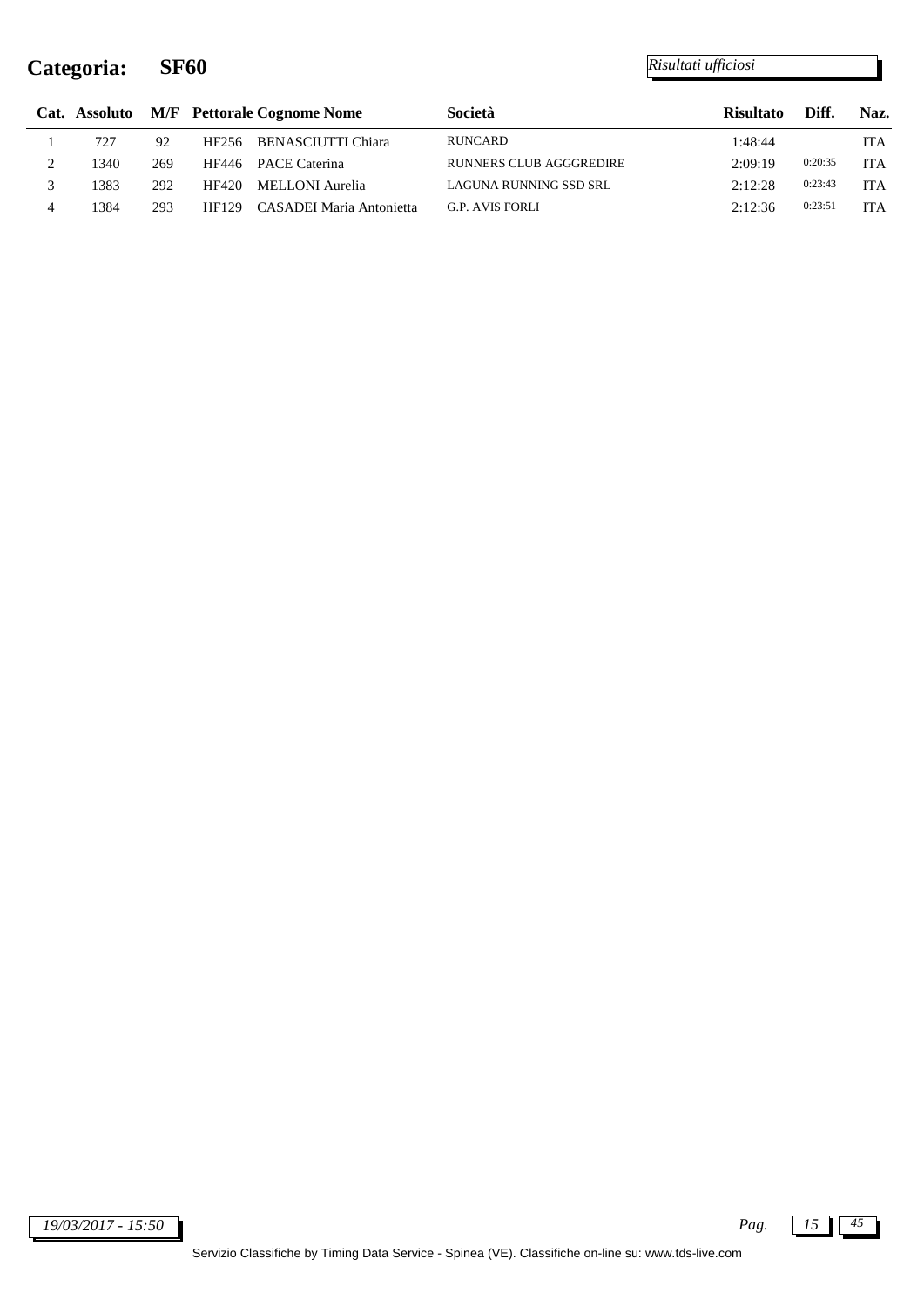l,

*Risultati ufficiosi*

|                | Cat. Assoluto |                |                   | <b>M/F</b> Pettorale Cognome Nome | Società                            | <b>Risultato</b> | Diff.   | Naz.       |
|----------------|---------------|----------------|-------------------|-----------------------------------|------------------------------------|------------------|---------|------------|
| $\mathbf{1}$   | $\mathbf{1}$  | $\mathbf{1}$   | H <sub>3</sub>    | RONO Julius Kipngetich            | ATL. RECANATI                      | 1:03:23          |         | <b>KEN</b> |
| $\overline{c}$ | 3             | 3              | H948              | <b>ANGELINI</b> Daniele           | ATL. BONDENO                       | 1:10:52          | 0:07:29 | <b>ITA</b> |
| 3              | 4             | $\overline{4}$ | H1266             | MARCHETTA Angelo                  | <b>SALCUS</b>                      | 1:10:58          | 0:07:35 | <b>ITA</b> |
| $\overline{4}$ | 6             | 6              | H1                | VASKOVNIUK Oleksandr              | ATLETICA CORRIFERRARA              | 1:11:56          | 0:08:33 | <b>UKR</b> |
| 5              | 7             | $\tau$         | H758              | <b>OMAR MOHAMED Hussein</b>       | ATL. GNARRO JET MATTEI             | 1:12:42          | 0:09:19 | <b>ETH</b> |
| 6              | 11            | 11             | H148              | MALINVERNO Matteo                 | AZZURRA GARBAGNATE M.SE            | 1:14:42          | 0:11:19 | <b>ITA</b> |
| $\tau$         | 12            | 12             | H <sub>300</sub>  | <b>CATTELAN Matteo</b>            | A.A.A.MALO                         | 1:14:42          | 0:11:19 | <b>ITA</b> |
| 8              | 13            | 13             | H1045             | <b>TOSI Riccardo</b>              | ASSINDUSTRIA SPORT PADOVA          | 1:15:05          | 0:11:42 | <b>ITA</b> |
| 9              | 14            | 14             | H787              | <b>SGARBOSSA</b> Giorgio          | <b>EMME RUNNING TEAM</b>           | 1:15:42          | 0:12:19 | <b>ITA</b> |
| $10\,$         | 16            | 16             | H723              | <b>BONVECCHIO Emilio</b>          | CREMONA SPORTIVA ATL. ARVEDI       | 1:16:36          | 0:13:13 | <b>ITA</b> |
| 11             | 17            | 17             | H479              | <b>TOGNOTTO Dante</b>             | A.S.D. TEAM KM SPORT               | 1:16:48          | 0:13:25 | <b>ITA</b> |
| 12             | 19            | 19             | H190              | MENEGHELLO Alberto                | ASSINDUSTRIA SPORT PADOVA          | 1:17:00          | 0:13:37 | <b>ITA</b> |
| 13             | 20            | 20             | H <sub>259</sub>  | <b>GALLINARI</b> Daniel           | ATLETICA IMPRESA PO                | 1:17:11          | 0:13:48 | <b>ITA</b> |
| 14             | 21            | 21             | H <sub>239</sub>  | <b>CORRITORE Davide</b>           | GR.PODISTICO AVIS TAGLIO DI PO     | 1:17:34          | 0:14:11 | <b>ITA</b> |
| 15             | $23\,$        | 22             | H <sub>257</sub>  | DI FRESCO Daniele                 | CENTRO ATLETICA COPPARO            | 1:18:35          | 0:15:12 | <b>ITA</b> |
| 16             | 24            | 23             | H152              | <b>ZANELLA Marco</b>              | <b>SALCUS</b>                      | 1:18:50          | 0:15:27 | <b>ITA</b> |
| 17             | 25            | 24             | H91               | VALANDRO Federico                 | <b>GRUPPO PODISTI MONSELICENSI</b> | 1:18:50          | 0:15:27 | <b>ITA</b> |
| 18             | $28\,$        | 27             | H998              | <b>MATTIOLI</b> Andrea            | ASS. POL. SCANDIANESE              | 1:19:50          | 0:16:27 | <b>ITA</b> |
| 19             | 41            | 40             | H499              | MANTOVANI Michele                 | A.S.D. FARO FORMIGNANA             | 1:21:21          | 0:17:58 | <b>ITA</b> |
| 20             | 47            | 45             | H465              | <b>BOVANINI Filippo</b>           | S.E.F. VIRTUS EMILSIDER BO         | 1:22:01          | 0:18:38 | <b>ITA</b> |
| 21             | 48            | 46             | H1117             | <b>LELLI</b> Alberto              | <b>RUNCARD</b>                     | 1:22:07          | 0:18:44 | <b>ITA</b> |
| $22\,$         | 55            | 53             | H1000             | <b>BELLAN</b> Giacomo             | GR.PODISTICO AVIS TAGLIO DI PO     | 1:22:49          | 0:19:26 | <b>ITA</b> |
| 23             | 57            | 55             | H786              | <b>MARCON</b> Gianluca            | ASSOCIAZIONE ATLETICA N.E.VI.      | 1:22:55          | 0:19:31 | <b>ITA</b> |
| 24             | 62            | 60             | H1135             | <b>BONFANTE Alessandro</b>        | <b>VICENZA MARATHON</b>            | 1:23:13          | 0:19:50 | <b>ITA</b> |
| 25             | 67            | 64             | H1150             | ROSATI Andrea                     | ATLETICA CORRIFERRARA              | 1:23:28          | 0:20:05 | <b>ITA</b> |
| 26             | 69            | 66             | H1148             | SGARAVATTO Elia                   | ATLETICA CORRIFERRARA              | 1:23:28          | 0:20:05 | <b>ITA</b> |
| 27             | 70            | 67             | H301              | DAL PERO Andrea                   | A.A.A.MALO                         | 1:23:29          | 0:20:06 | <b>ITA</b> |
| $28\,$         | $78\,$        | 75             | H146              | <b>AMATO</b> Alessandro           | ASSINDUSTRIA SPORT PADOVA          | 1:24:15          | 0:20:52 | <b>ITA</b> |
| 29             | 84            | $81\,$         | H482              | <b>BETTELLA</b> Giordano          | ASSINDUSTRIA SPORT PADOVA          | 1:25:08          | 0:21:45 | <b>ITA</b> |
| 30             | 86            | 83             | H <sub>272</sub>  | FORNACIARI Andrea                 | ATLETICA MDS PANARIAGROUP AS       | 1:25:17          | 0:21:54 | <b>ITA</b> |
| 31             | 93            | 90             | H <sub>1060</sub> | <b>LUNARDON Nicola</b>            | <b>RUNCARD</b>                     | 1:25:46          | 0:22:23 | ITA        |
| 32             | 113           | 106            | H <sub>526</sub>  | GHEDUZZI Andrea                   | <b>RUNCARD</b>                     | 1:27:13          | 0:23:50 | <b>ITA</b> |
| 33             | 115           | 108            | H1228             | <b>VERDELLI</b> Lorenzo           | B. R.C. CASTIGLIONE D'ADDA         | 1:27:15          | 0:23:52 | <b>ITA</b> |
| 34             | 118           | 111            | H <sub>568</sub>  | VALLETTA Giovanni                 | POL. PORTA SARAGOZZA               | 1:27:24          | 0:24:01 | <b>ITA</b> |
| 35             | 128           | 121            | H <sub>605</sub>  | CRIVELLARO Davide                 | LA FULMINEA RUNNING TEAM SIN       | 1:27:57          | 0:24:34 | <b>ITA</b> |
| 36             | 141           | 134            | H1293             | <b>MOUKRIM</b> Imad               | POL. PORTA SARAGOZZA               | 1:28:29          | 0:25:06 | <b>ITA</b> |
| 37             | 146           | 137            | H1099             | <b>CONTI Nicolo'</b>              | ATLETICA ESTENSE                   | 1:28:54          | 0:25:31 | <b>ITA</b> |
| 38             | 150           | 141            | H1252             | ZANCHETTA Moreno                  | <b>RUNCARD</b>                     | 1:29:03          | 0:25:40 | <b>ITA</b> |
| 39             | 153           | 144            | H1012             | <b>SIMONE Giusto</b>              | <b>G.S. LAMONE</b>                 | 1:29:09          | 0:25:45 | <b>ITA</b> |
| 40             | 165           | 155            | H1046             | PETITO Riccardo                   | <b>ROVIGOHM</b>                    | 1:29:39          | 0:26:16 | <b>ITA</b> |
| 41             | 179           | 169            | H1136             | NICOLINI Luca                     | VICENZA MARATHON                   | 1:30:12          | 0:26:49 | <b>ITA</b> |
| 42             | 183           | 173            | H1285             | RADOS Ivan                        | <b>RUNCARD</b>                     | 1:30:30          | 0:27:07 | <b>CRO</b> |
| 43             | 201           | 189            | H1202             | <b>BOGOMOLEC Tihomir</b>          | AK VARAŽDIN, VARAŽDIN - CRO        | 1:31:17          | 0:27:54 | <b>CRO</b> |
| 44             | 210           | 195            | H451              | FERRARI Fabio                     | <b>RUNCARD</b>                     | 1:31:52          | 0:28:28 | <b>ITA</b> |
| 45             | 216           | 200            | H466              | MOHAMMAD Sarwar                   | <b>RUNCARD</b>                     | 1:32:18          | 0:28:55 | AFG        |
| 46             | 225           | 208            | H911              | <b>BERTOCCHI Alessio</b>          | POL. PORTA SARAGOZZA               | 1:32:49          | 0:29:26 | <b>ITA</b> |
| 47             | 238           | 220            | H901              | <b>CREMONINI</b> Antonio          | ATLETICA CORRIFERRARA              | 1:33:27          | 0:30:04 | <b>ITA</b> |
| 48             | 269           | 248            | H928              | <b>BRUZZESE Salvatore</b>         | TEAM OTC SSD ARL                   | 1:34:25          | 0:31:02 | <b>ITA</b> |
| 49             | 279           | 257            | H1087             | TODESCO Luigi                     | <b>RUNCARD</b>                     | 1:34:39          | 0:31:16 | <b>ITA</b> |
|                |               |                |                   |                                   |                                    |                  |         |            |

*19/03/2017 - 15:50 Pag. 16 45*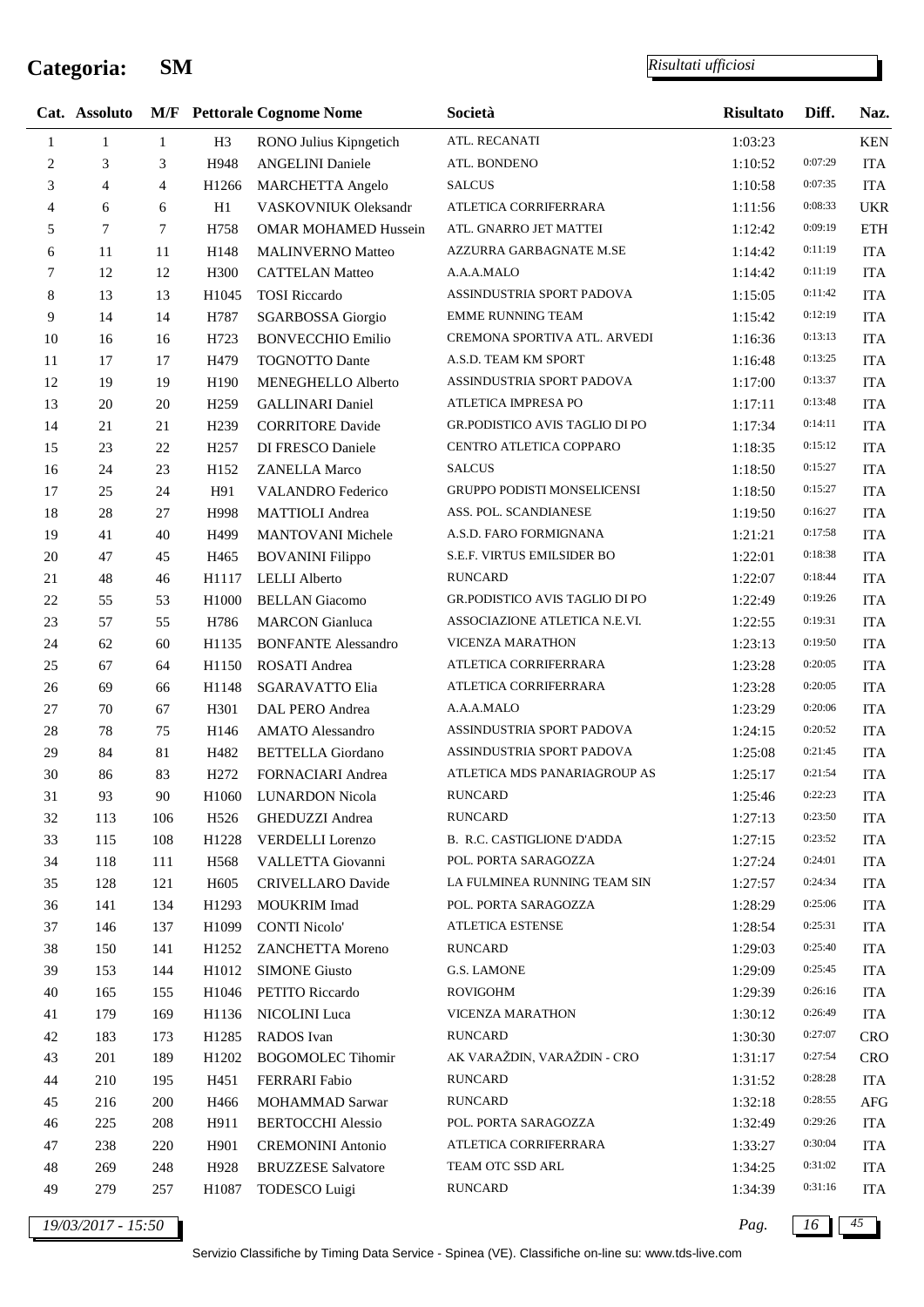#### *Risultati ufficiosi*

|        | Cat. Assoluto |     |                   | <b>M/F</b> Pettorale Cognome Nome | Società                       | <b>Risultato</b> | Diff.   | Naz.       |
|--------|---------------|-----|-------------------|-----------------------------------|-------------------------------|------------------|---------|------------|
| 50     | 291           | 268 | H320              | <b>COATTI Valerio</b>             | <b>RUNCARD</b>                | 1:35:02          | 0:31:39 | <b>ITA</b> |
| 51     | 295           | 272 | H1218             | <b>CORAZZA Francesco</b>          |                               | 1:35:11          | 0:31:48 | <b>ITA</b> |
| 52     | 298           | 275 | H902              | <b>BRONZI Vittorio</b>            | ATLETICA CORRIFERRARA         | 1:35:15          | 0:31:51 | <b>ITA</b> |
| 53     | 326           | 301 | H <sub>204</sub>  | <b>GHELFI</b> Matteo              | DEUTSCHER LEICHTATHLETIK-VE   | 1:36:30          | 0:33:07 | <b>ITA</b> |
| 54     | 333           | 306 | H633              | PASQUALI Nicola                   | ATLETICA CORRIFERRARA         | 1:36:56          | 0:33:33 | <b>ITA</b> |
| 55     | 347           | 319 | H <sub>2</sub> 14 | <b>ANDREOTTI Enrico</b>           | <b>RUNCARD</b>                | 1:37:31          | 0:34:08 | <b>ITA</b> |
| 56     | 353           | 325 | H1265             | FRIGNANI Mattia                   | ATLETICA CORRIFERRARA         | 1:37:40          | 0:34:17 | <b>ITA</b> |
| 57     | 379           | 350 | H794              | REMOTO Andrea                     | <b>SALCUS</b>                 | 1:38:10          | 0:34:47 | <b>ITA</b> |
| 58     | 408           | 372 | H702              | <b>BRUNELLI Matteo</b>            | AMICA ASD - I SSSIAN          | 1:39:05          | 0:35:42 | <b>ITA</b> |
| 59     | 413           | 376 | H784              | MARCHIORELLO Adris                | MARATONETI CITTADELLESI       | 1:39:13          | 0:35:50 | <b>ITA</b> |
| 60     | 463           | 419 | H <sub>2</sub> 13 | MASTELLARO Alberto                | <b>ROVIGOHM</b>               | 1:40:23          | 0:37:00 | <b>ITA</b> |
| 61     | 465           | 421 | H708              | <b>TORCHIA Federico</b>           | AMICA ASD - I SSSIAN          | 1:40:23          | 0:37:00 | <b>ITA</b> |
| 62     | 471           | 427 | H339              | <b>BACCARANI Federico</b>         | <b>RUNCARD</b>                | 1:40:32          | 0:37:09 | <b>ITA</b> |
| 63     | 473           | 428 | H893              | ROSSI Enrico                      | PASSO CAPPONI ASD             | 1:40:36          | 0:37:13 | <b>ITA</b> |
| 64     | 485           | 440 | H136              | <b>CADORE</b> Michel              | <b>RUNCARD</b>                | 1:40:57          | 0:37:34 | <b>ITA</b> |
| 65     | 494           | 448 | H968              | VIGNALI Enrico                    | <b>RUNCARD</b>                | 1:41:16          | 0:37:53 | <b>ITA</b> |
| 66     | 497           | 450 | H489              | <b>BUCCHI Fabio</b>               | A.S.D. FARO FORMIGNANA        | 1:41:21          | 0:37:58 | <b>ITA</b> |
| 67     | 498           | 451 | H367              | CASTELLAZZI Omar                  | SORESINA RUNNING CLUB         | 1:41:22          | 0:37:59 | <b>ITA</b> |
| 68     | 519           | 468 | H891              | POZZANA Giovanni                  | PASSO CAPPONI ASD             | 1:41:58          | 0:38:34 | <b>ITA</b> |
| 69     | 529           | 474 | H1007             | <b>CHIARELLO Stefano</b>          | ATL.VICENTINA                 | 1:42:12          | 0:38:49 | <b>ITA</b> |
| $70\,$ | 533           | 478 | H889              | PENNICA Gabriele                  | PASSO CAPPONI ASD             | 1:42:19          | 0:38:56 | <b>ITA</b> |
| 71     | 542           | 486 | H1093             | <b>AGOSTINI</b> Andrea            | ASD FLASH RUNNERS             | 1:42:44          | 0:39:21 | <b>ITA</b> |
| $72\,$ | 572           | 511 | H334              | MENNELLA Alessandro               | <b>RUNCARD</b>                | 1:43:49          | 0:40:26 | <b>ITA</b> |
| 73     | 581           | 519 | H <sub>543</sub>  | <b>FIORINI</b> Fabrizio           | ASD TEAM GRANAROLO            | 1:44:19          | 0:40:56 | <b>ITA</b> |
| 74     | 583           | 521 | H38               | <b>BASSI Matteo</b>               | <b>RUNCARD</b>                | 1:44:21          | 0:40:57 | <b>ITA</b> |
| 75     | 595           | 532 | H899              | VIRGALLITO Giuseppe               | PASSO CAPPONI ASD             | 1:44:48          | 0:41:25 | <b>ITA</b> |
| 76     | 603           | 538 | H <sub>56</sub>   | GASPARETTO Massimo                | <b>RUNCARD</b>                | 1:44:53          | 0:41:30 | <b>ITA</b> |
| $77\,$ | 604           | 539 | H932              | VECCHIO Andrea                    | ASD TEAM GRANAROLO            | 1:44:53          | 0:41:30 | <b>ITA</b> |
| $78\,$ | 606           | 541 | H <sub>276</sub>  | TACCHETTO Loris                   | <b>RUNCARD</b>                | 1:44:55          | 0:41:32 | <b>ITA</b> |
| 79     | 643           | 571 | H541              | <b>MANCINI Matteo</b>             | <b>RUNCARD</b>                | 1:45:55          | 0:42:32 | <b>ITA</b> |
| $80\,$ | 647           | 575 | H1207             | <b>KALAMARI</b> Dino              | AK VARAŽDIN, VARAŽDIN - CRO   | 1:46:09          | 0:42:46 | <b>CRO</b> |
| 81     | 682           | 603 | H872              | <b>GORI</b> Andrea                | PASSO CAPPONI ASD             | 1:47:28          | 0:44:05 | <b>ITA</b> |
| $82\,$ | 720           | 631 | H <sub>525</sub>  | <b>TURCO Alberto</b>              | <b>RUNCARD</b>                | 1:48:35          | 0:45:12 | <b>ITA</b> |
| 83     | 734           | 640 | H1222             | RANCITELLI Valerio                | <b>RUNCARD</b>                | 1:48:51          | 0:45:28 | <b>ITA</b> |
| 84     | 755           | 657 | H951              | <b>BONETTI Denis</b>              | PASSO CAPPONI ASD             | 1:49:11          | 0:45:47 | <b>ITA</b> |
| 85     | 765           | 664 | H979              | <b>OTTAVI</b> Andrea              | <b>CIRCOLO GHINELLI</b>       | 1:49:24          | 0:46:00 | <b>ITA</b> |
| 86     | 786           | 680 | H656              | <b>DALLAI</b> Federico            | ASD OPLÀ                      | 1:49:47          | 0:46:24 | <b>ITA</b> |
| 87     | 799           | 689 | H610              | D'AGOSTINO Francesco              | ASD NICO RUNNERS              | 1:50:03          | 0:46:40 | <b>ITA</b> |
| $88\,$ | 813           | 699 | H <sub>603</sub>  | <b>GAUDENZI Paolo</b>             | TRIATHLON CREMONA STRADIVA    | 1:50:20          | 0:46:57 | <b>ITA</b> |
| 89     | 817           | 701 | H <sub>90</sub>   | CERA Alessandro                   | MARATONA DELLE CITTA' DEL VIN | 1:50:21          | 0:46:58 | <b>ITA</b> |
| 90     | 835           | 717 | H <sub>2</sub> 87 | NICCOLUCCI Luca                   | <b>RUNCARD</b>                | 1:51:08          | 0:47:45 | <b>ITA</b> |
| 91     | 839           | 721 | H850              | FEDOZZI Fabio                     | ATLETICA CORRIFERRARA         | 1:51:16          | 0:47:53 | <b>ITA</b> |
| 92     | 844           | 725 | H727              | <b>BERTOLASI Marco</b>            | PICO RUNNERS                  | 1:51:25          | 0:48:02 | <b>ITA</b> |
| 93     | 846           | 726 | H <sub>293</sub>  | <b>TIERI</b> Nicola               | <b>RUNCARD</b>                | 1:51:31          | 0:48:08 | <b>ITA</b> |
| 94     | 857           | 734 | H <sub>583</sub>  | <b>BERVEGLIERI Matteo</b>         | A.S.D. POL. QUADRILATERO      | 1:51:49          | 0:48:26 | <b>ITA</b> |
| 95     | 870           | 745 | H338              | CASTAGNINI Flavio                 | <b>RUNCARD</b>                | 1:52:19          | 0:48:56 | <b>ITA</b> |
| 96     | 877           | 751 | H821              | MAZZINI Alessandro                | <b>RUNCARD</b>                | 1:52:34          | 0:49:10 | <b>ITA</b> |
| 97     | 880           | 753 | H943              | <b>MARIOTTO Mattia</b>            | <b>RUNCARD</b>                | 1:52:41          | 0:49:18 | SUI        |
| 98     | 887           | 758 | H432              | PARISOTTO Paolo                   | <b>RUNCARD</b>                | 1:52:59          | 0:49:36 | <b>ITA</b> |
|        |               |     |                   |                                   |                               |                  |         |            |

*19/03/2017 - 15:50 Pag. 17 45*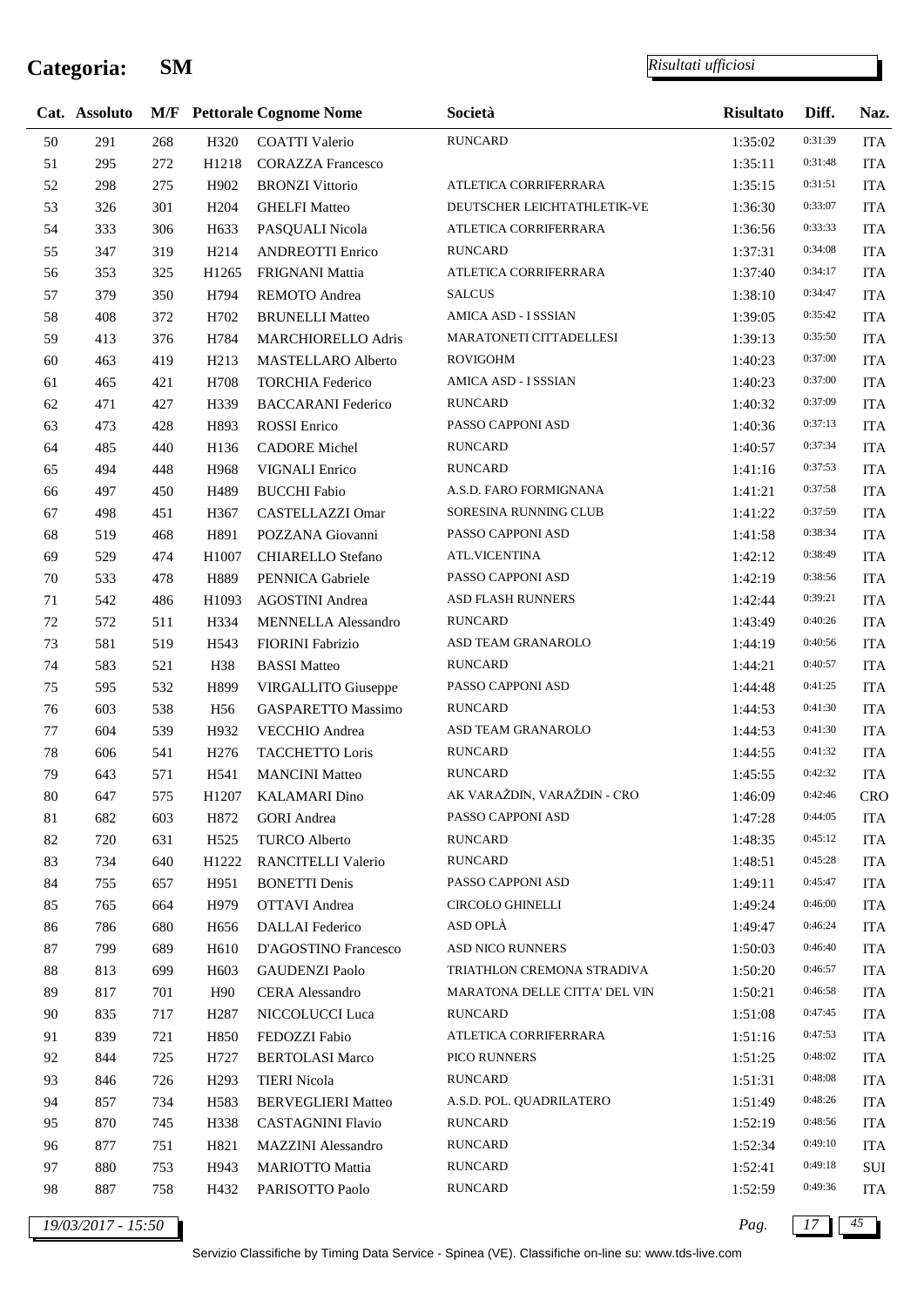l,

|     | Cat. Assoluto |      |                  | <b>M/F</b> Pettorale Cognome Nome | Società                      | <b>Risultato</b> | Diff.   | Naz.       |
|-----|---------------|------|------------------|-----------------------------------|------------------------------|------------------|---------|------------|
| 99  | 893           | 764  | H707             | <b>IMMERNINO Denis</b>            | AMICA ASD - I SSSIAN         | 1:53:12          | 0:49:49 | <b>ITA</b> |
| 100 | 896           | 766  | H711             | <b>CATTABRIGA Luca</b>            | AMICA ASD - I SSSIAN         | 1:53:18          | 0:49:54 | <b>ITA</b> |
| 101 | 916           | 781  | H1153            | DE FILIPPO Michele                | <b>MARATHON LEGNAGO</b>      | 1:53:44          | 0:50:21 | <b>ITA</b> |
| 102 | 936           | 795  | H955             | RICCI Giovanni                    | PASSO CAPPONI ASD            | 1:54:35          | 0:51:12 | <b>ITA</b> |
| 103 | 952           | 807  | H791             | <b>BORDIGNON David</b>            | ASD NICO RUNNERS             | 1:54:55          | 0:51:32 | <b>ITA</b> |
| 104 | 958           | 812  | H1229            | <b>CESCHELLI Alberto</b>          | ATL LIB MIRANO               | 1:55:01          | 0:51:37 | <b>ITA</b> |
| 105 | 986           | 834  | H112             | <b>MARIOTTO Stefano</b>           |                              | 1:56:03          | 0:52:40 | <b>ITA</b> |
| 106 | 1008          | 851  | H <sub>535</sub> | <b>DRAGHETTI Matteo</b>           | PODISTICA PONTELUNGO BOLOGN  | 1:56:44          | 0:53:21 | <b>ITA</b> |
| 107 | 1025          | 862  | H1215            | <b>ZANETTI Loris</b>              | <b>RUNCARD</b>               | 1:57:11          | 0:53:48 | <b>ITA</b> |
| 108 | 1063          | 888  | H1248            | DELLA VECCHIA Mirko               | <b>RUNCARD</b>               | 1:58:10          | 0:54:47 | <b>ITA</b> |
| 109 | 1077          | 898  | H <sub>649</sub> | <b>VEZZALI Marco</b>              | ATLETICA CORRIFERRARA        | 1:58:41          | 0:55:18 | <b>ITA</b> |
| 110 | 1091          | 911  | H <sub>267</sub> | <b>LONGO Renato</b>               | ASD LAVORATORI INTESA SANPAO | 1:59:12          | 0:55:49 | <b>ITA</b> |
| 111 | 1108          | 927  | H1189            | <b>COSTANTINI Enrico</b>          | ATLETICA CORRIFERRARA        | 1:59:49          | 0:56:25 | <b>ITA</b> |
| 112 | 1114          | 930  | H79              | MALAVASI Andrea                   | POL. ZOLA SEZ. ATLETICA      | 1:59:58          | 0:56:35 | <b>ITA</b> |
| 113 | 1155          | 960  | H1205            | HAVAŠ Juraj                       | <b>RUNCARD</b>               | 2:01:06          | 0:57:43 | <b>CRO</b> |
| 114 | 1161          | 963  | H952             | FELICANI Marco                    | PASSO CAPPONI ASD            | 2:01:12          | 0:57:49 | <b>ITA</b> |
| 115 | 1187          | 980  | H890             | PIZZI Davide                      | PASSO CAPPONI ASD            | 2:02:30          | 0:59:07 | <b>ITA</b> |
| 116 | 1188          | 981  | H <sub>579</sub> | <b>BOLOGNESI Marcello</b>         | A.S.D. POL. QUADRILATERO     | 2:02:31          | 0:59:08 | <b>ITA</b> |
| 117 | 1249          | 1017 | H1061            | HASEGAWA Christofer               | ATLETICA CORRIFERRARA        | 2:04:18          | 1:00:55 | <b>USA</b> |
| 118 | 1278          | 1034 | H933             | <b>GALLI</b> Andrea               | <b>RUNCARD</b>               | 2:06:13          | 1:02:50 | <b>ITA</b> |
| 119 | 1291          | 1040 | H <sub>207</sub> | LA CONTANA Michele                | <b>RUNCARD</b>               | 2:06:55          | 1:03:32 | <b>ITA</b> |
| 120 | 1318          | 1059 | H1201            | <b>BLAGUS Nikola</b>              | <b>RUNCARD</b>               | 2:08:26          | 1:05:03 | <b>CRO</b> |
| 121 | 1373          | 1088 | H372             | DELVECCHIO Luigi                  | PHOENIX TEAM                 | 2:12:01          | 1:08:38 | <b>ITA</b> |
| 122 | 1389          | 1095 | H1103            | <b>BJURBACK Jesse</b>             | ATLETICA CORRIFERRARA        | 2:13:12          | 1:09:48 | <b>ITA</b> |
| 123 | 1430          | 1114 | H1227            | FROIO Bruno                       |                              | 2:16:42          | 1:13:19 | <b>ITA</b> |
| 124 | 1443          | 1122 | H863             | DE LUCA Massimo                   | PASSO CAPPONI ASD            | 2:19:16          | 1:15:53 | <b>ITA</b> |
| 125 | 1447          | 1125 | H1109            | <b>MARANGONI Marco</b>            | <b>RUNCARD</b>               | 2:19:44          | 1:16:21 | <b>ITA</b> |
| 126 | 1453          | 1128 | H1216            | <b>TREVISAN Adriano</b>           | ATL LIB MIRANO               | 2:20:26          | 1:17:03 | <b>ITA</b> |
| 127 | 1455          | 1129 | H1254            | <b>GRILLO</b> Simone              | ATLETICA CORRIFERRARA        | 2:20:34          | 1:17:11 | <b>ITA</b> |
|     |               |      |                  |                                   |                              |                  |         |            |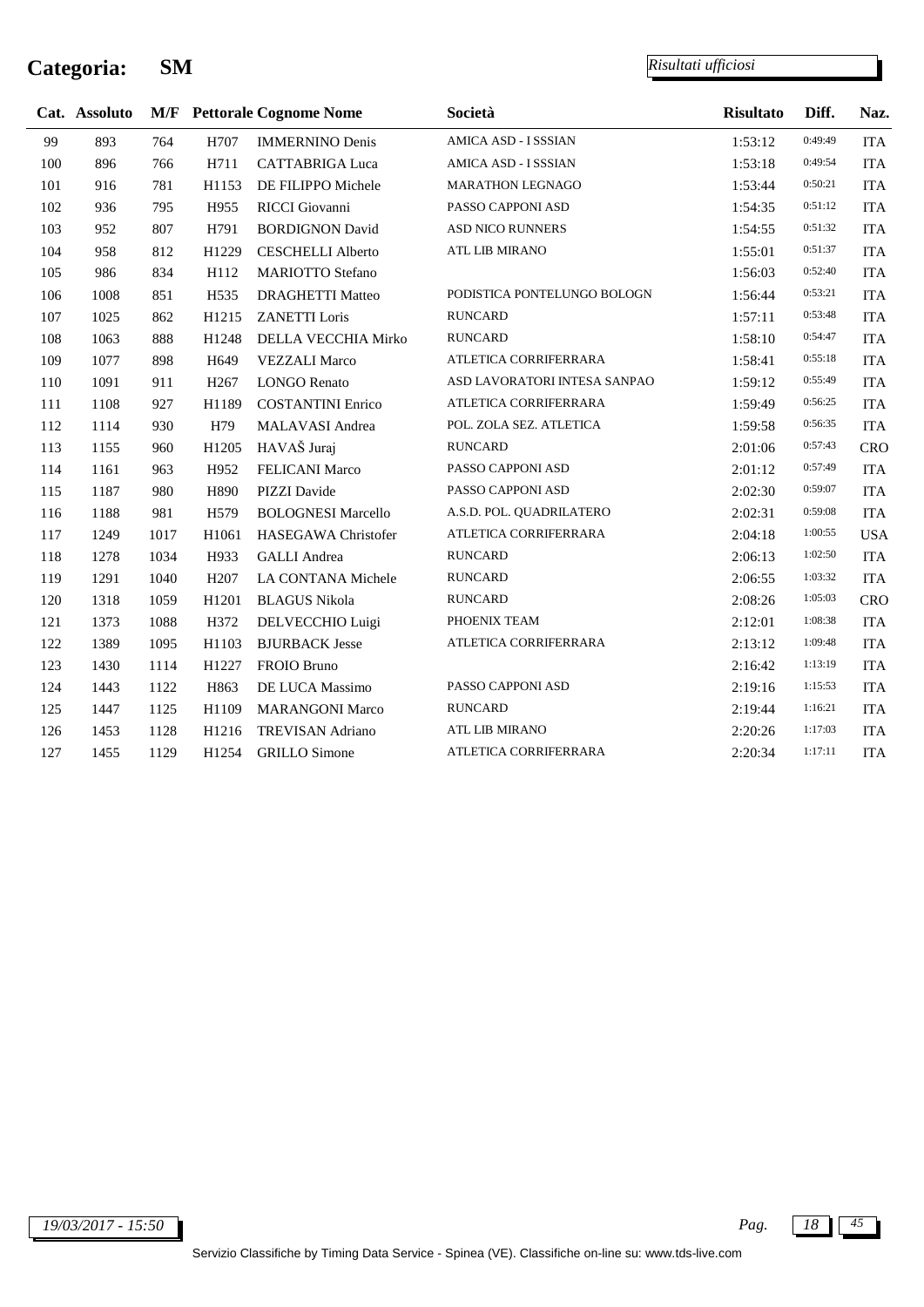*Risultati ufficiosi*

|             | Cat. Assoluto  |     |                  | <b>M/F</b> Pettorale Cognome Nome           | Società                                             | <b>Risultato</b> | Diff.   | Naz.       |
|-------------|----------------|-----|------------------|---------------------------------------------|-----------------------------------------------------|------------------|---------|------------|
| 1           | $\overline{c}$ | 2   | H7               | KANDA Jonathan Kosgei                       | ATL. CASTELLO                                       | 1:04:04          |         | <b>KEN</b> |
| 2           | 9              | 9   | H483             | <b>CAPPONI</b> Thomas                       | RUNNERS BERGAMO                                     | 1:14:10          | 0:10:05 | <b>ITA</b> |
| 3           | 10             | 10  | H1091            | <b>TANZI Claudio</b>                        | G.S. DILETTANTISTICO ITALPOSE                       | 1:14:17          | 0:10:12 | <b>ITA</b> |
| 4           | 46             | 44  | H <sub>211</sub> | <b>VISIONE</b> Adriano                      | <b>RUNCARD</b>                                      | 1:21:58          | 0:17:54 | <b>ITA</b> |
| 5           | 53             | 51  | H78              | <b>SARTO Fabio</b>                          | GR.PODISTICO AVIS TAGLIO DI PO                      | 1:22:45          | 0:18:40 | <b>ITA</b> |
| 6           | 54             | 52  | H108             | PERILLI Domenico Ilario                     | <b>RUNCARD</b>                                      | 1:22:48          | 0:18:44 | <b>ITA</b> |
| 7           | 56             | 54  | H <sub>22</sub>  | <b>TORRESAN Diego</b>                       | HAPPY RUNNER CLUB                                   | 1:22:52          | 0:18:47 | <b>ITA</b> |
| 8           | 60             | 58  | H986             | <b>GNESINI Fulvio</b>                       | <b>TRIIRON</b>                                      | 1:23:08          | 0:19:03 | <b>ITA</b> |
| 9           | 61             | 59  | H994             | <b>ZENDRINI</b> Cristian                    | A.S.D. ATLETICA LUPATOTINA                          | 1:23:10          | 0:19:05 | <b>ITA</b> |
| 10          | 72             | 69  | H102             | <b>BRANCALION Marco</b>                     | <b>RUNCARD</b>                                      | 1:23:30          | 0:19:25 | <b>ITA</b> |
| 11          | 74             | 71  | H1020            | DI BLASI Andrea                             | PARMARATHON ASD                                     | 1:23:43          | 0:19:38 | <b>ITA</b> |
| 12          | 75             | 72  | H1174            | <b>GUIDI</b> Stefano                        | VALDISERCHIO RUNNING TEAM                           | 1:23:58          | 0:19:53 | <b>ITA</b> |
| 13          | 79             | 76  | H167             | <b>MASIN</b> Matteo                         | <b>RUNCARD</b>                                      | 1:24:17          | 0:20:12 | <b>ITA</b> |
| 14          | 81             | 78  | H <sub>626</sub> | <b>MARI</b> Matteo                          | ATLETICA CORRIFERRARA                               | 1:24:39          | 0:20:34 | <b>ITA</b> |
| 15          | 89             | 86  | H1021            | SPINETTI Massimiliano                       | CITTADELLA 1592 PARMA                               | 1:25:28          | 0:21:23 | <b>ITA</b> |
| 16          | 92             | 89  | H501             | PIAZZI Christian                            | A.S.D. FARO FORMIGNANA                              | 1:25:44          | 0:21:39 | <b>ITA</b> |
| 17          | 94             | 91  | H481             | DE BLASI Pierpaolo                          | C.U.S. TORINO                                       | 1:25:46          | 0:21:41 | <b>ITA</b> |
| 18          | 119            | 112 | H370             | DE MUNARI Luca                              | G.S. SPLENDOR COSSATO                               | 1:27:25          | 0:23:20 | <b>ITA</b> |
| 19          | 134            | 127 | H840             | DAVI Rudy                                   | G.P. VIGARANESE                                     | 1:28:13          | 0:24:08 | <b>ITA</b> |
| $20\,$      | 155            | 146 | H141             | <b>ADIGRAT Antonio</b>                      | <b>G.P. VILLASANTESE</b>                            | 1:29:10          | 0:25:05 | <b>ITA</b> |
| $21\,$      | 162            | 152 | H1121            | FERRAGUTI Emiliano                          | <b>RUNCARD</b>                                      | 1:29:27          | 0:25:22 | <b>ITA</b> |
| 22          | 163            | 153 | H <sub>505</sub> | <b>VALENTINI Massimo</b>                    | A.S.D. FARO FORMIGNANA                              | 1:29:29          | 0:25:24 | <b>ITA</b> |
| $23\,$      | 176            | 166 | H1172            | <b>TERENZIANI Luca</b>                      | U.S. QUERCIA TRENTINGRANA                           | 1:30:07          | 0:26:03 | <b>ITA</b> |
| 24          | 186            | 176 | H332             | MAZZUCCHI Massimiliano                      | <b>TRIIRON</b>                                      | 1:30:37          | 0:26:33 | <b>ITA</b> |
| 25          | 193            | 183 | H1203            | <b>DODLEK</b> Tomica                        | AK MEĐIMURJE, ČAKOVEC - CRO                         | 1:30:54          | 0:26:49 | <b>CRO</b> |
| 26          | 200            | 188 | H946             | POTALIVO Giuseppe                           | <b>RUNCARD</b>                                      | 1:31:16          | 0:27:11 | <b>ITA</b> |
| $27\,$      | 224            | 207 | H778             | VICO Nicola                                 | MARATONETI CITTADELLESI                             | 1:32:47          | 0:28:42 | <b>ITA</b> |
| $28\,$      | 226            | 209 | H315             |                                             | BOSCOLO BACCHETTO Sergi ASD MARATHON CAVALLI MARINI | 1:32:49          | 0:28:44 | <b>ITA</b> |
| 29          | 227            | 210 | H677             | TRIVISANO Pasquale                          | A.S.D. DAUNIA RUNNING                               | 1:32:50          | 0:28:45 | <b>ITA</b> |
| 30          | 236            | 218 | H820             | <b>GARETTI Alessio</b>                      | <b>RUNCARD</b>                                      | 1:33:24          | 0:29:19 | <b>ITA</b> |
| 31          | 237            | 219 | H166             | <b>GUERZONI Manuel</b>                      | PICO RUNNERS                                        | 1:33:26          | 0:29:22 | <b>ITA</b> |
| $32\,$      | 239            | 221 | H1033            | DE NARDI Alberto                            | <b>HAPPY RUNNER CLUB</b>                            | 1:33:28          | 0:29:24 | <b>ITA</b> |
| 33          | 241            | 222 | H714             | MADAPPULI ARATCHIGE Su AMICA ASD - I SSSIAN |                                                     | 1:33:33          | 0:29:28 | SRI        |
| 34          | 243            | 224 | H802             | <b>GREGORI</b> Davide                       | ATL. PARATICO                                       | 1:33:37          | 0:29:32 | <b>ITA</b> |
| 35          | 244            | 225 | H386             | <b>MINNELLA Lorenzo</b>                     | <b>SALCUS</b>                                       | 1:33:38          | 0:29:33 | <b>ITA</b> |
| 36          | 250            | 231 | H1070            | <b>ROSATI</b> Mattia                        | ATLETICA CORRIFERRARA                               | 1:33:45          | 0:29:40 | <b>ITA</b> |
| 37          | 251            | 232 | H806             | FRATUCELLO Christian                        | SAN VITO A.S.D.                                     | 1:33:45          | 0:29:41 | <b>ITA</b> |
| 38          | 259            | 239 | H1029            | PALTRINIERI Luca                            | ATLETICA MDS PANARIAGROUP AS                        | 1:34:00          | 0:29:55 | <b>ITA</b> |
| 39          | 260            | 240 | H833             | <b>GRASSILLI</b> Giacomo                    | G.P. I CAGNON                                       | 1:34:01          | 0:29:56 | <b>ITA</b> |
| 40          | 264            | 244 | H1199            | <b>RUBINO Roberto</b>                       | 9,92 RUNNING ASD                                    | 1:34:10          | 0:30:05 | <b>ITA</b> |
| 41          | 265            | 245 | H1177            | <b>MASIA</b> Cristian                       | A.S.D. MISANO PODISMO                               | 1:34:14          | 0:30:09 | <b>ITA</b> |
| 42          | 270            | 249 | H1246            | MASCOLO Claudio                             | ATLETICA CORRIFERRARA                               | 1:34:27          | 0:30:22 | <b>ITA</b> |
| 43          | 280            | 258 | H142             | <b>BRENTARO Marco</b>                       | MARATHON LEGNAGO                                    | 1:34:40          | 0:30:35 | <b>ITA</b> |
| 44          | 282            | 260 | H866             | FALASCA Filippo                             | PASSO CAPPONI ASD                                   | 1:34:43          | 0:30:38 | <b>ITA</b> |
| 45          | 285            | 263 | H485             | <b>BIANCHIN Nicola</b>                      | A.S.D. FARO FORMIGNANA                              | 1:34:51          | 0:30:46 | <b>ITA</b> |
| 46          | 293            | 270 | H1104            | CARRELLA Raimondo                           | ATLETICA CORRIFERRARA                               | 1:35:06          | 0:31:01 | <b>ITA</b> |
| 47          | 307            | 284 | H <sub>609</sub> | <b>FABBRETTI Matteo</b>                     | <b>RUNCARD</b>                                      | 1:35:34          | 0:31:29 | <b>ITA</b> |
| $\sqrt{48}$ | 308            | 285 | H <sub>650</sub> | <b>GALATI</b> Lorenzo                       | ATLETICA CORRIFERRARA                               | 1:35:36          | 0:31:32 | <b>ITA</b> |
| 49          | 309            | 286 | H444             | RICCIARELLI Luca                            | G.S. LE PANCHE CASTELQUARTO                         | 1:35:36          | 0:31:32 | <b>ITA</b> |
|             |                |     |                  |                                             |                                                     |                  |         |            |

*19/03/2017 - 15:50 Pag. 19 45*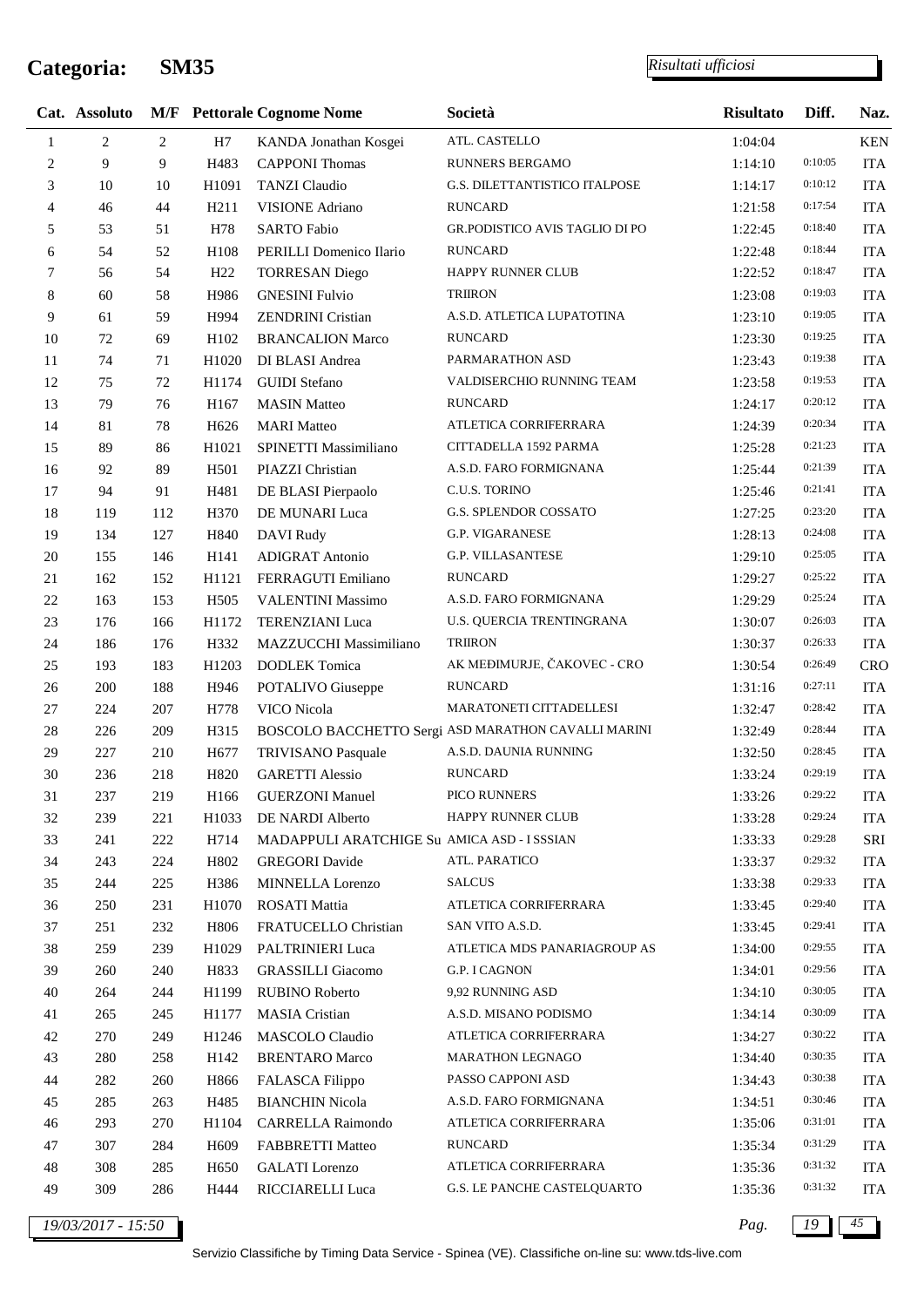j.

|    | Cat. Assoluto      |     |                  | <b>M/F</b> Pettorale Cognome Nome | Società                        | <b>Risultato</b> | Diff.   | Naz.       |
|----|--------------------|-----|------------------|-----------------------------------|--------------------------------|------------------|---------|------------|
| 50 | 315                | 291 | H1139            | <b>BANDIERA</b> Davide            | ATL. GNARRO JET MATTEI         | 1:36:00          | 0:31:55 | <b>ITA</b> |
| 51 | 320                | 295 | H <sub>236</sub> | <b>FORNESI Matteo</b>             | POL. PORTA SARAGOZZA           | 1:36:09          | 0:32:04 | <b>ITA</b> |
| 52 | 328                | 303 | H808             | <b>PETRONI</b> Daniele            | <b>RUNCARD</b>                 | 1:36:34          | 0:32:29 | <b>ITA</b> |
| 53 | 334                | 307 | H309             | <b>BRUNETTO Diego</b>             | A.S.D. TEAM KM SPORT           | 1:36:57          | 0:32:53 | <b>ITA</b> |
| 54 | 338                | 311 | H1180            | MAGAGNOLI Fabio                   | RUNCARD                        | 1:37:15          | 0:33:10 | <b>ITA</b> |
| 55 | 344                | 316 | H1192            | <b>BRAGHINI</b> Andrea            | ATLETICA CORRIFERRARA          | 1:37:28          | 0:33:24 | <b>ITA</b> |
| 56 | 349                | 321 | H536             | <b>BOSCAGLIA Roberto</b>          | ASD TEAM GRANAROLO             | 1:37:33          | 0:33:28 | <b>ITA</b> |
| 57 | 351                | 323 | H749             | <b>RIZZO</b> Diego                | POL. ZOLA SEZ. ATLETICA        | 1:37:35          | 0:33:30 | <b>ITA</b> |
| 58 | 352                | 324 | H941             | <b>MARCHI</b> Giacomo             | TRIIRON                        | 1:37:36          | 0:33:31 | <b>ITA</b> |
| 59 | 376                | 347 | H1235            | <b>GHIDONI</b> Davide             | RUNCARD                        | 1:38:06          | 0:34:01 | <b>ITA</b> |
| 60 | 377                | 348 | H844             | <b>PIRANI</b> Francesco           | G.P. VIGARANESE                | 1:38:07          | 0:34:03 | <b>ITA</b> |
| 61 | 387                | 356 | H308             | <b>MALUSA Francesco</b>           | ASD MARATHON CAVALLI MARINI    | 1:38:26          | 0:34:21 | <b>ITA</b> |
| 62 | 391                | 360 | H160             | <b>CASARSA</b> Denis              | C.U.S. UDINE                   | 1:38:31          | 0:34:26 | <b>ITA</b> |
| 63 | 411                | 375 | H134             | SIBARI Stefano                    | MODENA ATLETICA                | 1:39:13          | 0:35:08 | <b>ITA</b> |
| 64 | 415                | 378 | H896             | <b>SQUERZANTI Isaac</b>           | PASSO CAPPONI ASD              | 1:39:20          | 0:35:16 | <b>ITA</b> |
| 65 | 426                | 387 | H766             | <b>REITANO Alfio</b>              | ATL. GNARRO JET MATTEI         | 1:39:41          | 0:35:36 | <b>ITA</b> |
| 66 | 430                | 390 | H1077            | DE FANTI Nicolo'                  | GS.TORTELLINI VOLTAN MARTELL   | 1:39:49          | 0:35:44 | <b>ITA</b> |
| 67 | 436                | 395 | H826             | PANZERA Gianluca                  | PODISTICA PONTELUNGO BOLOGN    | 1:39:54          | 0:35:49 | <b>ITA</b> |
| 68 | 444                | 402 | H703             | MARZADORI Andrea                  | AMICA ASD - I SSSIAN           | 1:40:02          | 0:35:57 | <b>ITA</b> |
| 69 | 458                | 415 | H776             | PASINATO Diego                    | MARATONETI CITTADELLESI        | 1:40:16          | 0:36:11 | <b>ITA</b> |
| 70 | 483                | 438 | H1176            | <b>GUIDORZI Marco</b>             | <b>RUNCARD</b>                 | 1:40:52          | 0:36:47 | <b>ITA</b> |
| 71 | 503                | 455 | H1131            | GAIOFATTO Andrea                  | LIBERO MOVIMENTO PO RIVER AS   | 1:41:35          | 0:37:31 | <b>ITA</b> |
| 72 | 530                | 475 | H <sub>256</sub> | <b>GIANNICO</b> Andrea            | C.AZ. FINCANTIERI WARTSILA IT. | 1:42:13          | 0:38:08 | <b>ITA</b> |
| 73 | 532                | 477 | H <sub>281</sub> | TRAVAGIN Christian                | RUN ATHLETIC TEAM A.S.D.       | 1:42:15          | 0:38:10 | <b>ITA</b> |
| 74 | 548                | 492 | H1010            | ALIBARDI Andrea                   | ASSINDUSTRIA SPORT PADOVA      | 1:42:57          | 0:38:52 | <b>ITA</b> |
| 75 | 551                | 494 | H705             | CERULLO Vincenzo                  | AMICA ASD - I SSSIAN           | 1:43:01          | 0:38:56 | <b>ITA</b> |
| 76 | 574                | 513 | H342             | <b>LECCE Alvise</b>               | POL. CIRCOLO DOZZA ASD         | 1:43:51          | 0:39:46 | <b>ITA</b> |
| 77 | 588                | 525 | H443             | <b>GHISELLINI</b> Filippo         | POD. FINALE EMILIA             | 1:44:34          | 0:40:29 | <b>ITA</b> |
| 78 | 594                | 531 | H1286            | <b>BETTETI</b> Manuel             | <b>RUNCARD</b>                 | 1:44:46          | 0:40:41 | <b>ITA</b> |
| 79 | 598                | 535 | H323             | TAMIAZZO Piergiorgio              | ASSINDUSTRIA SPORT PADOVA      | 1:44:49          | 0:40:44 | <b>ITA</b> |
| 80 | 607                | 542 | H871             | <b>GENOVESE Francesco</b>         | PASSO CAPPONI ASD              | 1:44:57          | 0:40:52 | <b>ITA</b> |
| 81 | 619                | 552 | H <sub>673</sub> | CAVAZZA Davide                    | POD. OZZANESE                  | 1:45:18          | 0:41:13 | <b>ITA</b> |
| 82 | 627                | 558 | H455             | <b>BANDUCCI Riccardo</b>          | ASD LUCCA MARATHON             | 1:45:27          | 0:41:22 | <b>ITA</b> |
| 83 | 638                | 567 | H139             | <b>ROTUNNO Daniele</b>            | <b>G.P. VILLASANTESE</b>       | 1:45:40          | 0:41:35 | <b>ITA</b> |
| 84 | 668                | 591 | H641             | <b>SIBILLA Pietro</b>             | ATLETICA CORRIFERRARA          | 1:47:06          | 0:43:02 | <b>ITA</b> |
| 85 | 676                | 598 | H368             | LA SALANDRA Pierluigi             | <b>RUNCARD</b>                 | 1:47:22          | 0:43:17 | <b>ITA</b> |
| 86 | 678                | 600 | H732             | DIVENUTO Gianluca                 | <b>UISP PROV. RIMINI</b>       | 1:47:23          | 0:43:18 | <b>ITA</b> |
| 87 | 685                | 605 | H45              | NACLERIO Mariano                  | POWER CASAGIOVE                | 1:47:29          | 0:43:24 | <b>ITA</b> |
| 88 | 695                | 613 | H <sub>547</sub> | RICCIARDI Paolo                   | ATLETICA MDS PANARIAGROUP AS   | 1:47:50          | 0:43:45 | <b>ITA</b> |
| 89 | 722                | 633 | H972             | <b>FLAGIELLO Marco</b>            | RUNCARD                        | 1:48:38          | 0:44:33 | <b>ITA</b> |
| 90 | 732                | 638 | H914             | VICO Damiano                      | DRAGO MARINA DI RAVENNA        | 1:48:50          | 0:44:45 | <b>ITA</b> |
| 91 | 738                | 644 | H150             | <b>MARIANI</b> Lorenzo            | RUNCARD                        | 1:48:54          | 0:44:49 | <b>ITA</b> |
| 92 | 739                | 645 | H140             | <b>FALLANCA Matteo</b>            | POL. TEAM BRIANZA LISSONE      | 1:48:54          | 0:44:49 | <b>ITA</b> |
| 93 | 764                | 663 | H477             | CIKAČ Damir                       | AK MEĐIMURJE, ČAKOVEC - CRO    | 1:49:21          | 0:45:17 | <b>CRO</b> |
| 94 | 790                | 682 | H1250            | <b>ZOLLIA</b> Simone              | PODISTICA PONTELUNGO BOLOGN    | 1:49:55          | 0:45:50 | <b>ITA</b> |
| 95 | 793                | 684 | H1198            | DAL COROBBO Fabio                 | U.S.ATL.QUINTO-MASTELLA        | 1:49:57          | 0:45:52 | <b>ITA</b> |
| 96 | 804                | 692 | H454             | PENZO Fabrizio                    | GS.TORTELLINI VOLTAN MARTELL   | 1:50:14          | 0:46:09 | <b>ITA</b> |
| 97 | 826                | 709 | H1095            | SIGNORIELLO Gianni                | POD. OZZANESE                  | 1:50:46          | 0:46:41 | <b>ITA</b> |
| 98 | 827                | 710 | H1169            | <b>LANDI</b> Roberto              | <b>RUNCARD</b>                 | 1:50:47          | 0:46:42 | <b>ITA</b> |
|    | 19/03/2017 - 15:50 |     |                  |                                   |                                | Pag.             | 20      | 45         |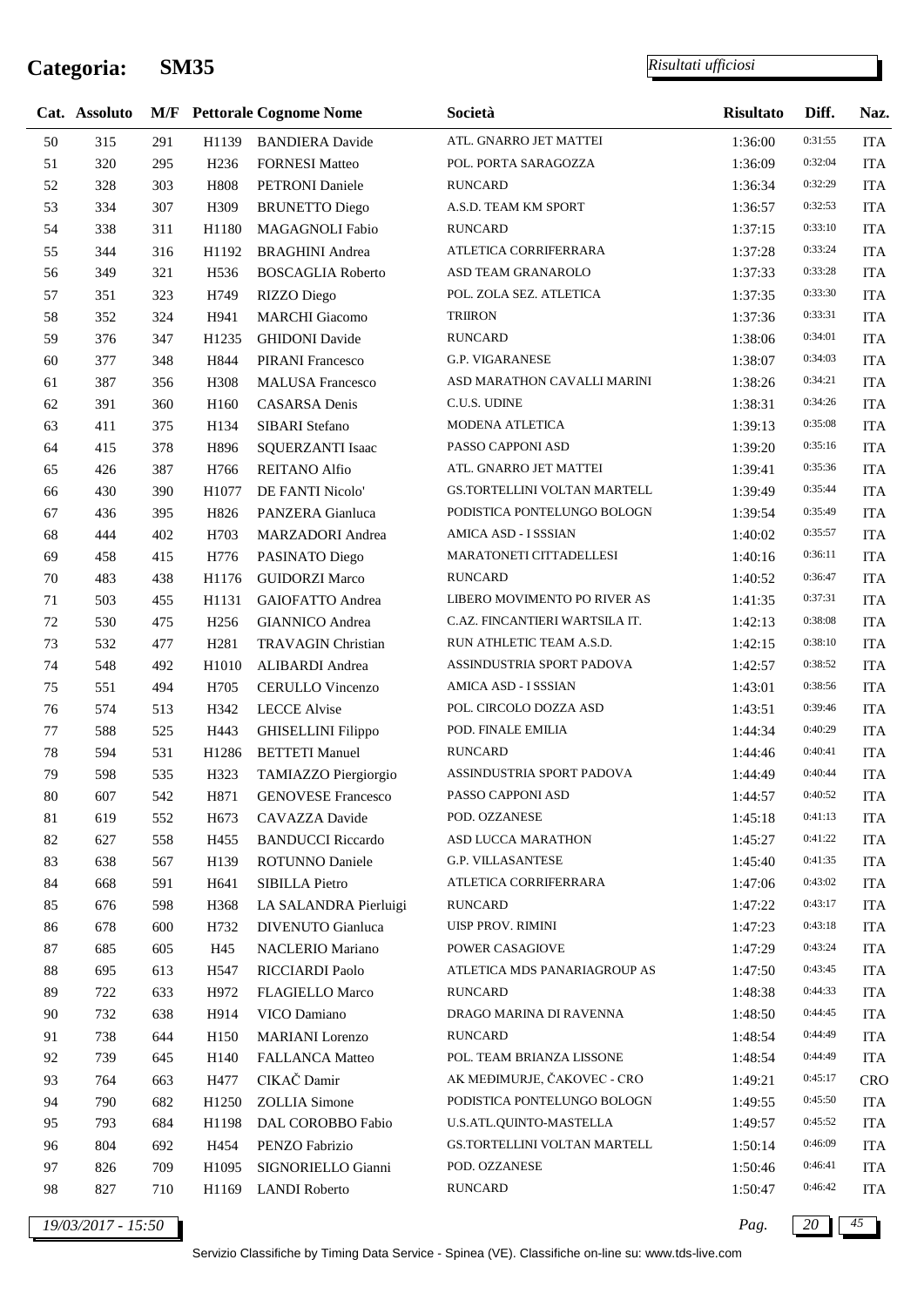|     | Cat. Assoluto |      |                  | <b>M/F</b> Pettorale Cognome Nome | Società                      | <b>Risultato</b> | Diff.   | Naz.       |
|-----|---------------|------|------------------|-----------------------------------|------------------------------|------------------|---------|------------|
| 99  | 855           | 732  | H401             | <b>MILANI Matteo Rocco</b>        | CONFINDUSTRIA ATL. ROVIGO    | 1:51:45          | 0:47:40 | <b>ITA</b> |
| 100 | 861           | 737  | H810             | <b>RUFFINI</b> Simone             | ATL. CASTELNOVO MONTI        | 1:52:10          | 0:48:05 | <b>ITA</b> |
| 101 | 868           | 743  | H617             | <b>BLEVE</b> Cosimo               | ATLETICA CORRIFERRARA        | 1:52:18          | 0:48:13 | <b>ITA</b> |
| 102 | 885           | 757  | H431             | <b>VILLANI</b> Francesco          | <b>RUNCARD</b>               | 1:52:54          | 0:48:50 | <b>ITA</b> |
| 103 | 907           | 774  | H1187            | PIETRANGELO Michele               | ATLETICA BLIZZARD            | 1:53:29          | 0:49:24 | <b>ITA</b> |
| 104 | 912           | 777  | H667             | <b>MELLONI Marzio</b>             | POD. FINALE EMILIA           | 1:53:34          | 0:49:29 | <b>ITA</b> |
| 105 | 960           | 814  | H1052            | <b>ARPICELLI Gabriele</b>         | <b>ROVIGOHM</b>              | 1:55:04          | 0:50:59 | <b>ITA</b> |
| 106 | 962           | 816  | H1170            | DELVECCHIO Simone                 | <b>RUNCARD</b>               | 1:55:10          | 0:51:05 | <b>ITA</b> |
| 107 | 971           | 823  | H988             | PUGGIOLI Andrea                   | <b>RUNCARD</b>               | 1:55:35          | 0:51:30 | <b>ITA</b> |
| 108 | 975           | 826  | H558             | ZITO Giuseppe                     | <b>RUNCARD</b>               | 1:55:41          | 0:51:36 | <b>ITA</b> |
| 109 | 994           | 840  | H1234            | <b>CAMPANELLA Luca</b>            | <b>RUNCARD</b>               | 1:56:22          | 0:52:17 | <b>ITA</b> |
| 110 | 1019          | 858  | H1282            | <b>SORELLA Giuseppe</b>           | <b>RUNCARD</b>               | 1:57:09          | 0:53:05 | <b>ITA</b> |
| 111 | 1028          | 864  | H1158            | MONTANARI Nicola                  | AMICA ASD - I SSSIAN         | 1:57:17          | 0:53:13 | <b>ITA</b> |
| 112 | 1036          | 870  | H862             | CASSINA Andrea                    | PASSO CAPPONI ASD            | 1:57:28          | 0:53:23 | <b>ITA</b> |
| 113 | 1044          | 874  | H1268            | PALASCIANO Quirico                | PASSO CAPPONI ASD            | 1:57:43          | 0:53:39 | <b>ITA</b> |
| 114 | 1050          | 879  | H991             | <b>GIURICIN Francesco</b>         | <b>RUNCARD</b>               | 1:57:49          | 0:53:44 | <b>ITA</b> |
| 115 | 1065          | 890  | H413             | <b>BERGANTIN Mauro</b>            | <b>RUNCARD</b>               | 1:58:18          | 0:54:13 | <b>ITA</b> |
| 116 | 1097          | 916  | H1263            | <b>AVRIL Damien</b>               | <b>RUNCARD</b>               | 1:59:23          | 0:55:18 | <b>FRA</b> |
| 117 | 1102          | 921  | H608             | <b>NOZZI</b> Luca                 | <b>RUNCARD</b>               | 1:59:36          | 0:55:31 | <b>ITA</b> |
| 118 | 1118          | 934  | H1243            | <b>DISARO'</b> Matteo             | <b>RUNCARD</b>               | 2:00:04          | 0:56:00 | <b>ITA</b> |
| 119 | 1141          | 951  | H <sub>698</sub> | <b>NALLI Alex</b>                 | AMICA ASD - I SSSIAN         | 2:00:40          | 0:56:35 | <b>ITA</b> |
| 120 | 1150          | 957  | H <sub>218</sub> | <b>ANTONUCCI</b> Antonio          | <b>RUNCARD</b>               | 2:00:54          | 0:56:49 | <b>ITA</b> |
| 121 | 1162          | 964  | H959             | <b>MANTOVANI Silvio</b>           | A.S.D TEAM SPARTANS          | 2:01:13          | 0:57:08 | <b>ITA</b> |
| 122 | 1191          | 983  | H441             | <b>MENARINI</b> Andrea            | ASD TEAM GRANAROLO           | 2:02:32          | 0:58:27 | <b>ITA</b> |
| 123 | 1195          | 984  | H <sub>528</sub> | <b>FUMANERI Alessandro</b>        | <b>RUNCARD</b>               | 2:02:36          | 0:58:31 | <b>ITA</b> |
| 124 | 1206          | 992  | H816             | DI TRANI Alessio                  | ATL. CIBENO                  | 2:03:03          | 0:58:58 | <b>ITA</b> |
| 125 | 1215          | 999  | H697             | MOSCATO Andrea                    | AMICA ASD - I SSSIAN         | 2:03:16          | 0:59:12 | ITA        |
| 126 | 1216          | 1000 | H511             | <b>NALDONI</b> Luca               | <b>RUNCARD</b>               | 2:03:17          | 0:59:12 | <b>ITA</b> |
| 127 | 1221          | 1003 | H448             | <b>GUIZZARDI Marco</b>            | G.S. GABBI                   | 2:03:22          | 0:59:17 | <b>ITA</b> |
| 128 | 1228          | 1005 | H1078            | DE NISCO Andrea                   | POLISPORTIVA RUBIERA         | 2:03:35          | 0:59:31 | <b>ITA</b> |
| 129 | 1260          | 1025 | H <sub>250</sub> | <b>BOSSOLARI</b> Fabio            | ATLETICA CORRIFERRARA        | 2:05:09          | 1:01:04 | <b>ITA</b> |
| 130 | 1310          | 1052 |                  | H1054 LAZZARINI Filippo           | <b>ROVIGOHM</b>              | 2:07:49          | 1:03:44 | <b>ITA</b> |
| 131 | 1323          | 1062 | H122             | <b>RIZZATO</b> Marco              | ASSINDUSTRIA SPORT PADOVA    | 2:08:33          | 1:04:28 | <b>ITA</b> |
| 132 | 1330          | 1067 | H1088            | <b>MONTANARI Alessio</b>          | <b>RUNCARD</b>               | 2:08:40          | 1:04:35 | <b>ITA</b> |
| 133 | 1336          | 1070 | H1133            | <b>TREVISI Simone</b>             | LIBERO MOVIMENTO PO RIVER AS | 2:09:17          | 1:05:13 | <b>ITA</b> |
| 134 | 1357          | 1081 | H1179            | PIVA Matteo                       | ATL LIB MIRANO               | 2:10:38          | 1:06:33 | <b>ITA</b> |
| 135 | 1359          | 1083 | H1028            | <b>CAVALLO Emanuele</b>           | <b>TRIIRON</b>               | 2:10:43          | 1:06:38 | <b>ITA</b> |
| 136 | 1391          | 1096 | H462             | <b>CAMERAN</b> Stefano            | <b>RUNCARD</b>               | 2:13:19          | 1:09:14 | <b>ITA</b> |
| 137 | 1397          | 1098 | H61              | CLO' Alessandro                   | <b>RUNCARD</b>               | 2:14:11          | 1:10:06 | <b>ITA</b> |
| 138 | 1514          | 1153 | H720             | ZOLLINO Roberto                   | <b>RUNCARD</b>               | 2:54:33          | 1:50:28 | <b>ITA</b> |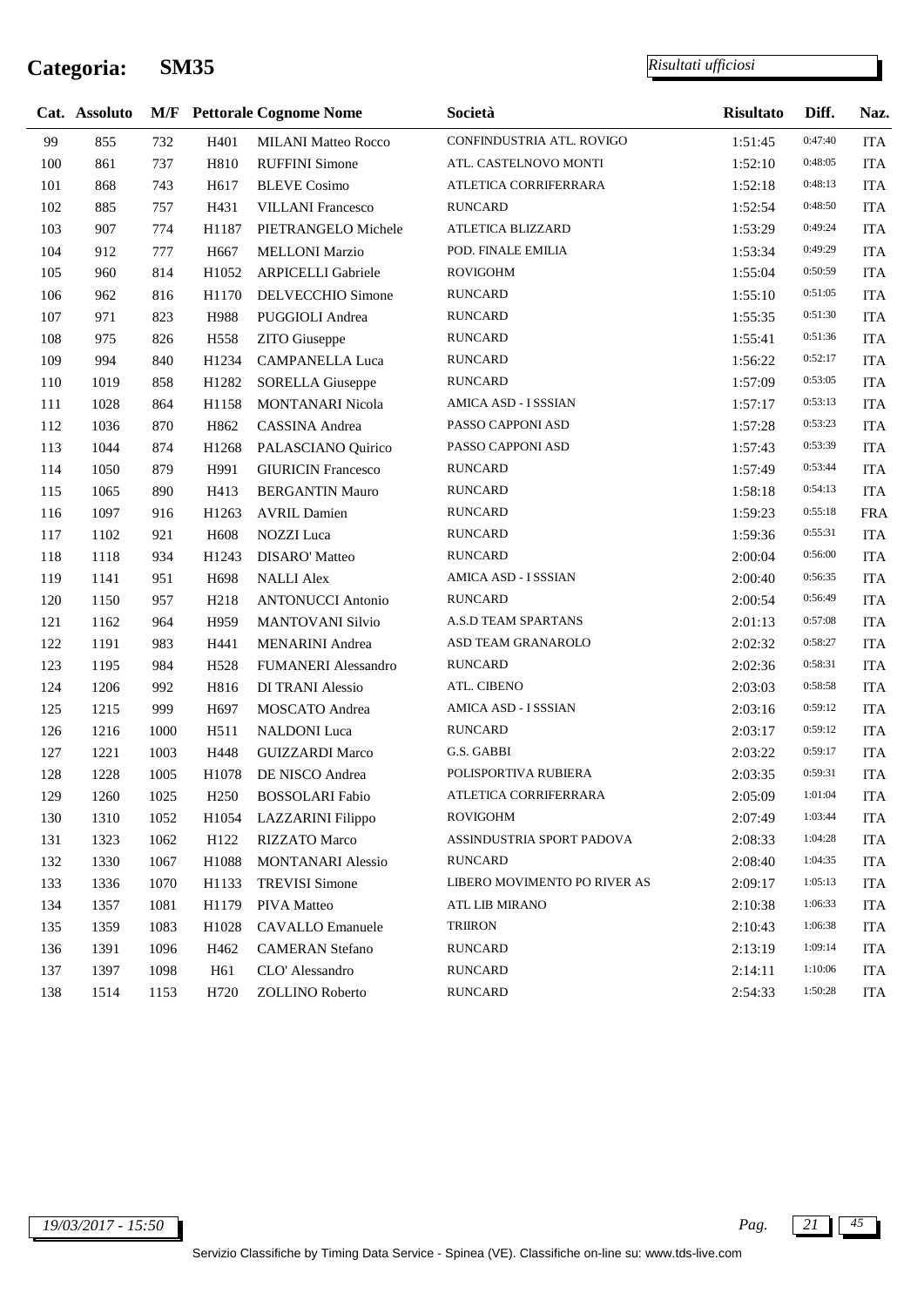j.

*Risultati ufficiosi*

|                | Cat. Assoluto |     |                  | <b>M/F</b> Pettorale Cognome Nome | Società                        | <b>Risultato</b> | Diff.   | Naz.       |
|----------------|---------------|-----|------------------|-----------------------------------|--------------------------------|------------------|---------|------------|
| $\mathbf{1}$   | $\,8\,$       | 8   | H11              | <b>CAPPELLETTI Massimo</b>        | VICENZA MARATHON               | 1:13:42          |         | <b>ITA</b> |
| $\overline{c}$ | 15            | 15  | H12              | <b>MARCANTE Christian</b>         | <b>VICENZA MARATHON</b>        | 1:16:03          | 0:02:20 | <b>ITA</b> |
| 3              | 27            | 26  | H819             | DALLE MOLLE Paolo                 | <b>FAIZANE' RUNNERS TEAM</b>   | 1:19:39          | 0:05:56 | <b>ITA</b> |
| $\overline{4}$ | 29            | 28  | H417             | <b>BARACCO</b> Alberto            | <b>RUN RAN RUN ASD</b>         | 1:19:54          | 0:06:11 | <b>ITA</b> |
| 5              | 31            | 30  | H738             | POGGI Fabio                       | <b>RUNCARD</b>                 | 1:20:00          | 0:06:17 | <b>ITA</b> |
| 6              | 35            | 34  | H433             | LAZZARI Emil                      | A.S. ATL. VINCI                | 1:20:43          | 0:07:00 | <b>ITA</b> |
| 7              | 36            | 35  | H1147            | <b>COREGGIOLI</b> Stefano         | <b>SALCUS</b>                  | 1:20:43          | 0:07:00 | <b>ITA</b> |
| $\,$ 8 $\,$    | 37            | 36  | H <sub>675</sub> | <b>CARONI Francesco</b>           | PISA ROAD RUNNERS CLUB         | 1:20:54          | 0:07:11 | <b>ITA</b> |
| 9              | 38            | 37  | H1292            | <b>GENTILINI</b> Federico         | ATL. CARPENEDOLO               | 1:21:08          | 0:07:25 | <b>ITA</b> |
| $10\,$         | 40            | 39  | H107             | SIGUARD Pier Luigi                | CAMBIASO RISSO RUNNING TEAM    | 1:21:13          | 0:07:30 | <b>ITA</b> |
| $11\,$         | 43            | 42  | H1291            | <b>BALDASSARI</b> Massimo         | LIBERTAS VALLESABBIA           | 1:21:48          | 0:08:05 | <b>ITA</b> |
| 12             | 45            | 43  | H761             | <b>GRECO</b> Antonio              | ATL. GNARRO JET MATTEI         | 1:21:51          | 0:08:09 | <b>ITA</b> |
| 13             | 49            | 47  | H1084            | <b>ARTIOLI Miller</b>             | <b>RUNCARD</b>                 | 1:22:20          | 0:08:37 | <b>ITA</b> |
| 14             | 52            | 50  | H1124            | LUPPI Mattia                      | LIBERO MOVIMENTO PO RIVER AS   | 1:22:35          | 0:08:52 | <b>ITA</b> |
| 15             | 58            | 56  | H <sub>120</sub> | <b>ANTONIOLI Francesco</b>        | A.S.D. MISANO PODISMO          | 1:23:00          | 0:09:17 | <b>ITA</b> |
| 16             | 59            | 57  | H379             | <b>BAGATELLA Luca</b>             | <b>SALCUS</b>                  | 1:23:06          | 0:09:23 | <b>ITA</b> |
| 17             | 63            | 61  | H <sub>62</sub>  | ZANNONI Fabrizio                  | ATLETICA 85 FAENZA             | 1:23:14          | 0:09:31 | <b>ITA</b> |
| 18             | 66            | 63  | H1112            | VIGNOLI Andrea                    | ASD TEAM GRANAROLO             | 1:23:24          | 0:09:42 | <b>ITA</b> |
| 19             | 71            | 68  | H1022            | <b>GAVAGNIN Thomas</b>            | ATL.BIOTEKNA MARCON            | 1:23:30          | 0:09:47 | <b>ITA</b> |
| 20             | 73            | 70  | H <sub>210</sub> | CAPPELLARI Damiano                | <b>RUNCARD</b>                 | 1:23:42          | 0:09:59 | <b>ITA</b> |
| 21             | 76            | 73  | H89              | PANICALI Michele                  | ATL. BANCA DI PESARO'C.STORICO | 1:24:03          | 0:10:20 | <b>ITA</b> |
| $22\,$         | 77            | 74  | H10              | <b>BOMBONATI Michele</b>          | <b>SALCUS</b>                  | 1:24:13          | 0:10:31 | <b>ITA</b> |
| 23             | 83            | 80  | H425             | <b>BERLIN</b> Luca                | <b>ATL.VICENTINA</b>           | 1:25:01          | 0:11:18 | <b>ITA</b> |
| 24             | 97            | 94  | H1035            | <b>CUDA Rocco</b>                 | A.S.D TEAM SPARTANS            | 1:25:56          | 0:12:14 | <b>ITA</b> |
| 25             | 98            | 95  | H <sub>241</sub> | <b>ZONTA Dario</b>                | G.S.D. VALDALPONE DE MEGNI     | 1:25:57          | 0:12:14 | ITA        |
| 26             | 110           | 103 | H1238            | MARZOCCHI Davide                  | POLISPORTIVA CENTESE ASD       | 1:26:55          | 0:13:12 | <b>ITA</b> |
| 27             | 111           | 104 | H977             | LUNARDI Davide                    | <b>ASD ACTIVE</b>              | 1:27:01          | 0:13:18 | <b>ITA</b> |
| $28\,$         | 122           | 115 | H581             | <b>ZANIRATO Mauro</b>             | A.S.D. POL. QUADRILATERO       | 1:27:36          | 0:13:53 | ITA        |
| 29             | 124           | 117 | H1161            | PICCININI Lorenzo                 | A.R.C.U.S.                     | 1:27:41          | 0:13:59 | <b>ITA</b> |
| 30             | 126           | 119 | H658             | PIFFANELLI Wilian                 | PODISTI ADRIA                  | 1:27:49          | 0:14:06 | ITA        |
| 31             | 129           | 122 | H356             | TECCHIO Gianluigi                 | G.S.D. VALDALPONE DE MEGNI     | 1:28:07          | 0:14:25 | <b>ITA</b> |
| 32             | 130           | 123 | H35              | <b>ALBERTI</b> Emanuele           | <b>RUNCARD</b>                 | 1:28:08          | 0:14:25 | ITA        |
| 33             | 136           | 129 | H970             | <b>BENAZZI Maximiliano</b>        | <b>RUNCARD</b>                 | 1:28:15          | 0:14:32 | <b>ITA</b> |
| 34             | 138           | 131 | H116             | ZIRPOLI Giovanni Luca             | <b>RUNCARD</b>                 | 1:28:25          | 0:14:42 | <b>ITA</b> |
| 35             | 148           | 139 | H1122            | FRANCESCHETTI Michele             | UPR MONTEMARCIANO ASD          | 1:28:58          | 0:15:15 | ITA        |
| 36             | 151           | 142 | H <sub>24</sub>  | <b>CORSINI Fabrizio</b>           | PICO RUNNERS                   | 1:29:05          | 0:15:22 | ITA        |
| 37             | 152           | 143 | H <sub>255</sub> | <b>ADANI</b> Alberto              | POL. OLIMPIA VIGNOLA           | 1:29:09          | 0:15:26 | ITA        |
| 38             | 154           | 145 | H1251            | ALEMANNO Vincenzo                 | A.S.D. DINAMO SPORT            | 1:29:09          | 0:15:26 | <b>ITA</b> |
| 39             | 156           | 147 | H999             | PUCCI Giovanni                    | POL. MONTECCHIO 2000           | 1:29:14          | 0:15:32 | <b>ITA</b> |
| 40             | 157           | 148 | H <sub>247</sub> | <b>NEMEH</b> Egon                 | PERCORRERE IL SILE             | 1:29:17          | 0:15:35 | ITA        |
| 41             | 164           | 154 | H1126            | <b>CRAPAROTTA Samuele</b>         | LIBERO MOVIMENTO PO RIVER AS   | 1:29:34          | 0:15:51 | ITA        |
| 42             | 167           | 157 | H <sub>620</sub> | DI BARBORA Manuel                 | ATLETICA CORRIFERRARA          | 1:29:43          | 0:16:00 | <b>ITA</b> |
| 43             | 169           | 159 | H419             | <b>MORISI</b> Enrico              | POL. ZOLA SEZ. ATLETICA        | 1:29:51          | 0:16:09 | ITA        |
| 44             | 170           | 160 | H975             | ZAMPIROLLO Alessandro             | CONFINDUSTRIA ATL. ROVIGO      | 1:29:53          | 0:16:10 | <b>ITA</b> |
| 45             | 171           | 161 | H1152            | <b>BERGAMINI</b> Andrea           | CENTRO ATLETICA COPPARO        | 1:29:56          | 0:16:13 | <b>ITA</b> |
| 46             | 173           | 163 | H143             | <b>BERTOCCO</b> Andrea            | <b>RUNCARD</b>                 | 1:29:58          | 0:16:16 | ITA        |
| 47             | 174           | 164 | H1151            | CASUBOLO Giovanni                 | G.S.SELF ATL. MONTANARI GRUZZ  | 1:30:00          | 0:16:17 | <b>ITA</b> |
| 48             | 178           | 168 | H <sub>623</sub> | LERCH, Alex                       | ATLETICA CORRIFERRARA          | 1:30:11          | 0:16:28 | <b>ITA</b> |
| 49             | 180           | 170 | H <sub>229</sub> | <b>BALASSO</b> Federico           | A.A.A.MALO                     | 1:30:20          | 0:16:37 | <b>ITA</b> |

*19/03/2017 - 15:50 Pag. 22 45*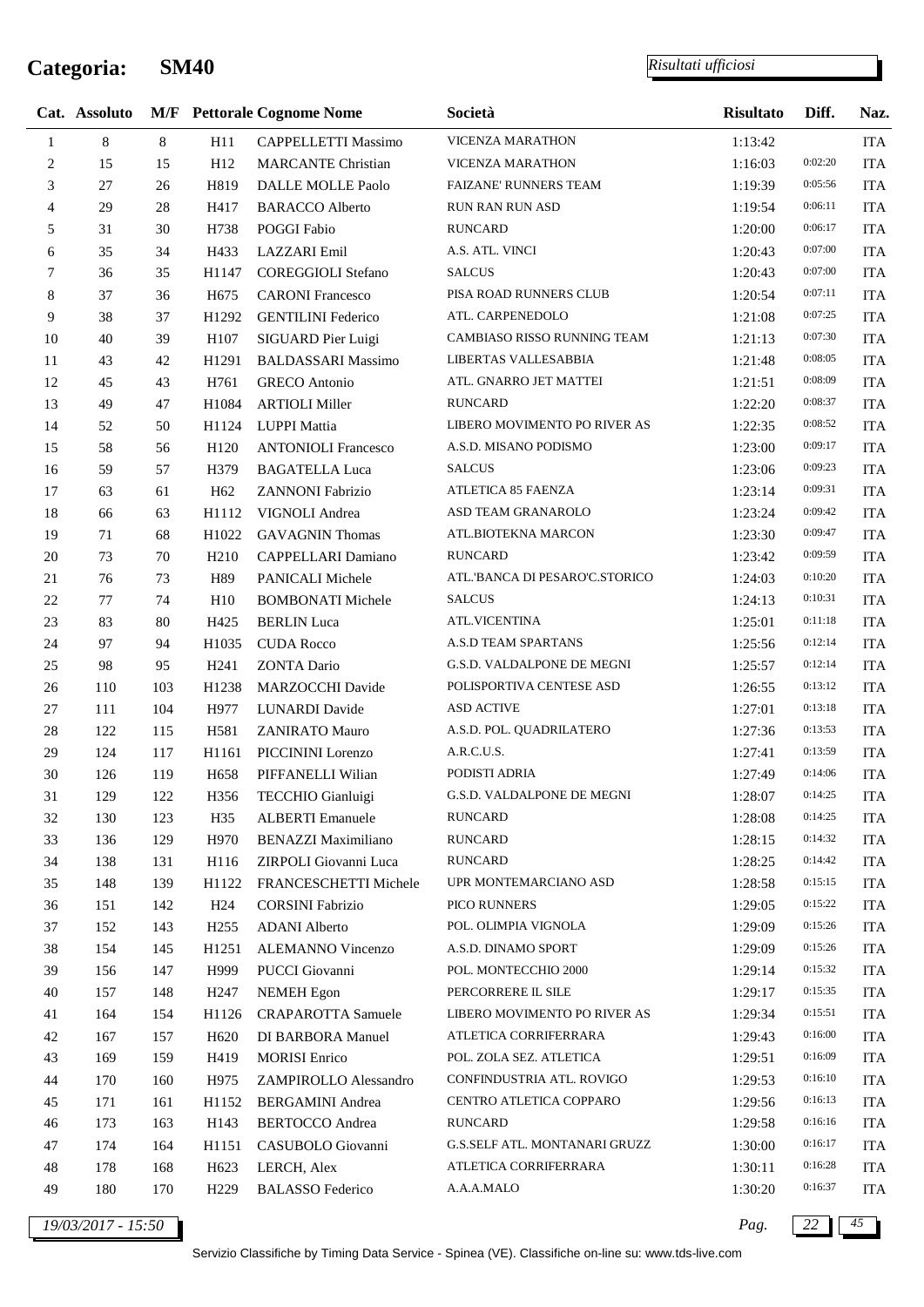l,

|        | Cat. Assoluto      |     |                  | <b>M/F</b> Pettorale Cognome Nome | Società                        | <b>Risultato</b> | Diff.   | Naz.       |
|--------|--------------------|-----|------------------|-----------------------------------|--------------------------------|------------------|---------|------------|
| $50\,$ | 184                | 174 | H188             | <b>DISTANTE Giorgio</b>           | G.P. TURRISTI MONTEGROTTO      | 1:30:32          | 0:16:49 | <b>ITA</b> |
| 51     | 185                | 175 | H611             | <b>BALDRATI</b> Stefano           | ATLETICA CORRIFERRARA          | 1:30:36          | 0:16:53 | <b>ITA</b> |
| 52     | 194                | 184 | H1049            | SINI Ermanno                      | <b>ROVIGOHM</b>                | 1:30:54          | 0:17:12 | <b>ITA</b> |
| 53     | 199                | 187 | H769             | <b>ARENA</b> Antonio              | ATL. GNARRO JET MATTEI         | 1:31:14          | 0:17:32 | <b>ITA</b> |
| 54     | 204                | 191 | H <sub>639</sub> | <b>SANSONI Diego</b>              | ATLETICA CORRIFERRARA          | 1:31:30          | 0:17:47 | <b>ITA</b> |
| 55     | 217                | 201 | H164             | <b>SCHIAVINATO Paolo</b>          | PERCORRERE IL SILE             | 1:32:21          | 0:18:39 | <b>ITA</b> |
| 56     | 228                | 211 | H1128            | <b>BIMBATTI Matteo</b>            | LIBERO MOVIMENTO PO RIVER AS   | 1:32:54          | 0:19:11 | <b>ITA</b> |
| 57     | 233                | 215 | H189             | <b>GERONAZZO Alessandro</b>       | ATL.AUDACE NOALE               | 1:33:13          | 0:19:30 | <b>ITA</b> |
| 58     | 234                | 216 | H123             | <b>STABILE Emiliano</b>           | PODISTICA DILETT. VALCHIUSELLA | 1:33:18          | 0:19:35 | <b>ITA</b> |
| 59     | 245                | 226 | H <sub>564</sub> | SINISI Antonio                    | POL. PORTA SARAGOZZA           | 1:33:39          | 0:19:56 | <b>ITA</b> |
| 60     | 247                | 228 | H772             | ZURLO Lorenzo                     | MARATONETI CITTADELLESI        | 1:33:43          | 0:20:00 | <b>ITA</b> |
| 61     | 254                | 234 | H <sub>275</sub> | PASSARIN Denis                    | <b>RUNCARD</b>                 | 1:33:51          | 0:20:08 | <b>ITA</b> |
| 62     | 258                | 238 | H550             | <b>CAROTTI Paolo</b>              | POL.CANDIA BARACCOLA ASPIO     | 1:33:59          | 0:20:16 | <b>ITA</b> |
| 63     | 262                | 242 | H1223            | <b>ASCIONE Pasquale</b>           |                                | 1:34:04          | 0:20:21 | <b>ITA</b> |
| 64     | 263                | 243 | H304             | GIOMO Giampietro                  | CONFINDUSTRIA ATL. ROVIGO      | 1:34:10          | 0:20:27 | <b>ITA</b> |
| 65     | 271                | 250 | H731             | <b>SCOMPARIN Stefano</b>          | RUNNERS CLUB AGGGREDIRE        | 1:34:27          | 0:20:44 | <b>ITA</b> |
| 66     | 272                | 251 | H440             | DE ROSSI Federico                 | <b>ESSETRE RUNNING</b>         | 1:34:28          | 0:20:45 | <b>ITA</b> |
| 67     | 276                | 254 | H1164            | CENA Luca                         | ATLETICA CORRIFERRARA          | 1:34:33          | 0:20:50 | <b>ITA</b> |
| 68     | 283                | 261 | H <sub>657</sub> | VANGELISTA Alessandro             | <b>RUNCARD</b>                 | 1:34:44          | 0:21:01 | <b>ITA</b> |
| 69     | 286                | 264 | H <sub>277</sub> | FAEDO Andrea                      | A.S.D. ATLETICA LUPATOTINA     | 1:34:51          | 0:21:08 | <b>ITA</b> |
| 70     | 287                | 265 | H1017            | GOTTI Yuri                        | G.P. I CAGNON                  | 1:34:55          | 0:21:12 | <b>ITA</b> |
| 71     | 290                | 267 | H307             | VOLTOLINA Davide                  | ASD MARATHON CAVALLI MARINI    | 1:34:59          | 0:21:16 | <b>ITA</b> |
| 72     | 299                | 276 | H48              | <b>BULESSI</b> Andrea             | <b>LIBERTAS UDINE</b>          | 1:35:15          | 0:21:32 | <b>ITA</b> |
| 73     | 303                | 280 | H921             | <b>MALAGUTTI Marco</b>            | <b>RUNCARD</b>                 | 1:35:32          | 0:21:49 | <b>ITA</b> |
| 74     | 314                | 290 | H730             | LUNA Nicola Giuseppe              | <b>VICENZA RUNNERS</b>         | 1:35:52          | 0:22:09 | <b>ITA</b> |
| 75     | 316                | 292 | H132             | <b>GUILLEN</b> Cesar              | MONTARACES TRAIL               | 1:36:01          | 0:22:18 | <b>ESP</b> |
| 76     | 318                | 293 | H <sub>278</sub> | APPI Bruno                        | POD. CAVA VETRERIA BONDI       | 1:36:07          | 0:22:24 | <b>ITA</b> |
| 77     | 321                | 296 | H1196            | <b>FABBRI Mirco</b>               | POLISPORTIVA MADONNINA         | 1:36:16          | 0:22:33 | <b>ITA</b> |
| 78     | 323                | 298 | H849             | <b>CEREGATTI Michele</b>          | <b>SALCUS</b>                  | 1:36:17          | 0:22:34 | <b>ITA</b> |
| 79     | 343                | 315 | H157             | <b>BARISON</b> Stefano            | PODISTICA PONTELUNGO BOLOGN    | 1:37:25          | 0:23:42 | ITA        |
| $80\,$ | 350                | 322 | H553             | MONGATTI Mauro                    | ATLETICA CORRIFERRARA          | 1:37:34          | 0:23:51 | <b>ITA</b> |
| 81     | 354                | 326 | H341             | <b>ONGARETTO Marco</b>            | RUNNERS CLUB AGGGREDIRE        | 1:37:41          | 0:23:58 | ITA        |
| $82\,$ | 357                | 329 | H399             | <b>AVANZI Nicola</b>              | CONFINDUSTRIA ATL. ROVIGO      | 1:37:45          | 0:24:02 | <b>ITA</b> |
| 83     | 363                | 334 | H1168            | FAZZANO Davide                    | ASD TEAM GRANAROLO             | 1:37:53          | 0:24:10 | <b>ITA</b> |
| 84     | 365                | 336 | H1200            | <b>RUBINO Marcello</b>            | 9,92 RUNNING ASD               | 1:37:55          | 0:24:12 | <b>ITA</b> |
| 85     | 368                | 339 | H138             | VINCENZI Edoardo                  | ATLETICA ALTO GARDA E LEDRO    | 1:37:58          | 0:24:15 | <b>ITA</b> |
| 86     | 369                | 340 | H1067            | FRIGHI Dario                      | <b>RUNCARD</b>                 | 1:37:59          | 0:24:16 | <b>ITA</b> |
| 87     | 370                | 341 | H586             | FIORAVANTI Piero                  | A.S.D. POL. QUADRILATERO       | 1:38:00          | 0:24:17 | <b>ITA</b> |
| $88\,$ | 375                | 346 | H302             | <b>LEONARDI Paolo</b>             | PODISTICA SOLIDARIETA'         | 1:38:06          | 0:24:23 | <b>ITA</b> |
| 89     | 388                | 357 | H83              | <b>ZANARDI</b> Matteo             | <b>RUNCARD</b>                 | 1:38:29          | 0:24:46 | <b>ITA</b> |
| 90     | 389                | 358 | H726             | <b>BURTET FABRIS Filippo</b>      | A.S.D. MSD ITALIA              | 1:38:30          | 0:24:47 | <b>ITA</b> |
| 91     | 404                | 368 | H365             | FEDOZZI Mattia                    | <b>BOMPANI</b>                 | 1:38:55          | 0:25:13 | <b>ITA</b> |
| 92     | 405                | 369 | H830             | <b>SEREN</b> Alessandro           | <b>G.S.ALPINI VICENZA</b>      | 1:38:56          | 0:25:13 | <b>ITA</b> |
| 93     | 406                | 370 | H1132            | MIGLIARI Cristian                 | LIBERO MOVIMENTO PO RIVER AS   | 1:38:59          | 0:25:16 | <b>ITA</b> |
| 94     | 416                | 379 | H1221            | LOVATO Mauro Nicola               | G.S.D. VALDALPONE DE MEGNI     | 1:39:22          | 0:25:39 | <b>ITA</b> |
| 95     | 417                | 380 | H1034            | VITALI Andrea                     | ATLETICA WINNER FOLIGNO        | 1:39:28          | 0:25:45 | <b>ITA</b> |
| 96     | 420                | 382 | H690             | <b>MOSCA Oscar</b>                | <b>ATHLON RUNNERS</b>          | 1:39:32          | 0:25:49 | <b>ITA</b> |
| 97     | 422                | 383 | H1171            | <b>DOMENICALI Federico</b>        | PODISTICA PONTELUNGO BOLOGN    | 1:39:35          | 0:25:52 | <b>ITA</b> |
| 98     | 427                | 388 | H770             | <b>SERGI Gelsomino</b>            | ATL. GNARRO JET MATTEI         | 1:39:42          | 0:25:59 | <b>ITA</b> |
|        | 19/03/2017 - 15:50 |     |                  |                                   |                                | Pag.             | 23      | 45         |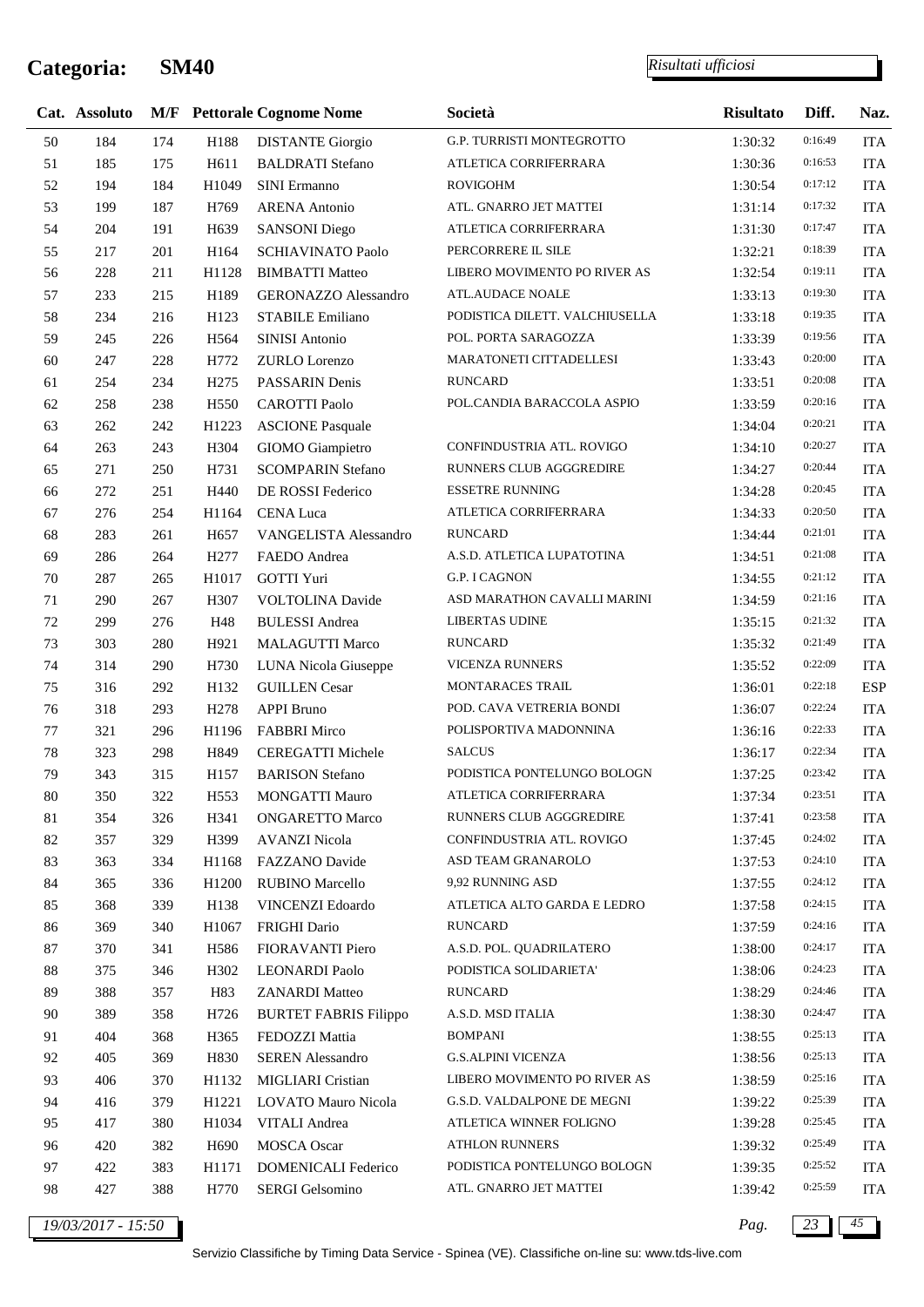l,

|     | Cat. Assoluto      |     |                  | <b>M/F</b> Pettorale Cognome Nome | Società                        | <b>Risultato</b> | Diff.   | Naz.       |
|-----|--------------------|-----|------------------|-----------------------------------|--------------------------------|------------------|---------|------------|
| 99  | 434                | 393 | H <sub>217</sub> | ALOISI Claudio                    | G.S.D. MOMBOCAR                | 1:39:53          | 0:26:10 | <b>ITA</b> |
| 100 | 435                | 394 | H362             | PASSARIN Marco                    | PODISTI MASERA'                | 1:39:54          | 0:26:11 | <b>ITA</b> |
| 101 | 440                | 398 | H <sub>659</sub> | <b>LOMBARDI</b> Matteo            | G.P. AVIS POL. MALAVICINA      | 1:40:00          | 0:26:18 | <b>ITA</b> |
| 102 | 445                | 403 | H735             | <b>DEBBI</b> Alessandro           | <b>RUNCARD</b>                 | 1:40:02          | 0:26:19 | <b>ITA</b> |
| 103 | 446                | 404 | H1167            | STARA Gianluca                    | A.S.D. CAGLIARI ATLETICA LEGGE | 1:40:03          | 0:26:20 | <b>ITA</b> |
| 104 | 447                | 405 | H <sub>254</sub> | STOCCO Roberto                    | ATLETICA RIVIERA DEL BRENTA    | 1:40:05          | 0:26:22 | <b>ITA</b> |
| 105 | 450                | 408 | H661             | <b>BALBONI</b> Matteo             | POD. FINALE EMILIA             | 1:40:10          | 0:26:28 | <b>ITA</b> |
| 106 | 452                | 410 | H <sub>297</sub> | <b>BARALDINI Massimo</b>          | POD. FINALE EMILIA             | 1:40:11          | 0:26:28 | <b>ITA</b> |
| 107 | 461                | 417 | H1090            | <b>GAVIOLI</b> Massimo            | <b>SALCUS</b>                  | 1:40:21          | 0:26:38 | <b>ITA</b> |
| 108 | 466                | 422 | H <sub>652</sub> | PALMA Gianpiero                   | ATLETICA CORRIFERRARA          | 1:40:25          | 0:26:42 | <b>ITA</b> |
| 109 | 470                | 426 | H110             | STELLINI Gabriele                 | MARATHON LEGNAGO               | 1:40:29          | 0:26:46 | <b>ITA</b> |
| 110 | 477                | 432 | H1014            | <b>GUARNA</b> Francesco           | ATLETICA CORRIFERRARA          | 1:40:39          | 0:26:56 | <b>ITA</b> |
| 111 | 480                | 435 | H <sub>624</sub> | <b>LOMBARDI</b> Emanuele          | ATLETICA CORRIFERRARA          | 1:40:44          | 0:27:01 | <b>ITA</b> |
| 112 | 481                | 436 | H788             | FERRARO Diego                     | <b>RUNCARD</b>                 | 1:40:51          | 0:27:08 | <b>ITA</b> |
| 113 | 487                | 442 | H <sub>52</sub>  | FERRENTINO Domenico               | UNION 81                       | 1:40:59          | 0:27:16 | <b>ITA</b> |
| 114 | 489                | 443 | H73              | <b>VANNINI Matteo</b>             | ATL. CASTENASO CELTIC DRUID    | 1:41:00          | 0:27:17 | <b>ITA</b> |
| 115 | 492                | 446 | H897             | <b>TOMAINO Valerio</b>            | PASSO CAPPONI ASD              | 1:41:07          | 0:27:24 | <b>ITA</b> |
| 116 | 502                | 454 | H1276            | <b>BOMBINO</b> Onofrio            | PASSO CAPPONI ASD              | 1:41:29          | 0:27:46 | <b>ITA</b> |
| 117 | 507                | 459 | H <sub>630</sub> | MINGOZZI Luca                     | ATLETICA CORRIFERRARA          | 1:41:38          | 0:27:55 | <b>ITA</b> |
| 118 | 517                | 466 | H1030            | RONDINA Leonardo                  | MARATHON CLUB CITTA' DI CASTE  | 1:41:53          | 0:28:11 | <b>ITA</b> |
| 119 | 525                | 471 | H347             | <b>GHETTI</b> Roberto             | ASD TOSCO-ROMAGNOLA            | 1:42:05          | 0:28:22 | <b>ITA</b> |
|     |                    | 481 |                  | ZOTTAREL Enrico                   | PERCORRERE IL SILE             | 1:42:29          | 0:28:46 | <b>ITA</b> |
| 120 | 536                |     | H <sub>58</sub>  |                                   | <b>RUNCARD</b>                 |                  | 0:28:51 |            |
| 121 | 538                | 482 | H322             | <b>CANEI</b> Luca                 |                                | 1:42:34          | 0:29:11 | <b>ITA</b> |
| 122 | 546                | 490 | H945             | <b>BONANTINI Massimiliano</b>     | <b>RUNCARD</b>                 | 1:42:54          | 0:29:12 | <b>ITA</b> |
| 123 | 547                | 491 | H468             | VALMAGGI Mattia                   | 9,92 RUNNING ASD               | 1:42:55          |         | <b>ITA</b> |
| 124 | 554                | 497 | H396             | <b>TEMPORIN Stefano</b>           | CONFINDUSTRIA ATL. ROVIGO      | 1:43:02          | 0:29:19 | <b>ITA</b> |
| 125 | 559                | 500 | H599             | <b>GRASSETTI</b> Andrea           | POL. MONTECCHIO 2000           | 1:43:10          | 0:29:27 | <b>ITA</b> |
| 126 | 563                | 504 | H393             | <b>GIANNATASIO Fabio</b>          | A.S.D. MISANO PODISMO          | 1:43:20          | 0:29:38 | <b>ITA</b> |
| 127 | 564                | 505 | H1272            | <b>BARONCINI</b> Gabriele         | <b>RUNCARD</b>                 | 1:43:24          | 0:29:41 | <b>ITA</b> |
| 128 | 566                | 507 | H <sub>238</sub> | <b>VERONESI Alessandro</b>        | PODISTICA PONTELUNGO BOLOGN    | 1:43:32          | 0:29:50 | <b>ITA</b> |
| 129 | 573                | 512 | H858             | <b>BERTI</b> Emanuele             | PASSO CAPPONI ASD              | 1:43:50          | 0:30:07 | <b>ITA</b> |
| 130 | 575                | 514 | H885             | PANCALDI Paolo                    | PASSO CAPPONI ASD              | 1:44:02          | 0:30:19 | ITA        |
| 131 | 579                | 517 | H747             | SANO Kenichi                      | <b>RUNCARD</b>                 | 1:44:17          | 0:30:34 | JPN        |
| 132 | 584                | 522 | H427             | MISEROCCHI Mauro                  | A.R.C.U.S.                     | 1:44:25          | 0:30:43 | <b>ITA</b> |
| 133 | 587                | 524 | H974             | <b>NINNI Francesco</b>            | RUNNERS CLUB AGGGREDIRE        | 1:44:33          | 0:30:51 | <b>ITA</b> |
| 134 | 589                | 526 | H1053            | <b>BERTO</b> Massimo              | <b>RUNCARD</b>                 | 1:44:36          | 0:30:53 | <b>ITA</b> |
| 135 | 590                | 527 | H447             | <b>GHETTI</b> Daniele             |                                | 1:44:37          | 0:30:54 | <b>ITA</b> |
| 136 | 591                | 528 | H892             | ROSICA Michele                    | PASSO CAPPONI ASD              | 1:44:40          | 0:30:57 | <b>ITA</b> |
| 137 | 597                | 534 | H <sub>289</sub> | <b>GANDELLI Marco</b>             | ATL. PIACENZA                  | 1:44:49          | 0:31:06 | <b>ITA</b> |
| 138 | 605                | 540 | H963             | <b>GENERALI Matteo</b>            | ASD TEAM GRANAROLO             | 1:44:54          | 0:31:11 | <b>ITA</b> |
| 139 | 613                | 546 | H613             | <b>BOSSIO</b> Giuseppe            | ATLETICA CORRIFERRARA          | 1:45:07          | 0:31:24 | <b>ITA</b> |
| 140 | 614                | 547 | H779             | <b>FANTE Michele</b>              | MARATONETI CITTADELLESI        | 1:45:09          | 0:31:26 | <b>ITA</b> |
| 141 | 622                | 554 | H453             | <b>SACCARO</b> Emanuele           | ATL.VICENTINA                  | 1:45:22          | 0:31:39 | <b>ITA</b> |
| 142 | 625                | 557 | H117             | FAVARO Andrea                     | <b>ATL.AUDACE NOALE</b>        | 1:45:26          | 0:31:43 | <b>ITA</b> |
| 143 | 631                | 561 | H704             | <b>CAFFARINI Marco</b>            | AMICA ASD - I SSSIAN           | 1:45:34          | 0:31:51 | <b>ITA</b> |
| 144 | 632                | 562 | H900             | <b>BUSI</b> Michele               | PODISTICA PONTELUNGO BOLOGN    | 1:45:34          | 0:31:52 | <b>ITA</b> |
| 145 | 636                | 565 | H <sub>629</sub> | <b>MELLONI</b> Andrea             | ATLETICA CORRIFERRARA          | 1:45:37          | 0:31:54 | <b>ITA</b> |
| 146 | 637                | 566 | H484             | SCOGNAMIGLIO Fulvio               | A.R.C.U.S.                     | 1:45:40          | 0:31:57 | ITA        |
| 147 | 639                | 568 | H1138            | <b>LAFFI</b> Daniele              | POL. MONTE SAN PIETRO          | 1:45:45          | 0:32:02 | <b>ITA</b> |
|     | 19/03/2017 - 15:50 |     |                  |                                   |                                | Pag.             | 24      | 45         |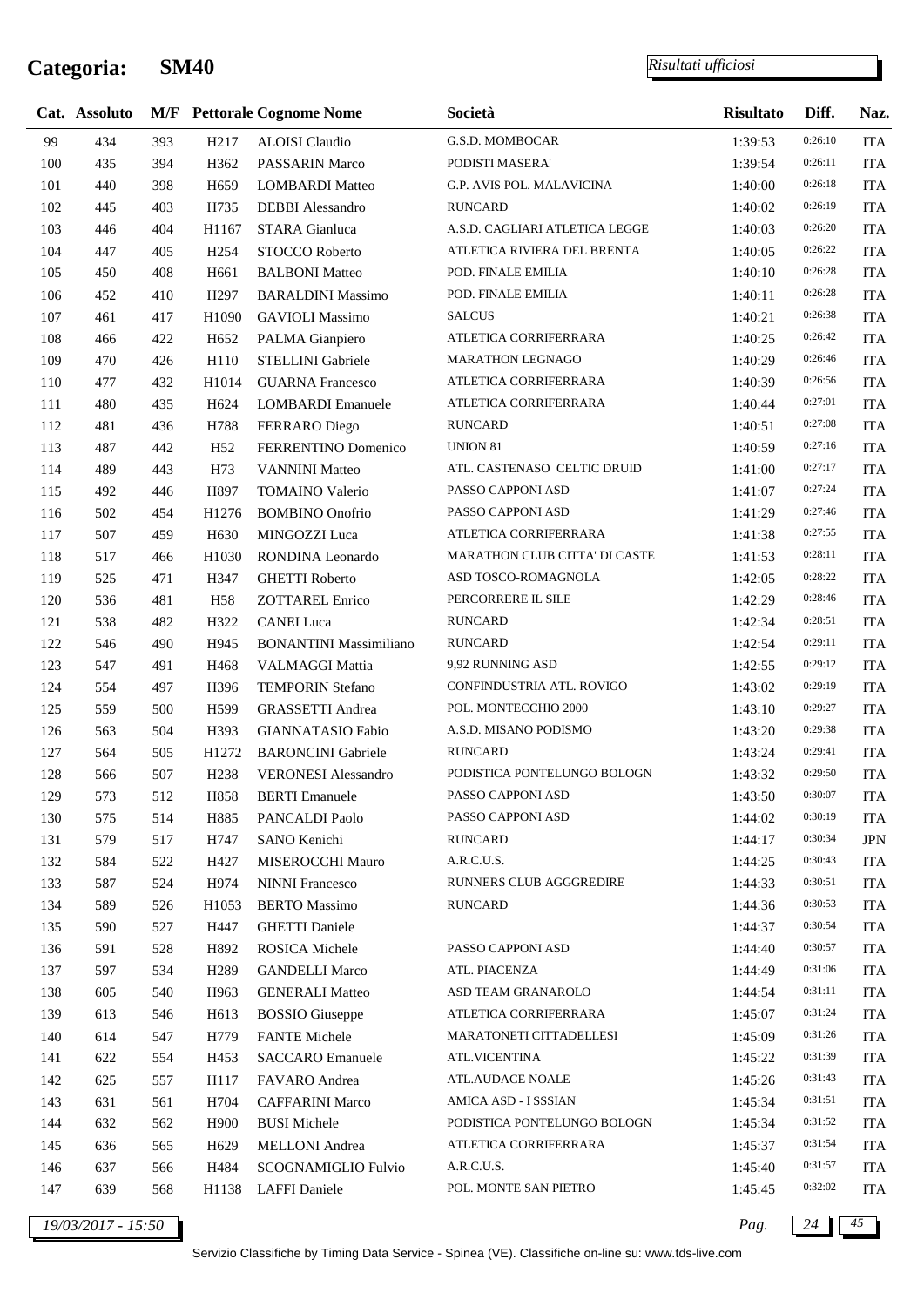*Risultati ufficiosi*

|     | Cat. Assoluto |     |                   | <b>M/F</b> Pettorale Cognome Nome | Società                      | <b>Risultato</b> | Diff.   | Naz.       |
|-----|---------------|-----|-------------------|-----------------------------------|------------------------------|------------------|---------|------------|
| 148 | 644           | 572 | H1295             | <b>FLAMINI</b> Eric               | <b>RUNCARD</b>               | 1:45:55          | 0:32:12 | <b>ITA</b> |
| 149 | 649           | 577 | H824              | GIUSTINIANI Girolamo              | <b>RUNCARD</b>               | 1:46:10          | 0:32:28 | <b>ITA</b> |
| 150 | 652           | 579 | H <sub>600</sub>  | ROSITO Alberto                    | CONFINDUSTRIA ATL. ROVIGO    | 1:46:23          | 0:32:40 | <b>ITA</b> |
| 151 | 653           | 580 | H47               | <b>MAMPRESO Marco</b>             | <b>RUNCARD</b>               | 1:46:24          | 0:32:41 | <b>ITA</b> |
| 152 | 654           | 581 | H827              | <b>ZARATTINI Giulio</b>           | G.A.A.C. 2007 VERONAMARATHON | 1:46:25          | 0:32:42 | <b>ITA</b> |
| 153 | 665           | 589 | H39               | <b>GUGLIELMO Matteo</b>           | <b>RUNCARD</b>               | 1:47:01          | 0:33:18 | <b>ITA</b> |
| 154 | 691           | 609 | H956              | ZAMBELLI Riccardo                 | PASSO CAPPONI ASD            | 1:47:43          | 0:34:01 | <b>ITA</b> |
| 155 | 700           | 618 | H54               | <b>MUCCIOLI Matteo</b>            | A.R.C.U.S.                   | 1:47:59          | 0:34:16 | <b>ITA</b> |
| 156 | 708           | 625 | H64               | <b>CALACIONE Calogero</b>         | RUNNING CLUB COMACCHIO       | 1:48:16          | 0:34:33 | <b>ITA</b> |
| 157 | 709           | 626 | H1195             | <b>BOLOGNESI Mirko</b>            | A.S.D. FARO FORMIGNANA       | 1:48:17          | 0:34:34 | <b>ITA</b> |
| 158 | 714           | 629 | H506              | <b>ZANETTI Alex</b>               | A.S.D. FARO FORMIGNANA       | 1:48:27          | 0:34:44 | <b>ITA</b> |
| 159 | 735           | 641 | H1113             | <b>MARINI</b> Guerino             | PODISTICA PONTELUNGO BOLOGN  | 1:48:51          | 0:35:08 | <b>ITA</b> |
| 160 | 737           | 643 | H <sub>67</sub>   | <b>MORDENTI</b> Lorenzo           | POL. S'ANDREA IN BAGNOLO     | 1:48:53          | 0:35:11 | <b>ITA</b> |
| 161 | 745           | 648 | H391              | <b>TOSATTI Mario</b>              | <b>SALCUS</b>                | 1:48:58          | 0:35:16 | <b>ITA</b> |
| 162 | 747           | 650 | H <sub>655</sub>  | <b>TOSI Moris</b>                 | RUNNING TEAM MESTRE          | 1:49:01          | 0:35:18 | <b>ITA</b> |
| 163 | 751           | 654 | H919              | RASOTTO Diego                     | FAIZANE' RUNNERS TEAM        | 1:49:07          | 0:35:24 | <b>ITA</b> |
| 164 | 752           | 655 | H <sub>654</sub>  | <b>MAGRI Matteo</b>               | <b>RUNCARD</b>               | 1:49:08          | 0:35:25 | <b>ITA</b> |
| 165 | 757           | 659 | H674              | <b>MARTINELLI Claudio</b>         | C.U.S. VERONA SEZ. ATLETICA  | 1:49:13          | 0:35:30 | <b>ITA</b> |
| 166 | 766           | 665 | H1230             | <b>CERULO</b> Angelo              |                              | 1:49:29          | 0:35:46 | <b>ITA</b> |
| 167 | 784           | 678 | H934              | SALMASO Andrea                    | RUN RAN RUN ASD              | 1:49:46          | 0:36:03 | <b>ITA</b> |
| 168 | 788           | 681 | H781              | <b>SANTACROCE Alessio</b>         | MARATONETI CITTADELLESI      | 1:49:49          | 0:36:06 | <b>ITA</b> |
| 169 | 798           | 688 | H1194             | <b>SGARZI</b> Dario               | PHOENIX TEAM FERRARA         | 1:50:01          | 0:36:19 | <b>ITA</b> |
| 170 | 801           | 690 | H743              | <b>BAZZANI</b> Christian          | <b>RUNCARD</b>               | 1:50:08          | 0:36:25 | <b>ITA</b> |
| 171 | 809           | 696 | H <sub>532</sub>  | <b>FURIAN Riccardo</b>            | <b>RUNCARD</b>               | 1:50:19          | 0:36:36 | <b>ITA</b> |
| 172 | 814           | 700 | H931              | <b>LAURENZI</b> Luca              | POL. ZOLA SEZ. ATLETICA      | 1:50:20          | 0:36:37 | <b>ITA</b> |
| 173 | 819           | 703 | H153              | PIAZZOLA Paolo                    | <b>RUNCARD</b>               | 1:50:27          | 0:36:44 | <b>ITA</b> |
| 174 | 832           | 714 | H1211             | ŠIMUNIĆ Damir                     | AK MEĐIMURJE, ČAKOVEC - CRO  | 1:50:53          | 0:37:11 | <b>CRO</b> |
| 175 | 837           | 719 | H1175             | NARCISO Andrea                    | UNIONE SPORTIVA NAVE ASD     | 1:51:16          | 0:37:33 | <b>ITA</b> |
| 176 | 848           | 727 | H913              | <b>ZANOLI</b> Alessio             | 9,92 RUNNING ASD             | 1:51:35          | 0:37:52 | <b>ITA</b> |
| 177 | 859           | 736 | H837              | <b>INTERNO' Nicola</b>            | ATLETICA CORRIFERRARA        | 1:51:55          | 0:38:12 | <b>ITA</b> |
| 178 | 863           | 739 | H798              | <b>FIORINI</b> Enrico             | RUNCARD                      | 1:52:11          | 0:38:28 | <b>ITA</b> |
| 179 | 864           | 740 | H406              | <b>SACCARDIN Francesco</b>        | CONFINDUSTRIA ATL. ROVIGO    | 1:52:12          | 0:38:29 | <b>ITA</b> |
| 180 | 869           | 744 | H643              | <b>TALMELLI Davide</b>            | ATLETICA CORRIFERRARA        | 1:52:18          | 0:38:35 | <b>ITA</b> |
| 181 | 871           | 746 | H <sub>604</sub>  | ARDIGO' Andrea                    | TRIATHLON CREMONA STRADIVA   | 1:52:21          | 0:38:38 | <b>ITA</b> |
| 182 | 873           | 748 | H <sub>6</sub> 14 | <b>BOTTONI</b> Massimo            | ATLETICA CORRIFERRARA        | 1:52:27          | 0:38:44 | <b>ITA</b> |
| 183 | 874           | 749 | H851              | <b>VENTORRE Massimo</b>           | <b>RUNCARD</b>               | 1:52:27          | 0:38:44 | <b>ITA</b> |
| 184 | 876           | 750 | H314              | GOODWIN John                      | <b>RUNCARD</b>               | 1:52:33          | 0:38:50 | <b>ITA</b> |
| 185 | 878           | 752 | H <sub>296</sub>  | <b>GAMBARIN</b> Stefano           | <b>RUNCARD</b>               | 1:52:35          | 0:38:52 | <b>ITA</b> |
| 186 | 884           | 756 | H <sub>279</sub>  | MOSCHINI Sebastiano               | RUN ATHLETIC TEAM A.S.D.     | 1:52:54          | 0:39:12 | <b>ITA</b> |
| 187 | 901           | 770 | H46               | <b>ESALTI Mirko</b>               | CONFINDUSTRIA ATL. ROVIGO    | 1:53:23          | 0:39:40 | <b>ITA</b> |
| 188 | 902           | 771 | H965              | <b>GORERI Robin</b>               | <b>RUNCARD</b>               | 1:53:25          | 0:39:43 | <b>ITA</b> |
| 189 | 904           | 772 | H <sub>219</sub>  | <b>CIANFERONI</b> Giacomo         | <b>RUNCARD</b>               | 1:53:26          | 0:39:43 | <b>ITA</b> |
| 190 | 905           | 773 | H84               | <b>BUZZI Matteo</b>               | <b>RUNCARD</b>               | 1:53:27          | 0:39:45 | <b>ITA</b> |
| 191 | 909           | 775 | H129              | <b>NANNI Mirko</b>                | <b>RUNCARD</b>               | 1:53:30          | 0:39:47 | <b>ITA</b> |
| 192 | 910           | 776 | H <sub>660</sub>  | <b>BALBONI</b> Matteo             | POD. FINALE EMILIA           | 1:53:33          | 0:39:50 | <b>ITA</b> |
| 193 | 915           | 780 | H383              | <b>GOLDIN</b> Davide              | <b>SALCUS</b>                | 1:53:44          | 0:40:01 | <b>ITA</b> |
| 194 | 919           | 783 | H <sub>292</sub>  | PITAGORA Massimo                  | ASD TEAM GRANAROLO           | 1:53:59          | 0:40:16 | <b>ITA</b> |
| 195 | 944           | 801 | H366              | <b>BOSI</b> Emanuele              | <b>RUNCARD</b>               | 1:54:47          | 0:41:04 | <b>ITA</b> |
| 196 | 953           | 808 | H1086             | <b>TINTO Alessandro</b>           | <b>RUNCARD</b>               | 1:54:58          | 0:41:15 | <b>ITA</b> |
|     |               |     |                   |                                   |                              |                  |         |            |

*19/03/2017 - 15:50 Pag. 25 45*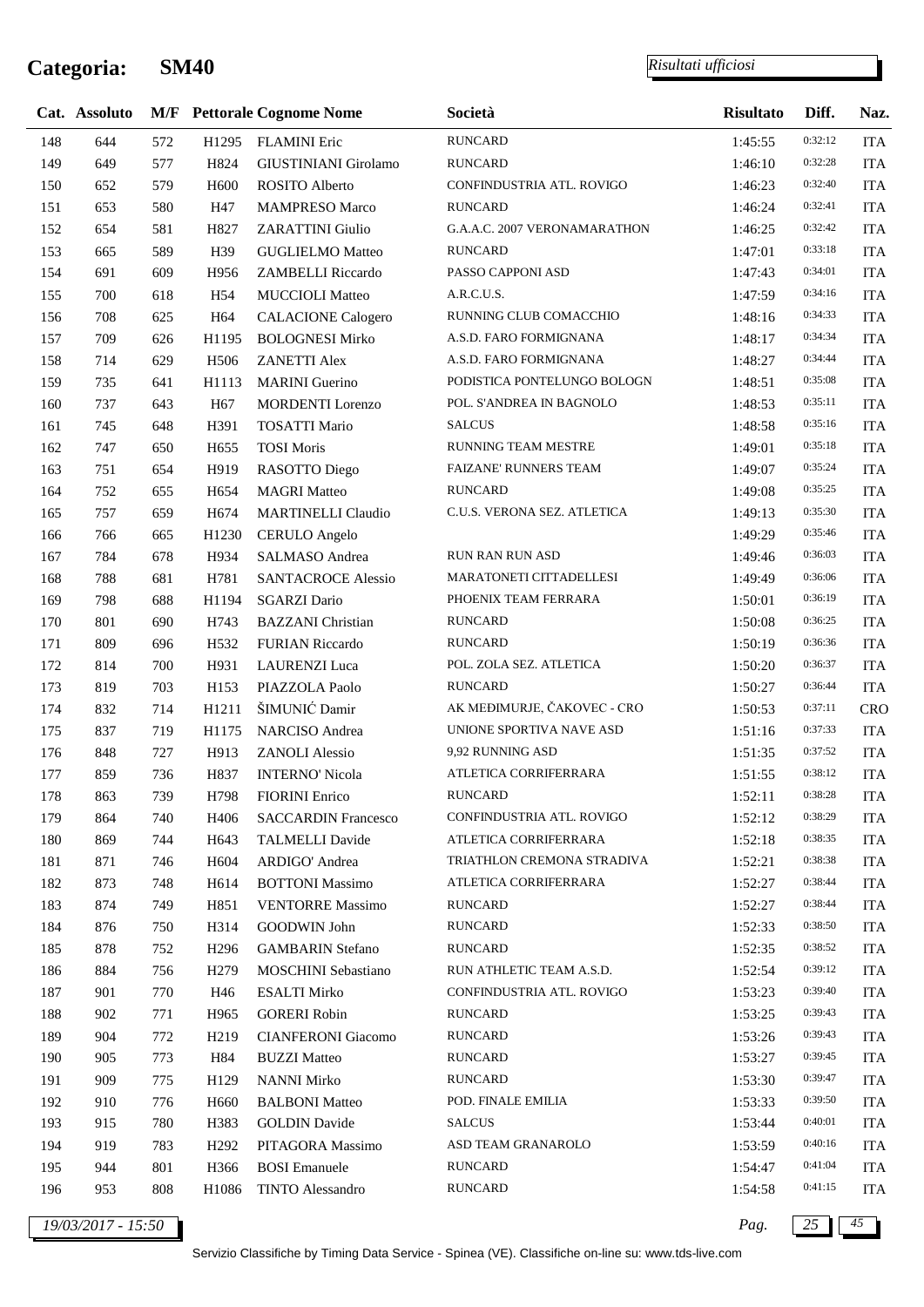j.

*Risultati ufficiosi*

|     | Cat. Assoluto |      |                  | <b>M/F</b> Pettorale Cognome Nome | Società                        | <b>Risultato</b> | Diff.   | Naz.       |
|-----|---------------|------|------------------|-----------------------------------|--------------------------------|------------------|---------|------------|
| 197 | 965           | 819  | H1092            | <b>CAMPAGNA Daniele</b>           | <b>RUNCARD</b>                 | 1:55:13          | 0:41:30 | <b>ITA</b> |
| 198 | 967           | 820  | H1114            | <b>COVA Dario Pietro</b>          | <b>RUNCARD</b>                 | 1:55:21          | 0:41:39 | <b>ITA</b> |
| 199 | 968           | 821  | H165             | <b>BASILE Alessandro</b>          | CIRCOLO ATL.GUARDIA DI FINANZ  | 1:55:24          | 0:41:42 | <b>ITA</b> |
| 200 | 996           | 842  | H81              | <b>RODA</b> Michele               | ASD POD. LIPPO CALDERARA       | 1:56:23          | 0:42:40 | <b>ITA</b> |
| 201 | 1003          | 846  | H1018            | <b>MILANI</b> Franco              | <b>UISP</b>                    | 1:56:35          | 0:42:52 | <b>ITA</b> |
| 202 | 1004          | 847  | H <sub>273</sub> | <b>CORAZZARI</b> Riccardo         | PICO RUNNERS                   | 1:56:35          | 0:42:52 | <b>ITA</b> |
| 203 | 1021          | 859  | H740             | <b>SANTI Paolo</b>                | <b>RUNCARD</b>                 | 1:57:10          | 0:43:27 | <b>ITA</b> |
| 204 | 1027          | 863  | H464             | CAPPELLARI Luigi                  | <b>RUNCARD</b>                 | 1:57:17          | 0:43:34 | <b>ITA</b> |
| 205 | 1047          | 877  | H741             | <b>LITTAME</b> Alessandro         | CONFINDUSTRIA ATL. ROVIGO      | 1:57:46          | 0:44:03 | <b>ITA</b> |
| 206 | 1051          | 880  | H1110            | <b>TOMEI Mirco</b>                | <b>RUNCARD</b>                 | 1:57:50          | 0:44:07 | <b>ITA</b> |
| 207 | 1052          | 881  | H1273            | PUPPIN Diego                      | <b>NEW ENGLAND</b>             | 1:57:51          | 0:44:08 | <b>ITA</b> |
| 208 | 1057          | 884  | H375             | <b>SCARDOVELLI Andrea</b>         | PHOENIX TEAM                   | 1:57:58          | 0:44:15 | <b>ITA</b> |
| 209 | 1058          | 885  | H <sub>575</sub> | VUOCOLO Maurizio                  | A.S.D. POL. QUADRILATERO       | 1:57:58          | 0:44:15 | <b>ITA</b> |
| 210 | 1075          | 897  | H119             | LAZZARI Luca                      | <b>RUNCARD</b>                 | 1:58:37          | 0:44:54 | <b>ITA</b> |
| 211 | 1078          | 899  | H748             | <b>CALARI</b> Gianluca            | <b>RUNCARD</b>                 | 1:58:48          | 0:45:05 | <b>ITA</b> |
| 212 | 1080          | 901  | H <sub>573</sub> | FERRO Marco                       | CONFINDUSTRIA ATL. ROVIGO      | 1:58:48          | 0:45:06 | <b>ITA</b> |
| 213 | 1081          | 902  | H445             | VIARA Federico                    | <b>RUNCARD</b>                 | 1:58:52          | 0:45:09 | <b>ITA</b> |
| 214 | 1089          | 909  | H1204            | ERŠEG Marijo                      | TK MARATHON 95 - VARAŽDIN - CR | 1:59:07          | 0:45:24 | <b>CRO</b> |
| 215 | 1094          | 913  | H962             | RAPATTONI Lido                    | THE HURRICANE S.S.D. A R.L.    | 1:59:16          | 0:45:33 | <b>ITA</b> |
| 216 | 1095          | 914  | H718             | POLIMENO Andrea                   | <b>RUNCARD</b>                 | 1:59:18          | 0:45:35 | <b>ITA</b> |
| 217 | 1096          | 915  | H460             | PERINA Daniele                    | <b>RUNCARD</b>                 | 1:59:20          | 0:45:37 | <b>ITA</b> |
| 218 | 1098          | 917  | H <sub>621</sub> | PIZZINARDI Gabriele               | ATLETICA CORRIFERRARA          | 1:59:24          | 0:45:41 | <b>ITA</b> |
| 219 | 1116          | 932  | H521             | <b>AMADORI</b> Cristian           | <b>RUNCARD</b>                 | 2:00:02          | 0:46:19 | <b>ITA</b> |
| 220 | 1119          | 935  | H742             | <b>ZANON Filippo</b>              | RUNNING TEAM MESTRE            | 2:00:05          | 0:46:22 | <b>ITA</b> |
| 221 | 1121          | 937  | H303             | MILANI Guido                      | <b>RUNCARD</b>                 | 2:00:06          | 0:46:23 | <b>ITA</b> |
| 222 | 1127          | 941  | H <sub>215</sub> | <b>ZANON</b> Andrea               | PICO RUNNERS                   | 2:00:23          | 0:46:40 | <b>ITA</b> |
| 223 | 1132          | 944  | H <sub>200</sub> | PASQUALI Mauro                    | POL. COOP CERAMICA ASD         | 2:00:32          | 0:46:49 | <b>ITA</b> |
| 224 | 1134          | 946  | H980             | RIBEIRO CAVAZZUTI Lucian RUNCARD  |                                | 2:00:33          | 0:46:50 | <b>ITA</b> |
| 225 | 1137          | 948  | H463             | <b>CECCARELLI Michele</b>         | TRAIL RUNNING PROJECT ASD      | 2:00:36          | 0:46:53 | <b>ITA</b> |
| 226 | 1138          | 949  | H992             | <b>FORNI</b> Lorenzo              | 9,92 RUNNING ASD               | 2:00:37          | 0:46:54 | <b>ITA</b> |
| 227 | 1143          | 953  | H691             | MOSCA Igor                        | <b>RUNCARD</b>                 | 2:00:41          | 0:46:59 | <b>ITA</b> |
| 228 | 1147          | 956  | H127             | <b>SERRA</b> Gabriele             | <b>RUNCARD</b>                 | 2:00:49          | 0:47:06 | <b>ITA</b> |
| 229 | 1169          | 967  | H430             | <b>BARALDI Mauro</b>              | <b>RUNCARD</b>                 | 2:01:21          | 0:47:38 | <b>ITA</b> |
| 230 | 1175          | 972  | H <sub>570</sub> | <b>ZECCHI</b> Cristiano           | POL. PORTA SARAGOZZA           | 2:01:51          | 0:48:08 | <b>ITA</b> |
| 231 | 1183          | 976  | H1261            | <b>BERGAMINI</b> Davide           | ATLETICA CORRIFERRARA          | 2:02:17          | 0:48:34 | <b>ITA</b> |
| 232 | 1199          | 988  | H <sub>662</sub> | <b>BARALDI Rudy</b>               | POD. FINALE EMILIA             | 2:02:44          | 0:49:02 | <b>ITA</b> |
| 233 | 1209          | 995  | H712             | ORSI Massimiliano                 | AMICA ASD - I SSSIAN           | 2:03:11          | 0:49:28 | <b>ITA</b> |
| 234 | 1235          | 1009 | H1130            | GHISELLINI Massimiliano           | LIBERO MOVIMENTO PO RIVER AS   | 2:03:55          | 0:50:13 | <b>ITA</b> |
| 235 | 1236          | 1010 | H <sub>234</sub> | HERNANDEZ Jordi                   | <b>RUNCARD</b>                 | 2:03:56          | 0:50:13 | <b>ESP</b> |
| 236 | 1259          | 1024 | H809             | <b>BORTOLOZZO Carlo</b>           | <b>RUNCARD</b>                 | 2:04:58          | 0:51:15 | <b>ITA</b> |
| 237 | 1264          | 1027 | H <sub>295</sub> | <b>CORNELIO</b> Francesco         | <b>RUNCARD</b>                 | 2:05:41          | 0:51:58 | <b>ITA</b> |
| 238 | 1268          | 1029 | H1212            | ŠKVORC Alen                       | INDIVIDUALAC, SV KRIŽ - CRO    | 2:05:55          | 0:52:13 | <b>CRO</b> |
| 239 | 1282          | 1037 | H870             | <b>GALLIERI</b> Alessandro        | PASSO CAPPONI ASD              | 2:06:32          | 0:52:49 | <b>ITA</b> |
| 240 | 1296          | 1043 | H80              | <b>MARTANO</b> Luigi              | PASSO CAPPONI ASD              | 2:07:05          | 0:53:22 | <b>ITA</b> |
| 241 | 1299          | 1045 | H722             | <b>BERTONI</b> Fabrizio           | PICO RUNNERS                   | 2:07:13          | 0:53:31 | <b>ITA</b> |
| 242 | 1309          | 1051 | H350             | <b>BANDINI</b> Thomas             | <b>RUNCARD</b>                 | 2:07:48          | 0:54:05 | <b>ITA</b> |
| 243 | 1320          | 1060 | H873             | <b>GUIDI</b> Alessio              | PASSO CAPPONI ASD              | 2:08:32          | 0:54:49 | <b>ITA</b> |
| 244 | 1324          | 1063 | H859             | <b>BERTOCCHI</b> Alberto          | PASSO CAPPONI ASD              | 2:08:33          | 0:54:50 | <b>ITA</b> |
| 245 | 1325          | 1064 | H835             | <b>BORSARI</b> Gianluca           | CIRC.RICREATIVO CITTANOVA      | 2:08:33          | 0:54:50 | <b>ITA</b> |

*19/03/2017 - 15:50 Pag. 26 45*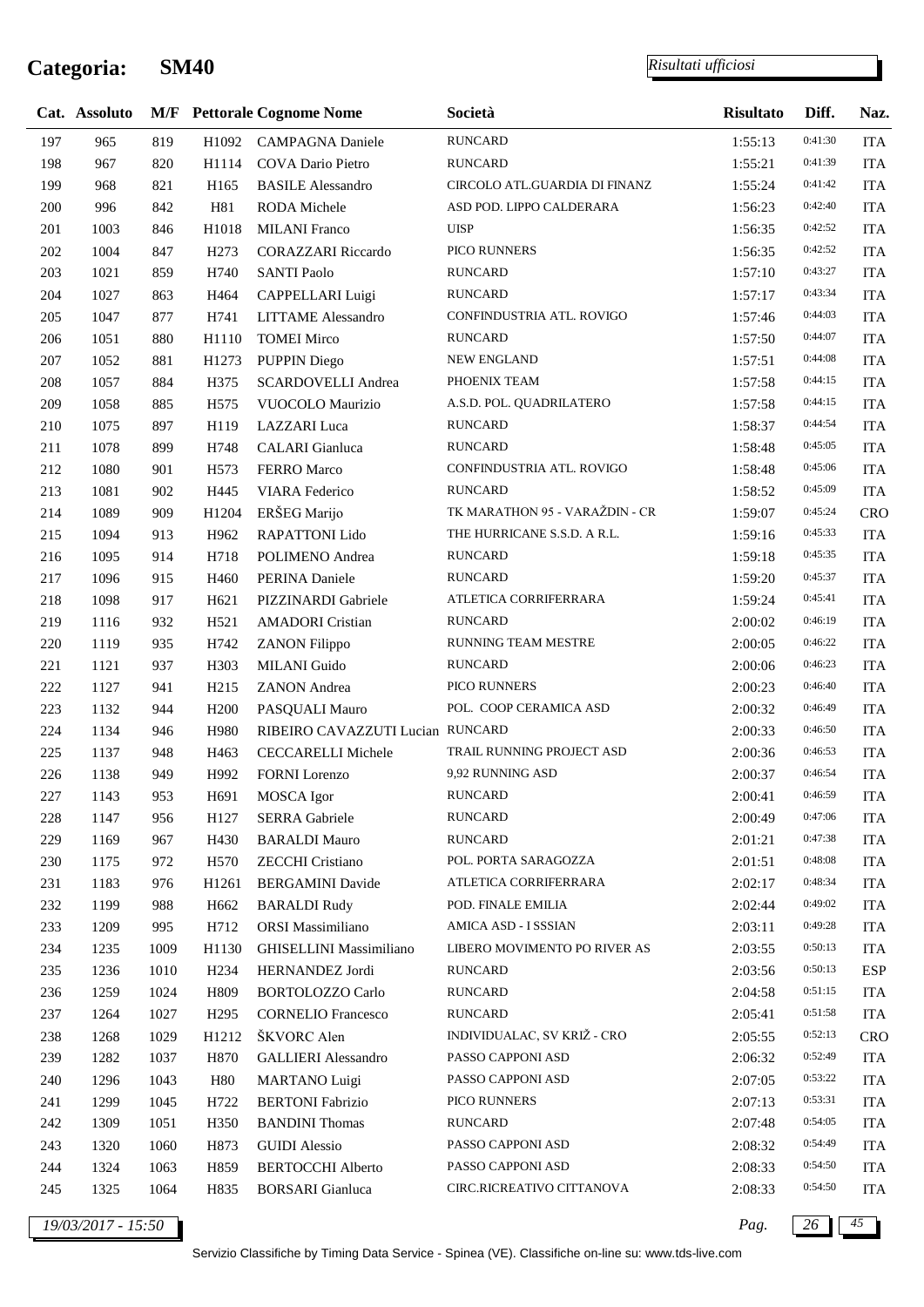|     | Cat. Assoluto |      |                   | <b>M/F</b> Pettorale Cognome Nome | Società                    | <b>Risultato</b> | Diff.   | Naz.       |
|-----|---------------|------|-------------------|-----------------------------------|----------------------------|------------------|---------|------------|
| 246 | 1329          | 1066 | H846              | <b>GOVONI</b> Sebastiano          | ATLETICA CORRIFERRARA      | 2:08:39          | 0:54:57 | <b>ITA</b> |
| 247 | 1350          | 1076 | H <sub>618</sub>  | DE SIENA Davide                   | ATLETICA CORRIFERRARA      | 2:10:02          | 0:56:19 | <b>ITA</b> |
| 248 | 1352          | 1077 | H739              | <b>MAESTRI</b> Diego              | ATL. BONDENO               | 2:10:08          | 0:56:25 | <b>ITA</b> |
| 249 | 1353          | 1078 | H1072             | <b>GRANATA</b> Cesare             | <b>RUNCARD</b>             | 2:10:12          | 0:56:29 | <b>ITA</b> |
| 250 | 1354          | 1079 | H <sub>1073</sub> | <b>ZANELLA Alessandro</b>         | <b>RUNCARD</b>             | 2:10:12          | 0:56:29 | <b>ITA</b> |
| 251 | 1358          | 1082 | H118              | <b>NOVI Mirco</b>                 | <b>A.S.D TEAM SPARTANS</b> | 2:10:42          | 0:56:59 | <b>ITA</b> |
| 252 | 1456          | 1130 | H <sub>159</sub>  | DE BELLIS Carmine                 | TEAM OTC SSD ARL           | 2:21:25          | 1:07:42 | <b>ITA</b> |
| 253 | 1460          | 1132 | H <sub>1262</sub> | PAPPALARDO Marcello               | ATLETICA CORRIFERRARA      | 2:21:47          | 1:08:05 | <b>ITA</b> |
| 254 | 1468          | 1135 | H <sub>1116</sub> | <b>ANSALONI</b> Daniele           |                            | 2:24:59          | 1:11:16 | <b>ITA</b> |
| 255 | 1478          | 1139 | H903              | <b>FOLLI</b> Denis                | <b>RUNCARD</b>             | 2:26:51          | 1:13:09 | <b>ITA</b> |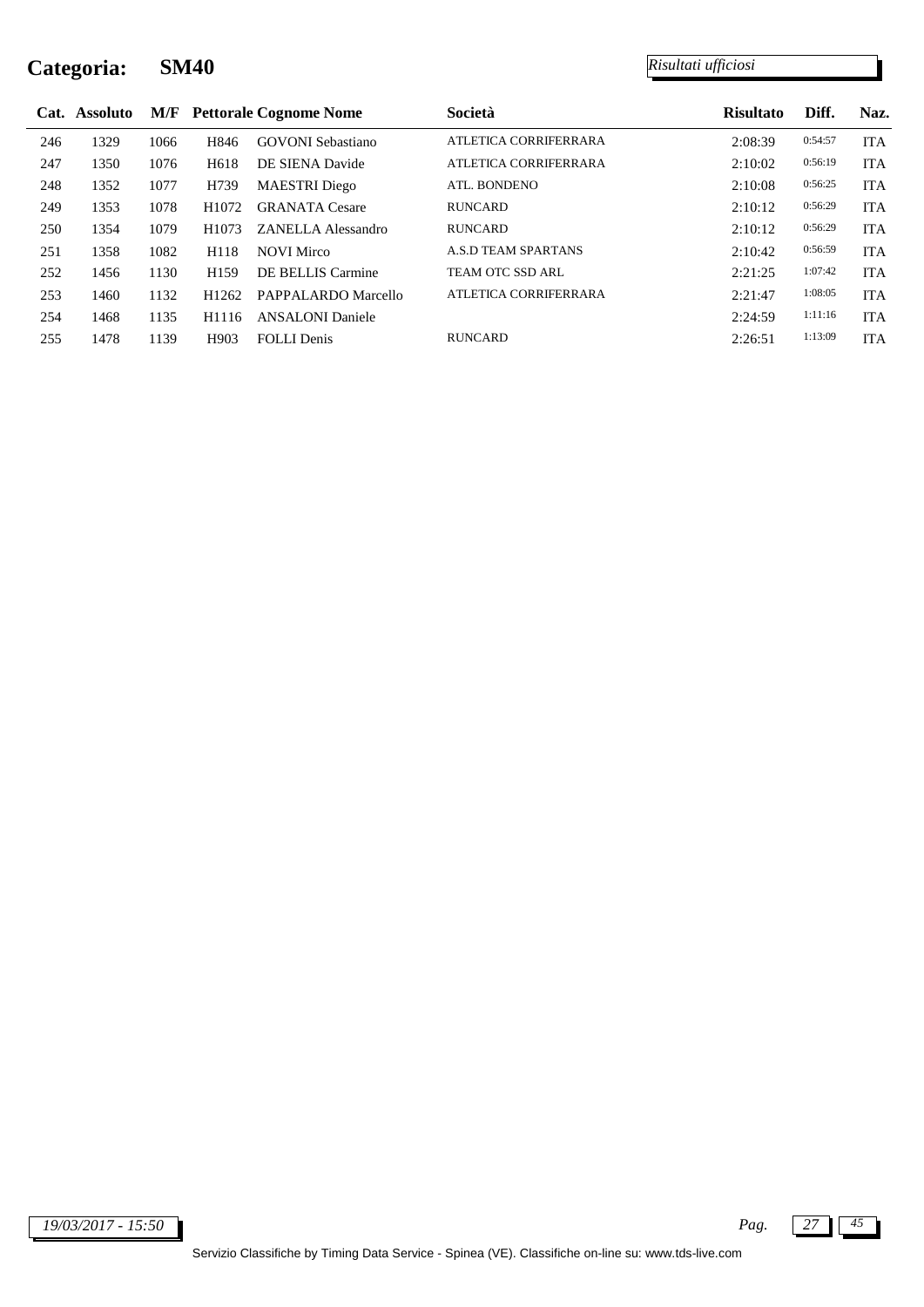*Risultati ufficiosi*

|                | Cat. Assoluto |     |                   | <b>M/F</b> Pettorale Cognome Nome | Società                          | <b>Risultato</b> | Diff.   | Naz.       |
|----------------|---------------|-----|-------------------|-----------------------------------|----------------------------------|------------------|---------|------------|
| 1              | 5             | 5   | H1100             | <b>BEDIN Michele</b>              | <b>SALCUS</b>                    | 1:11:38          |         | <b>ITA</b> |
| $\overline{c}$ | 18            | 18  | H193              | <b>BERGO</b> Stefano              | <b>RUNNERS PADOVA</b>            | 1:16:55          | 0:05:16 | <b>ITA</b> |
| 3              | 26            | 25  | H457              | <b>BARBUTI</b> Stefano            | ATL. FRIGNANO - POL. PAVULLESE   | 1:19:04          | 0:07:25 | <b>ITA</b> |
| $\overline{4}$ | 30            | 29  | H1071             | <b>MAINETTI Matteo</b>            | ATLETICA LONATO-LEM ITALIA       | 1:19:59          | 0:08:21 | <b>ITA</b> |
| 5              | 32            | 31  | H509              | <b>CERATO</b> Gianmarco           | <b>FAIZANE' RUNNERS TEAM</b>     | 1:20:06          | 0:08:28 | <b>ITA</b> |
| 6              | 33            | 32  | H170              | <b>BOSCOLO BOMBA Davide</b>       | ASD MARATHON CAVALLI MARINI      | 1:20:27          | 0:08:48 | <b>ITA</b> |
| 7              | 39            | 38  | H760              | <b>BAGNOLI Filippo</b>            | ATL. GNARRO JET MATTEI           | 1:21:12          | 0:09:33 | <b>ITA</b> |
| 8              | 50            | 48  | H857              | <b>BENUZZI</b> Simone             | PASSO CAPPONI ASD                | 1:22:25          | 0:10:46 | <b>ITA</b> |
| 9              | 51            | 49  | H <sub>271</sub>  | <b>CIRNELLI Antonello</b>         | ATHLETIC CLUB APICILIA           | 1:22:26          | 0:10:48 | <b>ITA</b> |
| $10\,$         | 68            | 65  | H1149             | <b>BRUZZI</b> Alessandro          | TEAM MUD & SNOW ASD              | 1:23:28          | 0:11:50 | <b>ITA</b> |
| 11             | 80            | 77  | H357              | <b>CANTACHIN Camillo</b>          | G.S.D. VALDALPONE DE MEGNI       | 1:24:33          | 0:12:55 | <b>ITA</b> |
| 12             | 85            | 82  | H646              | TUFFANELLI Michele                | ATLETICA CORRIFERRARA            | 1:25:10          | 0:13:31 | <b>ITA</b> |
| 13             | $87\,$        | 84  | H380              | <b>BOCCARDO</b> Stefano           | <b>SALCUS</b>                    | 1:25:18          | 0:13:40 | <b>ITA</b> |
| 14             | 90            | 87  | H40               | <b>ZORZI</b> Emiliano             | PERCORRERE IL SILE               | 1:25:30          | 0:13:52 | <b>ITA</b> |
| 15             | 99            | 96  | H <sub>60</sub>   | <b>CAPRARO</b> Pietro             | PERCORRERE IL SILE               | 1:25:58          | 0:14:20 | <b>ITA</b> |
| 16             | 101           | 97  | H331              | PROTO Francesco                   | RUN RAN RUN ASD                  | 1:26:04          | 0:14:26 | <b>ITA</b> |
| 17             | 105           | 100 | H1217             | <b>DORELLI</b> Carlo Alberto      | ATL. REGGIO ASD                  | 1:26:36          | 0:14:57 | <b>ITA</b> |
| $18\,$         | 107           | 101 | H993              | <b>BASCHIROTTO Giovanni</b>       | A.S.D. ATLETICA LUPATOTINA       | 1:26:37          | 0:14:59 | <b>ITA</b> |
| 19             | 112           | 105 | H1058             | <b>VALLANI</b> Luca               | A.S.D. ATLETICA LUPATOTINA       | 1:27:09          | 0:15:31 | <b>ITA</b> |
| 20             | 114           | 107 | H382              | <b>GHIROTTI Massimo</b>           | <b>SALCUS</b>                    | 1:27:15          | 0:15:36 | <b>ITA</b> |
| $21\,$         | 121           | 114 | H803              | DEL PAPA Pasqualino               | ASD GRUPPO PODISTICO IL CRAMP    | 1:27:27          | 0:15:48 | <b>ITA</b> |
| $22\,$         | 135           | 128 | H518              | <b>BIONDANI</b> Davide            | <b>RUNCARD</b>                   | 1:28:14          | 0:16:35 | <b>ITA</b> |
| 23             | 139           | 132 | H1206             | <b>HORVAT Dalibor</b>             | INDIVIDUALAC, NOVO SELO ROK -    | 1:28:28          | 0:16:50 | <b>CRO</b> |
| 24             | 140           | 133 | H412              | <b>MARETTI Mirco</b>              | ATL. BONDENO                     | 1:28:29          | 0:16:50 | <b>ITA</b> |
| 25             | 143           | 136 | H155              | <b>BARBIERATO Fabio</b>           | <b>RUNCARD</b>                   | 1:28:48          | 0:17:10 | <b>ITA</b> |
| 26             | 147           | 138 | H1063             | CAMPAGNOLI Cristiano              | ATLETICA CORRIFERRARA            | 1:28:57          | 0:17:19 | <b>ITA</b> |
| 27             | 149           | 140 | H961              | <b>VOLANI</b> Alessio             | 33 TRENTINI TRIATHLON ASD        | 1:29:01          | 0:17:22 | <b>ITA</b> |
| $28\,$         | 158           | 149 | H1024             | <b>GIANELLA Fernando</b>          | ATLETICA DELTA FERRARESE         | 1:29:19          | 0:17:40 | <b>ITA</b> |
| 29             | 161           | 151 | H <sub>567</sub>  | TRAVAGLINI Alberto                | POL. PORTA SARAGOZZA             | 1:29:25          | 0:17:47 | <b>ITA</b> |
| 30             | 182           | 172 | H <sub>1051</sub> | <b>GASPARETTO Cristiano</b>       | <b>ROVIGOHM</b>                  | 1:30:30          | 0:18:51 | <b>ITA</b> |
| 31             | 190           | 180 | H <sub>28</sub>   | <b>BENGHI</b> Danilo              | POLISPORTIVA PROGRESSO ASD       | 1:30:49          | 0:19:10 | ITA        |
| 32             | 197           | 185 | H1042             | <b>BIANCHI</b> Gianni             | A.S.D. ATLETICA LUPATOTINA       | 1:30:58          | 0:19:19 | <b>ITA</b> |
| 33             | 203           | 190 | H492              | CAPOZZI Sergio                    | A.S.D. FARO FORMIGNANA           | 1:31:23          | 0:19:45 | <b>ITA</b> |
| 34             | 206           | 192 | H <sub>520</sub>  | <b>BOSCHETTI Andrea</b>           | OLIMPIA NUOVA RUNNING A.S.D.     | 1:31:38          | 0:20:00 | <b>ITA</b> |
| 35             | 207           | 193 | H44               | <b>GADDONI</b> Alessandro         | <b>RUNCARD</b>                   | 1:31:40          | 0:20:01 | <b>ITA</b> |
| 36             | 211           | 196 | H33               | PASINI Stefano                    | LA FULMINEA RUNNING TEAM SIN     | 1:31:54          | 0:20:16 | <b>ITA</b> |
| 37             | 214           | 198 | H987              | <b>SAZZI</b> Dorvan               | POLISPORTIVA RUBIERA             | 1:32:03          | 0:20:25 | <b>ITA</b> |
| 38             | 215           | 199 | H799              | PIOVANELLI Oscar                  | ATL. PARATICO                    | 1:32:06          | 0:20:28 | <b>ITA</b> |
| 39             | 220           | 204 | H87               | <b>MALFITANO Luca</b>             | <b>RUNNERS PADOVA</b>            | 1:32:26          | 0:20:48 | <b>ITA</b> |
| 40             | 221           | 205 | H1137             | DI CESARE Alberto                 | VICENZA MARATHON                 | 1:32:31          | 0:20:52 | <b>ITA</b> |
| 41             | 229           | 212 | H <sub>552</sub>  | <b>COLETTA Pietro</b>             | POL. PORTA SARAGOZZA             | 1:32:58          | 0:21:19 | <b>ITA</b> |
| 42             | 246           | 227 | H1056             | FIOCCO Giampaolo                  | A.S.D. ATLETICA LUPATOTINA       | 1:33:41          | 0:22:03 | <b>ITA</b> |
| 43             | 253           | 233 | H <sub>530</sub>  | ALLIBARDI Luca                    | <b>RUNCARD</b>                   | 1:33:48          | 0:22:10 | <b>ITA</b> |
| 44             | 256           | 236 | H966              | <b>LIBONE Vincenzo</b>            | <b>GRUPPO PODISTI RESCO 1909</b> | 1:33:56          | 0:22:17 | <b>ITA</b> |
| 45             | 261           | 241 | H540              | <b>BARILLANI Massimo</b>          | <b>RUNCARD</b>                   | 1:34:03          | 0:22:24 | <b>ITA</b> |
| 46             | 267           | 246 | H908              | TRAVAGLI Alessandro               | CONTRADA SAN GIACOMO             | 1:34:20          | 0:22:42 | <b>ITA</b> |
| 47             | 275           | 253 | H834              | COSTA Andrea                      | ATL. BONDENO                     | 1:34:32          | 0:22:54 | <b>ITA</b> |
| $\sqrt{48}$    | 278           | 256 | H <sub>201</sub>  | TIOZZO Giuseppe                   | TEAM OTC SSD ARL                 | 1:34:37          | 0:22:59 | <b>ITA</b> |
| 49             | 284           | 262 | H414              | CIOCE Saverio                     | <b>RUNCARD</b>                   | 1:34:44          | 0:23:05 | <b>ITA</b> |
|                |               |     |                   |                                   |                                  |                  |         |            |

*19/03/2017 - 15:50 Pag. 28 45*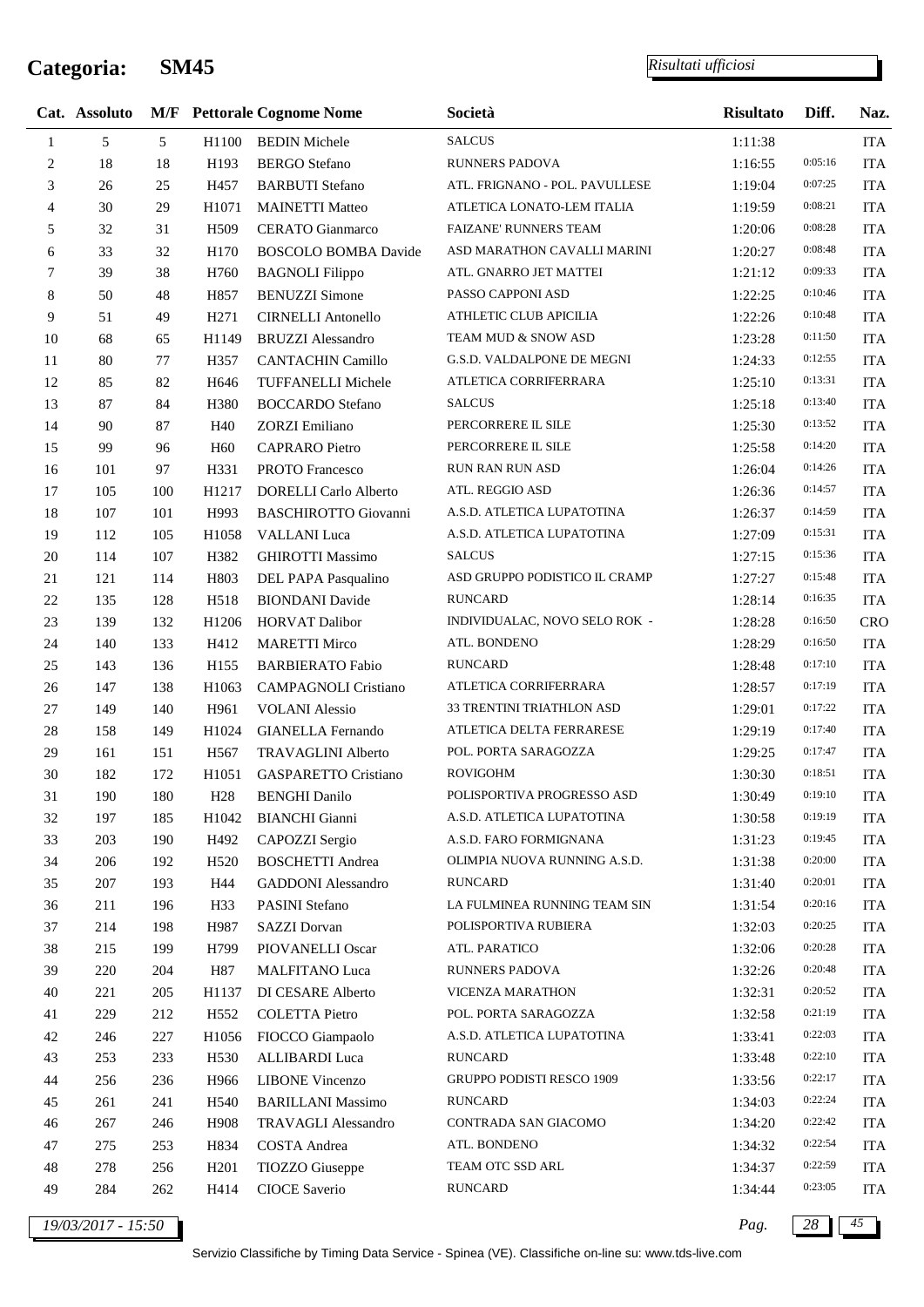l,

|        | Cat. Assoluto      |     |                   | <b>M/F</b> Pettorale Cognome Nome | Società                           | <b>Risultato</b> | Diff.   | Naz.       |
|--------|--------------------|-----|-------------------|-----------------------------------|-----------------------------------|------------------|---------|------------|
| 50     | 296                | 273 | H500              | MENEGATTI Paolo                   | A.S.D. FARO FORMIGNANA            | 1:35:11          | 0:23:33 | <b>ITA</b> |
| 51     | 300                | 277 | H1260             | <b>LANDI</b> Luca                 | POL. PORTA SARAGOZZA              | 1:35:22          | 0:23:44 | <b>ITA</b> |
| 52     | 302                | 279 | H795              | <b>TALMELLI Stefano</b>           | <b>SALCUS</b>                     | 1:35:30          | 0:23:52 | <b>ITA</b> |
| 53     | 304                | 281 | H <sub>225</sub>  | GASPAROTTO Antonio                | LA FULMINEA RUNNING TEAM SIN      | 1:35:33          | 0:23:54 | <b>ITA</b> |
| 54     | 305                | 282 | H <sub>587</sub>  | DE BIAGI Mirco                    | A.S.D. POL. QUADRILATERO          | 1:35:33          | 0:23:54 | <b>ITA</b> |
| 55     | 312                | 288 | H <sub>2</sub> 86 | <b>STRANO Claudio</b>             | S.P. SEVEN                        | 1:35:48          | 0:24:09 | <b>ITA</b> |
| 56     | 322                | 297 | H <sub>574</sub>  | MALAGUTTI Filippo                 | A.S.D. POL. QUADRILATERO          | 1:36:16          | 0:24:38 | <b>ITA</b> |
| 57     | 327                | 302 | H685              | VALLENARI Roberto                 | G.P. AVIS POL. MALAVICINA         | 1:36:30          | 0:24:52 | <b>ITA</b> |
| 58     | 330                | 304 | H <sub>625</sub>  | <b>LONGHI Michele</b>             | ATLETICA CORRIFERRARA             | 1:36:47          | 0:25:09 | <b>ITA</b> |
| 59     | 335                | 308 | H1106             | <b>CAMPIONI</b> Antonio           | ATLETICA CORRIFERRARA             | 1:37:09          | 0:25:30 | <b>ITA</b> |
| 60     | 336                | 309 | H329              | <b>CASTIGLIONI</b> Alessandro     | <b>RUNCARD</b>                    | 1:37:10          | 0:25:32 | <b>ITA</b> |
| 61     | 340                | 312 | H694              | <b>FORNASINI Marco</b>            | CSI SASSO MARCONI                 | 1:37:17          | 0:25:38 | <b>ITA</b> |
| 62     | 342                | 314 | H337              | <b>SUCCI</b> Stefano              | GOLDEN CLUB RIMINI INTERNAT.      | 1:37:24          | 0:25:46 | <b>ITA</b> |
| 63     | 345                | 317 | H768              | ZIRUOLO Gianluca                  | ATL. GNARRO JET MATTEI            | 1:37:31          | 0:25:52 | <b>ITA</b> |
| 64     | 348                | 320 | H1279             | <b>BELTRAME</b> Fabio             | ATL. BONDENO                      | 1:37:32          | 0:25:54 | <b>ITA</b> |
| 65     | 356                | 328 | H420              | <b>MARTIGNON Alessandro</b>       | PLAYLIFE PONZANO                  | 1:37:45          | 0:26:06 | <b>ITA</b> |
| 66     | 359                | 330 | H635              | POPEO Vito                        | ATLETICA CORRIFERRARA             | 1:37:46          | 0:26:07 | <b>ITA</b> |
| 67     | 360                | 331 | H874              | <b>IMBROINISE Michele</b>         | PASSO CAPPONI ASD                 | 1:37:46          | 0:26:08 | <b>ITA</b> |
| 68     | 361                | 332 | H <sub>26</sub>   | <b>BISSOLI</b> Fabio              | <b>G.P. VILLAFRANCA DI VERONA</b> | 1:37:47          | 0:26:09 | <b>ITA</b> |
| 69     | 362                | 333 | H733              | <b>CAUQUIL Florent Jacques</b>    | ATL. BONDENO                      | 1:37:52          | 0:26:14 | <b>ITA</b> |
| 70     | 374                | 345 | H684              | RODELLI Michele                   | G.P. AVIS POL. MALAVICINA         | 1:38:04          | 0:26:25 | <b>ITA</b> |
| 71     | 378                | 349 | H1057             | SAPORITO Carmine                  | A.S.D. ATLETICA LUPATOTINA        | 1:38:09          | 0:26:30 | <b>ITA</b> |
| $72\,$ | 384                | 353 | H <sub>2</sub> 88 | <b>BARBARO Luigi</b>              | <b>G.S. VILLA GUARDIA</b>         | 1:38:20          | 0:26:41 | <b>ITA</b> |
| 73     | 393                | 361 | H953              | FRANCESCHELLI Fabrizio            | PASSO CAPPONI ASD                 | 1:38:33          | 0:26:55 | <b>ITA</b> |
| 74     | 419                | 381 | H196              | <b>TURRA Simone</b>               | LA FULMINEA RUNNING TEAM SIN      | 1:39:32          | 0:27:53 | <b>ITA</b> |
| 75     | 432                | 391 | H <sub>523</sub>  | <b>GUBIANI</b> Massimo            | FONDAZIONE M. BENTEGODI           | 1:39:50          | 0:28:12 | <b>ITA</b> |
| 76     | 437                | 396 | H906              | <b>BARTOLI</b> Stefano            | CONTRADA SAN GIACOMO              | 1:39:57          | 0:28:18 | <b>ITA</b> |
| 77     | 442                | 400 | H <sub>576</sub>  | <b>BATTAGLIA Alessandro</b>       | A.S.D. POL. QUADRILATERO          | 1:40:01          | 0:28:23 | <b>ITA</b> |
| $78\,$ | 448                | 406 | H325              | CHECCHIA Michele                  | CIRC.RICREATIVO CITTANOVA         | 1:40:06          | 0:28:28 | <b>ITA</b> |
| 79     | 451                | 409 | H664              | <b>GHISELLINI Rudi</b>            | POD. FINALE EMILIA                | 1:40:10          | 0:28:32 | <b>ITA</b> |
| $80\,$ | 454                | 412 | H856              | <b>BELLAPIANTA Daniele</b>        | PASSO CAPPONI ASD                 | 1:40:14          | 0:28:35 | <b>ITA</b> |
| 81     | 456                | 413 | H1127             | <b>BOSI</b> Massimo               | LIBERO MOVIMENTO PO RIVER AS      | 1:40:15          | 0:28:36 | <b>ITA</b> |
| 82     | 457                | 414 | H <sub>539</sub>  | <b>DIAFERIA</b> Domenico          | <b>RUNCARD</b>                    | 1:40:16          | 0:28:37 | <b>ITA</b> |
| 83     | 467                | 423 | H879              | <b>MANCINI</b> Stefano            | PASSO CAPPONI ASD                 | 1:40:26          | 0:28:47 | <b>ITA</b> |
| 84     | 468                | 424 | H69               | CERRO MOYA Angel Luis             | <b>RUNCARD</b>                    | 1:40:28          | 0:28:50 | <b>ESP</b> |
| 85     | 474                | 429 | H <sub>519</sub>  | GELAO Giuseppe                    | <b>RUNCARD</b>                    | 1:40:37          | 0:28:58 | <b>ITA</b> |
| 86     | 475                | 430 | H930              | <b>LUNARDON</b> Andrea            | <b>RUNCARD</b>                    | 1:40:37          | 0:28:59 | <b>ITA</b> |
| $87\,$ | 490                | 444 | H764              | PANARIELLO Aniello                | ATL. GNARRO JET MATTEI            | 1:41:03          | 0:29:24 | <b>ITA</b> |
| $88\,$ | 491                | 445 | H1097             | DESERTI Danilo                    | <b>BUSHIDO TRI&amp;RUN</b>        | 1:41:06          | 0:29:28 | <b>ITA</b> |
| 89     | 496                | 449 | H <sub>1253</sub> | <b>GALLIERA</b> Lorenzo           | G.P. I CAGNON                     | 1:41:20          | 0:29:41 | <b>ITA</b> |
| 90     | 501                | 453 | H <sub>231</sub>  | <b>SCARPIGNATO Giuseppe</b>       | <b>ROVIGOHM</b>                   | 1:41:27          | 0:29:49 | <b>ITA</b> |
| 91     | 505                | 457 | H1096             | <b>BALLERINI Roberto</b>          | CENTRO ATLETICA COPPARO           | 1:41:36          | 0:29:58 | <b>ITA</b> |
| 92     | 506                | 458 | H510              | <b>GILIOLI</b> Luca               | POLISPORTIVA RUBIERA              | 1:41:37          | 0:29:59 | <b>ITA</b> |
| 93     | 508                | 460 | H36               | FORTEZZA Michele                  | <b>RUNCARD</b>                    | 1:41:40          | 0:30:01 | <b>ITA</b> |
| 94     | 513                | 463 | H <sub>619</sub>  | <b>DESERTI</b> Simone             | ATLETICA CORRIFERRARA             | 1:41:47          | 0:30:08 | <b>ITA</b> |
| 95     | 518                | 467 | H <sub>220</sub>  | D'ANTONI Michele                  | ATLETICA RIVIERA DEL BRENTA       | 1:41:55          | 0:30:16 | <b>ITA</b> |
| 96     | 521                | 469 | H388              | PRENDIN Paolo                     | <b>SALCUS</b>                     | 1:42:01          | 0:30:22 | <b>ITA</b> |
| 97     | 524                | 470 | H1013             | <b>BRUNETTI Flavio</b>            | ASD TOSCO-ROMAGNOLA               | 1:42:04          | 0:30:26 | <b>ITA</b> |
| 98     | 528                | 473 | H446              | <b>NERI</b> Luca                  | CSI SASSO MARCONI                 | 1:42:11          | 0:30:33 | <b>ITA</b> |
|        | 19/03/2017 - 15:50 |     |                   |                                   |                                   | Pag.             | 29      | 45         |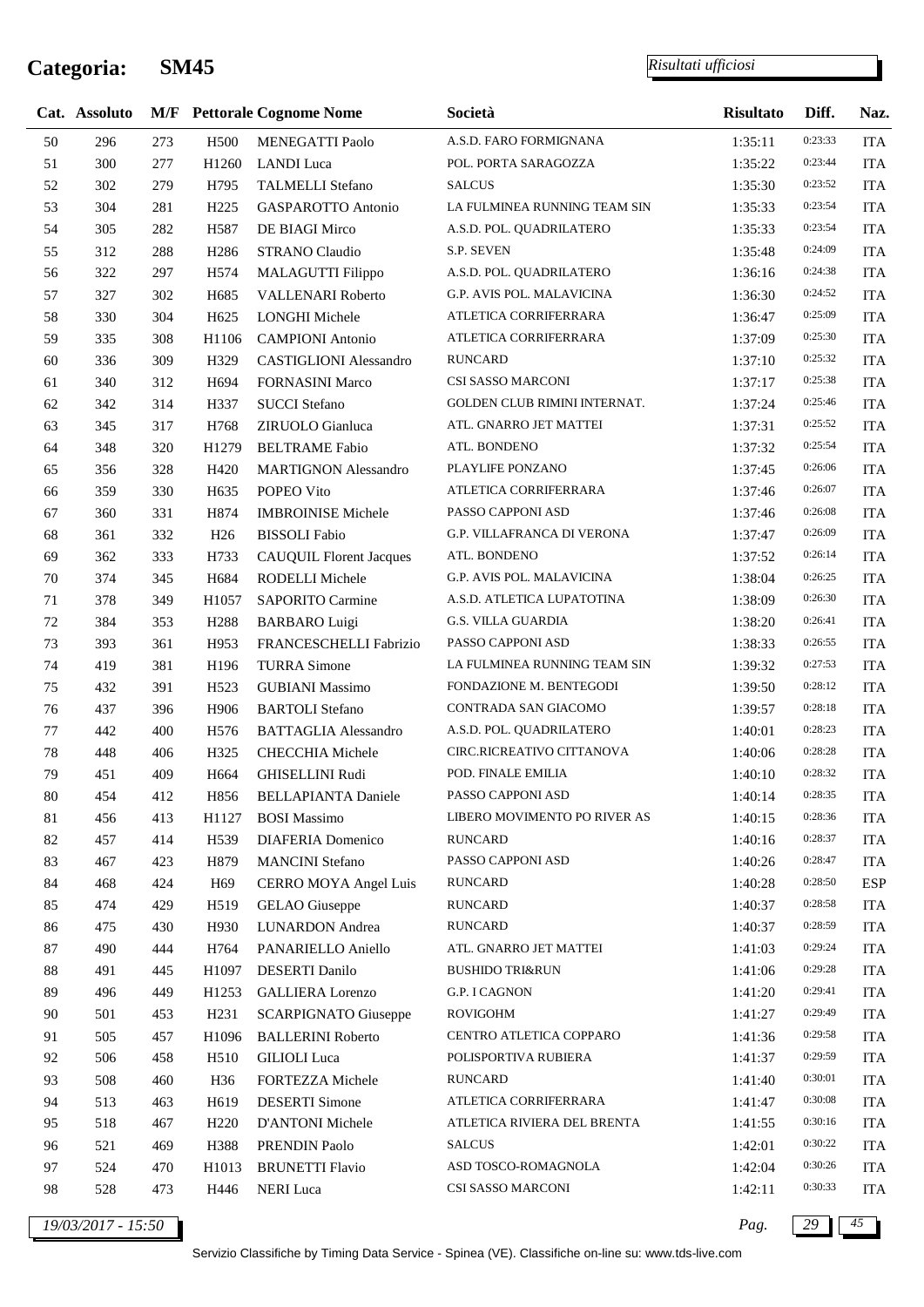j.

*Risultati ufficiosi*

|     | Cat. Assoluto |     |                   | <b>M/F</b> Pettorale Cognome Nome | Società                       | <b>Risultato</b> | Diff.   | Naz.       |
|-----|---------------|-----|-------------------|-----------------------------------|-------------------------------|------------------|---------|------------|
| 99  | 531           | 476 | H797              | <b>ERIOLI</b> Roberto             | 9,92 RUNNING ASD              | 1:42:13          | 0:30:35 | <b>ITA</b> |
| 100 | 534           | 479 | H1076             | <b>ZANIRATO Marco</b>             | G.S. DILETTANTISTICO ITALPOSE | 1:42:25          | 0:30:46 | <b>ITA</b> |
| 101 | 541           | 485 | H947              | <b>MARTELLI Maurizio</b>          | <b>RUNCARD</b>                | 1:42:43          | 0:31:04 | <b>ITA</b> |
| 102 | 544           | 488 | H640              | <b>SCABBIA Daniele</b>            | ATLETICA CORRIFERRARA         | 1:42:50          | 0:31:11 | <b>ITA</b> |
| 103 | 545           | 489 | H1038             | <b>ROVERI</b> Andrea              | ATLETICA CORRIFERRARA         | 1:42:51          | 0:31:12 | <b>ITA</b> |
| 104 | 552           | 495 | H <sub>266</sub>  | <b>ROMITI Cristian</b>            | ATL. PIACENZA                 | 1:43:01          | 0:31:23 | <b>ITA</b> |
| 105 | 558           | 499 | H394              | CASAZZA Diego                     | <b>RUNCARD</b>                | 1:43:10          | 0:31:31 | <b>ITA</b> |
| 106 | 562           | 503 | H392              | PEPE Antonio                      | A.S.D. MISANO PODISMO         | 1:43:20          | 0:31:42 | <b>ITA</b> |
| 107 | 571           | 510 | H <sub>6</sub> 02 | <b>BORGHI Cristiano</b>           | <b>RUNCARD</b>                | 1:43:46          | 0:32:08 | <b>ITA</b> |
| 108 | 577           | 516 | H133              | <b>SERENA Davide</b>              | ATL. DUE TORRI SPORTING NOALE | 1:44:10          | 0:32:31 | <b>ITA</b> |
| 109 | 580           | 518 | H1125             | PAGLIANI Massimo                  | <b>RUNCARD</b>                | 1:44:18          | 0:32:40 | <b>ITA</b> |
| 110 | 582           | 520 | H981              | DI GERONIMO Michele               | <b>RUNCARD</b>                | 1:44:19          | 0:32:41 | <b>ITA</b> |
| 111 | 596           | 533 | H888              | PEDRINI Lorenzo                   | PASSO CAPPONI ASD             | 1:44:48          | 0:33:10 | <b>ITA</b> |
| 112 | 616           | 549 | H817              | PIGNATARO Salvatore               | ASD MARATHON CLUB PISA        | 1:45:11          | 0:33:33 | <b>ITA</b> |
| 113 | 623           | 555 | H330              | PAVANI Roberto                    | ATL. BONDENO                  | 1:45:24          | 0:33:45 | <b>ITA</b> |
| 114 | 630           | 560 | H496              | <b>FABBRI</b> Pietro              | A.S.D. FARO FORMIGNANA        | 1:45:30          | 0:33:51 | <b>ITA</b> |
| 115 | 633           | 563 | H1157             | <b>MARTINELLI Pietro</b>          | AMICA ASD - I SSSIAN          | 1:45:35          | 0:33:57 | <b>ITA</b> |
| 116 | 635           | 564 | H495              | <b>COLETTA Dilauro</b>            | A.S.D. FARO FORMIGNANA        | 1:45:35          | 0:33:57 | <b>ITA</b> |
| 117 | 646           | 574 | H <sub>224</sub>  | <b>SAMBRUNA Paolo</b>             | <b>RUNCARD</b>                | 1:46:07          | 0:34:28 | <b>ITA</b> |
| 118 | 657           | 583 | H910              | FORMAGGI Mirco                    | ATLETICA CORRIFERRARA         | 1:46:38          | 0:35:00 | <b>ITA</b> |
| 119 | 659           | 584 | H693              | <b>BOLDRINI</b> Davide            | <b>RUNCARD</b>                | 1:46:50          | 0:35:11 | <b>ITA</b> |
| 120 | 663           | 587 | H1214             | <b>VASER Mario</b>                | <b>RUNCARD</b>                | 1:47:00          | 0:35:21 | <b>CRO</b> |
| 121 | 669           | 592 | H <sub>260</sub>  | <b>BORTOLUSSI</b> Gianpietro      | ASD LAVORATORI INTESA SANPAO  | 1:47:09          | 0:35:30 | <b>ITA</b> |
| 122 | 675           | 597 | H <sub>692</sub>  | <b>TOAIARI</b> Cristiano          | <b>RUNCARD</b>                | 1:47:21          | 0:35:43 | <b>ITA</b> |
| 123 | 679           | 601 | H715              | ZACCARELLI Valerio                | AMICA ASD - I SSSIAN          | 1:47:27          | 0:35:48 | <b>ITA</b> |
| 124 | 687           | 606 | H467              | PETRUZZO Domenico                 | POL. MADONNINA                | 1:47:36          | 0:35:58 | <b>ITA</b> |
| 125 | 689           | 608 | H895              | SPAGNUOLO Luciano                 | PASSO CAPPONI ASD             | 1:47:41          | 0:36:03 | <b>ITA</b> |
| 126 | 693           | 611 | H1120             | <b>BACCETTI</b> Edoardo           | UISP PROVINCIALE BOLOGNA      | 1:47:45          | 0:36:06 | <b>ITA</b> |
| 127 | 696           | 614 | H545              | <b>AGGIO Davide</b>               | CIRC.RICREATIVO CITTANOVA     | 1:47:50          | 0:36:11 | <b>ITA</b> |
| 128 | 697           | 615 | H883              | NEGRI Christian                   | PASSO CAPPONI ASD             | 1:47:51          | 0:36:13 | <b>ITA</b> |
| 129 | 698           | 616 | H1239             | DELICATI Marco                    | RUNNING CLUB COMACCHIO        | 1:47:56          | 0:36:18 | <b>ITA</b> |
| 130 | 701           | 619 | H724              | <b>FICARRA Vincenzo</b>           | ASSINDUSTRIA SPORT PADOVA     | 1:48:01          | 0:36:23 | <b>ITA</b> |
| 131 | 702           | 620 | H <sub>507</sub>  | ZANNINI Milo                      | A.S.D. FARO FORMIGNANA        | 1:48:04          | 0:36:26 | <b>ITA</b> |
| 132 | 703           | 621 | H813              | <b>CALDARIGI Luca</b>             | MONZA MARATHON TEAM - A.S.D.  | 1:48:07          | 0:36:29 | <b>ITA</b> |
| 133 | 707           | 624 | H755              | <b>GALLINI</b> Matteo             | MARATHON LEGNAGO              | 1:48:15          | 0:36:37 | <b>ITA</b> |
| 134 | 712           | 628 | H <sub>57</sub>   | SAVOCA Vincenzo Luca              | <b>RUNCARD</b>                | 1:48:21          | 0:36:42 | <b>ITA</b> |
| 135 | 721           | 632 | H762              | <b>MAGNANI</b> Alessandro         | ATL. GNARRO JET MATTEI        | 1:48:37          | 0:36:59 | <b>ITA</b> |
| 136 | 723           | 634 | H1079             | <b>MORETTI Marcello</b>           | CONFINDUSTRIA ATL. ROVIGO     | 1:48:38          | 0:37:00 | <b>ITA</b> |
| 137 | 733           | 639 | H312              | FERIOLI Massimo                   | <b>CIRCOLO GHINELLI</b>       | 1:48:51          | 0:37:12 | <b>ITA</b> |
| 138 | 736           | 642 | H71               | <b>FONTI Maurizio</b>             | HAPPY RUNNER CLUB             | 1:48:52          | 0:37:13 | <b>ITA</b> |
| 139 | 742           | 646 | H <sub>628</sub>  | <b>MAURO</b> Luciano              | ATLETICA CORRIFERRARA         | 1:48:57          | 0:37:19 | <b>ITA</b> |
| 140 | 743           | 647 | H <sub>6</sub> 32 | PALTRINIERI Sergio                | ATLETICA CORRIFERRARA         | 1:48:58          | 0:37:20 | <b>ITA</b> |
| 141 | 753           | 656 | H416              | <b>BOSCHI</b> Alessandro          | S.P. SEVEN                    | 1:49:08          | 0:37:30 | <b>ITA</b> |
| 142 | 756           | 658 | H615              | <b>CASONI</b> Claudio             | ATLETICA CORRIFERRARA         | 1:49:11          | 0:37:33 | <b>ITA</b> |
| 143 | 760           | 661 | H <sub>226</sub>  | <b>SALMI</b> Corradino            | PODISTICA PONTELUNGO BOLOGN   | 1:49:17          | 0:37:39 | <b>ITA</b> |
| 144 | 763           | 662 | H <sub>262</sub>  | MAZZON Gianmaria                  | <b>RUNCARD</b>                | 1:49:20          | 0:37:41 | <b>ITA</b> |
| 145 | 768           | 667 | H894              | <b>SALOMONI Cesare</b>            | PASSO CAPPONI ASD             | 1:49:33          | 0:37:55 | <b>ITA</b> |
| 146 | 775           | 670 | H1224             | <b>GNESUTTA Cristiano</b>         | <b>RUNCARD</b>                | 1:49:39          | 0:38:00 | <b>ITA</b> |
| 147 | 783           | 677 | H436              | VAGO Pietro Giovanni              |                               | 1:49:45          | 0:38:06 | <b>ITA</b> |
|     |               |     |                   |                                   |                               |                  |         |            |

*19/03/2017 - 15:50 Pag. 30 45*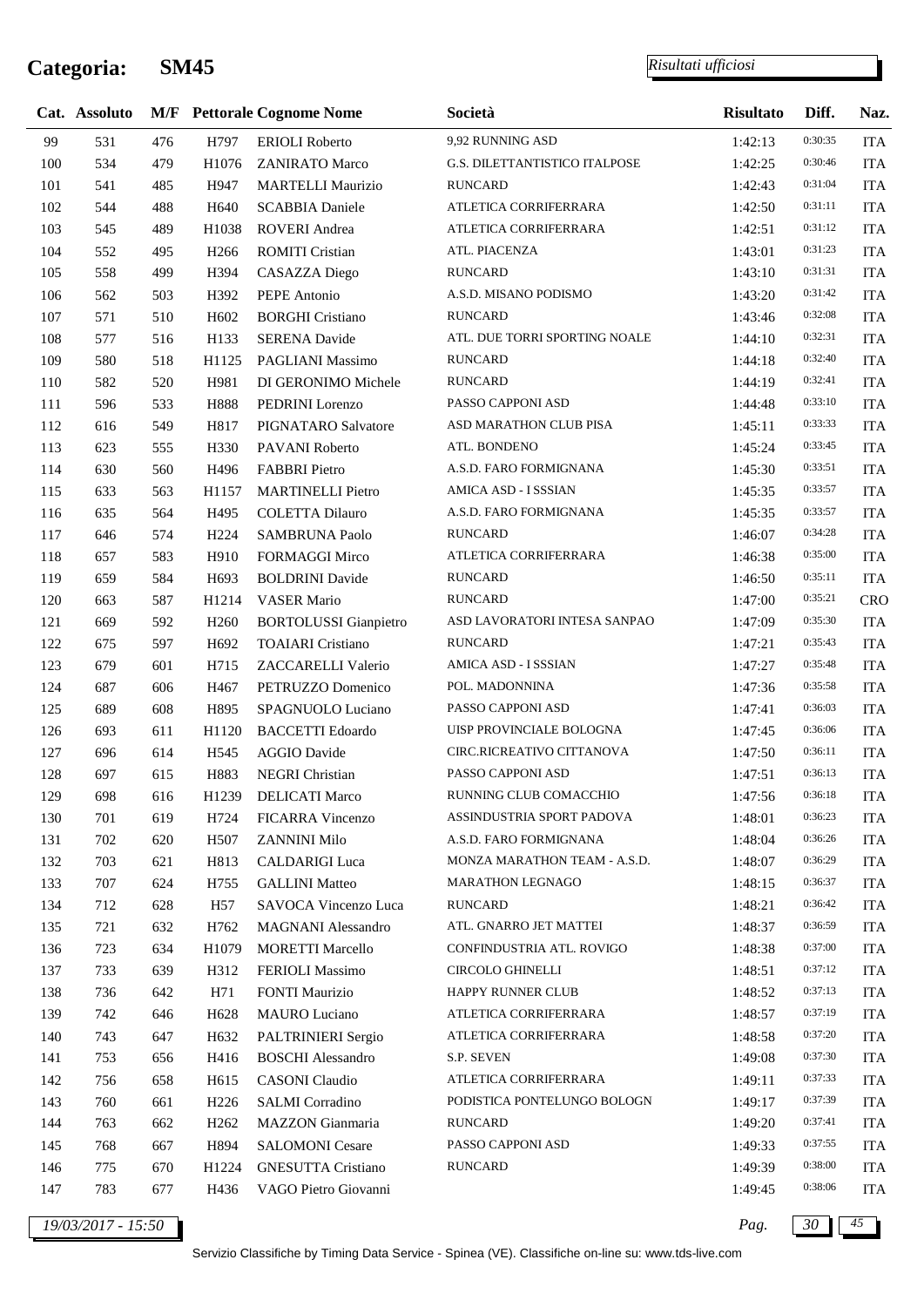÷

*Risultati ufficiosi*

|     | Cat. Assoluto |     |                  | <b>M/F</b> Pettorale Cognome Nome | Società                          | <b>Risultato</b> | Diff.   | Naz.       |
|-----|---------------|-----|------------------|-----------------------------------|----------------------------------|------------------|---------|------------|
| 148 | 785           | 679 | H363             | <b>CALLEGARI</b> Davide           | ASD TEAM PROETHICS               | 1:49:46          | 0:38:07 | <b>ITA</b> |
| 149 | 794           | 685 | H318             | <b>BERNARDI Marco</b>             | <b>RUNCARD</b>                   | 1:49:58          | 0:38:19 | <b>ITA</b> |
| 150 | 796           | 687 | H321             | PIZZO Michele                     | <b>SALCUS</b>                    | 1:50:00          | 0:38:22 | <b>ITA</b> |
| 151 | 805           | 693 | H377             | <b>TIEGHI Riccardo</b>            | PHOENIX TEAM                     | 1:50:16          | 0:38:38 | <b>ITA</b> |
| 152 | 807           | 694 | H <sub>242</sub> | <b>BARTOCCI Massimo</b>           | A.S.D. GATE-CRAL INPS            | 1:50:18          | 0:38:39 | <b>ITA</b> |
| 153 | 820           | 704 | H25              | <b>GIANSTEFANI</b> Giorgio        | G.S. GABBI                       | 1:50:27          | 0:38:49 | <b>ITA</b> |
| 154 | 821           | 705 | H1219            | <b>CAPPANNELLI Alessandro</b>     | POLISPORTIVA PROGRESSO ASD       | 1:50:31          | 0:38:52 | <b>ITA</b> |
| 155 | 822           | 706 | H823             | DROLLMANN Friedrich               | POL. PORTA SARAGOZZA             | 1:50:38          | 0:39:00 | <b>ITA</b> |
| 156 | 850           | 729 | H1004            | <b>MORANDINI Mauro</b>            | <b>RUNCARD</b>                   | 1:51:37          | 0:39:59 | <b>ITA</b> |
| 157 | 862           | 738 | H1009            | <b>BELLATTI Gianni</b>            | <b>RUNCARD</b>                   | 1:52:10          | 0:40:32 | <b>ITA</b> |
| 158 | 865           | 741 | H634             | PEZZOLI Daniele                   | ATLETICA CORRIFERRARA            | 1:52:14          | 0:40:35 | <b>ITA</b> |
| 159 | 872           | 747 | H1081            | FELICANI Cristian                 | <b>RUNCARD</b>                   | 1:52:25          | 0:40:47 | <b>ITA</b> |
| 160 | 888           | 759 | H1245            | <b>CASETTI</b> Claudio            | <b>RUNCARD</b>                   | 1:53:01          | 0:41:22 | <b>ITA</b> |
| 161 | 889           | 760 | H <sub>230</sub> | <b>CANDINI</b> Stefano            | <b>RUNCARD</b>                   | 1:53:01          | 0:41:23 | <b>ITA</b> |
| 162 | 892           | 763 | H672             | CIOTTI Edoardo                    | <b>RUNCARD</b>                   | 1:53:12          | 0:41:33 | <b>ITA</b> |
| 163 | 894           | 765 | H875             | <b>LAMBERTINI</b> Cristiano       | PASSO CAPPONI ASD                | 1:53:13          | 0:41:34 | <b>ITA</b> |
| 164 | 913           | 778 | H449             | DE MIN Stefano                    | <b>GS LA PIAVE 2000</b>          | 1:53:34          | 0:41:56 | <b>ITA</b> |
| 165 | 914           | 779 | H1026            | <b>GIUSTI Marco</b>               | PODISTICA PONTELUNGO BOLOGN      | 1:53:43          | 0:42:05 | <b>ITA</b> |
| 166 | 921           | 785 | H1181            | <b>FERRARI</b> Matteo             | <b>RUNCARD</b>                   | 1:54:04          | 0:42:26 | <b>ITA</b> |
| 167 | 923           | 786 | H1225            | <b>CORTESI</b> Saverio            | PASSO CAPPONI ASD                | 1:54:08          | 0:42:29 | <b>ITA</b> |
| 168 | 924           | 787 | H867             | FERGNANI Luca                     | PASSO CAPPONI ASD                | 1:54:08          | 0:42:30 | <b>ITA</b> |
| 169 | 927           | 790 | H967             | NONNATO Raimondo                  | CONFINDUSTRIA ATL. ROVIGO        | 1:54:11          | 0:42:32 | <b>ITA</b> |
| 170 | 935           | 794 | H361             | PINCELLI Roberto                  | <b>RUNCARD</b>                   | 1:54:35          | 0:42:57 | <b>ITA</b> |
| 171 | 937           | 796 | H96              | <b>GALEOTTI</b> Alberto           | <b>RUNCARD</b>                   | 1:54:38          | 0:43:00 | <b>ITA</b> |
| 172 | 940           | 798 | H1002            | <b>LAZZARINI</b> Francesco        | CONFINDUSTRIA ATL. ROVIGO        | 1:54:43          | 0:43:04 | <b>ITA</b> |
| 173 | 941           | 799 | H832             | RAMPONI Roberto                   | A.S.D. MISANO PODISMO            | 1:54:44          | 0:43:06 | <b>ITA</b> |
| 174 | 945           | 802 | H434             | <b>MARCHETTI Stefano</b>          | <b>RUNCARD</b>                   | 1:54:47          | 0:43:09 | <b>ITA</b> |
| 175 | 948           | 805 | H1080            | VACCA Massimo                     | <b>RUNCARD</b>                   | 1:54:52          | 0:43:13 | ITA        |
| 176 | 951           | 806 | H860             | <b>BIANCHI</b> Piero              | PASSO CAPPONI ASD                | 1:54:55          | 0:43:17 | <b>ITA</b> |
| 177 | 956           | 811 | H <sub>269</sub> | GRIGOLATO Gianni                  | ASD LIBERI PODISTI PONTECCHIO    | 1:55:00          | 0:43:21 | <b>ITA</b> |
| 178 | 959           | 813 | H145             | ZANZI Luca                        | RUN & BIKE CYCLING TEAM          | 1:55:01          | 0:43:22 | <b>ITA</b> |
| 179 | 974           | 825 | H1075            | <b>CAVEDON</b> Lorenzo            | <b>GS SCHIO BIKE VALLI SPORT</b> | 1:55:37          | 0:43:59 | <b>ITA</b> |
| 180 | 976           | 827 | H645             | <b>TIENGO Sergio</b>              | ATLETICA CORRIFERRARA            | 1:55:44          | 0:44:06 | <b>ITA</b> |
| 181 | 977           | 828 | H745             | <b>AUSTRANTI Alessandro</b>       | POL. ZOLA SEZ. ATLETICA          | 1:55:46          | 0:44:07 | <b>ITA</b> |
| 182 | 981           | 830 | H92              | GIOIOSA Antonello                 | EUROATLETICA 2002                | 1:55:52          | 0:44:14 | <b>ITA</b> |
| 183 | 988           | 835 | H1173            | MINGOZZI Gianluca                 | <b>RUNCARD</b>                   | 1:56:05          | 0:44:26 | <b>ITA</b> |
| 184 | 993           | 839 | H1241            | <b>BROCCOLI</b> Andrea            | <b>RUNCARD</b>                   | 1:56:21          | 0:44:42 | <b>ITA</b> |
| 185 | 1000          | 844 | H918             | COCCO Vincenzo                    | <b>RUNCARD</b>                   | 1:56:29          | 0:44:50 | <b>ITA</b> |
| 186 | 1001          | 845 | H <sub>228</sub> | <b>TOSTO</b> Antonio              | PASSO CAPPONI ASD                | 1:56:29          | 0:44:51 | <b>ITA</b> |
| 187 | 1005          | 848 | H983             | <b>BERTINI</b> Gianni             | PASSO CAPPONI ASD                | 1:56:41          | 0:45:02 | <b>ITA</b> |
| 188 | 1006          | 849 | H1129            | PERDONATI Stefano                 | LIBERO MOVIMENTO PO RIVER AS     | 1:56:42          | 0:45:03 | <b>ITA</b> |
| 189 | 1011          | 854 | H964             | <b>ROSSI</b> Cristian             | POL. ZOLA SEZ. ATLETICA          | 1:56:46          | 0:45:08 | <b>ITA</b> |
| 190 | 1023          | 860 | H <sub>258</sub> | RAFFAGNINI Simone                 | <b>RUNCARD</b>                   | 1:57:10          | 0:45:32 | <b>ITA</b> |
| 191 | 1024          | 861 | H106             | <b>INCATASCIATO Emmanuel</b>      | <b>RUNCARD</b>                   | 1:57:11          | 0:45:32 | <b>ITA</b> |
| 192 | 1029          | 865 | H <sub>503</sub> | <b>SOVRANI</b> Alberto            | A.S.D. FARO FORMIGNANA           | 1:57:18          | 0:45:40 | ITA        |
| 193 | 1030          | 866 | H306             | <b>BETTINI</b> Marco              | CSI SASSO MARCONI                | 1:57:19          | 0:45:40 | <b>ITA</b> |
| 194 | 1032          | 868 | H472             | <b>AVANZINI Stefano</b>           | <b>RUNCARD</b>                   | 1:57:19          | 0:45:41 | <b>ITA</b> |
| 195 | 1045          | 875 | H1236            | DE BIAGGI Gianluca                | <b>RUNCARD</b>                   | 1:57:44          | 0:46:06 | <b>ITA</b> |
| 196 | 1046          | 876 | H1240            | <b>VERONESI Luca</b>              | <b>RUNCARD</b>                   | 1:57:45          | 0:46:06 | <b>ITA</b> |
|     |               |     |                  |                                   |                                  |                  |         |            |

*19/03/2017 - 15:50 Pag. 31 45*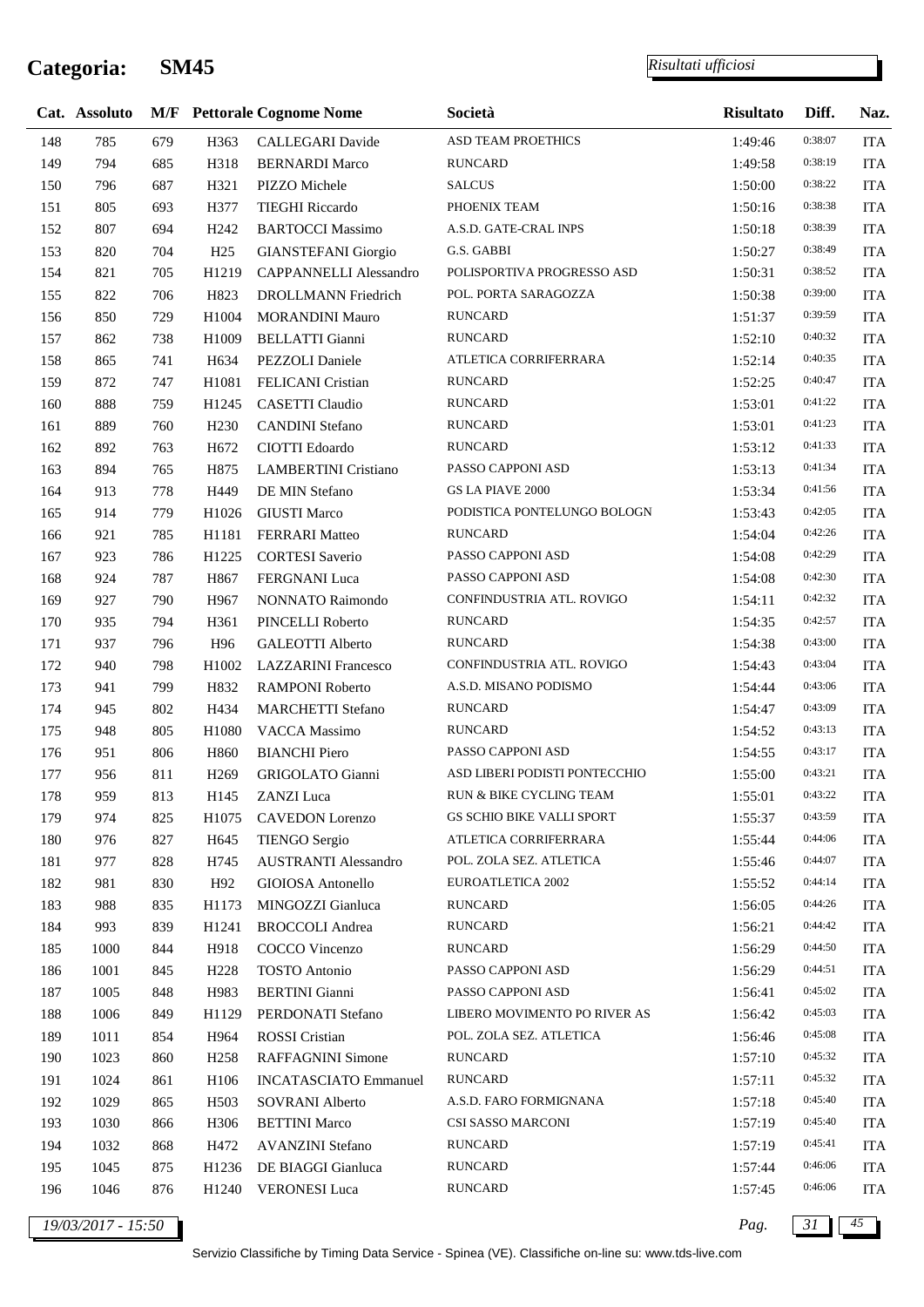$\overline{\phantom{a}}$ 

|     | Cat. Assoluto      |      |                   | <b>M/F</b> Pettorale Cognome Nome | Società                      | <b>Risultato</b> | Diff.   | Naz.       |
|-----|--------------------|------|-------------------|-----------------------------------|------------------------------|------------------|---------|------------|
| 197 | 1048               | 878  | H <sub>270</sub>  | <b>BERTELLI</b> Sandro            | ATL. PIACENZA                | 1:57:46          | 0:46:08 | <b>ITA</b> |
| 198 | 1059               | 886  | H588              | <b>CECCHI</b> Massimo             | A.S.D. POL. QUADRILATERO     | 1:57:59          | 0:46:20 | <b>ITA</b> |
| 199 | 1070               | 894  | H <sub>55</sub>   | LANDUZZI Carlo                    | <b>RUNCARD</b>               | 1:58:27          | 0:46:49 | <b>ITA</b> |
| 200 | 1071               | 895  | H1055             | <b>MESTIERI</b> Roberto           | <b>ROVIGOHM</b>              | 1:58:30          | 0:46:52 | <b>ITA</b> |
| 201 | 1082               | 903  | H <sub>294</sub>  | LIONETTI Stefano                  | ATLETICA MDS PANARIAGROUP AS | 1:58:55          | 0:47:17 | <b>ITA</b> |
| 202 | 1085               | 905  | H831              | <b>SEREN</b> Luca                 | <b>G.S.ALPINI VICENZA</b>    | 1:58:57          | 0:47:18 | <b>ITA</b> |
| 203 | 1087               | 907  | H884              | <b>NEGRONI Nicola</b>             | PASSO CAPPONI ASD            | 1:59:03          | 0:47:25 | <b>ITA</b> |
| 204 | 1092               | 912  | H729              | <b>BERSELLI</b> Cristian          | POL. PORTA SARAGOZZA         | 1:59:14          | 0:47:36 | <b>ITA</b> |
| 205 | 1104               | 923  | H594              | <b>ZERBINI Vittorio</b>           | POL. QUADRILATERO            | 1:59:42          | 0:48:04 | <b>ITA</b> |
| 206 | 1105               | 924  | H <sub>593</sub>  | <b>ZERBINI</b> Enrico             | POL. QUADRILATERO            | 1:59:42          | 0:48:04 | <b>ITA</b> |
| 207 | 1113               | 929  | H561              | PIRONDINI Andrea                  | POL. PORTA SARAGOZZA         | 1:59:58          | 0:48:19 | <b>ITA</b> |
| 208 | 1124               | 938  | H <sub>607</sub>  | <b>GALLO</b> Michele              | <b>HAPPY RUNNER CLUB</b>     | 2:00:16          | 0:48:38 | <b>ITA</b> |
| 209 | 1131               | 943  | H98               | ESPOSTO Stefano                   | <b>RUNCARD</b>               | 2:00:28          | 0:48:49 | <b>ITA</b> |
| 210 | 1133               | 945  | H197              | <b>BARONCINI Fabrizio</b>         | POL. COOP CERAMICA ASD       | 2:00:33          | 0:48:54 | <b>ITA</b> |
| 211 | 1144               | 954  | H <sub>156</sub>  | RAFFANINI Michele                 | C.A.S.C.                     | 2:00:42          | 0:49:04 | <b>ITA</b> |
| 212 | 1146               | 955  | H969              | <b>BIANCHI</b> Giovanni           | OLIMPIA NUOVA RUNNING A.S.D. | 2:00:47          | 0:49:09 | <b>ITA</b> |
| 213 | 1151               | 958  | H753              | <b>BUZZACCHI</b> Simone           | <b>MARATHON LEGNAGO</b>      | 2:00:56          | 0:49:18 | <b>ITA</b> |
| 214 | 1154               | 959  | H1015             | DE BELLO Alfredo                  | <b>BOOMERANG RUNNERS</b>     | 2:01:05          | 0:49:27 | <b>ITA</b> |
| 215 | 1156               | 961  | H <sub>537</sub>  | <b>BORIN Nicola</b>               | <b>MARATONETI ERACLEA</b>    | 2:01:09          | 0:49:30 | <b>ITA</b> |
| 216 | 1168               | 966  | H <sub>627</sub>  | <b>BIGONI</b> Massimiliano        | ATLETICA CORRIFERRARA        | 2:01:19          | 0:49:41 | <b>ITA</b> |
| 217 | 1171               | 969  | H1269             | <b>VENTURA Roberto</b>            | PASSO CAPPONI ASD            | 2:01:23          | 0:49:45 | <b>ITA</b> |
| 218 | 1172               | 970  | H855              | <b>BATTISTINI Claudio</b>         | PASSO CAPPONI ASD            | 2:01:25          | 0:49:46 | <b>ITA</b> |
| 219 | 1185               | 978  | H1048             | MILANI Alessandro                 | CONFINDUSTRIA ATL. ROVIGO    | 2:02:25          | 0:50:47 | <b>ITA</b> |
| 220 | 1202               | 990  | H1062             | MELOCCO Piero                     | ATLETICA CORRIFERRARA        | 2:02:51          | 0:51:13 | <b>ITA</b> |
| 221 | 1207               | 993  | H486              | <b>BISI</b> Gianni                | A.S.D. FARO FORMIGNANA       | 2:03:06          | 0:51:28 | <b>ITA</b> |
| 222 | 1208               | 994  | H <sub>502</sub>  | RAVAZZI Alessandro                | A.S.D. FARO FORMIGNANA       | 2:03:07          | 0:51:29 | <b>ITA</b> |
| 223 | 1230               | 1006 | H925              | <b>GARDIN Marcello</b>            | HAPPY RUNNER CLUB            | 2:03:41          | 0:52:03 | <b>ITA</b> |
| 224 | 1231               | 1007 | H1025             | PAIOLA Claudio                    | PODISTICA PONTELUNGO BOLOGN  | 2:03:42          | 0:52:04 | <b>ITA</b> |
| 225 | 1232               | 1008 | H100              | <b>FRATELLI Arturo</b>            | <b>RUNCARD</b>               | 2:03:43          | 0:52:04 | <b>ITA</b> |
| 226 | 1239               | 1011 | H751              | <b>BOZZETTI Roberto</b>           | <b>RUNCARD</b>               | 2:04:00          | 0:52:21 | <b>ITA</b> |
| 227 | 1243               | 1013 | H114              | <b>CERA</b> Claudio               | POL. ZOLA SEZ. ATLETICA      | 2:04:04          | 0:52:26 | <b>ITA</b> |
| 228 | 1248               | 1016 | H1190             | MIANI Massimiliano                | ASD RUNNERS PESCARA          | 2:04:15          | 0:52:37 | <b>ITA</b> |
| 229 | 1250               | 1018 | H1163             | <b>DOMINICI Massimo</b>           | <b>RUNCARD</b>               | 2:04:18          | 0:52:40 | <b>ITA</b> |
| 230 | 1255               | 1021 | H94               | MIRELLA Gianluca                  | TIGER SPORT RUNNING TEAM ASD | 2:04:37          | 0:52:59 | <b>ITA</b> |
| 231 | 1267               | 1028 | H402              | <b>MILAN Alessandro</b>           | CONFINDUSTRIA ATL. ROVIGO    | 2:05:52          | 0:54:14 | <b>ITA</b> |
| 232 | 1269               | 1030 | H355              | AMMENDOLA Raffaele                | CSI SASSO MARCONI            | 2:05:58          | 0:54:20 | <b>ITA</b> |
| 233 | 1273               | 1032 | H51               | <b>BOLOGNESI Mirco</b>            | UNION 81                     | 2:06:09          | 0:54:31 | <b>ITA</b> |
| 234 | 1281               | 1036 | H93               | <b>TRABUIO Romano</b>             | <b>RUNCARD</b>               | 2:06:29          | 0:54:51 | <b>ITA</b> |
| 235 | 1286               | 1038 | H1294             | <b>BORTOLUSSI</b> Enrico          | RUN ATHLETIC TEAM A.S.D.     | 2:06:46          | 0:55:07 | <b>ITA</b> |
| 236 | 1290               | 1039 | H317              | <b>BONSI Maximiliano</b>          | <b>RUNCARD</b>               | 2:06:55          | 0:55:16 | <b>ITA</b> |
| 237 | 1298               | 1044 | H954              | <b>MANDINI Massimo</b>            | PASSO CAPPONI ASD            | 2:07:12          | 0:55:33 | <b>ITA</b> |
| 238 | 1301               | 1047 | H1032             | FAVARETTO Davide                  | 9,92 RUNNING ASD             | 2:07:14          | 0:55:36 | <b>ITA</b> |
| 239 | 1307               | 1050 | H1065             | <b>BERTI</b> Roberto              | ATLETICA CORRIFERRARA        | 2:07:44          | 0:56:06 | <b>ITA</b> |
| 240 | 1312               | 1054 | H842              | FABBRI Massimiliano               | <b>G.P. VIGARANESE</b>       | 2:07:56          | 0:56:17 | <b>ITA</b> |
| 241 | 1314               | 1056 | H <sub>2</sub> 02 | <b>STEIRO</b> Corey               | ATLETICA CORRIFERRARA        | 2:08:14          | 0:56:36 | <b>ITA</b> |
| 242 | 1315               | 1057 | H104              | <b>MARTIN</b> Cristian            | <b>RUNCARD</b>               | 2:08:20          | 0:56:41 | <b>ITA</b> |
| 243 | 1321               | 1061 | H886              | PASSARINI Matteo                  | PASSO CAPPONI ASD            | 2:08:32          | 0:56:54 | <b>ITA</b> |
| 244 | 1328               | 1065 | H907              | PIAZZI Roberto                    | CONTRADA SAN GIACOMO         | 2:08:39          | 0:57:00 | <b>ITA</b> |
| 245 | 1345               | 1074 | H701              | <b>BETTINI</b> Giuseppe           | AMICA ASD - I SSSIAN         | 2:09:50          | 0:58:12 | <b>ITA</b> |
|     | 19/03/2017 - 15:50 |      |                   |                                   |                              | Pag.             | 32      | 45         |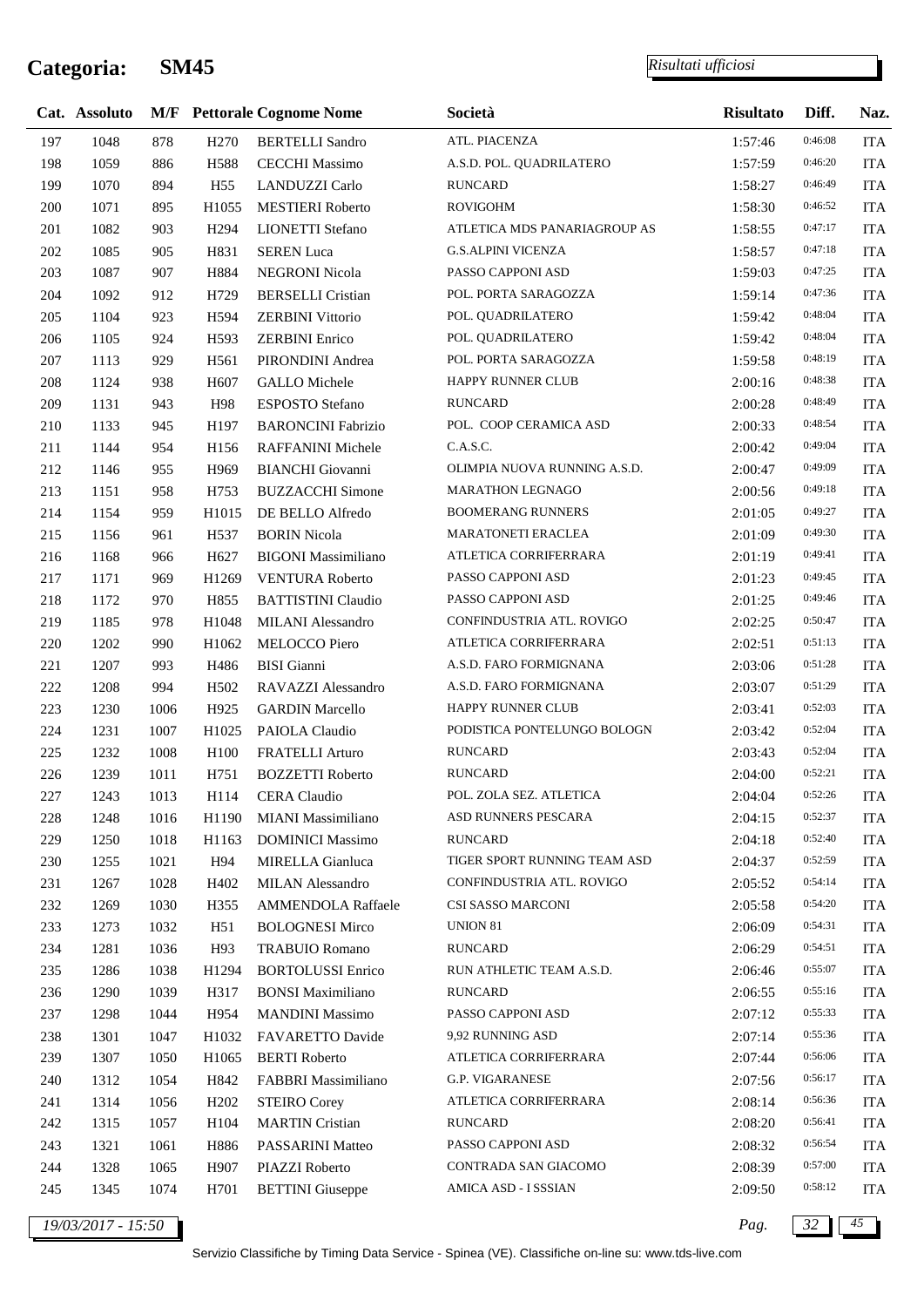|     | Cat. Assoluto |      |                  | <b>M/F</b> Pettorale Cognome Nome | Società                     | <b>Risultato</b> | Diff.   | Naz.       |
|-----|---------------|------|------------------|-----------------------------------|-----------------------------|------------------|---------|------------|
| 246 | 1348          | 1075 | H <sub>222</sub> | <b>BERTAGNON Simone</b>           | <b>ATL.VICENTINA</b>        | 2:10:02          | 0:58:23 | <b>ITA</b> |
| 247 | 1363          | 1085 | H728             | <b>BALBONI</b> Alessandro         | <b>RUNCARD</b>              | 2:10:57          | 0:59:19 | <b>ITA</b> |
| 248 | 1370          | 1087 | H <sub>695</sub> | <b>BUZZONI Mirco</b>              | AMICA ASD - I SSSIAN        | 2:11:38          | 0:59:59 | <b>ITA</b> |
| 249 | 1374          | 1089 | H746             | <b>BARALDI Mirko</b>              | <b>RUNCARD</b>              | 2:12:02          | 1:00:24 | <b>ITA</b> |
| 250 | 1382          | 1091 | H173             | PENZO Paolo                       | ASD MARATHON CAVALLI MARINI | 2:12:24          | 1:00:46 | <b>ITA</b> |
| 251 | 1387          | 1093 | H853             | <b>BALOCCHI</b> Roberto           | PASSO CAPPONI ASD           | 2:13:06          | 1:01:28 | <b>ITA</b> |
| 252 | 1415          | 1106 | H1003            | MUSIANI Stefano                   | POL. ZOLA SEZ. ATLETICA     | 2:16:00          | 1:04:21 | <b>ITA</b> |
| 253 | 1416          | 1107 | H876             | <b>LEOPARDI</b> Cristian          | PASSO CAPPONI ASD           | 2:16:03          | 1:04:25 | <b>ITA</b> |
| 254 | 1435          | 1118 | H996             | DE GOBBI Luca                     | PASSO CAPPONI ASD           | 2:17:48          | 1:06:10 | <b>ITA</b> |
| 255 | 1472          | 1136 | H898             | <b>VESPO</b> Gianluca             | PASSO CAPPONI ASD           | 2:26:12          | 1:14:33 | <b>ITA</b> |
| 256 | 1490          | 1143 | H <sub>671</sub> | <b>AZZALIN</b> Giuseppe           | 9,92 RUNNING ASD            | 2:31:39          | 1:20:00 | <b>ITA</b> |
| 257 | 1500          | 1149 | H822             | <b>FORELLI Massimo</b>            | <b>RUNNING TEAM MESTRE</b>  | 2:39:11          | 1:27:33 | <b>ITA</b> |
| 258 | 1510          | 1151 | H <sub>595</sub> | <b>MAESTRELLO</b> Francesco       | <b>RUNCARD</b>              | 2:45:20          | 1:33:42 | <b>ITA</b> |

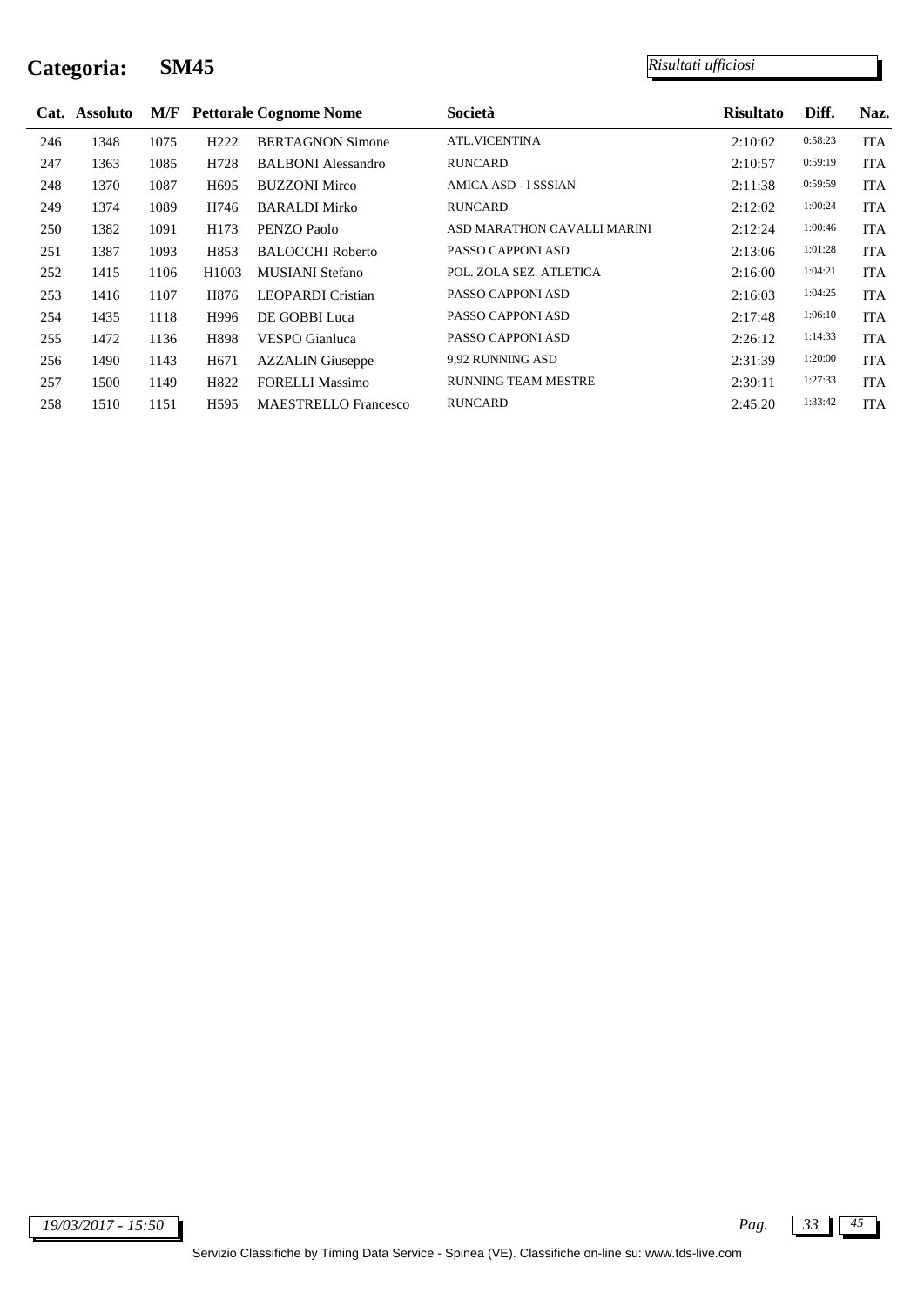*Risultati ufficiosi*

|                  | Cat. Assoluto |     |                   | <b>M/F</b> Pettorale Cognome Nome | Società                        | <b>Risultato</b> | Diff.   | Naz.       |
|------------------|---------------|-----|-------------------|-----------------------------------|--------------------------------|------------------|---------|------------|
| $\mathbf{1}$     | 34            | 33  | H1016             | STIR Ioan Nicolae                 | <b>ASD ACTIVE</b>              | 1:20:29          |         | <b>ROU</b> |
| $\boldsymbol{2}$ | 42            | 41  | H836              | <b>GRENZI</b> Alessandro          | ATLETICA CORRIFERRARA          | 1:21:36          | 0:01:06 | <b>ITA</b> |
| 3                | 65            | 62  | H <sub>549</sub>  | <b>COLOMBARI</b> Marcello         | A.S.D. POL. QUADRILATERO       | 1:23:18          | 0:02:48 | <b>ITA</b> |
| $\overline{4}$   | 91            | 88  | H109              | MICHIELI Corrado                  | <b>ATL LIB MIRANO</b>          | 1:25:39          | 0:05:09 | <b>ITA</b> |
| 5                | 103           | 98  | H759              | <b>BABBINI</b> Claudio            | ATL. GNARRO JET MATTEI         | 1:26:33          | 0:06:03 | <b>ITA</b> |
| 6                | 104           | 99  | H1267             | <b>TROVO</b> Tiziano              | <b>SALCUS</b>                  | 1:26:34          | 0:06:05 | <b>ITA</b> |
| $\tau$           | 109           | 102 | H407              | <b>CASAMENTI David</b>            | A.S.D. DINAMO SPORT            | 1:26:50          | 0:06:21 | <b>ITA</b> |
| 8                | 116           | 109 | H767              | ZANELLI Stefano                   | ATL. GNARRO JET MATTEI         | 1:27:18          | 0:06:48 | <b>ITA</b> |
| 9                | 123           | 116 | H316              | PERINI Massimo                    | ASD MARATHON CAVALLI MARINI    | 1:27:38          | 0:07:08 | <b>ITA</b> |
| 10               | 125           | 118 | H1105             | <b>BOLOGNESE Stefano</b>          | <b>SALCUS</b>                  | 1:27:42          | 0:07:12 | <b>ITA</b> |
| 11               | 127           | 120 | H524              | <b>SONCIN Giuseppe</b>            | A.S.D. TEAM KM SPORT           | 1:27:54          | 0:07:24 | <b>ITA</b> |
| 12               | 133           | 126 | H927              | POLI Sandro                       | HAPPY RUNNER CLUB              | 1:28:12          | 0:07:42 | <b>ITA</b> |
| 13               | 142           | 135 | H572              | DALLA VIA Walter                  | <b>MARATHON LEGNAGO</b>        | 1:28:35          | 0:08:05 | <b>ITA</b> |
| 14               | 159           | 150 | H1074             | <b>BRESCIANINI</b> Gianpaolo      | ATL. CARPENEDOLO               | 1:29:20          | 0:08:50 | <b>ITA</b> |
| 15               | 168           | 158 | H <sub>670</sub>  | <b>MARCENTA Luca</b>              | <b>RUNCARD</b>                 | 1:29:48          | 0:09:18 | <b>ITA</b> |
| 16               | 175           | 165 | H <sub>665</sub>  | MANFELLOTTI Massimo               | POD. FINALE EMILIA             | 1:30:01          | 0:09:31 | <b>ITA</b> |
| 17               | 187           | 177 | H678              | <b>DILILLO</b> Armando            | A.S.D. DAUNIA RUNNING          | 1:30:38          | 0:10:08 | <b>ITA</b> |
| 18               | 188           | 178 | H70               | <b>HARDISSON David</b>            | <b>AKILES</b>                  | 1:30:39          | 0:10:09 | <b>ESP</b> |
| 19               | 189           | 179 | H82               | <b>GORGAS GARCIA Pedro</b>        | <b>AKILES</b>                  | 1:30:44          | 0:10:14 | ESP        |
| 20               | 192           | 182 | H68               | <b>AJURIA FERNANDEZ Jesus</b>     | <b>AKILES</b>                  | 1:30:53          | 0:10:23 | <b>ESP</b> |
| 21               | 198           | 186 | H631              | <b>NEGRI Ugo</b>                  | ATLETICA CORRIFERRARA          | 1:31:06          | 0:10:36 | <b>ITA</b> |
| $22\,$           | 213           | 197 | H <sub>533</sub>  | <b>MARASTONI</b> Stefano          | G.M. SPORTING CLUB MONDADORI   | 1:32:02          | 0:11:32 | <b>ITA</b> |
| 23               | 218           | 202 | H1123             | <b>SCALABRINI Paolo</b>           | LIBERO MOVIMENTO PO RIVER AS   | 1:32:23          | 0:11:53 | <b>ITA</b> |
| 24               | 219           | 203 | H <sub>261</sub>  | <b>MANTOVANI</b> Enrico           | ASD POL. COMUNALE "ARGINE"     | 1:32:25          | 0:11:55 | <b>ITA</b> |
| 25               | 222           | 206 | H <sub>513</sub>  | <b>BELLUCCI</b> Luciano           | A.S.D. RUNNERS SAN GEMINI      | 1:32:34          | 0:12:04 | <b>ITA</b> |
| 26               | 231           | 214 | H185              | VIGNOLA Claudio                   | A.S.D. ATLETICA LUPATOTINA     | 1:33:11          | 0:12:41 | <b>ITA</b> |
| $27\,$           | 235           | 217 | H191              | <b>GOVERNO</b> Marco              | A.S.D. TEAM KM SPORT           | 1:33:22          | 0:12:52 | <b>ITA</b> |
| 28               | 242           | 223 | H199              | <b>MERLO</b> Francesco            | ATL.MONTEBELLUNA VENETO BA     | 1:33:35          | 0:13:05 | <b>ITA</b> |
| 29               | 249           | 230 | H1233             | POGGIO Dario                      | SSD RCS ACTIVE TEAM A R.L.     | 1:33:44          | 0:13:14 | <b>ITA</b> |
| 30               | 255           | 235 | H498              | <b>GHERLINZONI</b> Giorgio        | A.S.D. FARO FORMIGNANA         | 1:33:53          | 0:13:23 | <b>ITA</b> |
| 31               | 273           | 252 | H473              | <b>MANNI Marcello</b>             | <b>RUNCARD</b>                 | 1:34:28          | 0:13:58 | <b>ITA</b> |
| 32               | 289           | 266 | H <sub>578</sub>  | FARINELLI Adamo                   | A.S.D. POL. QUADRILATERO       | 1:34:57          | 0:14:28 | <b>ITA</b> |
| 33               | 294           | 271 | H147              | <b>MALFITANO Marco</b>            | ATL. BONDENO                   | 1:35:10          | 0:14:40 | <b>ITA</b> |
| 34               | 301           | 278 | H <sub>606</sub>  | FERRARI Giancarlo                 | MADONNINA PODISMO G.S.         | 1:35:23          | 0:14:54 | <b>ITA</b> |
| 35               | 306           | 283 | H960              | PROPERZI Massimiliano             | <b>RIMINI MARATHON</b>         | 1:35:33          | 0:15:03 | <b>ITA</b> |
| 36               | 310           | 287 | H137              | SPERDUTI Alessandro               | <b>RUNCARD</b>                 | 1:35:40          | 0:15:11 | <b>ITA</b> |
| 37               | 313           | 289 | H326              | <b>VACCARO</b> Luciano            | <b>ATL.VICENTINA</b>           | 1:35:49          | 0:15:19 | <b>ITA</b> |
| 38               | 319           | 294 | H <sub>206</sub>  | MAGGI Massimiliano                | ATLETICA CORRIFERRARA          | 1:36:07          | 0:15:38 | <b>ITA</b> |
| 39               | 324           | 299 | H1069             | <b>SOLINA Francesco</b>           | ATLETICA CORRIFERRARA          | 1:36:25          | 0:15:55 | <b>ITA</b> |
| 40               | 325           | 300 | H828              | <b>BELLATO Walter</b>             | GR.PODISTICO AVIS TAGLIO DI PO | 1:36:29          | 0:15:59 | <b>ITA</b> |
| 41               | 331           | 305 | H <sub>542</sub>  | <b>GRECHI</b> Alberto             | ATL. BONDENO                   | 1:36:51          | 0:16:22 | <b>ITA</b> |
| 42               | 341           | 313 | H400              | <b>QUADRETTI Luca</b>             | CONFINDUSTRIA ATL. ROVIGO      | 1:37:22          | 0:16:52 | <b>ITA</b> |
| 43               | 355           | 327 | H <sub>6</sub> 12 | <b>BOARINI</b> Leonardo           | ATLETICA CORRIFERRARA          | 1:37:43          | 0:17:13 | <b>ITA</b> |
| 44               | 364           | 335 | H43               | <b>RANDAZZO Ettore</b>            | G.S.D. MOMBOCAR                | 1:37:54          | 0:17:25 | <b>ITA</b> |
| 45               | 366           | 337 | H149              | PIAZZON Floriano                  | <b>RUNNERS PADOVA</b>          | 1:37:55          | 0:17:25 | <b>ITA</b> |
| 46               | 373           | 344 | H154              | RIGHETTI Raffaele                 |                                | 1:38:03          | 0:17:34 | <b>ITA</b> |
| 47               | 380           | 351 | H319              | RITOSSA Claudio                   | POL. DIL. SANRAFEL             | 1:38:11          | 0:17:41 | <b>ITA</b> |
| 48               | 383           | 352 | H475              | <b>DRERA</b> Giuliano             | ATL. PARATICO                  | 1:38:14          | 0:17:44 | <b>ITA</b> |
| 49               | 390           | 359 | H488              | <b>BRUSON</b> Massimiliano        | A.S.D. FARO FORMIGNANA         | 1:38:31          | 0:18:01 | <b>ITA</b> |
|                  |               |     |                   |                                   |                                |                  |         |            |

*19/03/2017 - 15:50 Pag. 34 45*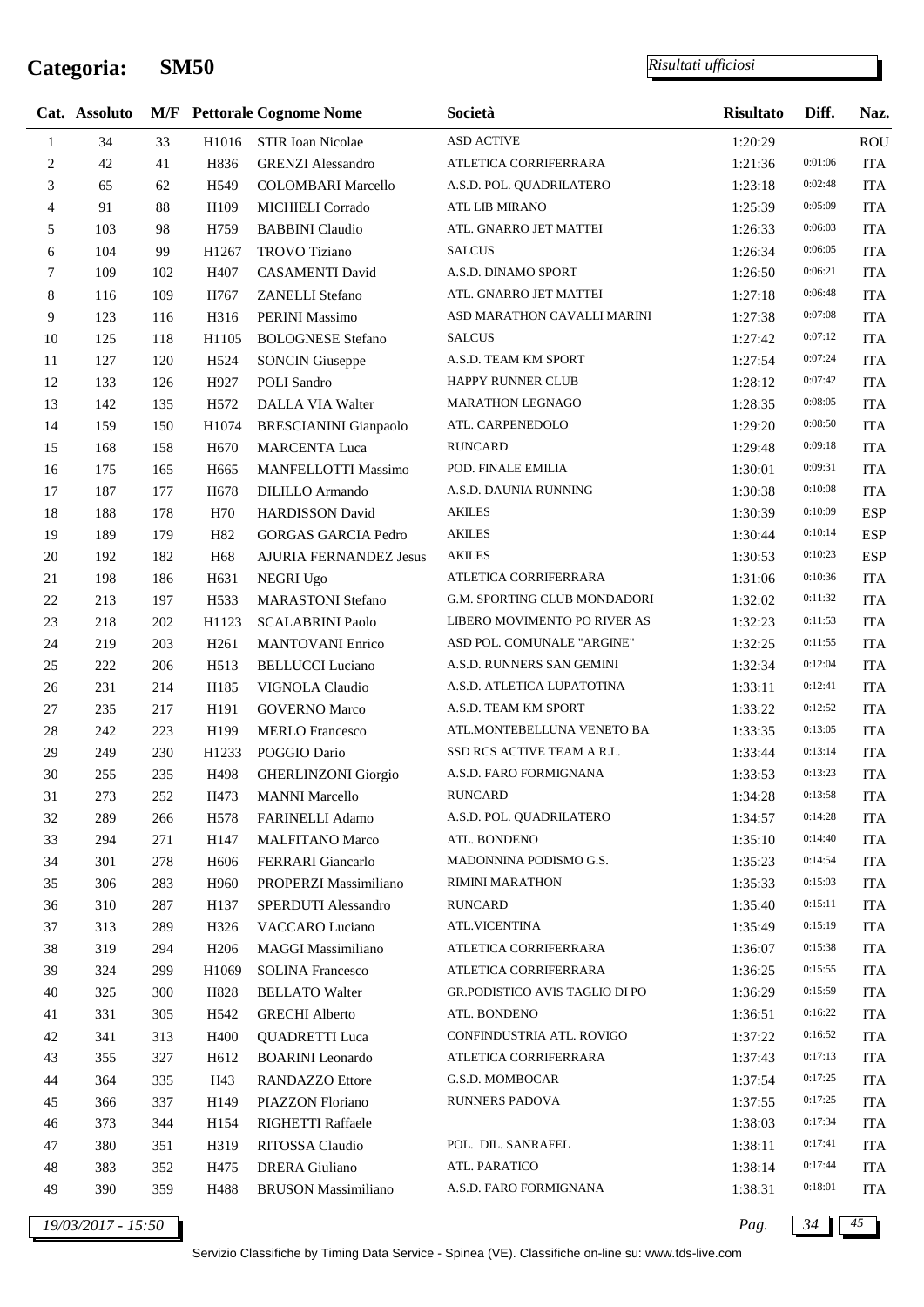j.

*Risultati ufficiosi*

|    | Cat. Assoluto |     |                   | <b>M/F</b> Pettorale Cognome Nome | Società                       | <b>Risultato</b> | Diff.   | Naz.       |
|----|---------------|-----|-------------------|-----------------------------------|-------------------------------|------------------|---------|------------|
| 50 | 395           | 362 | H435              | PORETTI Andrea Maria              | <b>RUNCARD</b>                | 1:38:35          | 0:18:05 | <b>ITA</b> |
| 51 | 396           | 363 | H805              | <b>TUGNOLI Massimo</b>            | <b>CIRCOLO GHINELLI</b>       | 1:38:39          | 0:18:10 | <b>ITA</b> |
| 52 | 402           | 367 | H405              | <b>BISCUOLA Vincenzo</b>          | CONFINDUSTRIA ATL. ROVIGO     | 1:38:49          | 0:18:19 | <b>ITA</b> |
| 53 | 407           | 371 | H904              | <b>FABBRI Marco</b>               | CONTRADA SAN GIACOMO          | 1:39:02          | 0:18:32 | <b>ITA</b> |
| 54 | 410           | 374 | H <sub>557</sub>  | <b>GONZALEZ MURO Zoriontzu</b>    | POL. PORTA SARAGOZZA          | 1:39:09          | 0:18:39 | <b>ESP</b> |
| 55 | 414           | 377 | H324              | FERRETTI Pierpaolo                | RUN RAN RUN ASD               | 1:39:19          | 0:18:49 | <b>ITA</b> |
| 56 | 423           | 384 | H771              | FERRARI Mario                     | MARATONETI CITTADELLESI       | 1:39:35          | 0:19:05 | <b>ITA</b> |
| 57 | 424           | 385 | H1185             | <b>SCIALPI</b> Giuseppe           | POL. DIL. SANRAFEL            | 1:39:36          | 0:19:06 | <b>ITA</b> |
| 58 | 429           | 389 | H313              | <b>MERLI Mario</b>                | PODISTICA PONTELUNGO BOLOGN   | 1:39:46          | 0:19:16 | <b>ITA</b> |
| 59 | 438           | 397 | H <sub>248</sub>  | RIGHETTI Giuseppe                 | A.S.D. MISANO PODISMO         | 1:39:59          | 0:19:30 | <b>ITA</b> |
| 60 | 441           | 399 | H <sub>203</sub>  | <b>GHINATO Davide</b>             | ATLETICA CORRIFERRARA         | 1:40:01          | 0:19:31 | <b>ITA</b> |
| 61 | 443           | 401 | H <sub>264</sub>  | CICCOTOSTO Silvio                 | ATL.AUDACE NOALE              | 1:40:02          | 0:19:32 | <b>ITA</b> |
| 62 | 449           | 407 | H1256             | <b>BARLETTA Angelo</b>            | A.S.D TEAM SPARTANS           | 1:40:09          | 0:19:39 | <b>ITA</b> |
| 63 | 460           | 416 | H744              | <b>BIANCHI</b> Luca               | S.CLUB LIB. SESTO             | 1:40:19          | 0:19:49 | <b>ITA</b> |
| 64 | 469           | 425 | H1154             | <b>LEVATINO Carlo</b>             | <b>RUNNER VARESE</b>          | 1:40:28          | 0:19:59 | <b>ITA</b> |
| 65 | 476           | 431 | H1019             | <b>BERENGAN</b> Erasmo            | RUN RAN RUN ASD               | 1:40:39          | 0:20:09 | <b>ITA</b> |
| 66 | 478           | 433 | H85               | TORRENT GRAZIADIO Manue CNT       |                               | 1:40:40          | 0:20:11 | <b>CAT</b> |
| 67 | 482           | 437 | H1271             | TIOZZO BON Gino                   | <b>RUNCARD</b>                | 1:40:52          | 0:20:22 | <b>ITA</b> |
| 68 | 486           | 441 | H1166             | <b>BRUNI</b> Marcello             | <b>RUNCARD</b>                | 1:40:57          | 0:20:28 | <b>ITA</b> |
| 69 | 493           | 447 | H63               | <b>BIOLCATI Riccardo</b>          | <b>RUNCARD</b>                | 1:41:11          | 0:20:41 | <b>ITA</b> |
| 70 | 500           | 452 | H194              | <b>CORDANI</b> Andrea             | A.S. LA FRATELLANZA 1874      | 1:41:25          | 0:20:56 | <b>ITA</b> |
| 71 | 510           | 461 | H <sub>2</sub> 83 | FRANCI Stefano                    | <b>RUNCARD</b>                | 1:41:41          | 0:21:11 | <b>ITA</b> |
| 72 | 511           | 462 | H369              | <b>FOLGARAIT Ezio</b>             | <b>LAGARINA CRUS TEAM</b>     | 1:41:41          | 0:21:11 | <b>ITA</b> |
| 73 | 514           | 464 | H804              | <b>CINQUETTI</b> Lucio            | A.S.D. LA RUSTICA PESCANTINA  | 1:41:48          | 0:21:18 | <b>ITA</b> |
| 74 | 527           | 472 | H1119             | <b>MORINI</b> Matteo              | <b>RUNCARD</b>                | 1:42:07          | 0:21:37 | <b>ITA</b> |
| 75 | 535           | 480 | H <sub>59</sub>   | PICCOLO Giancarlo                 | PERCORRERE IL SILE            | 1:42:28          | 0:21:58 | <b>ITA</b> |
| 76 | 539           | 483 | H644              | <b>TESTA Stefano</b>              | ATLETICA CORRIFERRARA         | 1:42:35          | 0:22:06 | <b>ITA</b> |
| 77 | 543           | 487 | H976              | <b>ZANARDI</b> Lucio              | PODISTI ADRIA                 | 1:42:46          | 0:22:16 | <b>ITA</b> |
| 78 | 550           | 493 | H <sub>565</sub>  | <b>SMERIERI</b> Luca              | POL. PORTA SARAGOZZA          | 1:42:58          | 0:22:29 | <b>ITA</b> |
| 79 | 557           | 498 | H <sub>240</sub>  | <b>BRUSCHI</b> Maurizio           | RUNNING OLTREPO'              | 1:43:09          | 0:22:39 | <b>ITA</b> |
| 80 | 565           | 506 | H971              | SACCO Alessandro                  | S.ATL. SENIGALLIA             | 1:43:30          | 0:23:00 | ITA        |
| 81 | 568           | 508 | H1258             | NICOLOSI Daniele                  | A.S.D TEAM SPARTANS           | 1:43:40          | 0:23:10 | <b>ITA</b> |
| 82 | 570           | 509 | H <sub>274</sub>  | CATOZZI Michele                   | HAPPY RUNNER CLUB             | 1:43:45          | 0:23:15 | <b>ITA</b> |
| 83 | 576           | 515 | H1280             | <b>MANDRINI</b> Angelo            | U.S. ACLI SCALO VOGHERA       | 1:44:04          | 0:23:35 | <b>ITA</b> |
| 84 | 585           | 523 | H387              | POLETTO Luca                      | <b>SALCUS</b>                 | 1:44:27          | 0:23:57 | <b>ITA</b> |
| 85 | 592           | 529 | H936              | <b>BAGAGLI</b> Robertino          | POL. ZOLA SEZ. ATLETICA       | 1:44:44          | 0:24:14 | <b>ITA</b> |
| 86 | 593           | 530 | H476              | <b>BRAGALLI Nicola</b>            | POL. ZOLA SEZ. ATLETICA       | 1:44:44          | 0:24:14 | <b>ITA</b> |
| 87 | 600           | 536 | H <sub>246</sub>  | ZANZONI Maurizio                  | G.S.D. VALDALPONE DE MEGNI    | 1:44:52          | 0:24:22 | <b>ITA</b> |
| 88 | 608           | 543 | H1287             | <b>ROSI</b> Roberto               | <b>RUNCARD</b>                | 1:45:02          | 0:24:32 | <b>ITA</b> |
| 89 | 611           | 544 | H721              | CAL Antonio                       | <b>AZZANO RUNNERS</b>         | 1:45:06          | 0:24:36 | <b>ITA</b> |
| 90 | 612           | 545 | H774              | <b>GALLAN Mauro</b>               | MARATONETI CITTADELLESI       | 1:45:06          | 0:24:36 | <b>ITA</b> |
| 91 | 617           | 550 | H1111             | <b>BALDISSERRI</b> Enrico         | POL. PORTA SARAGOZZA          | 1:45:13          | 0:24:43 | <b>ITA</b> |
| 92 | 618           | 551 | H1050             | PENOLAZZI Paolo                   | ROVIGOHM                      | 1:45:16          | 0:24:46 | <b>ITA</b> |
| 93 | 620           | 553 | H <sub>562</sub>  | <b>SCARCIELLO Massimo</b>         | POL. PORTA SARAGOZZA          | 1:45:19          | 0:24:49 | <b>ITA</b> |
| 94 | 624           | 556 | H163              | FINESSI Amilcare                  | A.S.D ATLETICA DELTA FERRARES | 1:45:24          | 0:24:54 | <b>ITA</b> |
| 95 | 640           | 569 | H128              | CHINCHIO Giancarlo                | <b>RUNCARD</b>                | 1:45:46          | 0:25:16 | <b>ITA</b> |
| 96 | 641           | 570 | H924              | <b>MARINELLI Ciro</b>             | A.S.D. PODISTICA GROTTAGLIE   | 1:45:47          | 0:25:17 | <b>ITA</b> |
| 97 | 645           | 573 | H115              | PAGANO Michele                    |                               | 1:46:00          | 0:25:30 | <b>ITA</b> |
| 98 | 648           | 576 | H346              | <b>GUGLIELMI</b> Claudio          | ASS. POL. SCANDIANESE         | 1:46:09          | 0:25:40 | <b>ITA</b> |
|    |               |     |                   |                                   |                               |                  |         |            |

*19/03/2017 - 15:50 Pag. 35 45*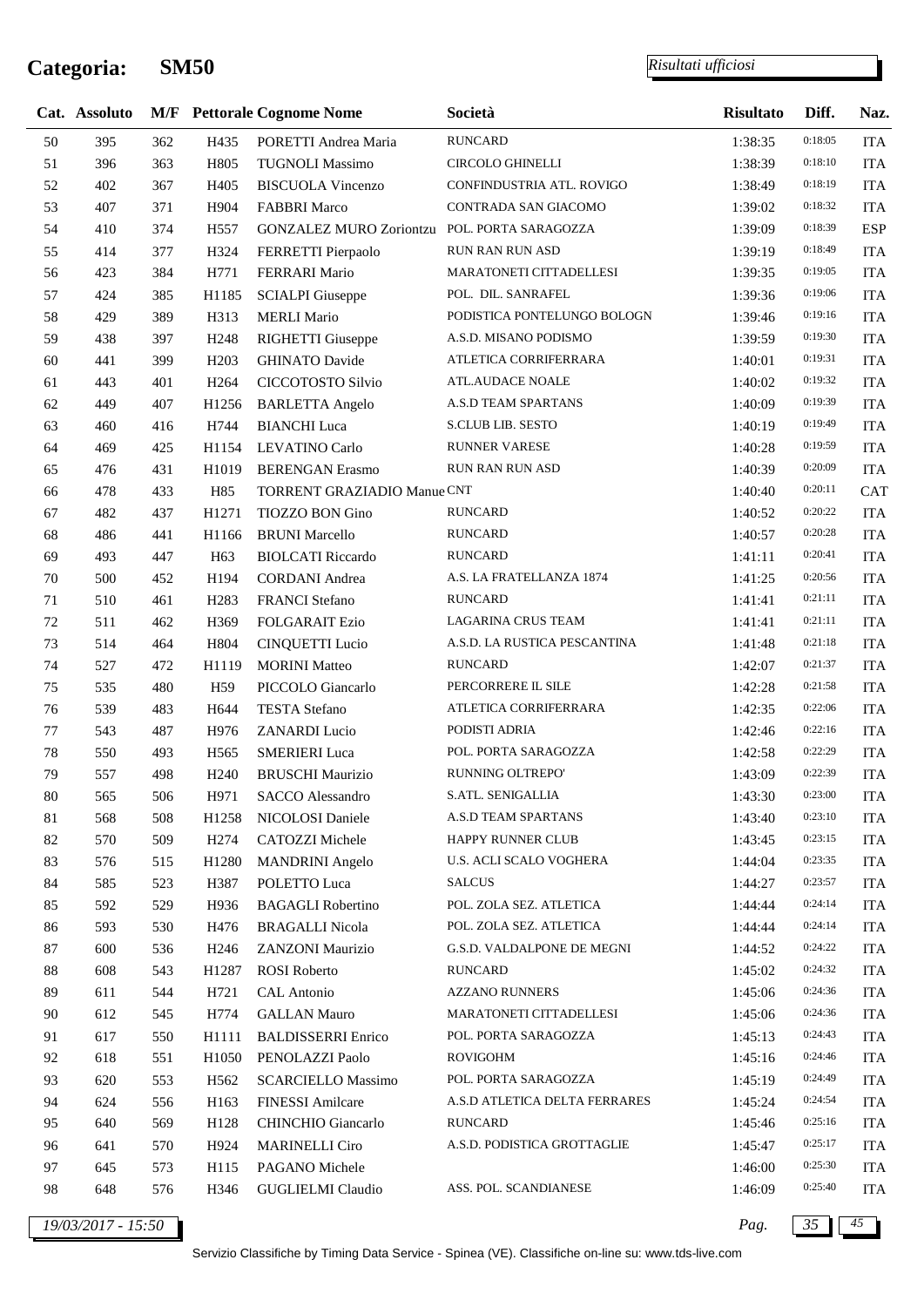*Risultati ufficiosi*

|     | Cat. Assoluto |     |                  | <b>M/F</b> Pettorale Cognome Nome | Società                      | <b>Risultato</b> | Diff.   | Naz.       |
|-----|---------------|-----|------------------|-----------------------------------|------------------------------|------------------|---------|------------|
| 99  | 661           | 586 | H940             | <b>MARINELLO Silvino</b>          | GIANCARLO BIASIN ILLASI ASD  | 1:46:52          | 0:26:23 | <b>ITA</b> |
| 100 | 664           | 588 | H158             | <b>MAZZETTI Marco</b>             | <b>TRIIRON</b>               | 1:47:00          | 0:26:30 | <b>ITA</b> |
| 101 | 666           | 590 | H923             | <b>FANTONI Marco</b>              | MODENA ATLETICA              | 1:47:04          | 0:26:34 | <b>ITA</b> |
| 102 | 673           | 595 | H <sub>679</sub> | <b>BAFFI</b> Paolo                | PIACENZA NATURAL SPORTAL     | 1:47:20          | 0:26:50 | <b>ITA</b> |
| 103 | 674           | 596 | H374             | <b>NEGRI Renato</b>               | PHOENIX TEAM                 | 1:47:20          | 0:26:50 | <b>ITA</b> |
| 104 | 677           | 599 | H1288            | <b>BERTASI</b> Amedeo             | <b>BANCHETTE RUNNERS ASD</b> | 1:47:22          | 0:26:52 | <b>ITA</b> |
| 105 | 681           | 602 | H800             | VEZZOLI Giancarlo                 | ATL. PARATICO                | 1:47:28          | 0:26:58 | <b>ITA</b> |
| 106 | 684           | 604 | H1023            | <b>FENILI Paolo</b>               | <b>RUNCARD</b>               | 1:47:28          | 0:26:59 | <b>ITA</b> |
| 107 | 692           | 610 | H <sub>252</sub> | <b>MAINO</b> Ferdinando           | G.P. I GAMBER DE CUNCURESS   | 1:47:44          | 0:27:15 | <b>ITA</b> |
| 108 | 694           | 612 | H <sub>253</sub> | <b>ANCELLOTTI Flavio</b>          | G.P. I GAMBER DE CUNCURESS   | 1:47:45          | 0:27:15 | <b>ITA</b> |
| 109 | 704           | 622 | H682             | TALESCO Tiziano                   | <b>RUNCARD</b>               | 1:48:07          | 0:27:37 | <b>ITA</b> |
| 110 | 729           | 636 | H942             | <b>GRUZZA Renato</b>              | <b>RUNCARD</b>               | 1:48:46          | 0:28:17 | <b>ITA</b> |
| 111 | 730           | 637 | H1059            | PETRACCA Mario                    | A.S. ATLETICA TRICASE        | 1:48:47          | 0:28:17 | <b>ITA</b> |
| 112 | 749           | 652 | H973             | FERRACCIOLI Davide                | G.P. BOMPANI GROUP ASD       | 1:49:04          | 0:28:34 | <b>ITA</b> |
| 113 | 750           | 653 | H1270            | <b>RIGHINI</b> Davide             | <b>BOMPANI GROUP</b>         | 1:49:05          | 0:28:35 | <b>ITA</b> |
| 114 | 770           | 668 | H471             | <b>ORSATTI Claudio</b>            | <b>HAPPY RUNNER CLUB</b>     | 1:49:35          | 0:29:05 | <b>ITA</b> |
| 115 | 773           | 669 | H470             | <b>ORSATTI Roberto</b>            | MARATHON LEGNAGO             | 1:49:37          | 0:29:07 | <b>ITA</b> |
| 116 | 777           | 672 | H <sub>221</sub> | <b>D'EMANUELE Francesco</b>       | <b>RUNNERS PADOVA</b>        | 1:49:39          | 0:29:09 | <b>ITA</b> |
| 117 | 781           | 675 | H811             | <b>BENNARDI Roberto</b>           | <b>CIRCOLO GHINELLI</b>      | 1:49:44          | 0:29:14 | <b>ITA</b> |
| 118 | 810           | 697 | H135             | DE LUCA Fiorenzo                  | ATL. BONDENO                 | 1:50:19          | 0:29:50 | <b>ITA</b> |
| 119 | 818           | 702 | H1290            | <b>BELLODI</b> Paolo              | PICO RUNNERS                 | 1:50:26          | 0:29:56 | <b>ITA</b> |
| 120 | 831           | 713 | H938             | MAUGERI Mario                     | <b>RUNCARD</b>               | 1:50:53          | 0:30:23 | <b>ITA</b> |
| 121 | 841           | 722 | H847             | <b>IANNICE</b> Lorenzo            | ATLETICA CORRIFERRARA        | 1:51:17          | 0:30:47 | <b>ITA</b> |
| 122 | 842           | 723 | H180             | <b>NARDIN</b> Andrea              | A.S.D. ATLETICA LUPATOTINA   | 1:51:18          | 0:30:48 | <b>ITA</b> |
| 123 | 843           | 724 | H <sub>622</sub> | <b>LAMBERTINI Matteo</b>          | ATLETICA CORRIFERRARA        | 1:51:24          | 0:30:54 | <b>ITA</b> |
| 124 | 849           | 728 | H493             | <b>CHENDI</b> Alessandro          | A.S.D. FARO FORMIGNANA       | 1:51:37          | 0:31:07 | <b>ITA</b> |
| 125 | 856           | 733 | H <sub>669</sub> | DAL CAPPELLO Giovanni             | HAPPY RUNNER CLUB            | 1:51:47          | 0:31:17 | <b>ITA</b> |
| 126 | 858           | 735 | H364             | FRACASSO Marco                    | <b>BOMPANI</b>               | 1:51:51          | 0:31:21 | <b>ITA</b> |
| 127 | 881           | 754 | H538             | <b>AVANZINI Simone</b>            | <b>MARATHON LEGNAGO</b>      | 1:52:47          | 0:32:17 | <b>ITA</b> |
| 128 | 890           | 761 | H <sub>53</sub>  | VERNOCCHI Gianluca                | <b>TRIIRON</b>               | 1:53:07          | 0:32:37 | <b>ITA</b> |
| 129 | 891           | 762 | H421             | DE ANGELIS Paolo                  | PODISTICA PONTELUNGO BOLOGN  | 1:53:11          | 0:32:41 | <b>ITA</b> |
| 130 | 897           | 767 | H1001            | <b>GATTO Massimiliano</b>         | <b>BREMA RUNNING TEAM</b>    | 1:53:20          | 0:32:50 | <b>ITA</b> |
| 131 | 898           | 768 | H782             | <b>SETTE Doriano</b>              | MARATONETI CITTADELLESI      | 1:53:20          | 0:32:50 | <b>ITA</b> |
| 132 | 918           | 782 | H725             | <b>BRANCHINI Claudio</b>          | <b>RUNCARD</b>               | 1:53:51          | 0:33:21 | <b>ITA</b> |
| 133 | 920           | 784 | H1289            | <b>MASETTI Piero</b>              | POL. DIL. SANRAFEL           | 1:54:03          | 0:33:33 | <b>ITA</b> |
| 134 | 925           | 788 | H985             | <b>TESTA</b> Gianluca             | <b>ATL.AUDACE NOALE</b>      | 1:54:09          | 0:33:39 | <b>ITA</b> |
| 135 | 926           | 789 | H864             | DELL'OLIO Vito                    | PASSO CAPPONI ASD            | 1:54:09          | 0:33:39 | <b>ITA</b> |
| 136 | 931           | 792 | H681             | PAVAN Gianluca                    | GS.TORTELLINI VOLTAN MARTELL | 1:54:25          | 0:33:55 | <b>ITA</b> |
| 137 | 939           | 797 | H1115            | FRIGERI Massimo                   | PICO RUNNERS                 | 1:54:40          | 0:34:10 | <b>ITA</b> |
| 138 | 942           | 800 | H <sub>50</sub>  | <b>BETTINELLI Fabrizio</b>        | <b>G.S.CERVETERI RUNNERS</b> | 1:54:46          | 0:34:16 | <b>ITA</b> |
| 139 | 946           | 803 | H1242            | <b>MARCHETTI Marco</b>            | <b>RUNCARD</b>               | 1:54:50          | 0:34:20 | <b>ITA</b> |
| 140 | 947           | 804 | H340             | <b>MARTINI</b> Ardilio Marco      | G.P. ARCI GOODWIN            | 1:54:50          | 0:34:20 | <b>ITA</b> |
| 141 | 954           | 809 | H939             | <b>CREMONINI Fabio</b>            | PERSICETANA PODISTICA        | 1:54:59          | 0:34:29 | <b>ITA</b> |
| 142 | 955           | 810 | H <sub>268</sub> | <b>TACCON Graziano</b>            | LIBERI PODISTI PONTECCHIO    | 1:54:59          | 0:34:29 | <b>ITA</b> |
| 143 | 961           | 815 | H403             | <b>ZENATO Sandro</b>              | CONFINDUSTRIA ATL. ROVIGO    | 1:55:08          | 0:34:38 | <b>ITA</b> |
| 144 | 964           | 818 | H311             | <b>CAVICCHI Marco</b>             | PODISTICA PONTELUNGO BOLOGN  | 1:55:11          | 0:34:41 | <b>ITA</b> |
| 145 | 972           | 824 | H178             | <b>MANTICA Roberto</b>            | A.S.D. ATLETICA LUPATOTINA   | 1:55:37          | 0:35:07 | <b>ITA</b> |
| 146 | 984           | 832 | H1191            | <b>BACCEI Massimo</b>             | 9,92 RUNNING ASD             | 1:56:00          | 0:35:30 | <b>ITA</b> |
| 147 | 985           | 833 | H442             | PUSCEDDU Paolo                    | <b>RUNCARD</b>               | 1:56:02          | 0:35:32 | <b>ITA</b> |

*19/03/2017 - 15:50 Pag. 36 45*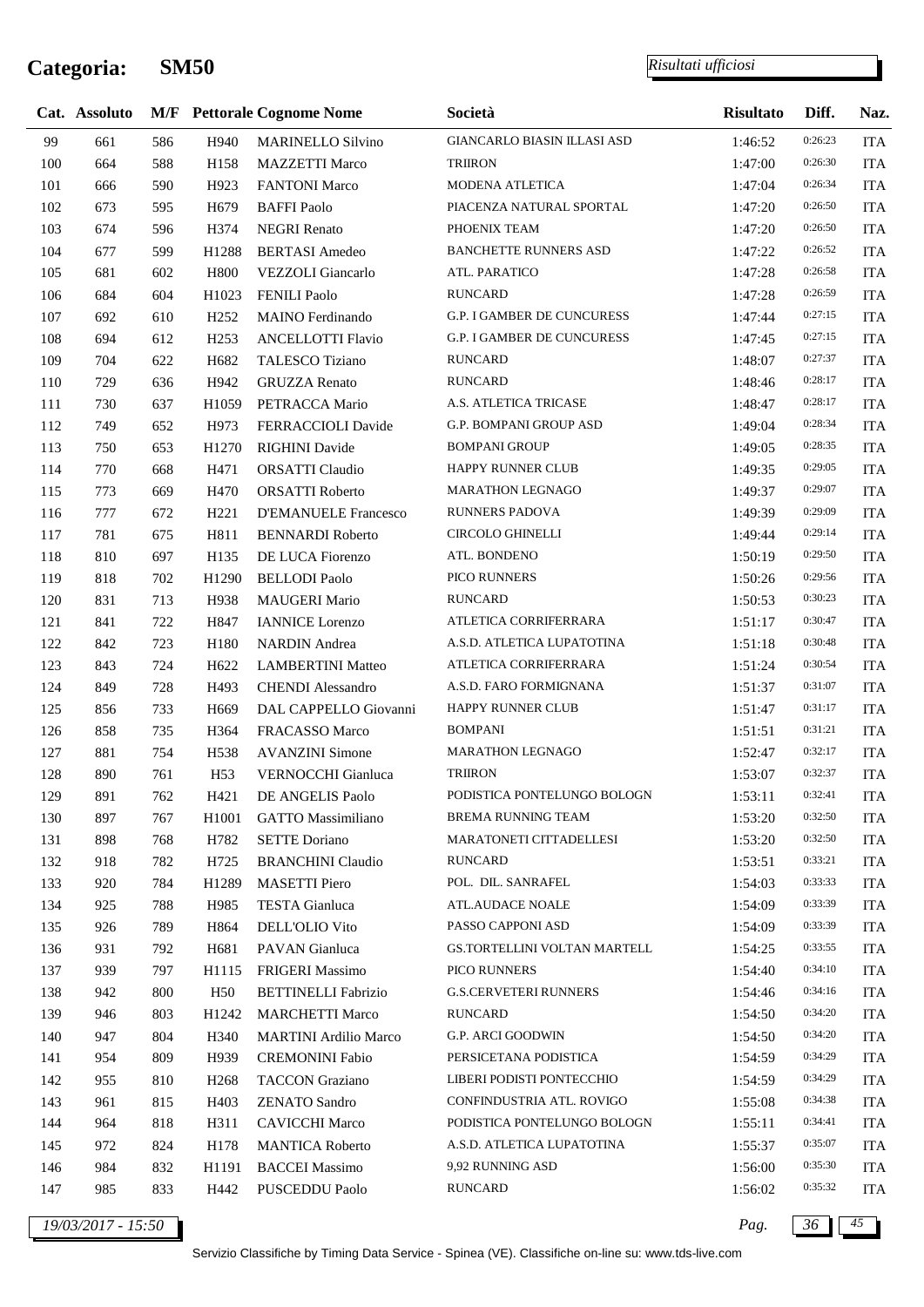j.

|     | Cat. Assoluto      |      |                  | <b>M/F</b> Pettorale Cognome Nome | Società                        | <b>Risultato</b> | Diff.   | Naz.       |
|-----|--------------------|------|------------------|-----------------------------------|--------------------------------|------------------|---------|------------|
| 148 | 990                | 836  | H1027            | PERSONA Alessandro                | TEAM PROETHICS                 | 1:56:19          | 0:35:49 | <b>ITA</b> |
| 149 | 991                | 837  | H186             | ZAMPOLLO Massimo                  | A.S.D. ATLETICA LUPATOTINA     | 1:56:20          | 0:35:50 | <b>ITA</b> |
| 150 | 1007               | 850  | H915             | <b>LOMBARDI Mauro</b>             | TRE CASALI SAN CESARIO         | 1:56:44          | 0:36:14 | <b>ITA</b> |
| 151 | 1009               | 852  | H461             | <b>CESTER Angelo</b>              | GR.PODISTICO AVIS TAGLIO DI PO | 1:56:45          | 0:36:15 | <b>ITA</b> |
| 152 | 1010               | 853  | H474             | PONZETTO Massimiliano             | GR.PODISTICO AVIS TAGLIO DI PO | 1:56:46          | 0:36:16 | <b>ITA</b> |
| 153 | 1014               | 855  | H <sub>29</sub>  | <b>SODANI Pietro</b>              | <b>VIRTUS VILLA ADA</b>        | 1:56:57          | 0:36:27 | <b>ITA</b> |
| 154 | 1015               | 856  | H438             | <b>BETTOCCHI Mario</b>            | CSI SASSO MARCONI              | 1:56:58          | 0:36:28 | <b>ITA</b> |
| 155 | 1018               | 857  | H709             | <b>ZOPPI</b> Tonino               | AMICA ASD - I SSSIAN           | 1:57:05          | 0:36:35 | <b>ITA</b> |
| 156 | 1034               | 869  | H72              | <b>LANDUZZI Roberto</b>           | PODISTICA PONTELUNGO BOLOGN    | 1:57:23          | 0:36:53 | <b>ITA</b> |
| 157 | 1042               | 873  | H124             | APUZZO Ferdinando                 | VENICEMARATHON CLUB            | 1:57:41          | 0:37:11 | <b>ITA</b> |
| 158 | 1061               | 887  | H328             | <b>ROMANONI Mauro</b>             | <b>RUNCARD</b>                 | 1:58:09          | 0:37:39 | <b>ITA</b> |
| 159 | 1086               | 906  | H750             | FRACCON Massimiliano              | <b>RUNCARD</b>                 | 1:58:58          | 0:38:29 | <b>ITA</b> |
| 160 | 1088               | 908  | H1159            | <b>BRUNETTI</b> Loriano           | S.ATL. SENIGALLIA              | 1:59:07          | 0:38:37 | <b>ITA</b> |
| 161 | 1090               | 910  | H990             | PEZZONI Valter                    | <b>RUNCARD</b>                 | 1:59:08          | 0:38:38 | <b>ITA</b> |
| 162 | 1103               | 922  | H77              | SITA Luca                         |                                | 1:59:37          | 0:39:07 | <b>ITA</b> |
| 163 | 1111               | 928  | H792             | <b>BERNO</b> Angelo               | MARATONETI CITTADELLESI        | 1:59:55          | 0:39:25 | <b>ITA</b> |
| 164 | 1126               | 940  | H424             | PIERGENTILI Maurizio              | HAPPY RUNNER CLUB              | 2:00:18          | 0:39:48 | <b>ITA</b> |
| 165 | 1142               | 952  | H861             | <b>BUDRIESI Stefano</b>           | PASSO CAPPONI ASD              | 2:00:41          | 0:40:11 | <b>ITA</b> |
| 166 | 1160               | 962  | H531             | FACCO Moreno                      | <b>RUNNING TEAM MESTRE</b>     | 2:01:10          | 0:40:40 | <b>ITA</b> |
| 167 | 1170               | 968  | H428             | UGOLINI Fabrizio                  | A.R.C.U.S.                     | 2:01:23          | 0:40:53 | <b>ITA</b> |
| 168 | 1184               | 977  | H854             | <b>BASSI William</b>              | PASSO CAPPONI ASD              | 2:02:22          | 0:41:53 | <b>ITA</b> |
| 169 | 1186               | 979  | H1155            | ZACCARELLI William                | PODISTICA CORREGGIO            | 2:02:30          | 0:42:00 | <b>ITA</b> |
| 170 | 1196               | 985  | H1094            | <b>CARPANI</b> Giulio             | A.S.D.POL.MAGNETI MARELLI      | 2:02:39          | 0:42:09 | <b>ITA</b> |
| 171 | 1204               | 991  | H1188            | <b>ACCINELLI Benedetto</b>        | <b>RUNCARD</b>                 | 2:02:57          | 0:42:27 | <b>ITA</b> |
| 172 | 1211               | 996  | H422             | RICHARD Iacopo                    | ASD MARATHON CAVALLI MARINI    | 2:03:13          | 0:42:43 | <b>ITA</b> |
| 173 | 1212               | 997  | H534             | <b>MARTINO Carmelo</b>            | <b>RUNCARD</b>                 | 2:03:14          | 0:42:44 | <b>ITA</b> |
| 174 | 1214               | 998  | H49              | <b>IPPOLITI Antonio</b>           | POLISPORTIVA COLVERDE          | 2:03:16          | 0:42:46 | <b>ITA</b> |
| 175 | 1245               | 1014 | H989             | <b>SEITONE Valter</b>             | <b>ATLETICANELLI</b>           | 2:04:12          | 0:43:42 | <b>ITA</b> |
| 176 | 1247               | 1015 | H305             | <b>BOTTONI</b> Giancarlo          | <b>RUNCARD</b>                 | 2:04:14          | 0:43:44 | <b>ITA</b> |
| 177 | 1252               | 1020 | H373             | <b>FAVERI Marco</b>               | PHOENIX TEAM                   | 2:04:21          | 0:43:51 | <b>ITA</b> |
| 178 | 1258               | 1023 | H666             | MARESCALCHI Michele               | POD. FINALE EMILIA             | 2:04:53          | 0:44:23 | <b>ITA</b> |
| 179 | 1271               | 1031 | H <sub>563</sub> | <b>SIGNORILE Domenico</b>         | POL. PORTA SARAGOZZA           | 2:05:59          | 0:45:30 | <b>ITA</b> |
| 180 | 1275               | 1033 | H <sub>687</sub> | FUSARO Demetrio                   | ATLETICA SCIUTO                | 2:06:11          | 0:45:41 | <b>ITA</b> |
| 181 | 1305               | 1049 | H756             | <b>ABBALLE</b> Pierpaolo          | POL. AVIS BOLOGNESE            | 2:07:34          | 0:47:05 | <b>ITA</b> |
| 182 | 1311               | 1053 | H843             | <b>OCCHI</b> Marcello             | <b>G.P. VIGARANESE</b>         | 2:07:55          | 0:47:25 | <b>ITA</b> |
| 183 | 1317               | 1058 | H1031            | <b>COLOMBO Livio</b>              | SSD RCS ACTIVE TEAM A R.L.     | 2:08:24          | 0:47:54 | <b>ITA</b> |
| 184 | 1335               | 1069 | H577             | MUSACCHI Gianluca                 | A.S.D. POL. QUADRILATERO       | 2:09:07          | 0:48:37 | <b>ITA</b> |
| 185 | 1338               | 1071 | H881             | MINEO Stefano                     | PASSO CAPPONI ASD              | 2:09:19          | 0:48:49 | <b>ITA</b> |
| 186 | 1356               | 1080 | H878             | LODI Gianluca                     | PASSO CAPPONI ASD              | 2:10:36          | 0:50:07 | <b>ITA</b> |
| 187 | 1402               | 1100 | H41              | <b>OCRI</b> Bruno                 | <b>GS LA PIAVE 2000</b>        | 2:14:46          | 0:54:16 | <b>ITA</b> |
| 188 | 1403               | 1101 | H181             | SALA' Andrea                      | A.S.D. ATLETICA LUPATOTINA     | 2:14:47          | 0:54:17 | <b>ITA</b> |
| 189 | 1406               | 1103 | H <sub>469</sub> | DAL BARCO Stefano                 | 9,92 RUNNING ASD               | 2:14:55          | 0:54:26 | <b>ITA</b> |
| 190 | 1407               | 1104 | H95              | <b>BOSCOLO</b> Mario              | <b>RUNCARD</b>                 | 2:15:02          | 0:54:32 | <b>ITA</b> |
| 191 | 1412               | 1105 | H688             | POLES Fabio                       | RUNNING TEAM MESTRE            | 2:15:56          | 0:55:26 | <b>ITA</b> |
| 192 | 1419               | 1109 | H <sub>680</sub> | RIGHETTI Gianluca                 | FIACCA E DEBOLEZZA             | 2:16:11          | 0:55:41 | <b>ITA</b> |
| 193 | 1425               | 1112 | H544             | <b>GRUPPIONI Danilo</b>           | ATL. GNARRO JET MATTEI         | 2:16:24          | 0:55:54 | <b>ITA</b> |
| 194 | 1429               | 1113 | H1165            | SFORZA Alberto                    | POL. PORTA SARAGOZZA           | 2:16:42          | 0:56:12 | <b>ITA</b> |
| 195 | 1433               | 1116 | H <sub>27</sub>  | <b>SCARANARO</b> Riccardo         | POLISPORTIVA FETONTE           | 2:17:09          | 0:56:39 | ITA        |
| 196 | 1452               | 1127 | H920             | PANZARINO Pasquale                | <b>RUNCARD</b>                 | 2:20:21          | 0:59:52 | <b>ITA</b> |
|     |                    |      |                  |                                   |                                |                  |         |            |
|     | 19/03/2017 - 15:50 |      |                  |                                   |                                | Pag.             | 37      | 45         |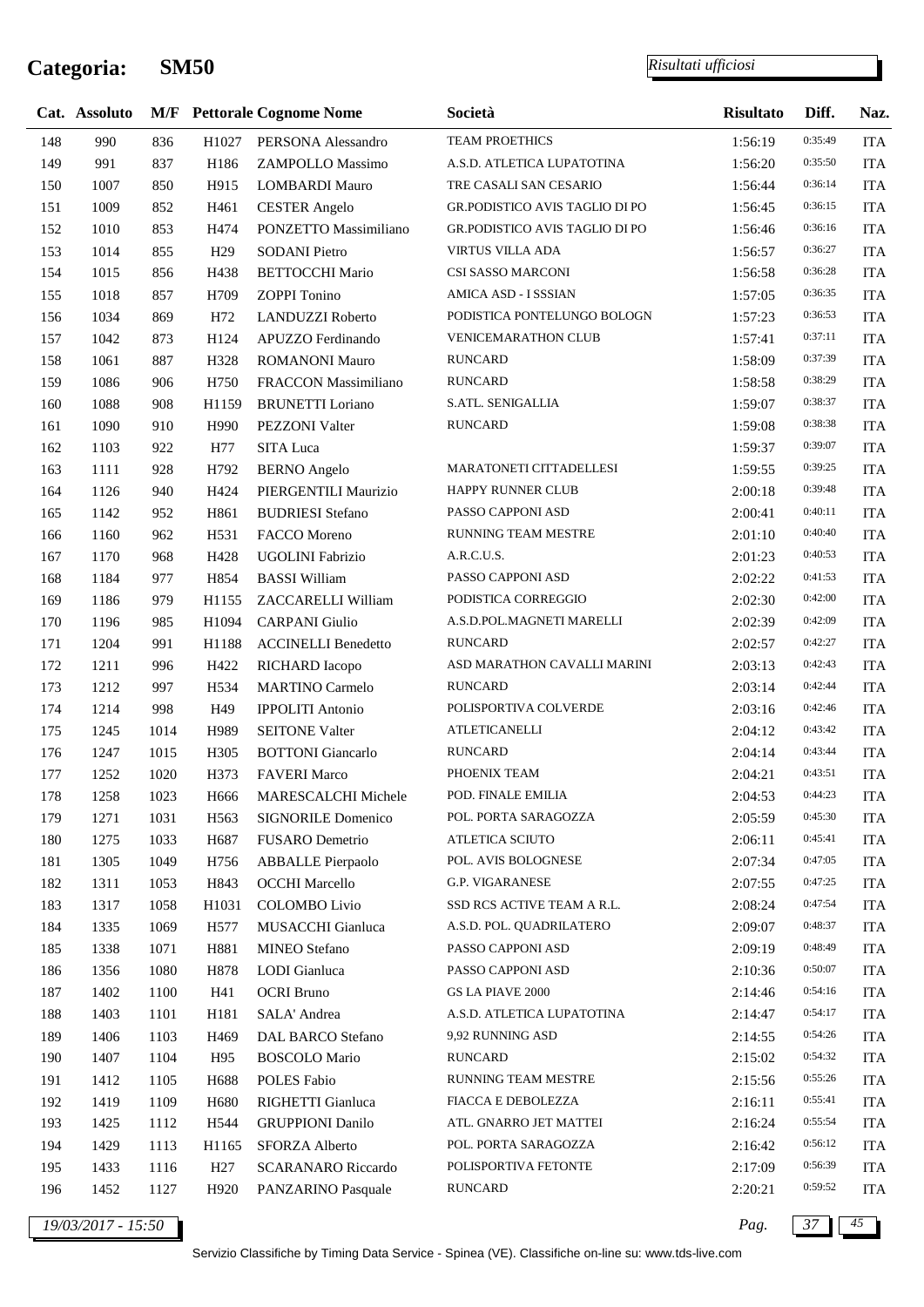j.

|     |      |       |                   | Cat. Assoluto M/F Pettorale Cognome Nome | Società                     | <b>Risultato</b> | Diff.   | Naz.       |
|-----|------|-------|-------------------|------------------------------------------|-----------------------------|------------------|---------|------------|
| 197 | 1459 | 1131  | H348              | CASAGRANDI Michele                       | PODISTICA PONTELUNGO BOLOGN | 2:21:47          | 1:01:18 | <b>ITA</b> |
| 198 | 1465 | 1134  | H <sub>1039</sub> | TIRELLI Franco                           | NUOVA PODISTICA LATINA      | 2:24:16          | 1:03:46 | <b>ITA</b> |
| 199 | 1492 | 1145  | H <sub>131</sub>  | <b>FOLEGATI Gabriele</b>                 | <b>ATL.AUDACE NOALE</b>     | 2:32:17          | 1:11:47 | <b>ITA</b> |
| 200 | 1513 | 1152. | H812              | LAGHI Franco                             | G.P. AVIS FORLI             | 2:47:16          | 1:26:47 | <b>ITA</b> |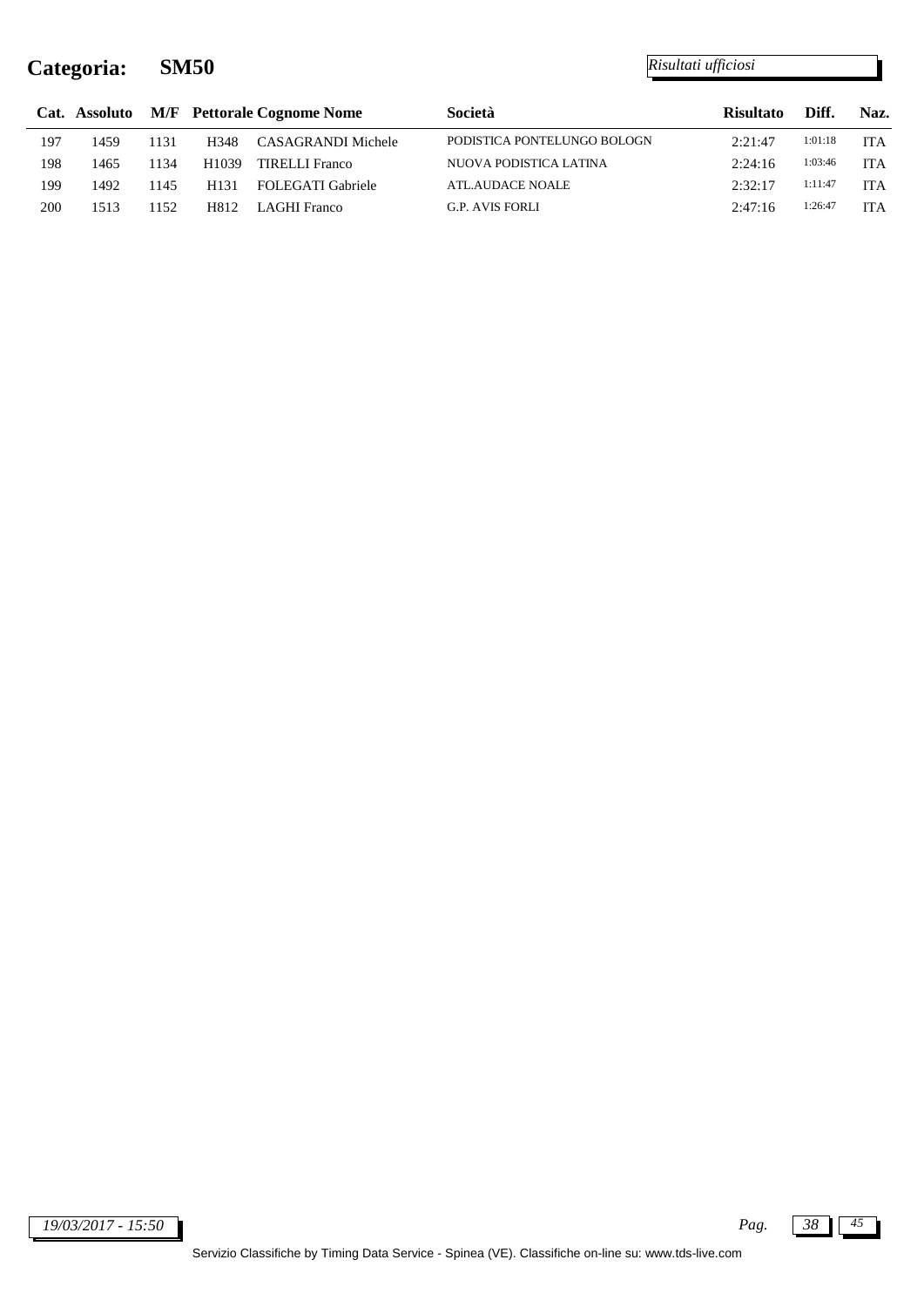*Risultati ufficiosi*

|                | Cat. Assoluto |     |                   | <b>M/F</b> Pettorale Cognome Nome | Società                     | <b>Risultato</b> | Diff.   | Naz.       |
|----------------|---------------|-----|-------------------|-----------------------------------|-----------------------------|------------------|---------|------------|
| 1              | $88\,$        | 85  | H450              | <b>RIGONI Roberto</b>             | FAIZANE' RUNNERS TEAM       | 1:25:20          |         | <b>ITA</b> |
| $\overline{c}$ | 96            | 93  | H130              | <b>SENISE Biagio</b>              | POLISPORTIVA OLTRARNO ASD   | 1:25:56          | 0:00:36 | <b>ITA</b> |
| 3              | 117           | 110 | H381              | <b>GARBO</b> Riccardo             | <b>SALCUS</b>               | 1:27:20          | 0:02:00 | <b>ITA</b> |
| $\overline{4}$ | 120           | 113 | H1183             | <b>CORRADETTI Giancarlo</b>       | <b>RUNCARD</b>              | 1:27:25          | 0:02:05 | <b>ITA</b> |
| 5              | 131           | 124 | H508              | <b>ZERI</b> Andrea                | A.S.D. FARO FORMIGNANA      | 1:28:08          | 0:02:48 | <b>ITA</b> |
| 6              | 132           | 125 | H <sub>653</sub>  | PARMEGGIANI Erico                 | <b>UISP FERRARA</b>         | 1:28:12          | 0:02:52 | <b>ITA</b> |
| $\overline{7}$ | 137           | 130 | H793              | <b>MION</b> Michele               | <b>ASD NICO RUNNERS</b>     | 1:28:24          | 0:03:04 | <b>ITA</b> |
| $8\,$          | 166           | 156 | H1146             | <b>MERLO Paolo</b>                | G.S. SPLENDOR COSSATO       | 1:29:40          | 0:04:20 | <b>ITA</b> |
| 9              | 172           | 162 | H912              | PLAZZOTTA Dino                    | ATL. IMOLA SACMI AVIS       | 1:29:57          | 0:04:37 | <b>ITA</b> |
| 10             | 177           | 167 | H1083             | <b>TAMAI</b> Luigino              | G.P. VILLAFRANCA DI VERONA  | 1:30:08          | 0:04:48 | <b>ITA</b> |
| $11\,$         | 181           | 171 | H111              | <b>VECELLI Alberto</b>            | FAIZANE' RUNNERS TEAM       | 1:30:29          | 0:05:09 | <b>ITA</b> |
| 12             | 191           | 181 | H <sub>2</sub> 85 | MENEGAZZI Roberto                 | <b>RUNCARD</b>              | 1:30:51          | 0:05:30 | <b>ITA</b> |
| 13             | 209           | 194 | H765              | PASTORE TROSS Piero               | ATL. GNARRO JET MATTEI      | 1:31:45          | 0:06:25 | <b>ITA</b> |
| 14             | 230           | 213 | H345              | SIRAGUSA Pietro                   | MARATHON ROMA CASTELFUSAN   | 1:33:10          | 0:07:50 | <b>ITA</b> |
| 15             | 248           | 229 | H1231             | <b>BACILIERI</b> Libero           | AMICA ASD - I SSSIAN        | 1:33:43          | 0:08:23 | <b>ITA</b> |
| 16             | 257           | 237 | H <sub>360</sub>  | MANOVALI Davide                   | RUNNERS SALO'               | 1:33:59          | 0:08:39 | <b>ITA</b> |
| 17             | 268           | 247 | H719              | <b>CONSERVA Mario</b>             | MODENA ATLETICA             | 1:34:23          | 0:09:03 | <b>ITA</b> |
| 18             | 277           | 255 | H411              | <b>MAISTO</b> Giuseppe            | POLISPORTIVA LE COLLINE     | 1:34:34          | 0:09:14 | <b>ITA</b> |
| 19             | 281           | 259 | H683              | <b>COSTANTINO</b> Antonuccio      | <b>G.S. TOCCALMATTO</b>     | 1:34:42          | 0:09:22 | <b>ITA</b> |
| 20             | 297           | 274 | H1184             | SCARAPECCHIA Antonino             | MARATHON ROMA CASTELFUSAN   | 1:35:12          | 0:09:52 | <b>ITA</b> |
| $21\,$         | 337           | 310 | H384              | <b>GOVONI</b> Stefano             | <b>SALCUS</b>               | 1:37:14          | 0:11:54 | <b>ITA</b> |
| $22\,$         | 346           | 318 | H1064             | <b>MARIANI</b> Mariano            | <b>RUNCARD</b>              | 1:37:31          | 0:12:11 | <b>ITA</b> |
| 23             | 367           | 338 | H580              | <b>MORETTI Mauro</b>              | A.S.D. POL. QUADRILATERO    | 1:37:56          | 0:12:36 | <b>ITA</b> |
| 24             | 372           | 343 | H839              | <b>CERCHIAI Il Yong</b>           | <b>G.P. VIGARANESE</b>      | 1:38:02          | 0:12:42 | <b>ITA</b> |
| 25             | 385           | 354 | H1213             | ŠTRK Milan                        | <b>RUNCARD</b>              | 1:38:20          | 0:13:00 | <b>CRO</b> |
| 26             | 398           | 364 | H504              | <b>TEBALDI</b> Massimo            | A.S.D. FARO FORMIGNANA      | 1:38:41          | 0:13:21 | <b>ITA</b> |
| 27             | 409           | 373 | H777              | <b>GELAIN Paolo</b>               | MARATONETI CITTADELLESI     | 1:39:07          | 0:13:47 | <b>ITA</b> |
| $28\,$         | 425           | 386 | H <sub>216</sub>  | <b>COLETTI</b> Giorgio            | ATLETICA ROTALIANA          | 1:39:39          | 0:14:19 | <b>ITA</b> |
| 29             | 433           | 392 | H333              | <b>BOVE</b> Giovanni              | <b>RUNCARD</b>              | 1:39:51          | 0:14:31 | <b>ITA</b> |
| 30             | 453           | 411 | H125              | <b>ALZETTA Michele</b>            | <b>VENICEMARATHON CLUB</b>  | 1:40:12          | 0:14:52 | <b>ITA</b> |
| 31             | 462           | 418 | H818              | LODOVISI Stefano                  | PODISTICA PONTELUNGO BOLOGN | 1:40:22          | 0:15:02 | ITA        |
| 32             | 464           | 420 | H944              | <b>GROSSI</b> Stefano             | <b>TRIIRON</b>              | 1:40:23          | 0:15:03 | <b>ITA</b> |
| 33             | 479           | 434 | H480              | <b>ANDOLFO</b> Vittorino          | <b>RUNCARD</b>              | 1:40:43          | 0:15:23 | <b>ITA</b> |
| 34             | 484           | 439 | H <sub>2</sub> 82 | <b>VESPIGNANI Antonio</b>         | RUNNING CLUB VENEZIA A.S.D. | 1:40:56          | 0:15:36 | <b>ITA</b> |
| 35             | 504           | 456 | H773              | <b>CERVELLIN Claudio</b>          | MARATONETI CITTADELLESI     | 1:41:36          | 0:16:16 | <b>ITA</b> |
| 36             | 516           | 465 | H845              | <b>SGOBINO</b> Giorgio            | G.P. VIGARANESE             | 1:41:51          | 0:16:31 | <b>ITA</b> |
| 37             | 540           | 484 | H1008             | <b>VETTORE</b> Fiorenzo           | ASSINDUSTRIA SPORT PADOVA   | 1:42:39          | 0:17:19 | <b>ITA</b> |
| 38             | 553           | 496 | H982              | <b>GOZZO Mauro</b>                | ATL. PIACENZA               | 1:43:02          | 0:17:42 | <b>ITA</b> |
| 39             | 561           | 502 | H838              | DE MORÈ Marco                     | ATLETICA CORRIFERRARA       | 1:43:18          | 0:17:58 | <b>ITA</b> |
| $40\,$         | 601           | 537 | H34               | <b>BAGGIO Maurizio</b>            | <b>RUNCARD</b>              | 1:44:52          | 0:19:32 | <b>ITA</b> |
| 41             | 615           | 548 | H825              | FELETTI Maurizio                  | <b>G.P. AVIS FORLI</b>      | 1:45:09          | 0:19:49 | <b>ITA</b> |
| 42             | 651           | 578 | H174              | <b>BONETTI Paolo</b>              | A.S.D. ATLETICA LUPATOTINA  | 1:46:18          | 0:20:58 | <b>ITA</b> |
| 43             | 699           | 617 | H1278             | <b>GARANZINI Mauro</b>            | TEAM ATLETICO-MERCURIO NOVA | 1:47:57          | 0:22:37 | <b>ITA</b> |
| 44             | 705           | 623 | H571              | ZIMARI Stefano                    | POL. PORTA SARAGOZZA        | 1:48:09          | 0:22:49 | <b>ITA</b> |
| 45             | 710           | 627 | H327              | CASUBOLO Giuseppe                 | <b>RUNCARD</b>              | 1:48:19          | 0:22:59 | <b>ITA</b> |
| 46             | 717           | 630 | H882              | SEGA Gianluca                     | POL. ZOLA SEZ. ATLETICA     | 1:48:30          | 0:23:10 | <b>ITA</b> |
| $47\,$         | 726           | 635 | H353              | COCCATO Graziano                  | <b>RUNCARD</b>              | 1:48:44          | 0:23:24 | <b>ITA</b> |
| $\sqrt{48}$    | 746           | 649 | H1182             | <b>PRANDI Fausto</b>              | TRICOLORE SPORT MARATHON AS | 1:49:00          | 0:23:40 | <b>ITA</b> |
| 49             | 758           | 660 | H651              | <b>BRAGALINI</b> Antonangelo      | MARATHON CLUB TRENTO        | 1:49:15          | 0:23:55 | <b>ITA</b> |
|                |               |     |                   |                                   |                             |                  |         |            |

*19/03/2017 - 15:50 Pag. 39 45*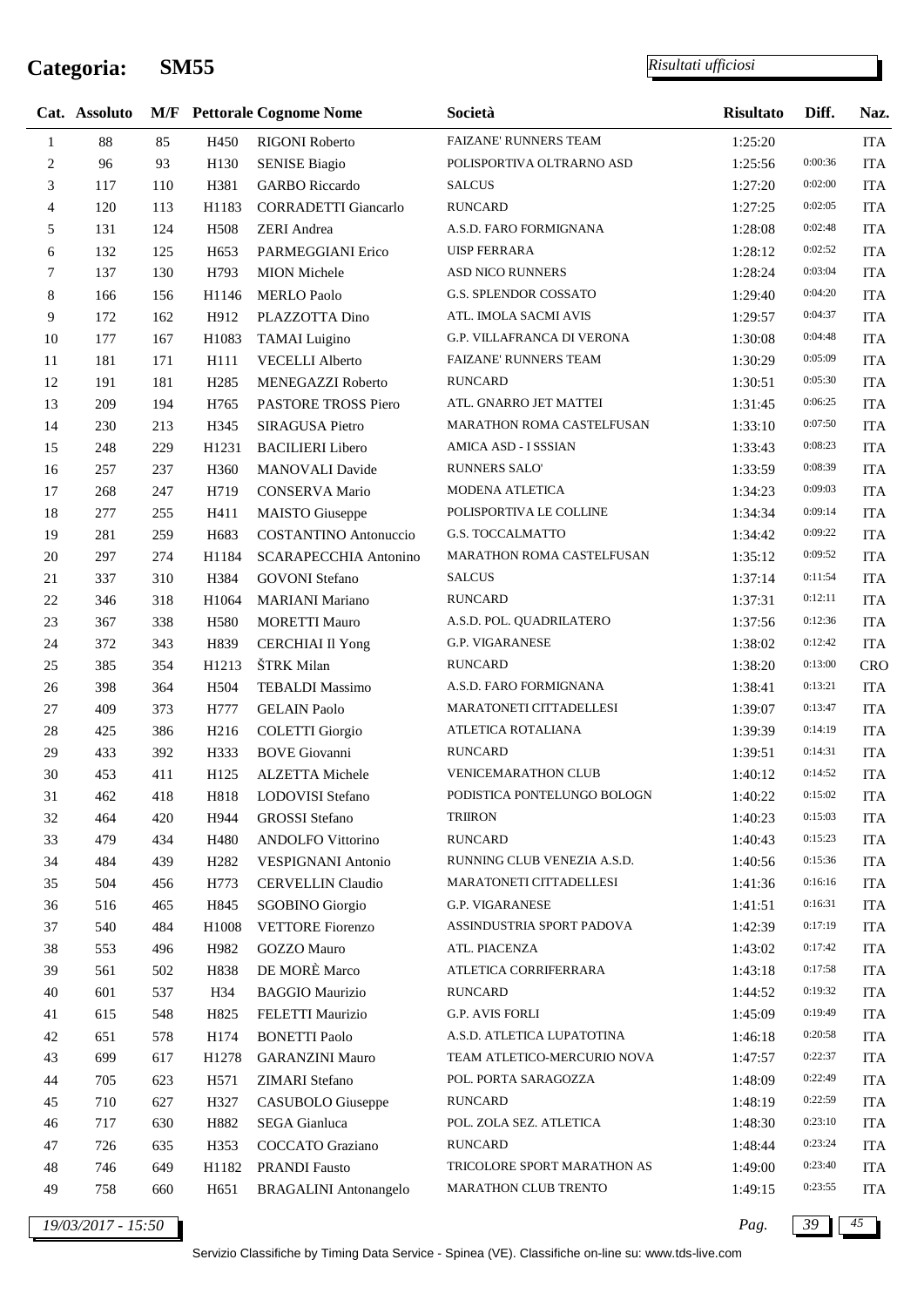*Risultati ufficiosi*

|        | Cat. Assoluto |      |                   | <b>M/F</b> Pettorale Cognome Nome          | Società                       | <b>Risultato</b> | Diff.   | Naz.       |
|--------|---------------|------|-------------------|--------------------------------------------|-------------------------------|------------------|---------|------------|
| 50     | 767           | 666  | H1068             | <b>BOSCHETTI Stefano</b>                   | <b>RUNCARD</b>                | 1:49:30          | 0:24:10 | <b>ITA</b> |
| 51     | 776           | 671  | H <sub>265</sub>  | <b>KEMPTON Robert Pietro</b>               | <b>RUNCARD</b>                | 1:49:39          | 0:24:19 | <b>ITA</b> |
| 52     | 779           | 673  | H31               | <b>BARBORINI</b> Giancarlo                 | POL. CARUGATE                 | 1:49:41          | 0:24:21 | <b>ITA</b> |
| 53     | 780           | 674  | H648              | <b>VERATTI Giancarlo</b>                   | ATLETICA CORRIFERRARA         | 1:49:41          | 0:24:21 | <b>ITA</b> |
| 54     | 782           | 676  | H101              | <b>BRUGNOLI</b> Luigi                      | 9,92 RUNNING ASD              | 1:49:44          | 0:24:24 | <b>ITA</b> |
| 55     | 791           | 683  | H807              | FRACCON Marcello                           | <b>CIRCOLO GHINELLI</b>       | 1:49:55          | 0:24:35 | <b>ITA</b> |
| 56     | 795           | 686  | H1156             | <b>MUTTON Dario</b>                        | ATLETICA VIS ABANO            | 1:50:00          | 0:24:40 | <b>ITA</b> |
| 57     | 802           | 691  | H905              | COPPOLA Luigi Michele                      | CONTRADA SAN GIACOMO          | 1:50:10          | 0:24:50 | <b>ITA</b> |
| 58     | 812           | 698  | H1089             | SALTI Pierluigi                            | CREMONA RUNNERS CLUB          | 1:50:20          | 0:25:00 | <b>ITA</b> |
| 59     | 823           | 707  | H458              | GUIZZARDI Gianni                           | TEAM PROETHICS                | 1:50:39          | 0:25:19 | <b>ITA</b> |
| 60     | 825           | 708  | H984              | <b>GARINI</b> Alberto                      | C.P.C. COMITATO DI CREMONA    | 1:50:42          | 0:25:21 | <b>ITA</b> |
| 61     | 834           | 716  | H310              | <b>BALDINI Maurizio</b>                    | <b>RUNCARD</b>                | 1:51:05          | 0:25:45 | <b>ITA</b> |
| 62     | 836           | 718  | H814              | <b>VICENTINI</b> Giuseppe                  | <b>MARATHON LEGNAGO</b>       | 1:51:10          | 0:25:50 | <b>ITA</b> |
| 63     | 854           | 731  | H <sub>2</sub> 33 | <b>MIRO</b> Marcel                         | <b>RUNCARD</b>                | 1:51:43          | 0:26:23 | <b>ESP</b> |
| 64     | 866           | 742  | H917              | <b>BOLZONI</b> Claudio                     | <b>RUNCARD</b>                | 1:52:14          | 0:26:54 | <b>ITA</b> |
| 65     | 883           | 755  | H1178             | <b>BATTAGLINI</b> Lorenzo                  | G.P. I CAGNON                 | 1:52:52          | 0:27:32 | <b>ITA</b> |
| 66     | 970           | 822  | H868              | <b>FUGGINI Flavio</b>                      | PASSO CAPPONI ASD             | 1:55:34          | 0:30:14 | <b>ITA</b> |
| 67     | 978           | 829  | H <sub>517</sub>  | <b>GRECO</b> Giancarlo                     | <b>RUNCARD</b>                | 1:55:46          | 0:30:26 | <b>ITA</b> |
| 68     | 982           | 831  | H978              | <b>OTTAVI</b> Massimo                      | <b>CIRCOLO GHINELLI</b>       | 1:55:59          | 0:30:39 | <b>ITA</b> |
| 69     | 992           | 838  | H179              | <b>MUNARI</b> Franco                       | A.S.D. ATLETICA LUPATOTINA    | 1:56:20          | 0:31:00 | <b>ITA</b> |
| 70     | 995           | 841  | H616              | COLLINA Gianni                             | ATLETICA CORRIFERRARA         | 1:56:22          | 0:31:02 | <b>ITA</b> |
| 71     | 999           | 843  | H591              | <b>BRAIATO</b> Stefano                     | POL. QUADRILATERO             | 1:56:24          | 0:31:04 | <b>ITA</b> |
| $72\,$ | 1038          | 871  | H <sub>699</sub>  | <b>MONTUORI</b> Claudio                    | AMICA ASD - I SSSIAN          | 1:57:31          | 0:32:11 | <b>ITA</b> |
| 73     | 1040          | 872  | H452              | <b>ZELLA</b> Mirco                         | <b>BOOMERANG RUNNERS</b>      | 1:57:33          | 0:32:13 | <b>ITA</b> |
| 74     | 1067          | 891  | H487              | <b>BOTTONI</b> Alessandro                  | A.S.D. FARO FORMIGNANA        | 1:58:23          | 0:33:03 | <b>ITA</b> |
| 75     | 1068          | 892  | H490              | CALLEGARI Andrea                           | A.S.D. FARO FORMIGNANA        | 1:58:23          | 0:33:03 | <b>ITA</b> |
| 76     | 1069          | 893  | H887              | PATTUZZI Sergio                            | PASSO CAPPONI ASD             | 1:58:27          | 0:33:07 | <b>ITA</b> |
| 77     | 1079          | 900  | H775              | <b>COGNOLATO</b> Giorgio                   | MARATONETI CITTADELLESI       | 1:58:48          | 0:33:28 | <b>ITA</b> |
| 78     | 1100          | 919  | H <sub>642</sub>  | <b>TADDIA Alberto</b>                      | ATLETICA CORRIFERRARA         | 1:59:30          | 0:34:10 | <b>ITA</b> |
| 79     | 1106          | 925  | H1284             | <b>CESTAR Dragutin</b>                     | <b>RUNCARD</b>                | 1:59:46          | 0:34:26 | <b>CRO</b> |
| $80\,$ | 1107          | 926  | H <sub>1264</sub> | MARTINOZZI Sergio                          | ATL. BONDENO                  | 1:59:48          | 0:34:28 | <b>ITA</b> |
| $81\,$ | 1115          | 931  | H349              | <b>TARGHINI Roberto</b>                    | CORRI FORREST ASSOCIAZIONE SP | 2:00:00          | 0:34:40 | <b>ITA</b> |
| $82\,$ | 1117          | 933  | H <sub>569</sub>  | <b>VANNINI Roberto</b>                     | POL. PORTA SARAGOZZA          | 2:00:04          | 0:34:43 | <b>ITA</b> |
| 83     | 1125          | 939  | H <sub>556</sub>  | <b>GENTILINI</b> Alessandro                | POL. PORTA SARAGOZZA          | 2:00:17          | 0:34:57 | <b>ITA</b> |
| 84     | 1135          | 947  | H1085             | <b>BOSI</b> Alessandro                     | <b>RUNCARD</b>                | 2:00:34          | 0:35:14 | <b>ITA</b> |
| 85     | 1140          | 950  | H1142             | LASAGNI Giovanni                           | ATL. GNARRO JET MATTEI        | 2:00:37          | 0:35:17 | <b>ITA</b> |
| 86     | 1166          | 965  | H415              | PASCAI Luciano                             | CSI SASSO MARCONI             | 2:01:18          | 0:35:58 | <b>ITA</b> |
| 87     | 1182          | 975  | H66               | LOUREIRO E SILVA Ricardo                   | <b>RUNCARD</b>                | 2:02:12          | 0:36:51 | <b>BRA</b> |
| $88\,$ | 1190          | 982  | H1006             | TOMESANI Vittorio Emanuele SINGOLO         |                               | 2:02:31          | 0:37:11 | ITA        |
| 89     | 1198          | 987  | H1066             | PIERAGNOLI Lorenzo                         | ATLETICA CORRIFERRARA         | 2:02:42          | 0:37:22 | ITA        |
| 90     | 1200          | 989  | H1226             | <b>GIAROLI</b> Angelo                      | HAPPY RUNNER CLUB             | 2:02:48          | 0:37:28 | <b>ITA</b> |
| 91     | 1219          | 1001 | H <sub>668</sub>  | <b>CHITTO Vainer</b>                       | ATLETICA MDS PANARIAGROUP AS  | 2:03:21          | 0:38:01 | ITA        |
| 92     | 1242          | 1012 | H710              | FIZZONI Mauro                              | AMICA ASD - I SSSIAN          | 2:04:03          | 0:38:43 | <b>ITA</b> |
| 93     | 1251          | 1019 | H75               | <b>SKORIC Zeljko</b>                       | MK FESTINA LENTE              | 2:04:20          | 0:39:00 | <b>CRO</b> |
| 94     | 1280          | 1035 | H <sub>151</sub>  | <b>ALVAREZ Rafael</b>                      |                               | 2:06:23          | 0:41:03 | <b>ESP</b> |
| 95     | 1293          | 1042 | H88               | <b>MANGINI</b> Giancarlo                   | <b>TRIIRON</b>                | 2:06:57          | 0:41:37 | <b>ITA</b> |
| 96     | 1302          | 1048 | H1208             | KŐVÁGÓ Károly                              | <b>RUNCARD</b>                | 2:07:19          | 0:41:58 | <b>CRO</b> |
| 97     | 1313          | 1055 | H1102             | MARIANTI SPADONI Michele ATLETICA CISTELLA |                               | 2:08:14          | 0:42:54 | <b>ITA</b> |
| 98     | 1334          | 1068 | H <sub>2</sub> 84 | <b>ZUCCHINI</b> Cesare                     | <b>RUNCARD</b>                | 2:09:06          | 0:43:46 | <b>ITA</b> |
|        |               |      |                   |                                            |                               |                  |         |            |

*19/03/2017 - 15:50 Pag. 40 45*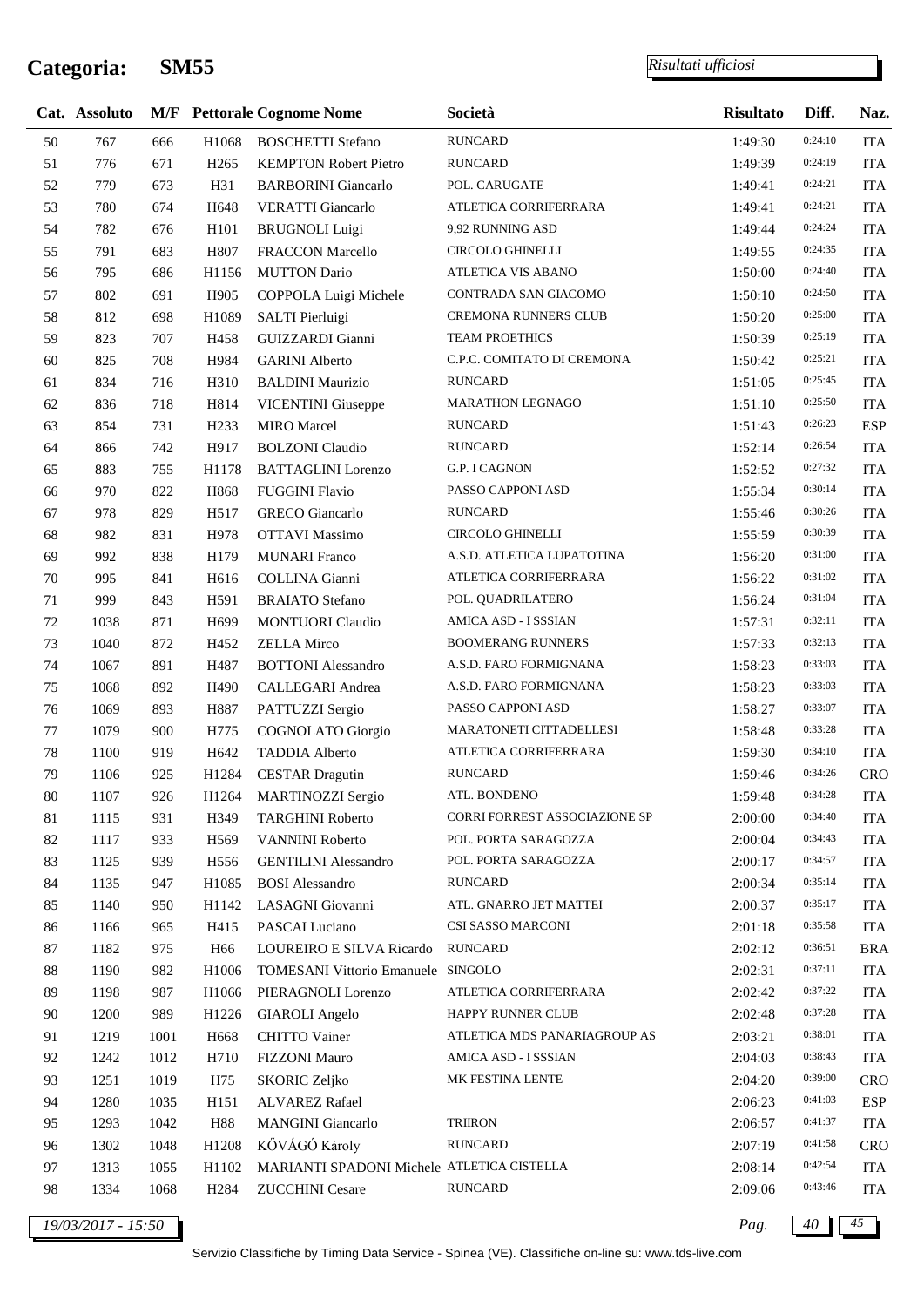|     | Cat. Assoluto |      |                   | <b>M/F</b> Pettorale Cognome Nome | Società                             | <b>Risultato</b> | Diff.   | Naz.       |
|-----|---------------|------|-------------------|-----------------------------------|-------------------------------------|------------------|---------|------------|
| 99  | 1341          | 1072 | H <sub>1259</sub> | ADALIO Mauro                      | POL. PORTA SARAGOZZA                | 2:09:36          | 0:44:16 | <b>ITA</b> |
| 100 | 1362          | 1084 | H <sub>354</sub>  | LENZI Paolo                       | <b>RUNCARD</b>                      | 2:10:56          | 0:45:36 | <b>ITA</b> |
| 101 | 1367          | 1086 | H1145             | <b>CAPOFERRI Franco</b>           | <b>RUNNERS CAPRIOLESE</b>           | 2:11:31          | 0:46:11 | <b>ITA</b> |
| 102 | 1386          | 1092 | H <sub>335</sub>  | <b>TRENTIN Mirco</b>              | <b>RUNNERS PADOVA</b>               | 2:12:46          | 0:47:26 | <b>ITA</b> |
| 103 | 1388          | 1094 | H <sub>1232</sub> | PUGLIESE Domenico                 | <b>MARGHERITA DI SAVOIA RUNNERS</b> | 2:13:10          | 0:47:50 | <b>ITA</b> |
| 104 | 1417          | 1108 | H <sub>352</sub>  | FERNIANI Alberto                  | <b>MARATHON CREMONA</b>             | 2:16:04          | 0:50:44 | <b>ITA</b> |
| 105 | 1423          | 1111 | H1162             | MAZZANTI Giovanni                 | <b>RUNCARD</b>                      | 2:16:21          | 0:51:01 | <b>ITA</b> |
| 106 | 1431          | 1115 | H997              | <b>CANGIALEONI Marco</b>          | <b>RUNCARD</b>                      | 2:16:46          | 0:51:26 | <b>ITA</b> |
| 107 | 1439          | 1120 | H <sub>198</sub>  | <b>CONTI Paolo</b>                | POL. COOP CERAMICA D'IMOLA          | 2:18:57          | 0:53:37 | <b>ITA</b> |
| 108 | 1485          | 1140 | H <sub>390</sub>  | <b>SGARBI</b> Gabriele            | <b>SALCUS</b>                       | 2:29:11          | 1:03:51 | <b>ITA</b> |
| 109 | 1487          | 1141 | H1118             | <b>PRETE Giancarlo</b>            | <b>RUNNING TEAM MESTRE</b>          | 2:29:47          | 1:04:27 | <b>ITA</b> |
| 110 | 1496          | 1147 | H <sub>121</sub>  | LONGO Alberto                     | <b>RUNCARD</b>                      | 2:32:46          | 1:07:26 | <b>ITA</b> |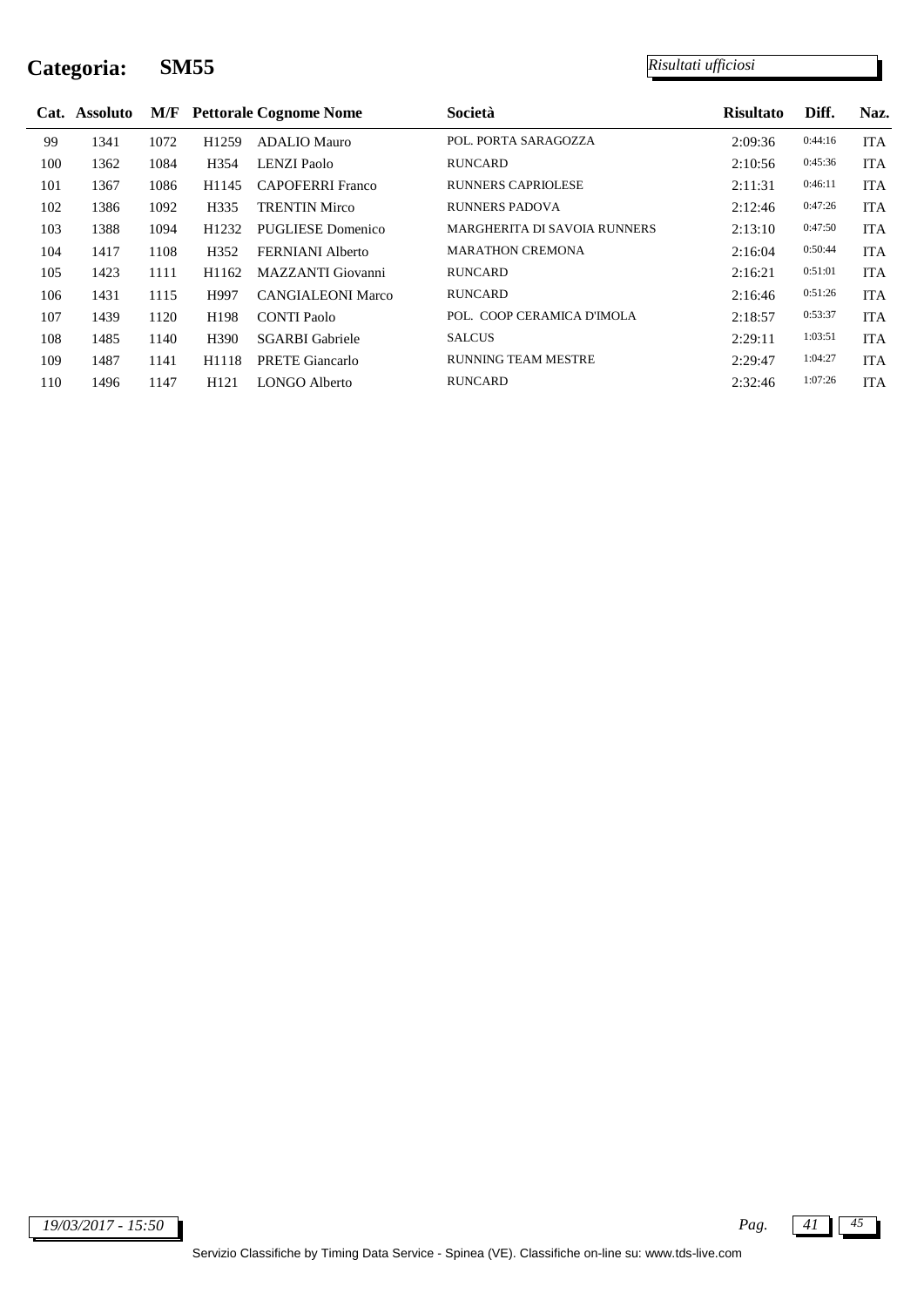÷

|                | Cat. Assoluto |      |                   | <b>M/F</b> Pettorale Cognome Nome | Società                       | <b>Risultato</b> | Diff.   | Naz.       |
|----------------|---------------|------|-------------------|-----------------------------------|-------------------------------|------------------|---------|------------|
| $\mathbf{1}$   | 95            | 92   | H358              | NEDROTTI Pierpaolo                | RUNNERS SALO'                 | 1:25:51          |         | <b>ITA</b> |
| $\overline{c}$ | 292           | 269  | H548              | <b>AMBROSIO</b> Antonio           | <b>RUNCARD</b>                | 1:35:05          | 0:09:14 | <b>ITA</b> |
| 3              | 371           | 342  | H1041             | <b>ASSI</b> Angelo Ernesto        | BERGAMO STARS ATLETICA        | 1:38:02          | 0:12:11 | <b>ITA</b> |
| $\overline{4}$ | 399           | 365  | H343              | FERENDELES Roberto                | POL. CIRCOLO DOZZA ASD        | 1:38:43          | 0:12:51 | <b>ITA</b> |
| 5              | 629           | 559  | H995              | DE CARLI Carlo                    | AMICI DELLA FATICA CESENA     | 1:45:29          | 0:19:38 | <b>ITA</b> |
| 6              | 660           | 585  | H161              | <b>MARANGONI Marco</b>            | ASD LAVORATORI INTESA SANPAO  | 1:46:51          | 0:21:00 | <b>ITA</b> |
| $\overline{7}$ | 688           | 607  | H1134             | <b>CINTI Filiberto</b>            | G.S.D. VALDALPONE DE MEGNI    | 1:47:40          | 0:21:49 | <b>ITA</b> |
| 8              | 748           | 651  | H527              | ZANNA Angelo                      | <b>RUNCARD</b>                | 1:49:02          | 0:23:11 | <b>ITA</b> |
| 9              | 808           | 695  | H1186             | NGUYEN Phi Huu                    | POD. CAVRIAGO                 | 1:50:18          | 0:24:27 | <b>VIE</b> |
| 10             | 828           | 711  | H169              | <b>CHIRONE Alberto</b>            | A.S.D. GATE-CRAL INPS         | 1:50:49          | 0:24:58 | <b>ITA</b> |
| $11\,$         | 829           | 712  | H909              | MASCIOLA Leonardo                 | ATLETICA CORRIFERRARA         | 1:50:51          | 0:25:00 | <b>ITA</b> |
| 12             | 838           | 720  | H848              | FEDOZZI Vincenzo                  | ATLETICA CORRIFERRARA         | 1:51:16          | 0:25:25 | <b>ITA</b> |
| 13             | 899           | 769  | H783              | NURCHI Massimino                  | MARATONETI CITTADELLESI       | 1:53:20          | 0:27:29 | <b>ITA</b> |
| 14             | 930           | 791  | H344              | <b>TOGNALINI Roberto</b>          | MARATHON ROMA CASTELFUSAN     | 1:54:23          | 0:28:32 | <b>ITA</b> |
| 15             | 934           | 793  | H1247             | <b>ALBERANI</b> Alcide            | ATLETICA CORRIFERRARA A.S.D.  | 1:54:31          | 0:28:40 | <b>ITA</b> |
| 16             | 963           | 817  | H1281             | <b>BALDI</b> Mauro                | <b>RUNCARD</b>                | 1:55:10          | 0:29:19 | <b>MON</b> |
| 17             | 1031          | 867  | H423              | <b>MANFREDI Claudio</b>           | <b>RUNCARD</b>                | 1:57:19          | 0:31:28 | <b>ITA</b> |
| 18             | 1064          | 889  | H376              | <b>STORARI</b> Daniele            | PHOENIX TEAM                  | 1:58:14          | 0:32:23 | <b>ITA</b> |
| 19             | 1083          | 904  | H <sub>205</sub>  | <b>CASINI Mauro</b>               | ATLETICA CORRIFERRARA         | 1:58:56          | 0:33:05 | <b>ITA</b> |
| $20\,$         | 1101          | 920  | H <sub>2</sub> 12 | PAVAN Alessandro                  | ASSINDUSTRIA SPORT PADOVA     | 1:59:34          | 0:33:43 | <b>ITA</b> |
| $21\,$         | 1120          | 936  | H126              | PAGANO Loris                      | <b>VENICEMARATHON CLUB</b>    | 2:00:05          | 0:34:14 | <b>ITA</b> |
| 22             | 1129          | 942  | H1098             | SABATTINI Gaetano                 | POL. PORTA SARAGOZZA          | 2:00:25          | 0:34:34 | <b>ITA</b> |
| 23             | 1176          | 973  | H192              | <b>SERRA Guido</b>                | POLISPORTIVA RUNNERS ORISTAN  | 2:01:52          | 0:36:01 | <b>ITA</b> |
| 24             | 1181          | 974  | H175              | DE BIANCHI Dario                  | A.S.D. ATLETICA LUPATOTINA    | 2:02:07          | 0:36:16 | <b>ITA</b> |
| 25             | 1197          | 986  | H32               | VILLANI Marco Maria               | <b>RUNCARD</b>                | 2:02:41          | 0:36:50 | <b>ITA</b> |
| $26\,$         | 1225          | 1004 | H <sub>554</sub>  | DEL VECCHIO Aurelio               | POL. PORTA SARAGOZZA          | 2:03:27          | 0:37:36 | <b>ITA</b> |
| 27             | 1257          | 1022 | H829              | <b>BEDETTI Vittorio</b>           | ASD MARATONA ALZHEIMER        | 2:04:46          | 0:38:55 | <b>ITA</b> |
| $28\,$         | 1292          | 1041 | H929              | <b>CATARSI</b> Luca               | ASD MARATHON CLUB PISA        | 2:06:55          | 0:41:04 | <b>ITA</b> |
| 29             | 1395          | 1097 | H638              | <b>SACCHI</b> Gilberto            | ATLETICA CORRIFERRARA         | 2:13:47          | 0:47:56 | <b>ITA</b> |
| 30             | 1399          | 1099 | H926              | <b>BRIGHENTI Alessandro</b>       | A.S.GAGLIANICO 1974           | 2:14:24          | 0:48:32 | <b>ITA</b> |
| 31             | 1422          | 1110 | H371              | <b>CHIANELLA Massimo</b>          | PHOENIX TEAM                  | 2:16:19          | 0:50:28 | <b>ITA</b> |
| 32             | 1451          | 1126 | H <sub>409</sub>  | <b>SCAVO Stefano</b>              | <b>RUNCARD</b>                | 2:20:20          | 0:54:29 | <b>ITA</b> |
| 33             | 1463          | 1133 | H1244             | <b>CICERELLO Rocco</b>            | <b>G.POD. DUEMILA RUFFANO</b> | 2:23:46          | 0:57:55 | <b>ITA</b> |
| 34             | 1488          | 1142 | H1220             | <b>BEVILACQUA Giorgio</b>         | RUNNING TEAM MESTRE           | 2:29:48          | 1:03:57 | <b>ITA</b> |
| 35             | 1491          | 1144 | H <sub>1275</sub> | MENEGOTTO Luciano                 | ATLETICA CORRIFERRARA A.S.D.  | 2:32:04          | 1:06:12 | <b>ITA</b> |
| 36             | 1497          | 1148 | H1037             | VISCIONE Leonardo                 | A.S.D. SAN PATRIGNANO         | 2:33:59          | 1:08:08 | <b>ITA</b> |
| 37             | 1501          | 1150 | H1101             | <b>CAMILLI</b> Stefano            | ATLETICA CORRIFERRARA         | 2:39:14          | 1:13:23 | <b>ITA</b> |
|                |               |      |                   |                                   |                               |                  |         |            |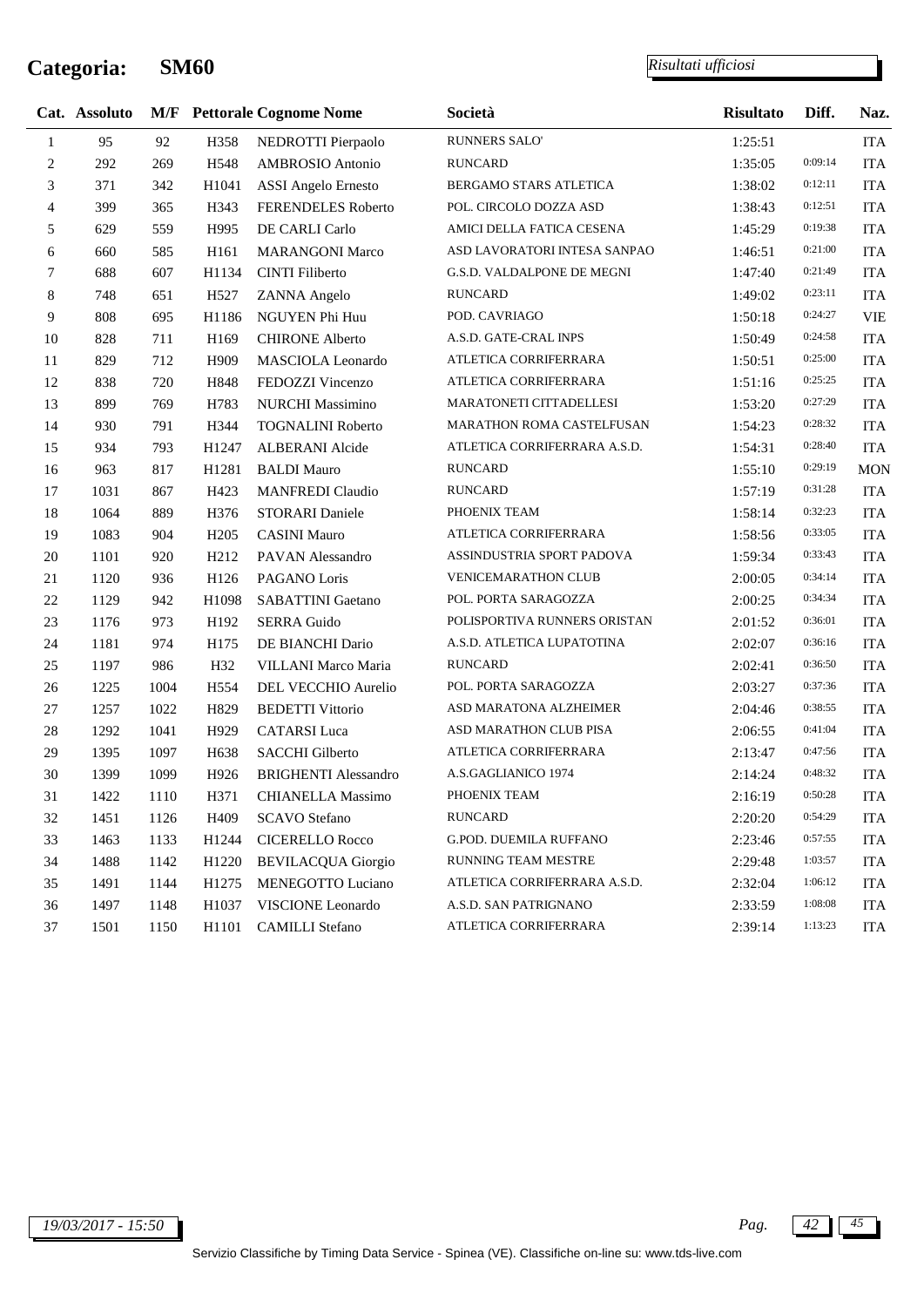÷

|              | Cat. Assoluto |      |                   | <b>M/F</b> Pettorale Cognome Nome | Società                               | <b>Risultato</b> | Diff.   | Naz.       |
|--------------|---------------|------|-------------------|-----------------------------------|---------------------------------------|------------------|---------|------------|
| $\mathbf{1}$ | 386           | 355  | H737              | <b>TOMASSINI Rossano</b>          | <b>G.P. SANTI NUOVA OLONIO</b>        | 1:38:22          |         | <b>ITA</b> |
| 2            | 401           | 366  | H37               | ROSESTOLATO Claudio               | <b>GR.PODISTICO AVIS TAGLIO DI PO</b> | 1:38:49          | 0:00:26 | <b>ITA</b> |
| 3            | 560           | 501  | H <sub>592</sub>  | PAGNONI Gianni                    | POL. QUADRILATERO                     | 1:43:16          | 0:04:54 | <b>ITA</b> |
| 4            | 655           | 582  | H <sub>663</sub>  | <b>CARLINI William</b>            | POD. FINALE EMILIA                    | 1:46:29          | 0:08:06 | <b>ITA</b> |
| 5            | 670           | 593  | H168              | <b>MARCATI</b> Adriano            | A.S.D. GATE-CRAL INPS                 | 1:47:11          | 0:08:48 | <b>ITA</b> |
| 6            | 672           | 594  | H <sub>1274</sub> | <b>TRONI Alberto</b>              | ASD PRATO PROMOZIONE                  | 1:47:16          | 0:08:54 | <b>ITA</b> |
| 7            | 833           | 715  | H <sub>515</sub>  | <b>DONATI</b> Alfonsino           | POL.CSI CASALECCHIO A.S.D.            | 1:51:03          | 0:12:41 | <b>ITA</b> |
| 8            | 851           | 730  | H429              | <b>BERNARDONI Alfiero</b>         | CSI SASSO MARCONI                     | 1:51:41          | 0:13:18 | <b>ITA</b> |
| 9            | 1056          | 883  | H <sub>559</sub>  | <b>MISTRONI Francesco</b>         | POL. PORTA SARAGOZZA                  | 1:57:57          | 0:19:34 | <b>ITA</b> |
| 10           | 1073          | 896  | H172              | PELIGRA Carmelo                   | ASD MARATHON CAVALLI MARINI           | 1:58:36          | 0:20:13 | <b>ITA</b> |
| 11           | 1099          | 918  | H1044             | <b>CARLETTI</b> Gabriele          | <b>G.P. VIGARANESE</b>                | 1:59:28          | 0:21:06 | <b>ITA</b> |
| 12           | 1173          | 971  | H <sub>105</sub>  | <b>BARBONI</b> Giorgio            | <b>RUNNERS PADOVA</b>                 | 2:01:39          | 0:23:17 | <b>ITA</b> |
| 13           | 1300          | 1046 | H1210             | PINTARIĆ Drago                    | TK KOTORIPSKI BEGAČI, KOTORIB         | 2:07:14          | 0:28:52 | <b>CRO</b> |
| 14           | 1344          | 1073 | H916              | DE CASTRO Roberto                 | TRE CASALI SAN CESARIO                | 2:09:47          | 0:31:25 | <b>ITA</b> |
| 15           | 1380          | 1090 | H176              | <b>DUSI</b> Giuliano              | A.S.D. ATLETICA LUPATOTINA            | 2:12:19          | 0:33:57 | <b>ITA</b> |
| 16           | 1437          | 1119 | H <sub>245</sub>  | <b>SARASIN Paolo</b>              | ASD MARATHON CAVALLI MARINI           | 2:18:21          | 0:39:58 | <b>ITA</b> |
| 17           | 1445          | 1124 | H74               | KOLANOVIC Mladen                  | MK FESTINA LENTE                      | 2:19:34          | 0:41:11 | <b>CRO</b> |
| 18           | 1474          | 1137 | H935              | <b>CAGGIANO Nicola</b>            | <b>RUNCARD</b>                        | 2:26:36          | 0:48:14 | <b>ITA</b> |
| 19           | 1475          | 1138 | H <sub>263</sub>  | <b>CABRINI</b> Franco             | RUNNING CLUB CESANESE                 | 2:26:41          | 0:48:19 | <b>ITA</b> |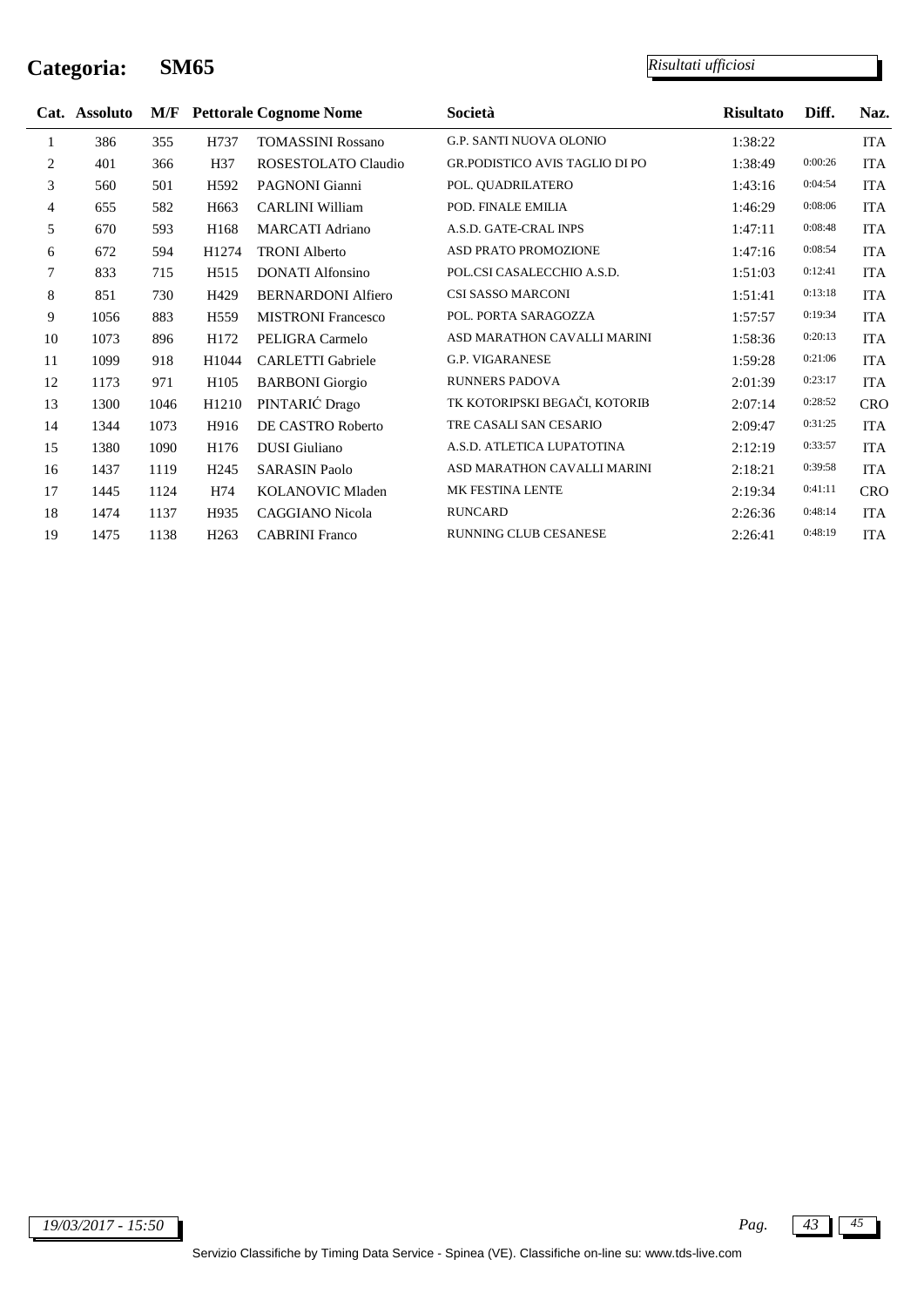|   | Cat. Assoluto |      |                   | <b>M/F</b> Pettorale Cognome Nome | Società                        | <b>Risultato</b> | Diff.   | Naz.       |
|---|---------------|------|-------------------|-----------------------------------|--------------------------------|------------------|---------|------------|
|   | 1262          | 1026 | H780              | <b>GREGGIO</b> Carlo              | <b>MARATONETI CITTADELLESI</b> | 2:05:15          |         | <b>ITA</b> |
|   | 1404          | 102  | H <sub>291</sub>  | STRAZZARI Anselmo                 | VICENZA MARATHON               | 2:14:53          | 0:09:37 | <b>ITA</b> |
|   | 1434          | 1117 | H <sub>598</sub>  | BERTARELLI Giancarlo              | <b>UISP FERRARA</b>            | 2:17:28          | 0:12:13 | <b>ITA</b> |
| 4 | 1441          | 121  | H <sub>244</sub>  | <b>MARCON Silvano</b>             | ASD MARATHON CAVALLI MARINI    | 2:19:09          | 0:13:54 | <b>ITA</b> |
|   | 1494          | 146  | H <sub>1255</sub> | CUOGHI Giuseppe                   | CIRC.RICREATIVO CITTANOVA      | 2:32:25          | 0:27:10 | ITA        |